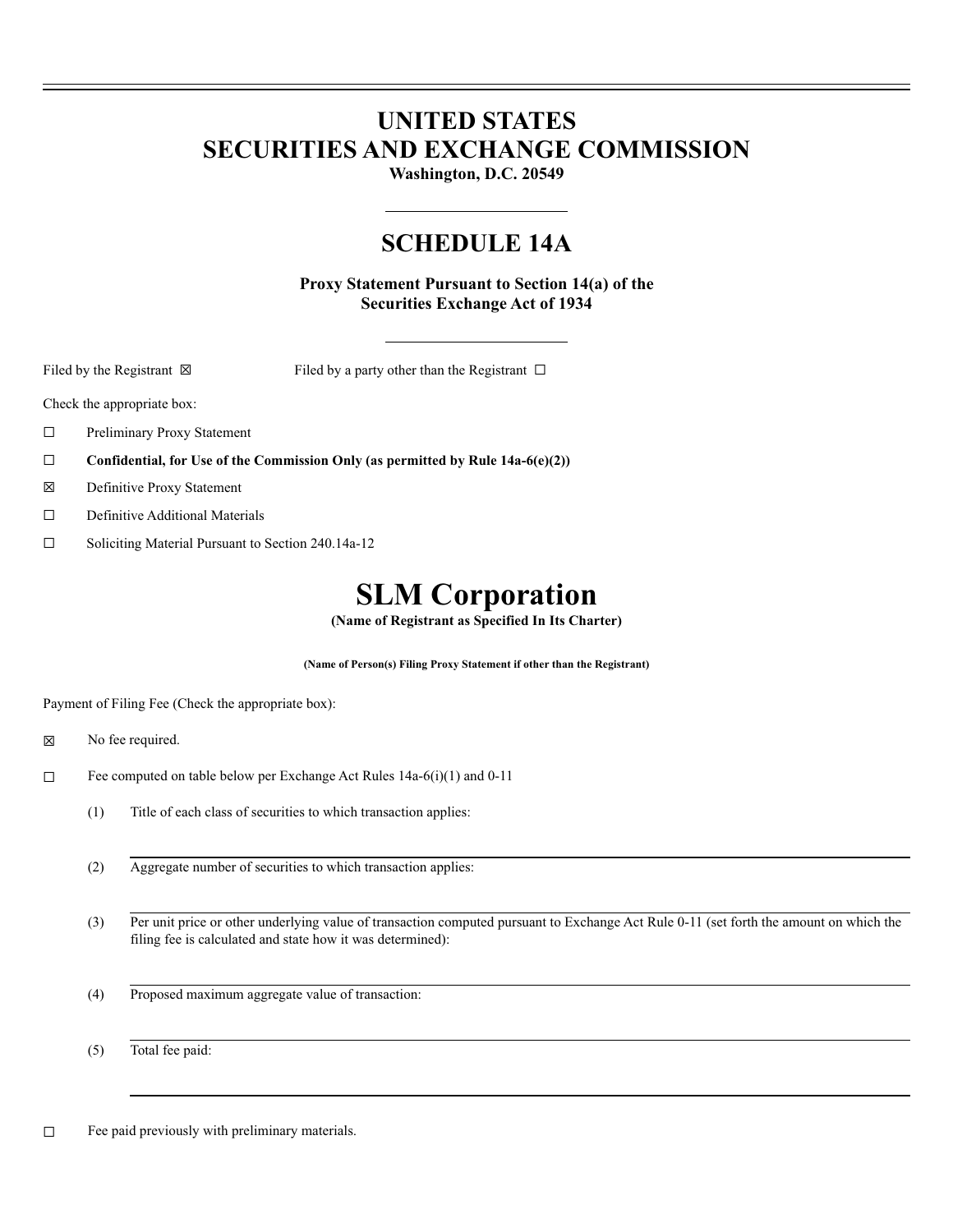☐ Check box if any part of the fee is offset as provided by Exchange Act Rule 0-11(a)(2) and identify the filing for which the offsetting fee was paid previously. Identify the previous filing by registration statement number, or the Form or Schedule and the date of its filing.

(1) Amount previously paid:

- (2) Form, Schedule or Registration Statement No.:
- (3) Filing party:

(4) Date Filed: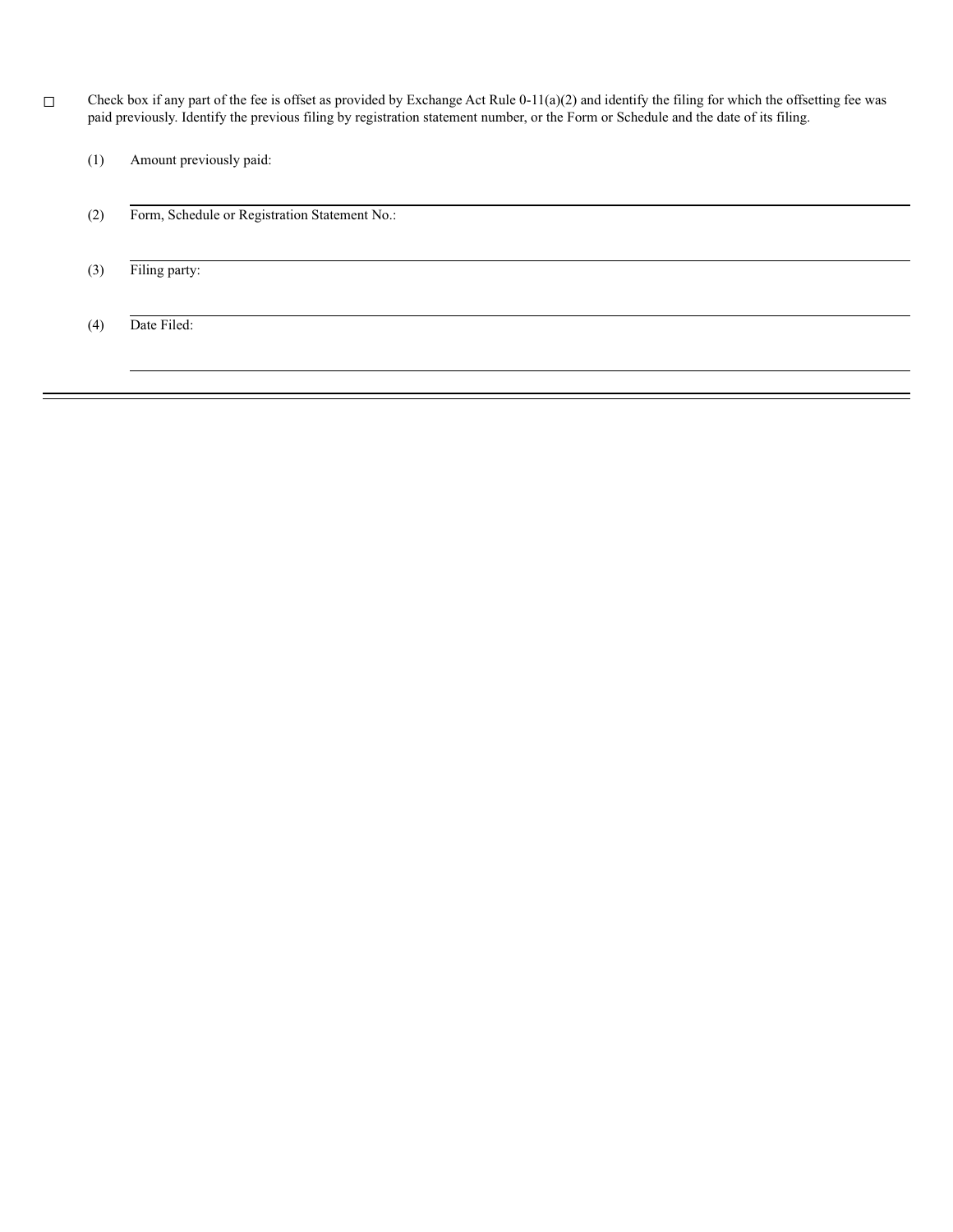



# **LETTER FROM THE CHIEF EXECUTIVE OFFICER**

April 28, 2022

Dear Fellow Stockholders:

While 2021 was another different and challenging year, the reasons for optimism are all around us. Much of the uncertainty caused by the pandemic is now behind us, with a return to a new normal very much underway. I'm happy to report our Sallie Mae team members are back on our campuses. While we have learned to work effectively in a remote setting, spending time on our campuses provides unique and meaningful opportunities for collaboration, innovation, development, connection, and mentorship. Achieving the best balance of the two models is why we've instituted a hybrid work approach for our organization.

My passion and connection as the leader of Sallie Mae continues to be grounded in our mission: *to power confidence as students begin their unique journey*. It's personal to me and means not resting on accomplishments, always improving, and striving for excellence. That mindset burns bright in our more than 1,400 team members who continue to deliver for our customers and stockholders.

That relentless focus and progress on each of our strategic imperatives helped us deliver strong results in 2021. We grew market share as the leader in private student lending while rigorously managing expenses, executing a capital return program that exceeded original expectations, and improving our earnings outlook throughout the year. We also increased our share repurchase goals and our dividend, further creating shareholder value. We expect that continued focus and execution to drive meaningful results in 2022.

We also continue to be creative in pursuing opportunities to reach and assist more students and families and strategically evolve our business. Our acquisition of Nitro College significantly enhances our reach to current and prospective college students and their parents. These efforts not only complement our core business but also provide innovative and enhanced digital capabilities that meaningfully position Sallie Mae as an education solutions provider.

We know higher education is also a critical factor in advancing diversity and equity and promoting economic mobility. These factors continue to be a focus at Sallie Mae, as we address them both internally and externally through our new Chief Diversity Officer and programs like our Bridging the Dream Scholarship Program in partnership with the Thurgood Marshall College Fund. This work is highlighted in our latest Corporate Social Responsibility report published in April 2022 and available at www.salliemae.com.

We understand we cannot deliver for our customers without also delivering for our stockholders. Our investment thesis remains simple: we seek to (i) provide attractive growth through a focus on market share and operating leverage, (ii) expertly allocate and return capital to stockholders, and (iii) manage risk. We continue to align the interest of our team members with this long-term valuation orientation.

I look forward to you joining me at the 2022 Annual Meeting of Stockholders (the "Annual Meeting") on Tuesday, June 21, 2022, at 1 p.m. Eastern Daylight Time to be held virtually via the Internet at www.virtualshareholdermeeting.com/SLM2022.

Details of the business to be conducted at the Annual Meeting and how to participate at the meeting are provided in the attached Notice of Annual Meeting and proxy statement. You are being asked to vote on a number of important matters. Your vote is important, regardless of the number of shares you own, and all holders of our Common Stock are cordially invited to attend the Annual Meeting. Whether or not you plan to attend the Annual Meeting, please vote at your earliest convenience by following the instructions in the Notice of Availability of Proxy Materials or the proxy card you received in the mail.

Thank you for your continued support and confidence in Sallie Mae.

All best,

the White

Jonathan W. Witter *Chief Executive Officer*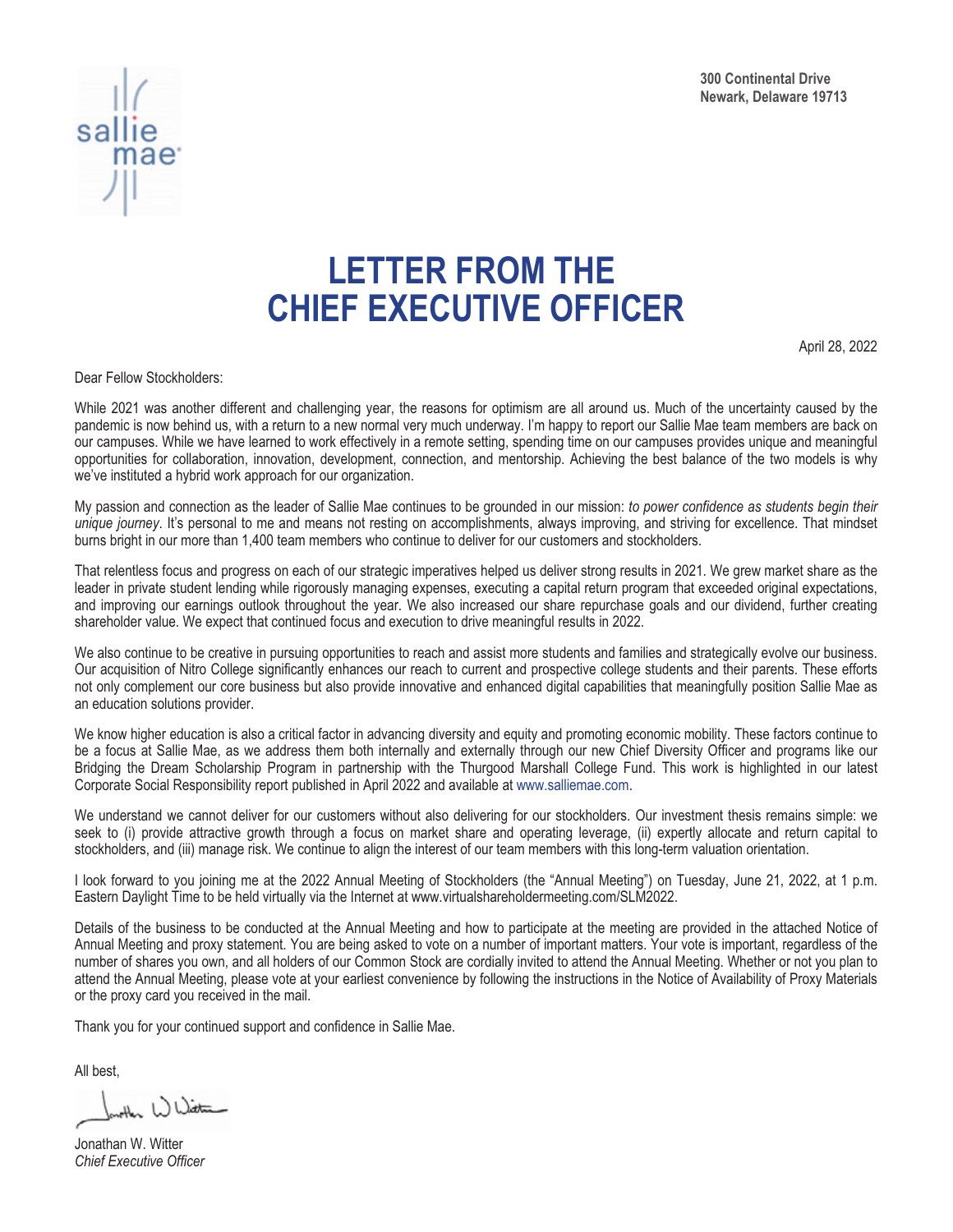

# **NOTICE OF 2022 ANNUAL MEETING OF STOCKHOLDERS**

**Tuesday** June 21, 2022

**Date** Place **Place Place** 1:00 p.m. Eastern Daylight Time

#### **Items of Business:**

**Proposal 1—**Elect 11 directors nominated by the Sallie Mae Board of Directors ("Board of Directors"), each for a one-year term, to serve until their successors have been duly elected and qualified;

**Proposal 2—**Approve, on an advisory basis, Sallie Mae's executive compensation;

**Proposal 3—**Ratify the appointment of KPMG LLP as Sallie Mae's independent registered public accounting firm for the year ending December 31, 2022; and

**Other Business—**Transact such other business as may properly come before the Annual Meeting or any adjournment or postponement of the Annual Meeting.

#### **Record Date:**

Stockholders of record of the Company's Common Stock, par value \$.20 per share ("Common Stock"), as of the close of business on April 22, 2022, will be entitled to notice of, and to vote at, the Annual Meeting or any adjournment or postponement of the Annual Meeting. On April 22, 2022, 269,214,100 shares of Common Stock were outstanding and eligible to be voted.

#### **How to Vote:**

Your participation in the Annual Meeting is important. Sallie Mae urges you to take the time to read carefully the proposals described in the proxy statement and vote your proxy at your earliest convenience.

Meeting live via the Internet – please visit: www.virtualshareholdermeeting.com/SLM2022

You may vote one of the following ways:



**By Telephone** 1-800-690-6903



**By Internet before the meeting** www.proxyvote.com

#### **By Mail**



completing and signing the proxy card enclosed and returning it in the envelope provided



**By Internet during the meeting** www.virtualshareholdermeeting.com/SLM2022

#### **2022 Virtual Annual Stockholder Meeting**

After careful consideration, the Board of Directors has determined to hold a virtual annual meeting in order to facilitate stockholder attendance and participation by enabling stockholders to participate from any location and at no cost. We believe this is the right choice for Sallie Mae at this time, as it enables engagement with our stockholders, regardless of size, resources, or physical location while safeguarding the health of our stockholders, Board of Directors, and management. We are committed to ensuring that stockholders will be afforded the same rights and opportunities to participate as they would at an in-person meeting, including submitting questions. You will be able to attend the meeting online, vote your shares electronically, and submit questions during the meeting by visiting www.virtualshareholdermeeting.com/SLM2022. To participate in the virtual meeting, you will need the 16-digit control number included on your Notice, proxy card, or voting instruction form. The meeting webcast will begin promptly at 1:00 p.m., Eastern Daylight Time. We encourage you to log in and access the meeting at least 15 minutes prior to the start time.

By order of the Board of Directors

Richard M. Nelson *Corporate Secretary April 28, 2022*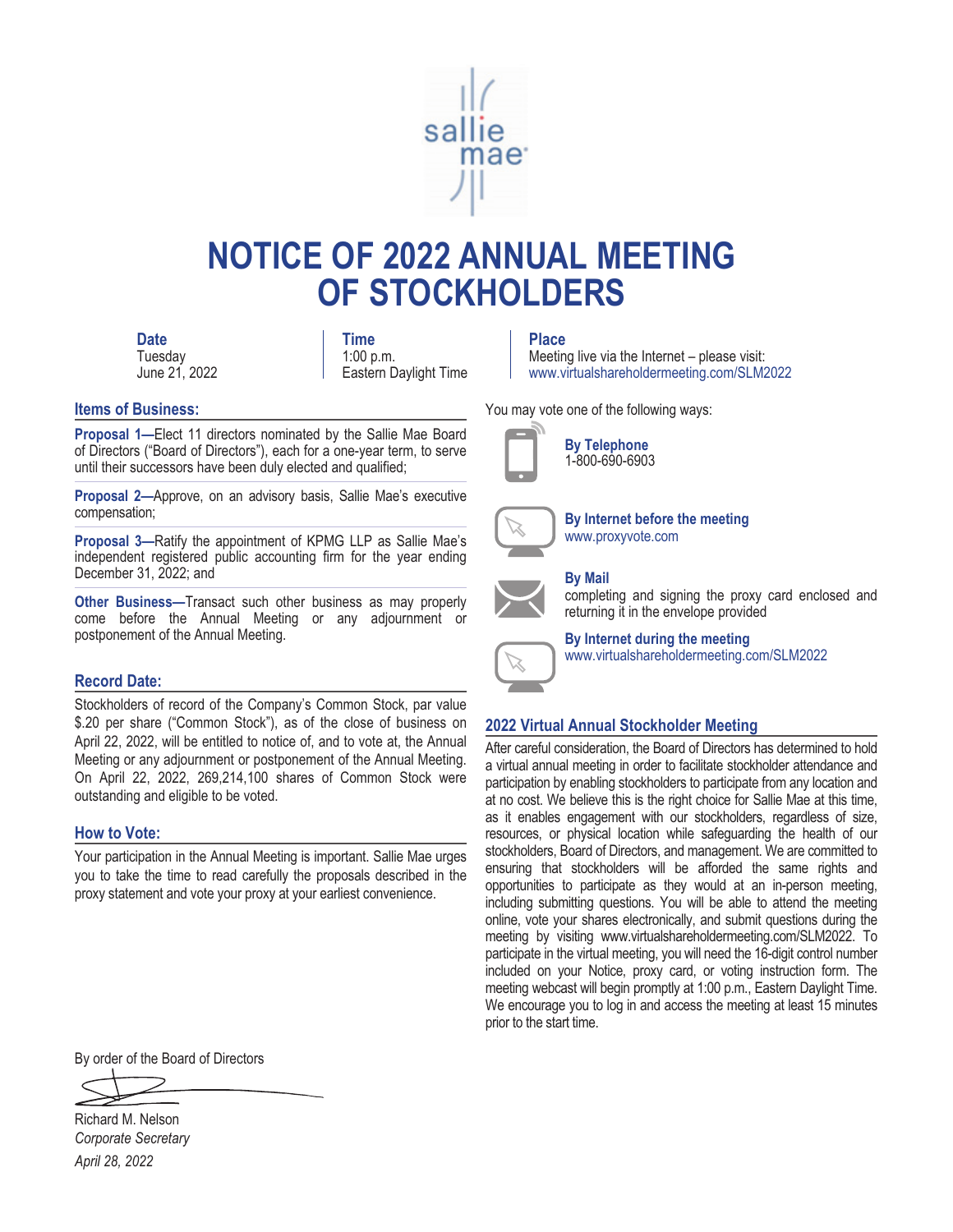# **TABLE OF CONTENTS**

| <b>Proxy Statement Summary</b>                                                                                   | 1  |
|------------------------------------------------------------------------------------------------------------------|----|
| <b>Overview of Proposals</b>                                                                                     | 2  |
| <b>PROPOSAL 1-Election of Directors</b>                                                                          | 3  |
| <b>PROPOSAL 2-Advisory Vote on Executive</b><br><b>Compensation</b>                                              | 10 |
| <b>PROPOSAL 3-Ratification of the Appointment of the</b><br><b>Independent Registered Public Accounting Firm</b> | 11 |
| <b>Corporate Governance</b>                                                                                      | 12 |
| Roles and Responsibilities of the Board of Directors                                                             | 12 |
| <b>Board Governance Guidelines</b>                                                                               | 12 |
| <b>Board Leadership Structure</b>                                                                                | 13 |
| Director Independence                                                                                            | 13 |
| <b>Board Diversity</b>                                                                                           | 13 |
| Board Skills and Experience                                                                                      | 14 |
| Board, Committee, and Annual Meeting Attendance                                                                  | 14 |
| Roles of the Board and Its Committees                                                                            | 15 |
| <b>Risk Oversight</b>                                                                                            | 16 |
| <b>Nominations Process</b>                                                                                       | 17 |
| <b>Related Party Transactions</b>                                                                                | 17 |
| Environmental, Social and Governance Practices                                                                   | 17 |
| <b>Political Expenditures</b>                                                                                    | 18 |
| The Sallie Mae Political Action Committee ("PAC")                                                                | 19 |
| Stockholder Communications with the Board                                                                        | 19 |
| Code of Business Conduct                                                                                         | 19 |
| <b>Report of the Audit Committee of the Board of</b><br><b>Directors</b>                                         | 20 |
| <b>Independent Registered Public Accounting Firm</b>                                                             | 21 |
| Independent Registered Public Accounting Firm Fees for 2021<br>and 2020                                          | 21 |
| Pre-Approval Requirements                                                                                        | 21 |
| <b>Ownership of Common Stock by 5 Percent or More</b><br><b>Holders</b>                                          | 22 |
| <b>Ownership of Common Stock by Directors and</b><br><b>Executive Officers</b>                                   | 23 |
| <b>Executive Officers</b>                                                                                        | 24 |

| <b>Executive Compensation</b>                                                                    | 25 |
|--------------------------------------------------------------------------------------------------|----|
| <b>Compensation Discussion and Analysis</b>                                                      | 25 |
| CD&A Roadmap                                                                                     | 25 |
| <b>Executive Summary</b>                                                                         | 25 |
| Compensation Philosophy                                                                          | 26 |
| Named Executive Officers                                                                         | 26 |
| <b>Compensation Practices Summary</b>                                                            | 27 |
| Stockholder Engagement & Say-on-Pay Results                                                      | 28 |
| <b>Stock Performance</b>                                                                         | 29 |
| Highlights of Company Performance                                                                | 29 |
| Allocation of Compensation                                                                       | 30 |
| Elements of Compensation                                                                         | 31 |
| How Our Compensation Decisions Are Made                                                          | 32 |
| 2021 Annual Incentive Plan for Named Executive Officers                                          | 33 |
| 2021 AIP Funding and Payout Computation                                                          | 34 |
| 2021 NEO Long-Term Incentive Program                                                             | 35 |
| NEO Achievements                                                                                 | 36 |
| Vesting of the 2019 PSU Grants                                                                   | 38 |
| Risk Assessments and Attestations of Compensation Plans                                          | 39 |
| <b>Compensation Consultant</b>                                                                   | 39 |
| Compensation Committee Interlocks and Insider Participation                                      | 40 |
| Peer Group Analysis                                                                              | 40 |
| Other Arrangements, Policies, and Practices Related to<br><b>Executive Compensation Programs</b> | 40 |
| <b>Compensation Committee Report</b>                                                             | 43 |
| <b>Summary Compensation Table</b>                                                                | 44 |
| 2021 Grants of Plan-Based Awards Table                                                           | 46 |
| <b>Outstanding Equity Awards at 2021 Fiscal Year-End</b><br><b>Table</b>                         | 47 |
| <b>Option Exercises and Stock Vested in 2021</b>                                                 | 49 |
| <b>Equity Compensation Plan Information</b>                                                      | 50 |
| <b>Nonqualified Deferred Compensation for Fiscal Year</b><br>2021                                | 51 |
| Deferred Compensation Plan for Key Employees                                                     | 51 |
| Supplemental 401(k) Savings Plan                                                                 | 51 |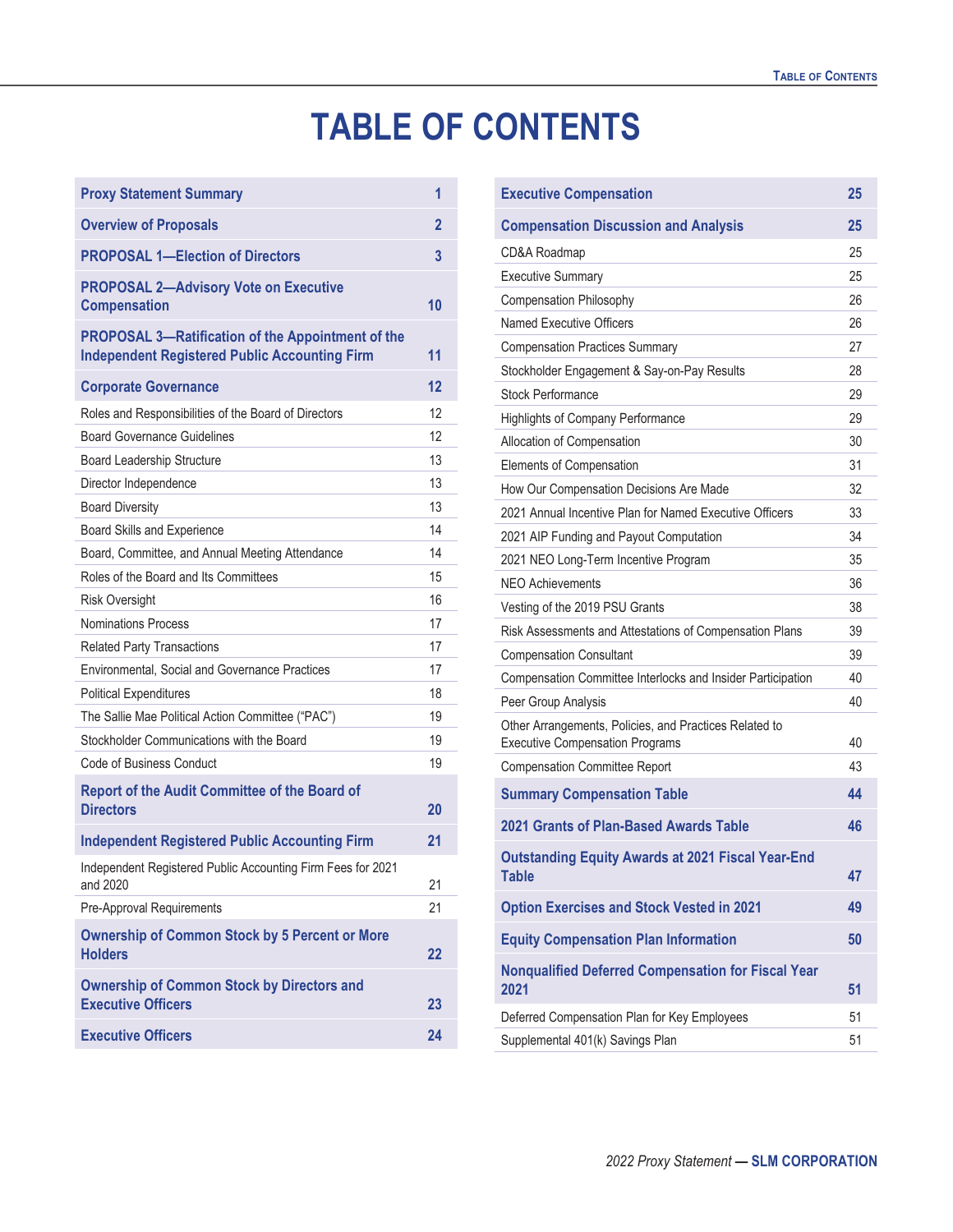#### **TABLE OF CONTENTS**

| <b>Arrangements with Named Executive Officers</b>                                  | 52 |
|------------------------------------------------------------------------------------|----|
| Executive Severance Plan                                                           | 52 |
| Change in Control Severance Plan                                                   | 52 |
| Offer Letter with Ms. Palmer                                                       | 52 |
| Offer Letter with Mr. Witter                                                       | 52 |
| Offer Letter with Ms. Vieira                                                       | 53 |
| <b>Potential Payments Upon Termination or Change in</b><br>Control                 | 54 |
| <b>2021 Pay Ratio Disclosure</b>                                                   | 56 |
| Pay Ratio                                                                          | 56 |
| Methodology for Identifying our "Median Employee"                                  | 56 |
| Determination of Annual Total Compensation of our "Median<br>Employee" and our CEO | 56 |
| <b>Director Compensation</b>                                                       | 57 |

| <b>2021 Director Compensation Table</b>                                   | 57  |
|---------------------------------------------------------------------------|-----|
| Director Compensation Elements                                            | 58  |
| <b>Stock Ownership Guidelines</b>                                         | 58  |
| <b>Other Compensation</b>                                                 | 58  |
| Deferred Compensation Plan                                                | 59  |
| <b>Other Matters</b>                                                      | 60  |
| Other Matters for the 2022 Annual Meeting                                 | 60  |
| Stockholder Proposals for the 2023 Annual Meeting                         | 60  |
| <b>Solicitation Costs</b>                                                 | 60  |
| Householding                                                              | 60  |
| <b>Questions and Answers About the Annual Meeting</b><br>and Voting       | 61  |
| <b>Appendix A-Reconciliation of Non-GAAP Financial</b><br><b>Measures</b> | А-1 |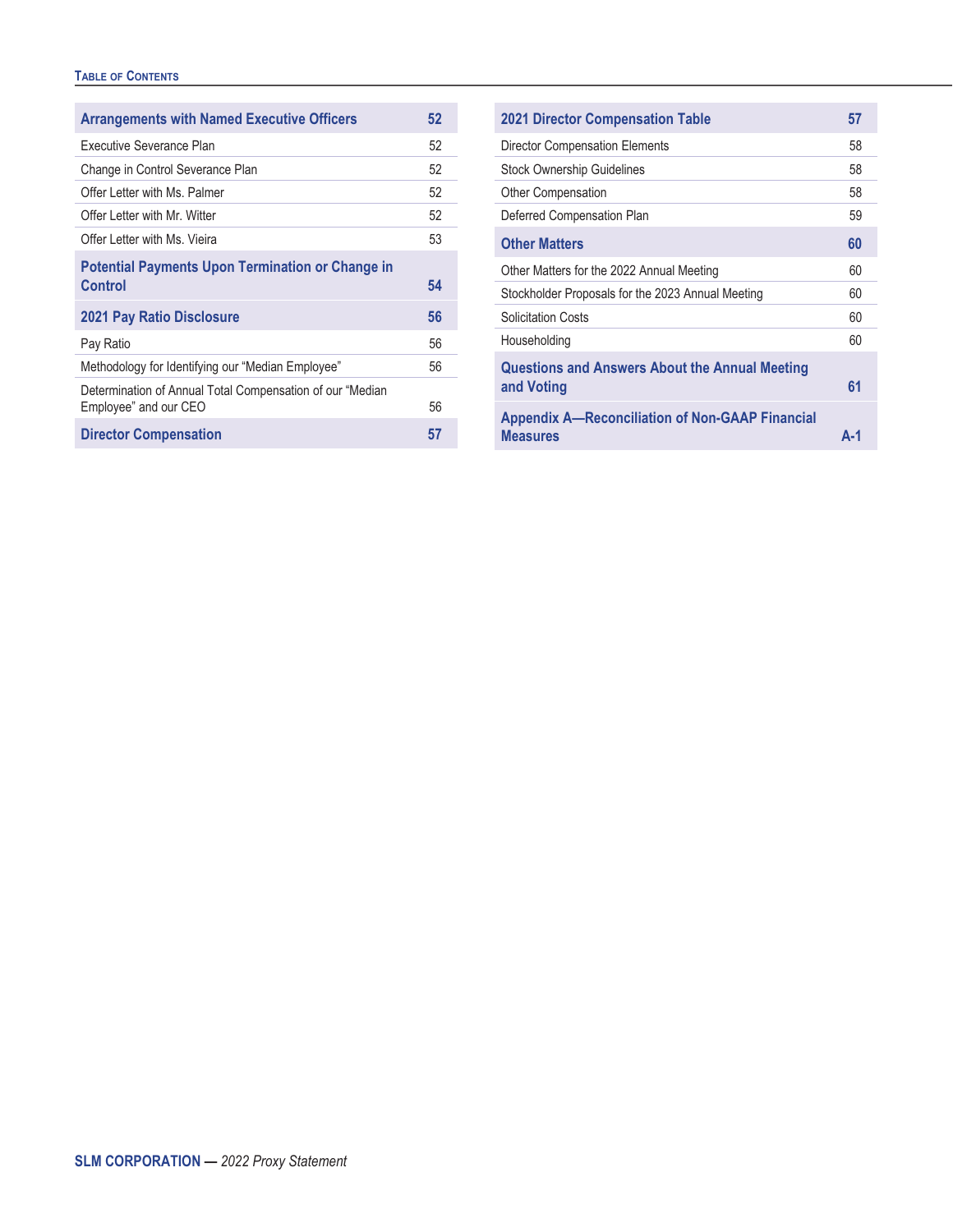

**300 Continental Drive Newark, Delaware 19713**

The Board of Directors of SLM Corporation ("Sallie Mae," the "Company," "we," "our," or "us") is furnishing this proxy statement to solicit proxies for use at Sallie Mae's 2022 Annual Meeting of Stockholders (the "Annual Meeting"). A copy of the Notice of the Annual Meeting accompanies this proxy statement. This proxy statement is being sent or made available, as applicable, to our stockholders beginning on or about May 5, 2022. In light of the persisting coronavirus ("COVID-19"), for the safety and well-being of our stockholders, and taking into account the protocols of local, state, and federal governments, we have determined that the Annual Meeting will be held in a virtual meeting format only (with no in-person meeting), via the Internet, at www.virtualshareholdermeeting.com/SLM2022. For more information regarding the Annual Meeting process, please review the section entitled "Questions and Answers About the Annual Meeting and Voting" contained at the end of this proxy statement.

**The proxy statement and Sallie Mae's Annual Report on Form 10-K for the fiscal year ended December 31, 2021 (the "2021 Form 10-K") are available at: https://www.salliemae.com/investors/shareholder-information and https://materials.proxyvote.com. You may also obtain these materials at the Securities and Exchange Commission ("SEC") website at www.sec.gov or by contacting the Office of the Corporate Secretary at the Company's principal executive offices, located at 300 Continental Drive, Newark, Delaware 19713. Sallie Mae will provide a copy of the 2021 Form 10-K without charge to any stockholder upon written request.**

#### **PROXY STATEMENT SUMMARY**

<span id="page-6-0"></span>**This summary highlights certain information contained in the proxy statement. You should read the entire proxy statement and the 2021 Form 10-K carefully before you vote.**

#### **SLM's Strategy**

To further focus our business and increase shareholder value, we continue to advance our strategic imperatives. Our focus remains on maximizing the profitability and growth of our core private student loan business, while harnessing and optimizing the power of our brand and attractive client base. In addition, we continue to seek to better inform the external narrative about student lending and Sallie Mae's role in helping students and families responsibly plan and pay for college. We also strive to maintain a rigorous and predictable capital allocation and return program to create shareholder value. Our internal focus is to drive a mission-led culture that continues to make Sallie Mae a great place to work. Finally, we continue to strengthen our risk and compliance efforts, to enhance and build upon our risk management framework, and to keep focused and aligned on assessing and monitoring enterprise-wide risk.

#### **2022 Annual Meeting of Stockholders**

**Time and Date** June 21, 2022 1:00 p.m. Eastern Daylight Time

**Virtual Location** www.virtualshareholdermeeting.com/SLM2022 **Record Date** April 22, 2022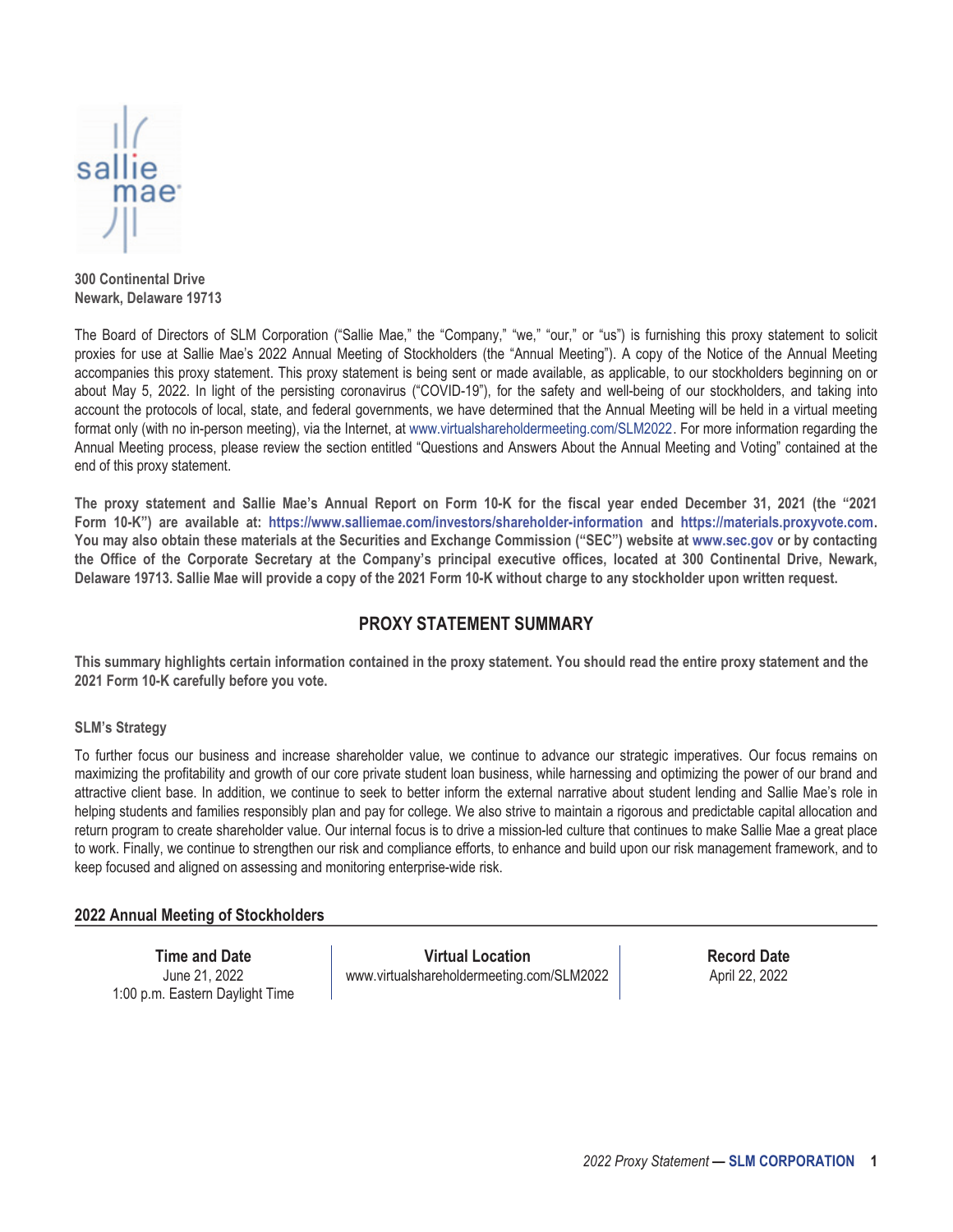#### **OVERVIEW OF PROPOSALS**

<span id="page-7-0"></span>This proxy statement contains three proposals requiring stockholder action, each of which is discussed in more detail below. Proposal 1 seeks the election of 11 directors nominated by the Board of Directors. Proposal 2 seeks approval, on an advisory basis, of Sallie Mae's executive compensation. Proposal 3 seeks ratification of the appointment of KPMG LLP as Sallie Mae's independent registered public accounting firm for the fiscal year ending December 31, 2022. Each share of Common Stock is entitled to one vote on each proposal or, in the case of the election of directors, on each nominee.

The Board of Directors recommends that you vote **FOR** each of Proposals 1 - 3 as discussed in more detail below.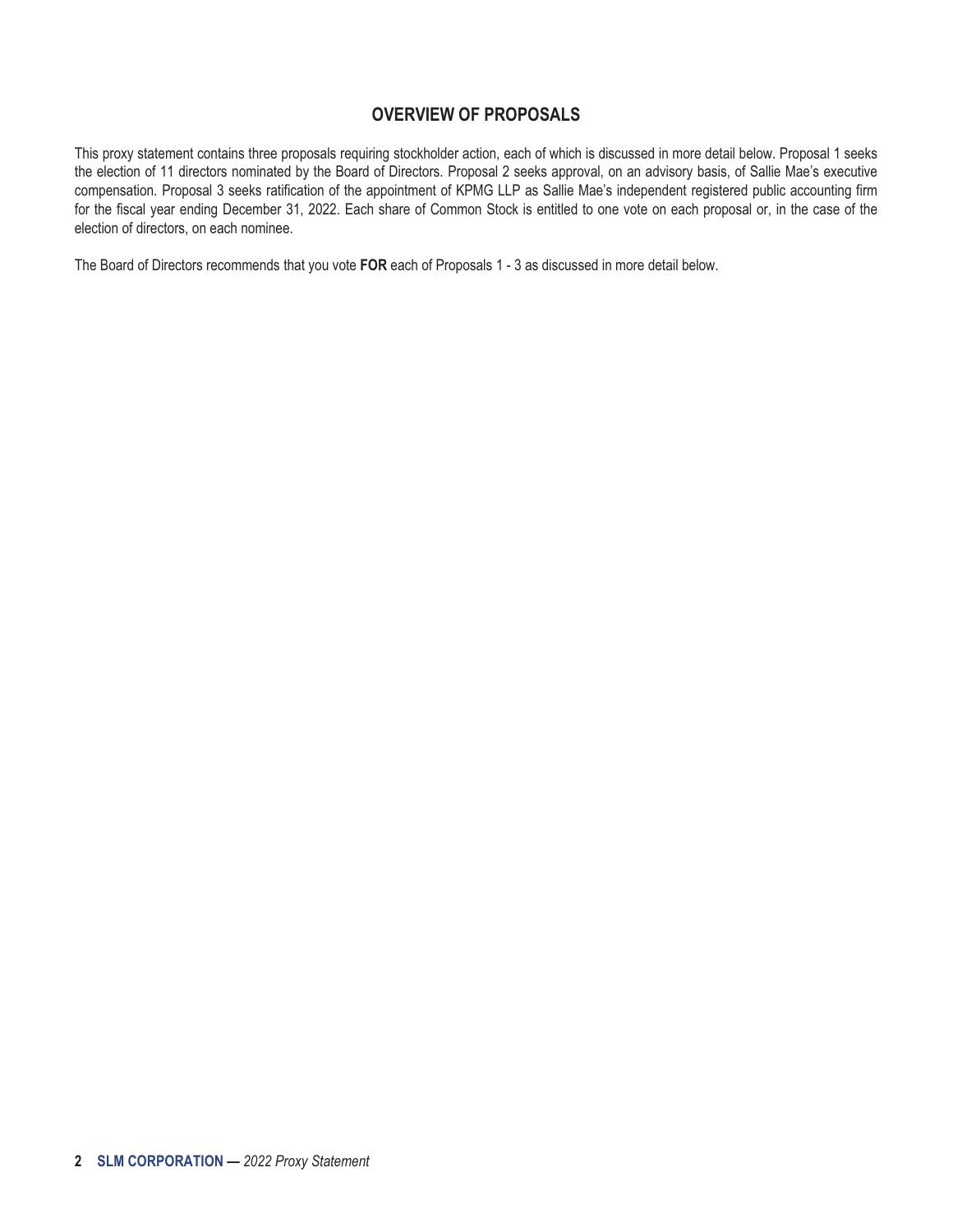# **PROPOSAL 1—ELECTION OF DIRECTORS**

<span id="page-8-0"></span>Our Board of Directors has nominated and recommends 11 individuals for election to our Board of Directors at the Annual Meeting. These individuals are as follows:

| Paul G. Child             | Mark L. Lavelle | Samuel T. Ramsey       | Jonathan W. Witter |
|---------------------------|-----------------|------------------------|--------------------|
| Mary Carter Warren Franke | Ted Manvitz     | Vivian C. Schneck-Last | Kirsten O. Wolberg |
| Marianne M. Keler         | Jim Matheson    | Robert S. Strong       |                    |

Under our Certificate of Incorporation, the size of our Board of Directors may not be fewer than 11 nor more than 16 members. Under our By-Laws, the Board of Directors has the authority to determine the size of the Board of Directors within that range and to fill any vacancies that may arise prior to the next annual meeting of stockholders. The Board of Directors has set the number of members at 11, effective as of the Annual Meeting.

Biographical information, qualifications, and experience with respect to each director nominee appear below. In addition to fulfilling the general criteria for director nominees described in the section titled "Nominations Process," each nominee possesses experience, skills, attributes, and other qualifications the Board of Directors has determined support its oversight and management of Sallie Mae's business, operations, and structure. These qualifications are discussed below, along with biographical information regarding each director nominee, including each individual's age, principal occupation, and business experience during the past five years. Information concerning each director nominee is based in part on information received from the respective director nominee and in part from Sallie Mae's records.

All nominees appearing below have consented to being named in this proxy statement and to serve if elected. Should any nominee subsequently decline or be unable to accept such nomination to serve as a director, the Board of Directors may designate a substitute nominee or the persons voting the shares represented by proxies solicited hereby may vote such shares for a reduced number of nominees. If the Board of Directors designates a substitute nominee, persons named as proxies will vote **"FOR"** that substitute nominee.

Our By-Laws provide the election of a director in an uncontested election will be by a majority of the votes cast with respect to a nominee at a meeting for the election of directors at which a quorum is present. Each share of Common Stock is entitled to one vote for each nominee. A director nominee will be elected to the Board of Directors if the number of shares voted **"FOR"** the nominee exceeds the number of votes cast **"AGAINST"** the nominee's election. Abstentions and shares not voted on the proposal, including broker non-votes, are of no effect.

If any director nominee fails to receive a majority of the votes cast **"FOR"** his or her election, such nominee will automatically tender his or her resignation upon certification of the election results. The Nominations and Governance Committee of the Board of Directors will make a recommendation to the Board of Directors on whether to accept or reject such nominee's resignation. The Board of Directors will act on the Nominations and Governance Committee's recommendation and publicly disclose its decision and the rationale behind it within 90 days from the date of certification of the election results.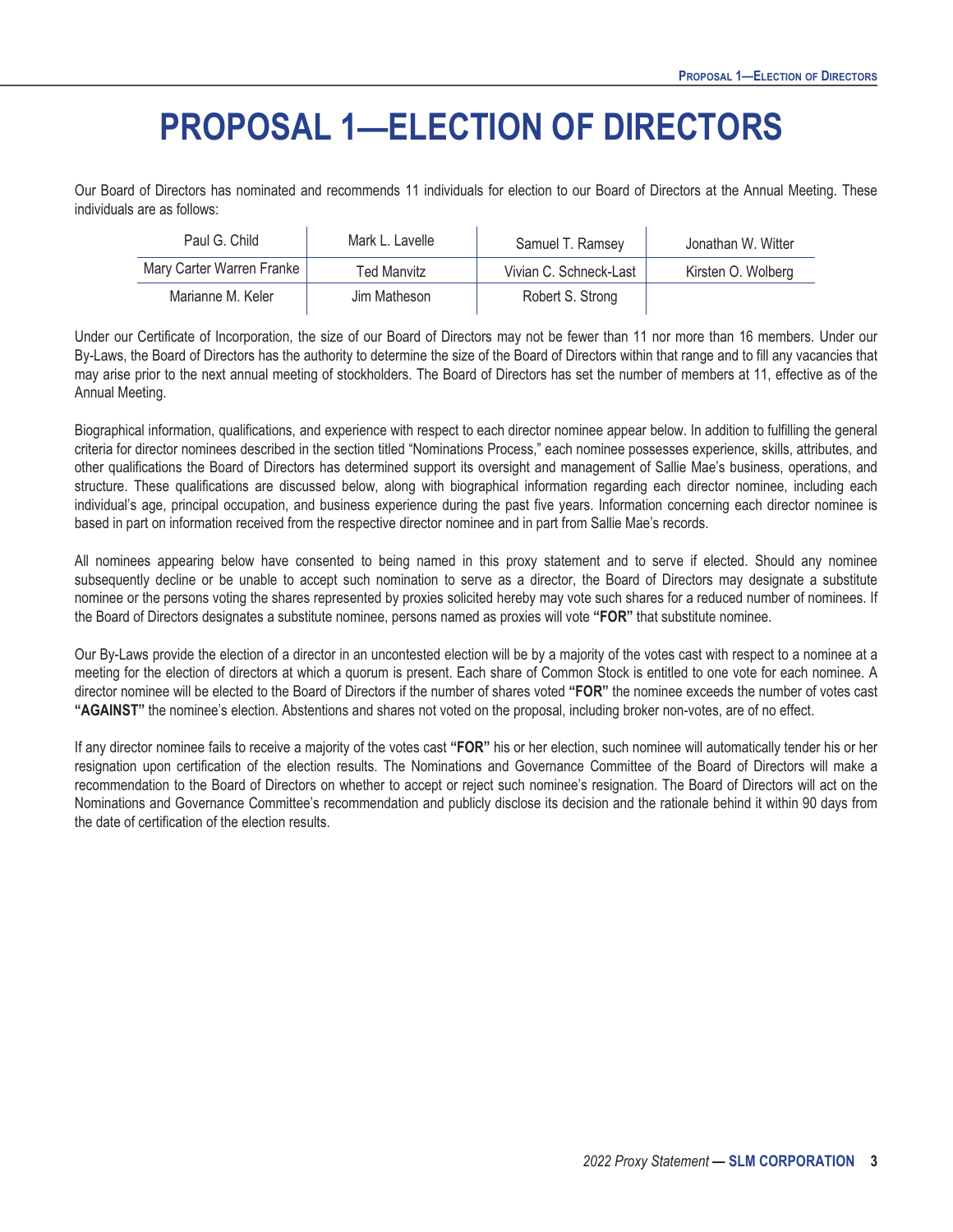| <b>PAUL G. CHILD</b><br>Former Office Managing Partner,                                                                         | Professional Highlights:                                                                                                                                                                                                                                                                                                                | Qualifications: Mr. Child's leadership roles<br>and experience in the accounting field                                                                                                                                                                   |
|---------------------------------------------------------------------------------------------------------------------------------|-----------------------------------------------------------------------------------------------------------------------------------------------------------------------------------------------------------------------------------------------------------------------------------------------------------------------------------------|----------------------------------------------------------------------------------------------------------------------------------------------------------------------------------------------------------------------------------------------------------|
| Salt Lake City, Deloitte LLP                                                                                                    | • Office Managing Partner, Salt Lake City, Deloitte<br>LLP-1995 to 2008; Professional Practice                                                                                                                                                                                                                                          | enable him to bring to the Board of                                                                                                                                                                                                                      |
| (Independent)                                                                                                                   | Director, Salt Lake City-1989 to 1995; Audit                                                                                                                                                                                                                                                                                            | Directors experience in the areas of<br>finance, accounting, financial services, and                                                                                                                                                                     |
| (Audit Committee Chair)                                                                                                         | Partner-1983 to 2008; various positions-1971<br>to 1983                                                                                                                                                                                                                                                                                 | capital markets.                                                                                                                                                                                                                                         |
|                                                                                                                                 | Other Professional and Leadership Experience:                                                                                                                                                                                                                                                                                           | Age: 73                                                                                                                                                                                                                                                  |
|                                                                                                                                 | • Director, Sallie Mae Bank-2009 to present<br>• Member, Board of Governors, Salt Lake Chamber<br>of Commerce-2002 to 2008<br>Director, Mountainwest Capital Network-2002 to<br>2008<br>• Director, United Way of Greater Salt Lake-2001<br>to 2008<br>• Director, Ballet West-2000 to 2008<br>• Director, Pioneer Theater-2000 to 2006 | Director since: April 2014                                                                                                                                                                                                                               |
|                                                                                                                                 |                                                                                                                                                                                                                                                                                                                                         |                                                                                                                                                                                                                                                          |
| <b>MARY CARTER</b><br><b>WARREN FRANKE</b><br>Former Managing Director, Head<br>of Corporate Marketing,<br>JPMorgan Chase & Co. | Professional Highlights:<br>Managing Director, Head of Corporate Marketing,<br>JPMorgan Chase & Co.-2007 to 2013<br>Executive Vice President and Chief Marketing<br>Officer, Chase Card Services-1995 to 2007                                                                                                                           | Qualifications: Ms. Franke's leadership<br>roles and experience in marketing and the<br>banking industry enable her to contribute to<br>the Board of Directors experience in the<br>areas of marketing, business development,<br>and financial services. |
| (Independent)                                                                                                                   | Other Professional and Leadership Experience:                                                                                                                                                                                                                                                                                           | Age: 65                                                                                                                                                                                                                                                  |
| (Board Chair)                                                                                                                   | • Director, Sallie Mae Bank-2014 to present<br>Director, Investors Management Corporation-<br>2021 to present<br>• Director, The Warfield Fund-2007 to present<br>Director, Saint Mary's School-2014 to 2020<br>Director, Hobe Sound Community Chest-2017<br>to present<br>• Director, Paul's Place-2014 to 2017                        | Director since: April 2014                                                                                                                                                                                                                               |

### **NOMINEES FOR ELECTION TO THE BOARD OF DIRECTORS**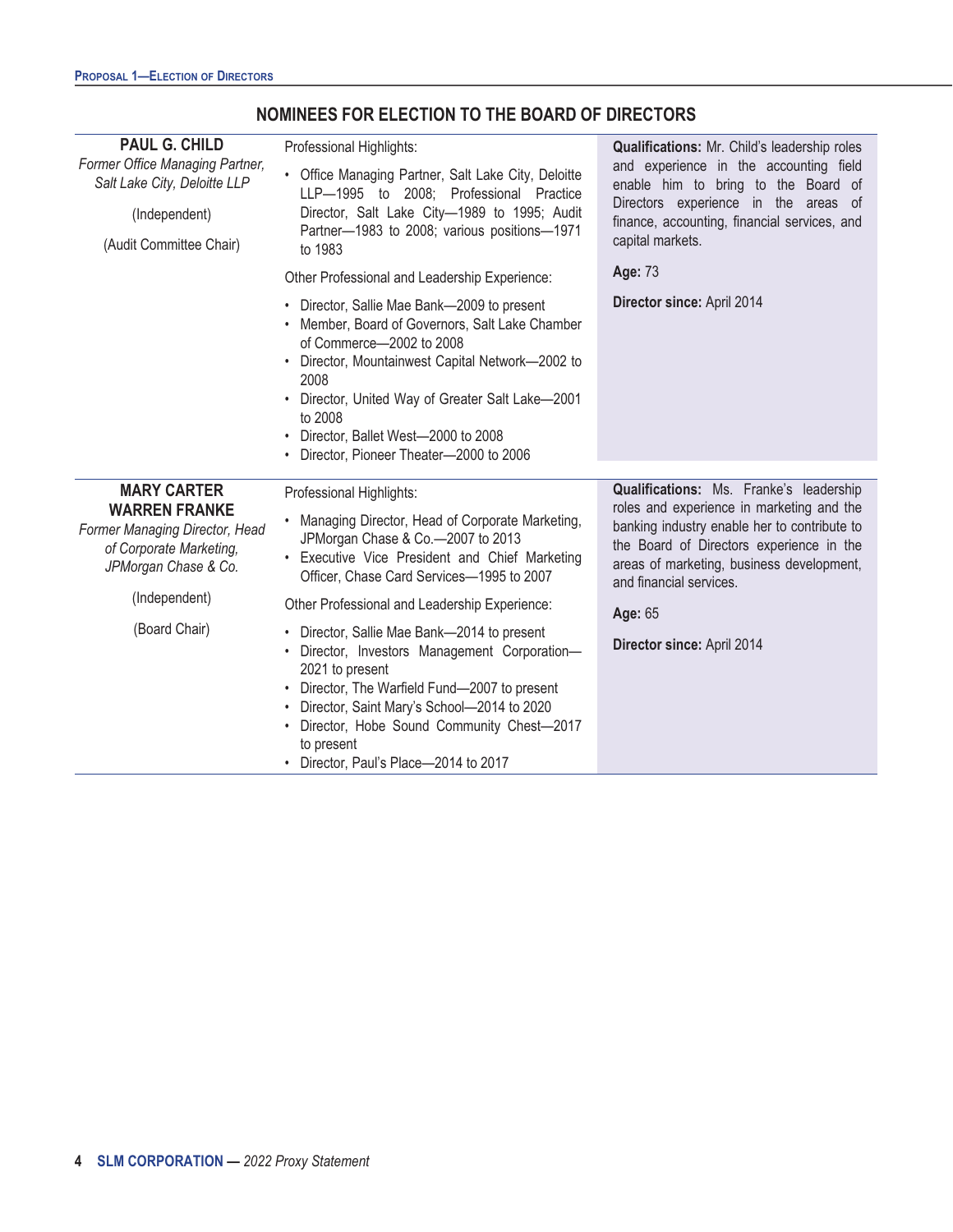| <b>MARIANNE M. KELER</b><br>Attorney, Keler & Kershow PLLC<br>(Independent)<br>(Nominations and Governance<br>Committee Chair) | Professional Highlights:<br>• Attorney, Keler & Kershow PLLC-2006 to<br>present<br>• Executive Vice President, Consumer Finance,<br>Corporate Strategy & Administration, Sallie<br>Mae-2004 to 2006<br>Senior Vice President & General Counsel, Sallie<br>Mae; President, Student Loan Marketing<br>Association-1997 to 2004<br>• Vice President & Associate General Counsel,<br>Student Loan Marketing Association-1990 to<br>1997; various other positions-1985 to 1997<br>Other Professional and Leadership Experience:<br>• Director, Sallie Mae Bank-2010 to present<br>• Board Chair, Building Hope (charter school<br>lender)-2004 to 2020<br>Board Chair, American College of the<br>Mediterranean-2018 to present; trustee since<br>2007<br>· Board Chair, American University in Bulgaria-<br>2008 to 2014; trustee since 2001<br>• Finance Committee Chair, EL Haynes Charter<br>School Board of Directors-2006 to 2012<br>· Member, Georgetown University Board of<br>Regents-2009 to 2015<br>• Founding<br>Director,<br>National<br>Student<br>Clearinghouse-1993 to 2009<br>Directorship of other public companies:<br>• CubeSmart (NYSE: CUBE)-2007 to present; | <b>Qualifications:</b><br>Keler's<br>Ms.<br>legal<br>background and experience in the student<br>loan industry and with Sallie Mae bring<br>valuable perspective to the Board of<br>Directors in the areas of student and<br>consumer lending, legal and corporate<br>governance, and higher education.<br>Age: 67<br>Director since: April 2014                                           |
|--------------------------------------------------------------------------------------------------------------------------------|--------------------------------------------------------------------------------------------------------------------------------------------------------------------------------------------------------------------------------------------------------------------------------------------------------------------------------------------------------------------------------------------------------------------------------------------------------------------------------------------------------------------------------------------------------------------------------------------------------------------------------------------------------------------------------------------------------------------------------------------------------------------------------------------------------------------------------------------------------------------------------------------------------------------------------------------------------------------------------------------------------------------------------------------------------------------------------------------------------------------------------------------------------------------------------|--------------------------------------------------------------------------------------------------------------------------------------------------------------------------------------------------------------------------------------------------------------------------------------------------------------------------------------------------------------------------------------------|
| <b>MARK L. LAVELLE</b><br>Chief Executive Officer,<br>X Delivery<br>(Independent)<br>(Compensation Committee Chair)            | Board Chair-2018 to present<br>Professional Highlights:<br>• Chief Executive Officer, X Delivery-2021 to<br>present<br>• Chairman and Chief Executive Officer, Deep<br>Lake Capital-2021 to present<br>Senior Vice President, Commerce Cloud, Adobe<br>Inc.-2018 to 2019<br>• Chief Executive Officer, Magento Commerce-<br>2015 to 2018<br>• Senior<br><b>Vice</b><br>President,<br>Product,<br>eBay<br>Enterprise-2013 to 2015<br>• Senior Vice President, Strategy and Partnerships,<br>eBay, Inc.-2012 to 2013<br>• Senior Vice President, Strategy and Business<br>Development, PayPal, Inc.-2009 to 2012<br>• Co-Founder and Vice President, Corporate<br>Development, Bill Me Later, Inc.-2001 to 2009<br>Other Professional and Leadership Experience:<br>Director, Sallie Mae Bank-2019 to present<br>Director, Armada Inc-2018 to present                                                                                                                                                                                                                                                                                                                            | Qualifications: Mr. Lavelle's extensive<br>experience<br>developing<br>and<br>scaling<br>businesses<br>encompassing<br>financial<br>services, commerce, and information<br>technology allows him to provide valuable<br>insight to the Board of Directors in the areas<br>of risk management, strategy, acquisitions,<br>and business operations.<br>Age: 56<br>Director since: April 2019 |

• Director, Second Chance—2008 to present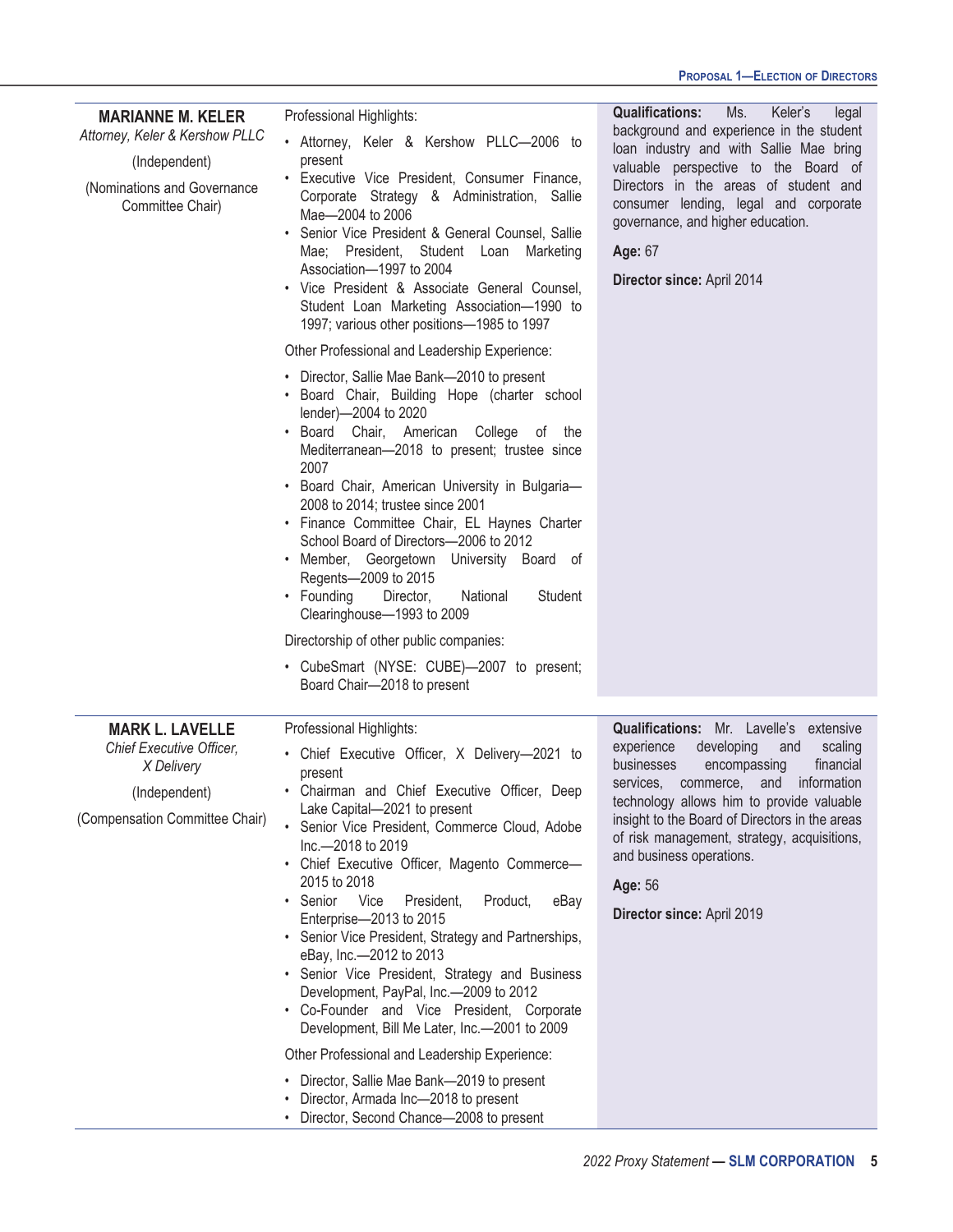| <b>TED MANVITZ</b><br>Managing Director, Grain<br>Management<br>(Independent) | Professional Highlights:<br>Managing Director, Grain Management-2022 to<br>$\bullet$<br>present<br>• Interim Chief Financial Officer, Optimus Ride-<br>2021<br>Senior Advisor IHS Holding Limited-2019 to<br>2021; Executive Vice President and Chief<br>Strategy Officer-2018 to 2019; Chief Financial<br>Officer-2016 to 2018; Chief Investment Officer-<br>2013 to 2016; Chief Operating Officer-2011 to<br>2013; Executive Director, Corporate Finance and<br>M&A-2010 to 2011<br>Managing Director, Arm Capital Partners-2009<br>to 2010<br>• Executive Director, J.P. Morgan Securities, Inc.-<br>2006 to 2009; Vice President-2004 to 2006;<br>Associate Vice President-2002 to 2004<br>Other Professional and Leadership Experience:<br>• Director, Sallie Mae Bank-2021 to present<br>Senior Advisor, Africell - 2021 to present<br>٠ | Qualifications: Mr. Manvitz's extensive<br>experience in the areas of strategic<br>planning, senior executive management,<br>operations,<br>finance,<br>mergers<br>and<br>acquisitions, and capital markets allows him<br>to provide value insight to the Board of<br>Directors in driving growth,<br>building<br>partnerships, and creating value.<br>Age: 50<br><b>Director since: March 2021</b> |
|-------------------------------------------------------------------------------|------------------------------------------------------------------------------------------------------------------------------------------------------------------------------------------------------------------------------------------------------------------------------------------------------------------------------------------------------------------------------------------------------------------------------------------------------------------------------------------------------------------------------------------------------------------------------------------------------------------------------------------------------------------------------------------------------------------------------------------------------------------------------------------------------------------------------------------------|-----------------------------------------------------------------------------------------------------------------------------------------------------------------------------------------------------------------------------------------------------------------------------------------------------------------------------------------------------------------------------------------------------|
|                                                                               | • Adjunct Faculty, American University-2020 to<br>present                                                                                                                                                                                                                                                                                                                                                                                                                                                                                                                                                                                                                                                                                                                                                                                      |                                                                                                                                                                                                                                                                                                                                                                                                     |
| <b>JIM MATHESON</b><br>Chief Executive Officer, NRECA<br>(Independent)        | Professional Highlights:<br>• Chief Executive Officer, National Rural Electric<br>Cooperative Association-2016 to present<br>• Principal in the Public Policy Practice, Squire<br>Patton Boggs-2015 to 2016<br>• Member of the United States House of<br>Representatives-2001 to 2015<br>• Founder of The Matheson Group-1999 to 2000<br>· Consultant, Energy Strategies, Inc.-1991 to<br>1998                                                                                                                                                                                                                                                                                                                                                                                                                                                 | <b>Qualifications:</b> Mr. Matheson's extensive<br>experience in public policy and financial<br>services enables him to bring to the Board<br>of Directors a valuable perspective in<br>development of business strategies and on<br>public policy and regulatory matters.<br>Age: 62<br>Director since: March 2015                                                                                 |
|                                                                               | Other Professional and Leadership Experience:<br>Director, Sallie Mae Bank-2015 to present<br>٠<br>Service on the United States House of<br>٠<br>Representatives<br>Energy<br>Commerce<br>and<br>Committee-2007 to 2015; Science Committee-<br>2001 to 2011; Financial Services Committee-<br>2003<br>2007; and<br>Transportation<br>to<br>and<br>Infrastructure Committee-2001 to 2007<br>Chief Deputy Whip for the Democratic Caucus of<br>$\bullet$<br>the United States House of Representatives-<br>2011 to 2015<br>Board Member, United States Association of<br>٠<br>Former Members of Congress-2015 to present                                                                                                                                                                                                                         |                                                                                                                                                                                                                                                                                                                                                                                                     |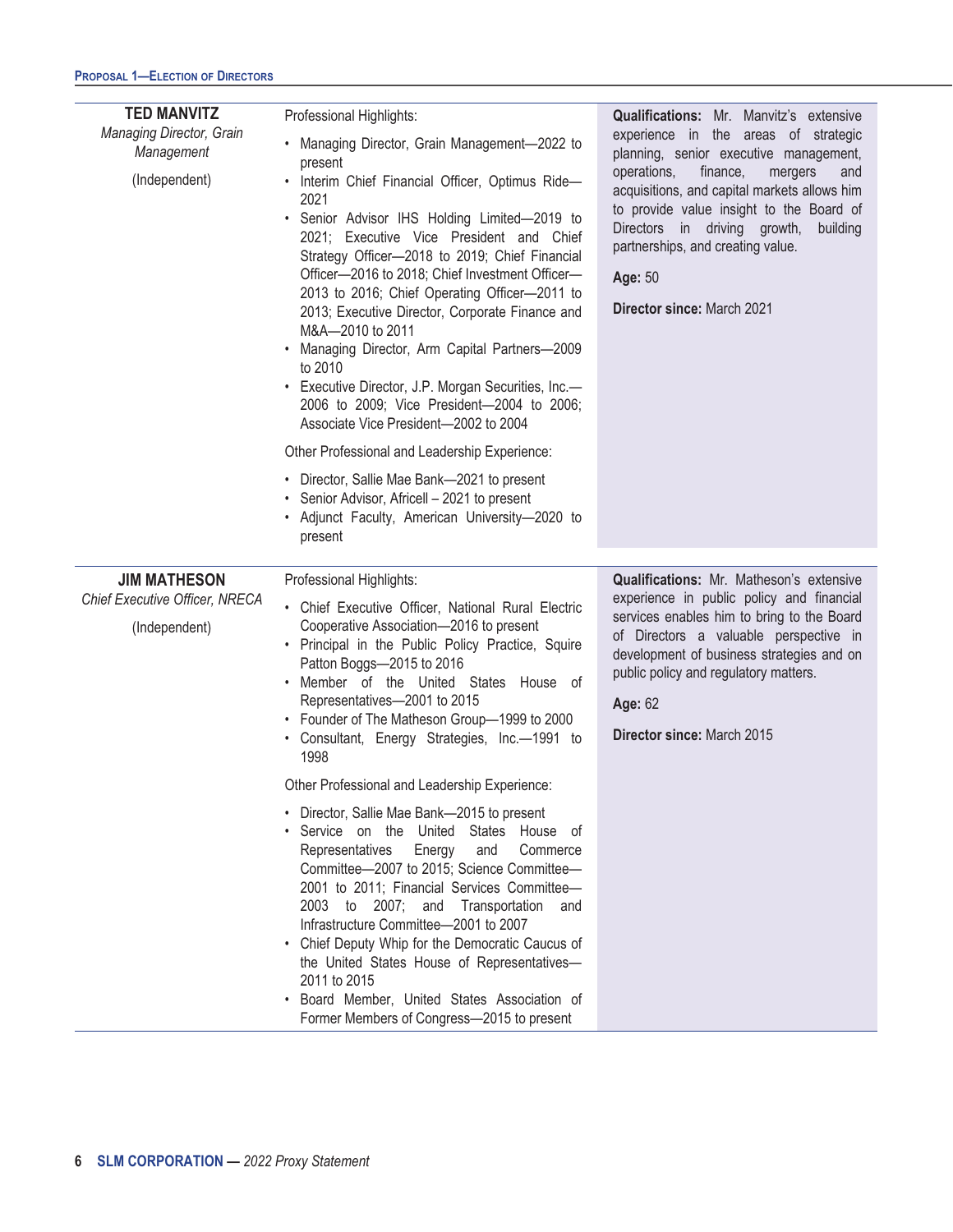| <b>SAMUEL T. RAMSEY</b><br>Former Chief Risk Officer, Chase,<br>the consumer and small business<br>organization within JP Morgan<br>Chase & Co.<br>(Independent)                          | Professional Highlights:<br>• Chief Risk Officer, Chase, the consumer and<br>small business organization within JP Morgan<br>Chase & Co.-2011 to 2014<br>• Chief Risk Officer, Ally Financial Inc.-2007 to<br>2010<br>Chief Financial Officer, Global Corporate and<br>$\bullet$<br>Investment Banking, Bank of America-2006 to<br>2007<br>Enterprise Credit and Market Risk Executive,<br>$\bullet$<br>Chief Risk Executive for Global Consumer and<br>Small Business Banking, Enterprise Operational<br>and Market Risk Executive, Bank of America-<br>2004 to 2006<br>Other Professional and Leadership Experience:<br>• Director, Sallie Mae Bank-2021 to present<br>Director, Chair of Audit Committee, member of<br>the Compliance and Finance Committees, Ditech | Qualifications: Mr. Ramsey brings more<br>than 30 years of experience in consumer<br>and commercial banking, with expertise in<br>risk management, finance, treasury, and the<br>capital markets to the Board of Directors.<br>Age: 62<br>Director since: November 2021                                |
|-------------------------------------------------------------------------------------------------------------------------------------------------------------------------------------------|-------------------------------------------------------------------------------------------------------------------------------------------------------------------------------------------------------------------------------------------------------------------------------------------------------------------------------------------------------------------------------------------------------------------------------------------------------------------------------------------------------------------------------------------------------------------------------------------------------------------------------------------------------------------------------------------------------------------------------------------------------------------------|--------------------------------------------------------------------------------------------------------------------------------------------------------------------------------------------------------------------------------------------------------------------------------------------------------|
|                                                                                                                                                                                           | Holding Corporation-2018 to 2019                                                                                                                                                                                                                                                                                                                                                                                                                                                                                                                                                                                                                                                                                                                                        |                                                                                                                                                                                                                                                                                                        |
| <b>VIVIAN C. SCHNECK-LAST</b><br>Former Managing Director,<br>Global Head of<br>Technology Governance,<br>Goldman Sachs &<br>Company<br>(Independent)<br>(Operational and Compliance Risk | Professional Highlights:<br>Managing Director, Global Head of Technology<br>Governance, Goldman Sachs & Company-2009<br>to 2014; Managing Director, Global Head of<br>Technology Business Development-2000 to<br>2014; Managing Director, Global Head of<br>Technology Vendor Management-2003 to 2014<br>Other Professional and Leadership Experience:                                                                                                                                                                                                                                                                                                                                                                                                                  | Qualifications: Ms. Schneck-Last's strategic<br>technology experience and background in<br>technology governance in the financial<br>services field bring valuable perspective to<br>the Board of Directors in risk management<br>and on a broad range of enterprise<br>technology matters.<br>Age: 61 |
| Committee Chair)                                                                                                                                                                          | • Director, Sallie Mae Bank-2015 to present<br>• Advisor/Director, Portrait Capital Systems, LLC-<br>2015 to 2019<br>• Advisor/Director, Coronet-2015 to present<br>· Director, Bikur Cholim of Manhattan-2014 to<br>present<br>Directorships of other public companies:<br>• SCVX Corp.-2020 to present                                                                                                                                                                                                                                                                                                                                                                                                                                                                | Director since: March 2015                                                                                                                                                                                                                                                                             |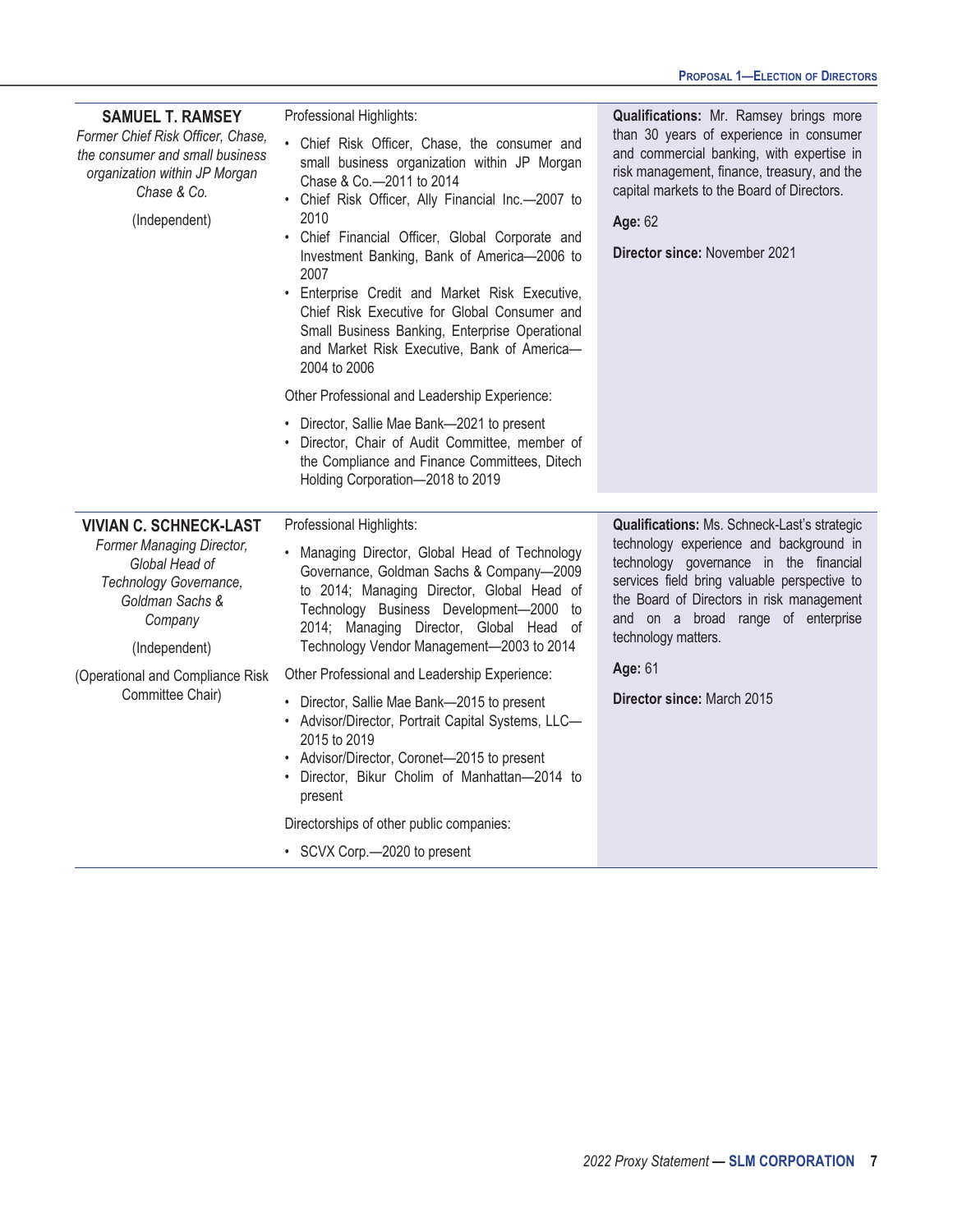| <b>ROBERT S. STRONG</b><br>Former Managing Director,<br>Chairman, Capital<br>Commitments Committee,<br><b>Bank of America Securities</b><br>(Independent)<br>(Financial Risk Committee Chair) | Professional Highlights:<br>• Managing<br>Director,<br>Capital<br>Chairman,<br>Commitments Committee, Bank of America<br>Securities-2006 to 2007; Managing Director,<br>Portfolio Management-2001 to 2006<br>· Executive Vice President, Chief Credit Officer,<br>JP Morgan Chase Bank-1996 to 2001<br>Other Professional and Leadership Experience:<br>• Director, Sallie Mae Bank-2014 to present<br>Director, Syncora Guaranty, Inc.-2018 to 2020<br>• Director, Syncora Capital Assurance, Inc.-2009<br>to 2017<br>• Member, Financial Policy Review Board for the<br>State of New Jersey-2013 to 2016<br>• Director, CamberLink Inc.-2013 to 2016                                                                                                                                                                                                                     | Qualifications: Mr. Strong's extensive<br>experience in the banking and financial<br>services industries allows him to provide<br>valuable insight to the Board of Directors in<br>the areas of finance, risk management,<br>portfolio<br>business<br>management,<br>and<br>operations.<br>Age: 73<br>Director since: April 2014                                                                                   |
|-----------------------------------------------------------------------------------------------------------------------------------------------------------------------------------------------|----------------------------------------------------------------------------------------------------------------------------------------------------------------------------------------------------------------------------------------------------------------------------------------------------------------------------------------------------------------------------------------------------------------------------------------------------------------------------------------------------------------------------------------------------------------------------------------------------------------------------------------------------------------------------------------------------------------------------------------------------------------------------------------------------------------------------------------------------------------------------|--------------------------------------------------------------------------------------------------------------------------------------------------------------------------------------------------------------------------------------------------------------------------------------------------------------------------------------------------------------------------------------------------------------------|
| <b>JONATHAN W. WITTER</b><br><b>Chief Executive Officer,</b><br>Sallie Mae<br>(Executive;<br>Not Independent)                                                                                 | Professional Highlights:<br>• Chief Executive Officer and Director, Sallie<br>Mae-April 2020 to present<br>• Executive Vice President and Chief Customer<br>Officer, Hilton Worldwide Holdings-April 2017 to<br>April 2020<br>• President-Retail and Direct Banking, Capital<br>One Financial Corporation-February 2012 to<br>March 2017; President-Retail and Small<br>Business Banking-September 2011 to February<br>Executive Vice<br>President-Retail<br>2012;<br>Banking-December 2010 to September 2011<br>• Chief Operating Officer-Retail Banking Group<br>and President, Morgan Stanley Private Bank-<br>2009 to December 2010<br>• Executive Vice President and Head of General<br>Bank Distribution, Wachovia (now Wells Fargo &<br>Company)-2004 to 2009<br>Other Professional and Leadership Experience:<br>• Director, Sallie Mae Bank-April 2020 to present | <b>Qualifications:</b> Mr. Witter's extensive<br>background and significant leadership<br>experience in the banking industry and his<br>customer experience expertise allow him to<br>provide business and leadership insight to<br>the Board of Directors in the areas of<br>banking, financial services, capital markets,<br>business operations, and customer service.<br>Age: 53<br>Director since: April 2020 |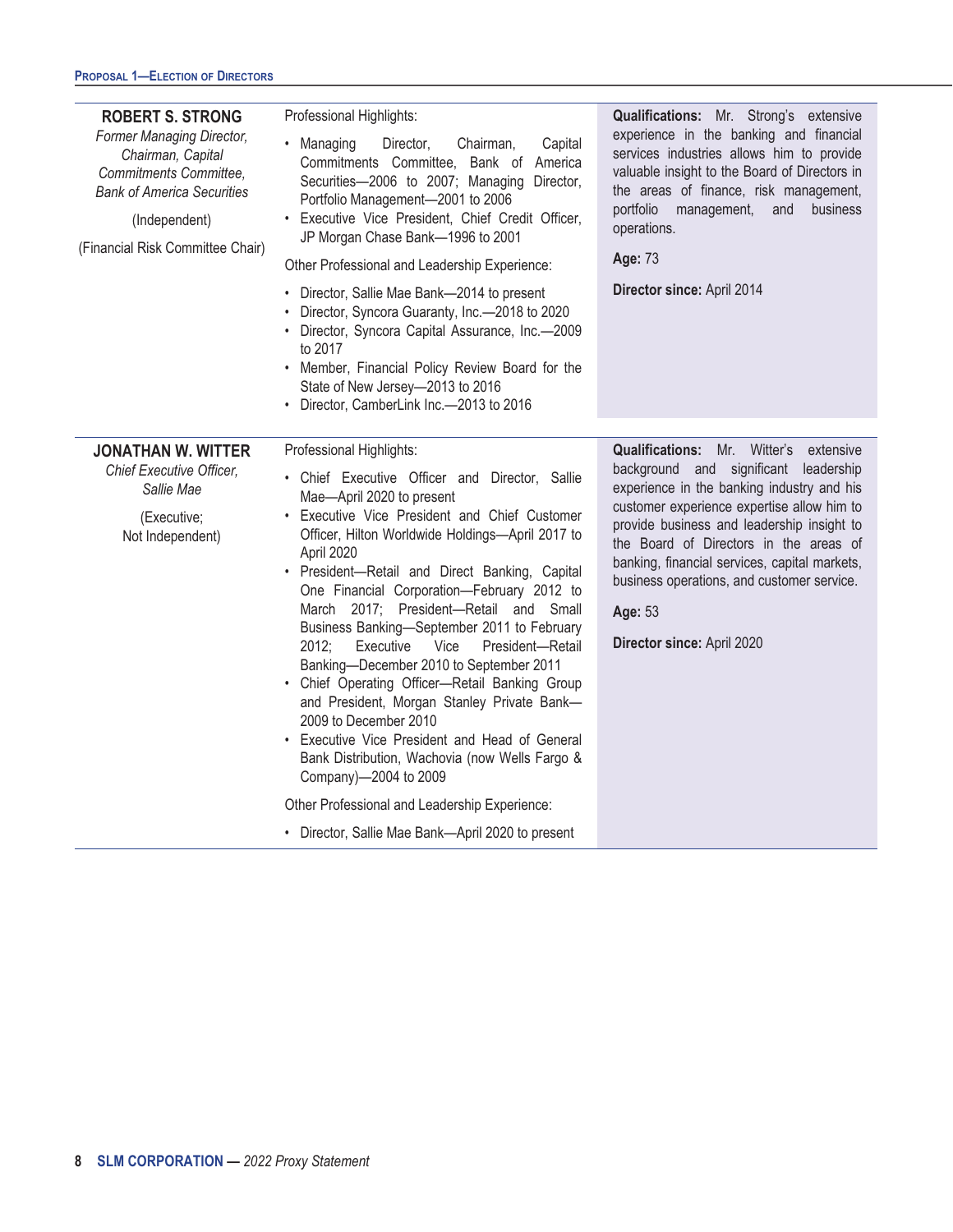| <b>KIRSTEN O. WOLBERG</b><br>Former Chief Technology and<br>Operations Officer,<br>DocuSign<br>(Independent)<br>(Preferred Stock Committee<br>Chair) | Professional Highlights:<br>• Chief Technology and Operations<br>Officer.<br>DocuSign-2017 to 2021<br>• Vice President, PayPal Separation Executive,<br>PayPal, Inc.-2014 to 2017<br>• Vice President, Technology, PayPal, Inc.-2012<br>to 2014<br>• Chief Information Officer, Salesforce.com-2008<br>to 2011<br>Other Professional and Leadership Experience:                                                        | Qualifications: Ms. Wolberg's extensive<br>experience in information technology for the<br>financial services industry allows her to<br>provide valuable insight to the Board of<br>Directors in the areas of finance,<br>information technology risks, and business<br>operations.<br>Age: 54<br><b>Director since: November 2016</b> |
|------------------------------------------------------------------------------------------------------------------------------------------------------|------------------------------------------------------------------------------------------------------------------------------------------------------------------------------------------------------------------------------------------------------------------------------------------------------------------------------------------------------------------------------------------------------------------------|----------------------------------------------------------------------------------------------------------------------------------------------------------------------------------------------------------------------------------------------------------------------------------------------------------------------------------------|
|                                                                                                                                                      | • Director, Sallie Mae Bank-2016 to present<br>• Director, Epidemic Sound-2021 to present<br>• Director, Pryon-2021 to present<br>• Director, Pie Insurance-2021 to present<br>· Director, Duco Technology Limited-2020 to<br>2021<br>• Vice President, Corporate Technology, Charles<br>Schwab & Co. - 2001 to 2008<br>• Director, Year Up-2008 to present<br>Director, Jewish Vocational Services-2014 to<br>present |                                                                                                                                                                                                                                                                                                                                        |
|                                                                                                                                                      | Directorships of other public companies:                                                                                                                                                                                                                                                                                                                                                                               |                                                                                                                                                                                                                                                                                                                                        |
|                                                                                                                                                      | • Silicon Graphics International Corp.-2016<br>• CalAmp Corp-2020 to present<br>• Dynatrace, Inc.-2021 to present                                                                                                                                                                                                                                                                                                      |                                                                                                                                                                                                                                                                                                                                        |

# **Board of Directors Recommendation**

✓ **THE BOARD OF DIRECTORS RECOMMENDS A VOTE "FOR" THE ELECTION OF THE ELEVEN NOMINEES NAMED ABOVE.**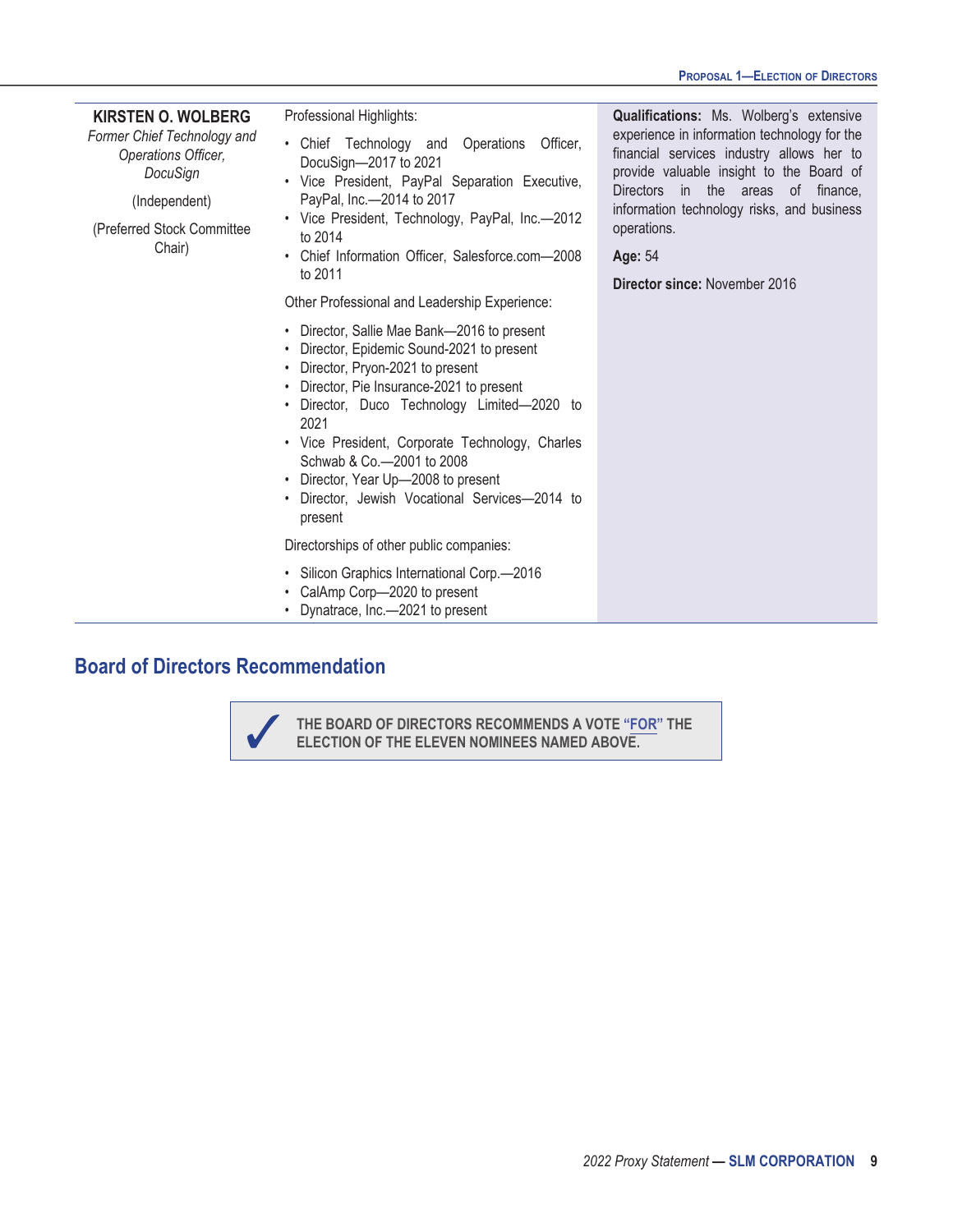# **PROPOSAL 2—ADVISORY VOTE ON EXECUTIVE COMPENSATION**

<span id="page-15-0"></span>Sallie Mae is asking stockholders to approve an advisory resolution (commonly referred to as a "say-on-pay" resolution) on its executive compensation as reported in this proxy statement. Sallie Mae urges stockholders to read the "Compensation Discussion and Analysis" section ("CD&A") of this proxy statement, which describes how our executive compensation policies and procedures operate and are designed to achieve our compensation objectives, as well as the Summary Compensation Table and other related compensation tables and narrative, which provide detailed information on the compensation of Sallie Mae's named executive officers ("NEOs").

At our annual meeting of stockholders held in June 2021, we submitted a non-binding vote to our stockholders to approve our executive compensation. Approximately 89.3 percent of the stockholders voted in favor of the say-on-pay proposal. We attribute that broad support in part to our continued efforts to understand and address the feedback we received from our stockholders. Specifically, in 2021 we continued to focus on performance-based compensation for our NEOs as we (i) tied a significant portion of total NEO compensation to the achievement of performance goals that we believe drive the fundamentals of our business and (ii) awarded a significant percentage, 75 percent, of the NEO's long-term incentive plan equity award ("LTIP") in the form of performance-based awards consisting of performance stock units ("PSUs") and premium priced stock options. The NEOs' 2021 LTIP consisted of (i) 25 percent PSUs; (ii) 50 percent premium priced stock options; and (iii) 25 percent restricted stock units ("RSUs").

The compensation awarded to our Chief Executive Officer ("CEO"), Jonathan W. Witter, and other NEOs for 2021 reflects the positive performance of the Company, notwithstanding a global pandemic. The Compensation Committee is mindful of its responsibility to align executive compensation with the overall performance of the Company, while taking into consideration the need to provide market competitive compensation in order to recruit and retain highly skilled and experienced executives. The CD&A provides a comprehensive discussion and rationale for the 2021 pay decisions made by the Compensation Committee and the correlation to Company performance.

As described in the CD&A, our executive compensation programs are designed to attract, retain, and motivate our NEOs, who are important to our long-term success. Under these programs, we provide our NEOs with appropriate objectives and incentives to achieve our business goals. We believe that our compensation features demonstrate our responsiveness to our stockholders, our commitment to our pay-for-performance philosophy, and our goal of aligning management's interests with those of our stockholders to support the creation of long-term value.

The Board of Directors has adopted a policy providing for annual "say-on-pay" advisory votes. In accordance with this policy and Section 14A of the Exchange Act, and as a matter of good corporate governance, Sallie Mae is asking stockholders to approve the following advisory resolution at the Annual Meeting:

"Resolved, that Sallie Mae's stockholders approve, on an advisory basis, the compensation of the Company's named executive officers, as disclosed in the Compensation Discussion and Analysis and the related compensation tables and narrative disclosure in this proxy statement."

This proposal to approve the resolution regarding the compensation of Sallie Mae's NEOs requires the affirmative vote of the holders of a majority in voting power of the Common Stock present or represented, and entitled to vote thereon. Abstentions have the same effect as votes "AGAINST" the matter. Shares not voted on the matter, including broker non-votes, have no direct effect on the matter. This proposal is advisory in nature and, therefore, is not binding upon the Compensation Committee or the Board of Directors. However, the Compensation Committee will, as the former Nominations, Governance and Compensation Committee (the "NGC Committee") has done in the past, carefully evaluate the outcome of the vote when considering future executive compensation decisions.

### **Board of Directors Recommendation**

✓ **THE BOARD OF DIRECTORS RECOMMENDS A VOTE "FOR" THE APPROVAL, ON AN ADVISORY BASIS, OF THE COMPENSATION OF OUR NAMED EXECUTIVE OFFICERS, AS DISCLOSED IN THE COMPENSATION DISCUSSION AND ANALYSIS AND THE RELATED COMPENSATION TABLES AND NARRATIVE DISCLOSURE IN THIS PROXY STATEMENT.**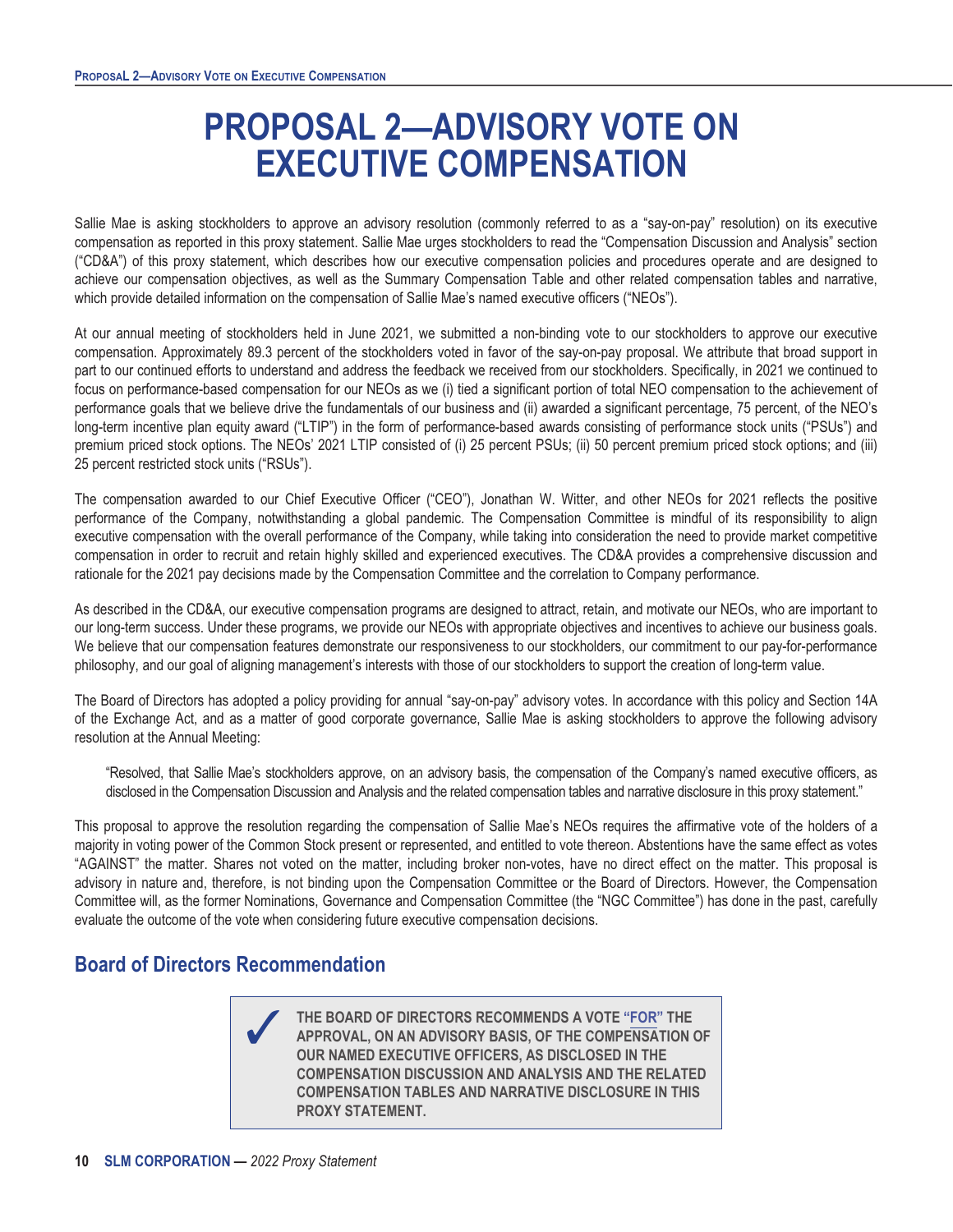# <span id="page-16-0"></span>**PROPOSAL 3—RATIFICATION OF THE APPOINTMENT OF THE INDEPENDENT REGISTERED PUBLIC ACCOUNTING FIRM**

Sallie Mae's independent registered public accounting firm, KPMG LLP ("KPMG"), is selected by the Audit Committee of Sallie Mae's Board of Directors (the "Audit Committee"). The Audit Committee has engaged KPMG as Sallie Mae's independent registered public accounting firm for the fiscal year ending December 31, 2022. Representatives of KPMG are expected to be present at the Annual Meeting, and they will have the opportunity to respond to appropriate questions from stockholders and to make a statement if they desire to do so.

This proposal is put before the stockholders because the Board of Directors believes it is a good corporate governance practice to provide stockholders a vote on ratification of the selection of the independent registered public accounting firm.

For ratification, this proposal will require the affirmative vote of the holders of a majority in voting power of the Common Stock present or represented, and entitled to vote thereon. Abstentions have the same effect as votes "AGAINST" the matter. Shares not voted on the matter have no direct effect on the matter. If the appointment of KPMG is not ratified, the Audit Committee will evaluate the basis for the stockholders' vote when determining whether to continue the firm's engagement. Even if the selection of Sallie Mae's independent registered public accounting firm is ratified, the Audit Committee may direct the appointment of a different independent registered public accounting firm at any time during 2022 if, in its discretion, it determines such a change would be in the Company's best interests.

### **Board of Directors Recommendation**



✓ **THE BOARD OF DIRECTORS RECOMMENDS A VOTE "FOR" RATIFICATION OF THE APPOINTMENT OF KPMG AS SALLIE MAE'S INDEPENDENT REGISTERED PUBLIC ACCOUNTING FIRM FOR 2022.**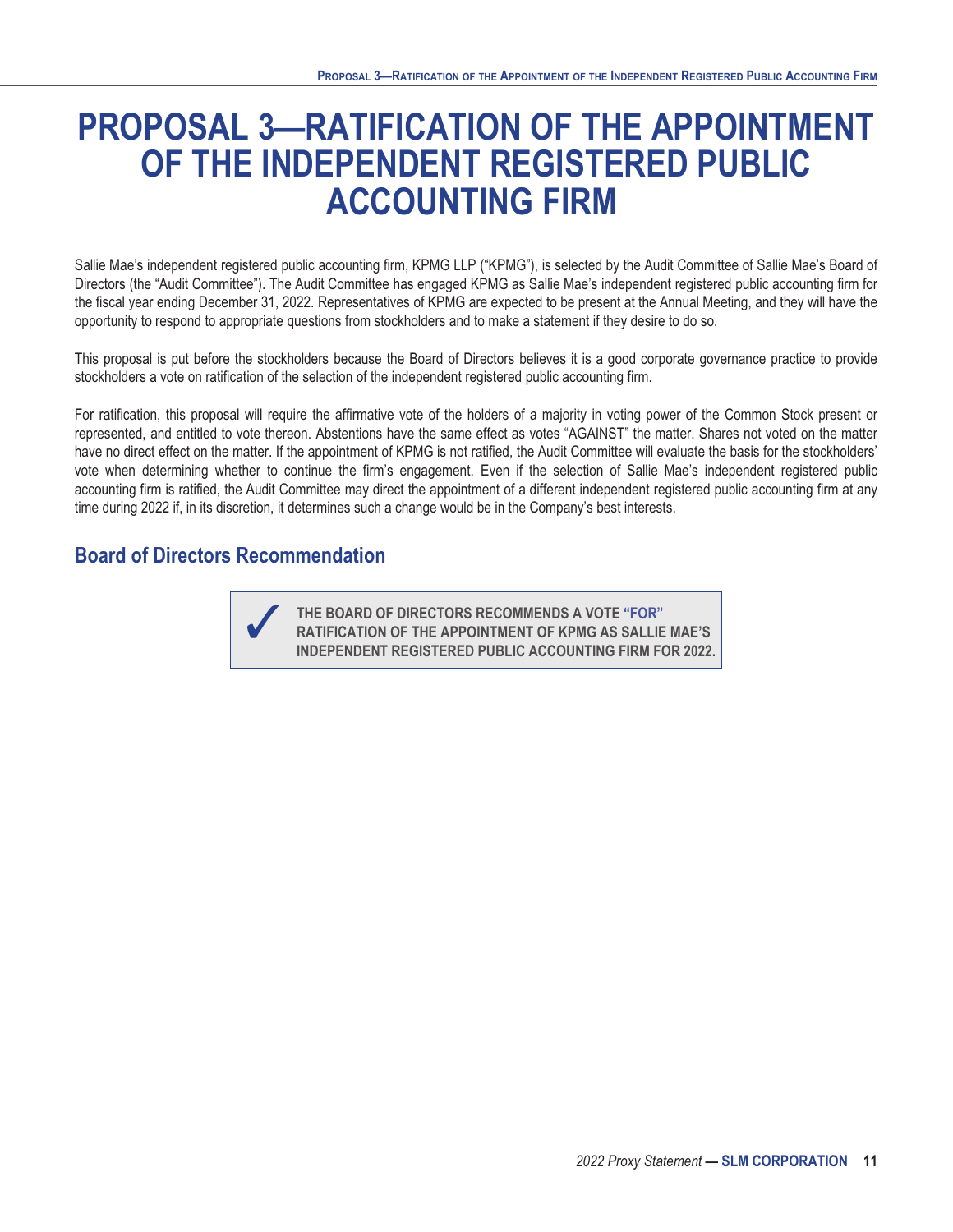# **CORPORATE GOVERNANCE**

### <span id="page-17-1"></span><span id="page-17-0"></span>**Roles and Responsibilities of the Board of Directors**

The Board of Directors believes strong corporate governance is critical to achieving Sallie Mae's performance goals and to maintaining the trust and confidence of investors, employees, regulatory agencies, and other stakeholders.

The primary responsibilities of the Board of Directors are to:

- review Sallie Mae's long-term strategies and set long-term performance metrics;
- review risks affecting Sallie Mae and its processes for managing those risks, and oversee assignment of various aspects of risk management, compliance, and governance;
- select, evaluate, and compensate the CEO and our NEOs;
- plan for succession of the CEO and members of the executive management team;
- review and approve Sallie Mae's annual business plan and multi-year strategic plan, and periodically review performance against such plans;
- review and approve major transactions and business initiatives;
- through its Audit Committee, select and oversee Sallie Mae's independent registered public accounting firm;
- recommend director candidates for election by stockholders; and
- evaluate its own effectiveness.

### <span id="page-17-2"></span>**Board Governance Guidelines**

The Board of Directors' Governance Guidelines (the "Guidelines") are reviewed each year by the Nominations and Governance Committee, which from time to time will recommend changes to the Board of Directors. The Guidelines are published at www.salliemae.com under "For Investors," and a written copy may be obtained by contacting the Corporate Secretary at corporatesecretary@salliemae.com or SLM Corporation, 300 Continental Drive, Newark, DE 19713. The Guidelines, along with Sallie Mae's By-Laws, embody the following governance practices, among others:

- A majority of the members of the Board of Directors must be independent directors, and all members of the (i) Audit, (ii) Nominations and Governance, and (iii) Compensation Committees must be independent.
- All directors stand for re-election each year. Directors are elected under a majority vote standard in uncontested elections.
- As of April 19, 2020, we have separated the role of Board Chair from CEO. We no longer have a Lead Independent Director elected by the Board of Directors due to the independence of our Board Chair.
- Each regularly scheduled Board of Directors meeting may conclude with an executive session in which only members of the Board of Directors participate. Each regularly scheduled committee meeting also generally concludes with an executive session presided over by the committee Chair.
- We maintain stock ownership and retention guidelines for directors and executive officers.
- The Board of Directors and its committees undertake an annual review to evaluate their effectiveness.
- Directors should not serve on more than three other public company boards in addition to the Company's Board of Directors.
- Non-employee directors are to retire no later than at the annual meeting of stockholders following such director's 75th birthday. An exception is provided for incumbent directors who are 75 years of age or older as of January 1, 2021 who may stand for re-election to the Company's Board of Directors at the annual meeting of stockholders in 2021 and 2022, subject to recommendation from the Nominations and Governance Committee and approval of the Board of Directors.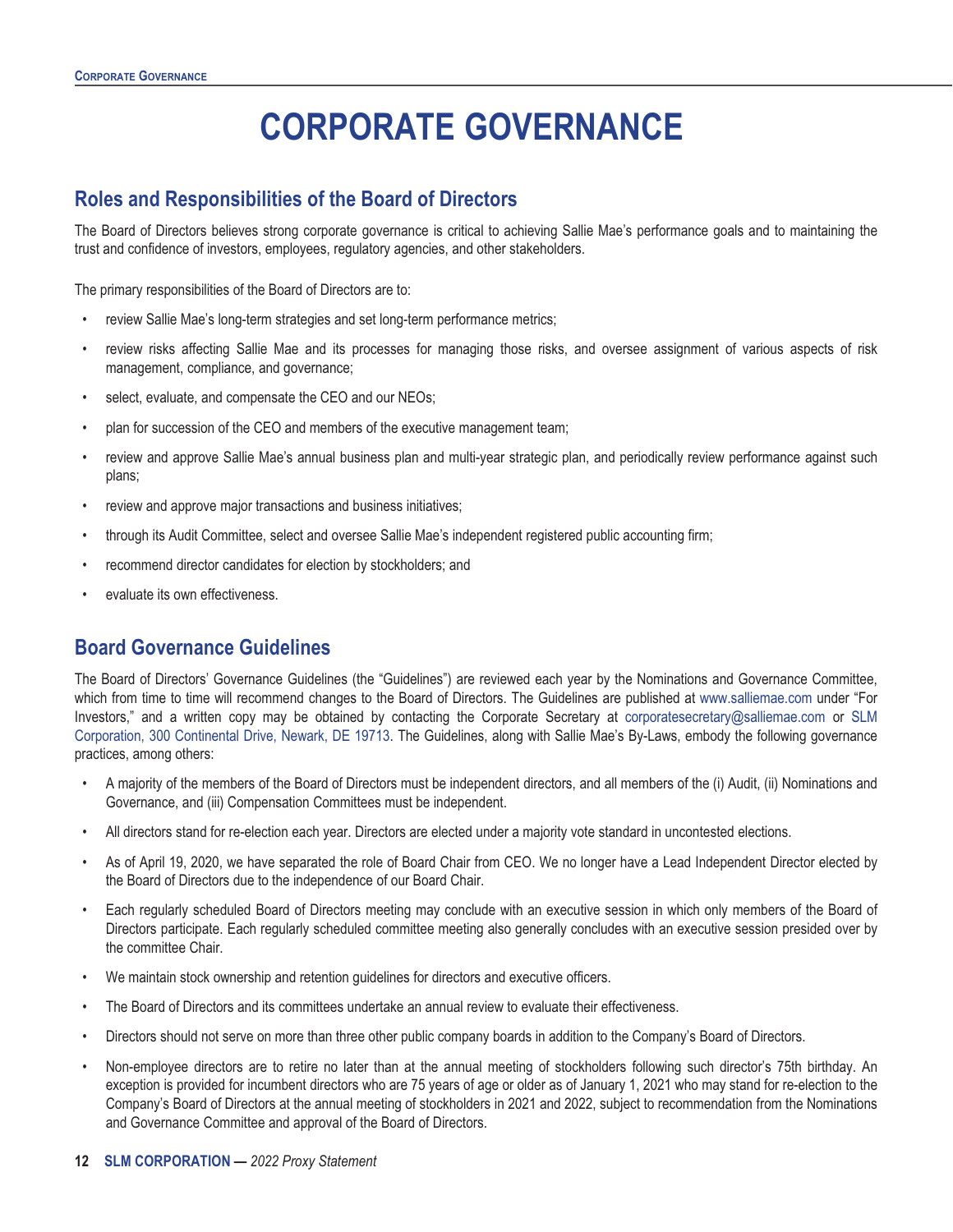### <span id="page-18-0"></span>**Board Leadership Structure**

Ms. Franke, an independent director of the Company and Sallie Mae Bank, our wholly-owned subsidiary (the "Bank"), serves as the first woman to chair the Board of Directors of the Company as well as the Board of Directors of the Bank. Mr. Witter serves as a member of the Board of Directors and CEO. The Board of Directors believes that an independent director is best situated to serve as Board Chair as an effective counterbalance to management and our CEO, who also serves on the Board of Directors. By separating the CEO role from the Board Chair role, the Company is currently put in the best position to oversee all executives of the Company and act in the best interest of stockholders. The Board of Directors believes the Company is currently best served by separating the roles of Board Chair and CEO. However, subject to Sallie Mae's By-Laws, the Board of Directors reserves the right to revisit this structure and combine the two roles, depending on the future needs and strategy of the Company at any given point in time. Our independent Board Chair serves as the principal representative of the Board of Directors, presiding over meetings of the Board of Directors and stockholders.

### <span id="page-18-1"></span>**Director Independence**

For a director to be considered independent, the Board of Directors must determine the director does not have any direct or indirect material relationship with Sallie Mae. The Board of Directors has adopted the Guidelines, which embody the corporate governance principles and practices of the Company. The Guidelines include the standards for determining director independence, which conform to the independence requirements of the NASDAQ Global Select Market ("NASDAQ") listing standards.

The Board of Directors has determined that each of the individuals who served as a director during 2021 and all nominees standing for election at the Annual Meeting, other than Mr. Witter, our CEO, are independent of Sallie Mae.

Each member of the Board of Directors' Audit, Nominations and Governance, and Compensation Committees is independent within the meaning of the NASDAQ listing standards, Exchange Act Rule 10A-3, and Sallie Mae's own director independence standards set forth in the Guidelines. The Guidelines are published at www.salliemae.com under "For Investors".

### <span id="page-18-2"></span>**Board Diversity**

Our Board believes diversity is important and seeks representation across a range of attributes, including gender, race, ethnicity, and professional experience, and regularly assesses our Board's diversity when identifying and evaluating director candidates. As of December 31, 2021, our Board of Directors consisted of the following:



\* Including our Board Chair

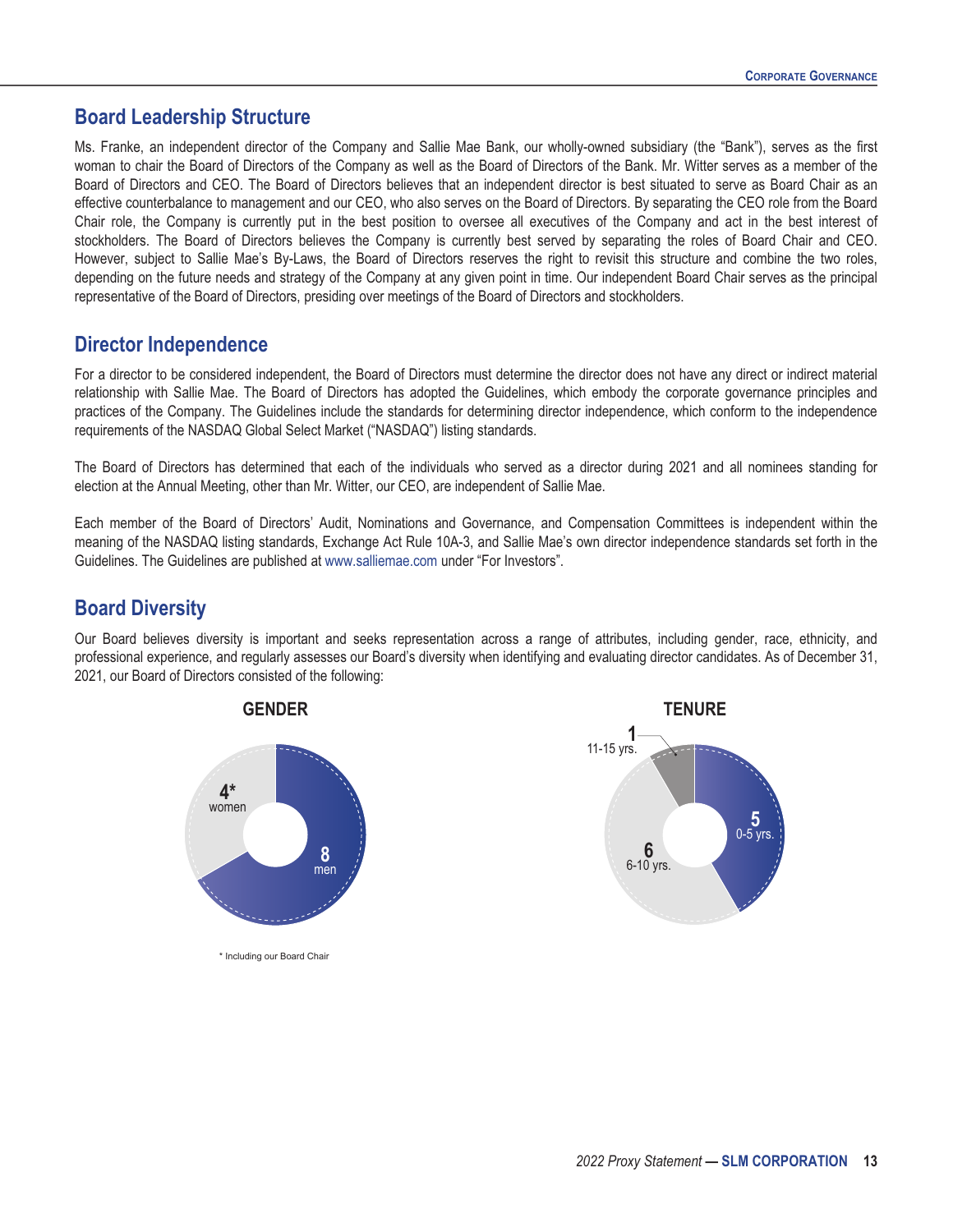Pursuant to Nasdaq's Board Diversity Rule, which was approved by the SEC on August 6, 2021, Board diversity disclosure is provided in the table below as of December 31, 2021. The Company is in compliance with the Nasdaq Board Diversity Rule as at least one director selfidentifies as female and at least one additional director self-identifies as an underrepresented minority or LGBTQ+.

#### **Board Diversity Matrix (As of December 31, 2021)**

| <b>Total Number of Directors</b>        | 12     |                |                   |                                             |
|-----------------------------------------|--------|----------------|-------------------|---------------------------------------------|
|                                         | Female | <b>Male</b>    | <b>Non-Binary</b> | <b>Did Not</b><br><b>Disclose</b><br>Gender |
| <b>Part I: Gender Identity</b>          |        |                |                   |                                             |
| <b>Directors</b>                        | 4      | 8              |                   |                                             |
| Part II: Demographic Background         |        |                |                   |                                             |
| African American or Black               |        | -4             |                   |                                             |
| Alaskan Native or Native American       |        |                |                   |                                             |
| Asian                                   |        |                |                   |                                             |
| Hispanic or Latinx                      |        |                |                   |                                             |
| Native Hawaiian or Pacific Islander     |        |                |                   |                                             |
| White                                   | 3      | $\overline{7}$ |                   |                                             |
| Two or More Races or Ethnicities        |        |                |                   |                                             |
| LGBTQ+                                  |        |                |                   |                                             |
| Did Not Disclose Demographic Background |        |                |                   |                                             |

# **Board Skills and Experience**

<span id="page-19-0"></span>

# <span id="page-19-1"></span>**Board, Committee, and Annual Meeting Attendance**

Our Board of Directors met 13 times in 2021. Each of the incumbent directors attended at least 75 percent of the total number of meetings of the Board of Directors and committees on which he or she served. Directors are expected to attend the Annual Meeting, and 12 out of 13 of the then-serving members of the Board of Directors attended the Annual Meeting in June 2021. Mr. Goode retired on June 8, 2021, the date of the 2021 Annual Meeting. Accordingly, he did not stand for re-election and did not attend the 2021 Annual Meeting.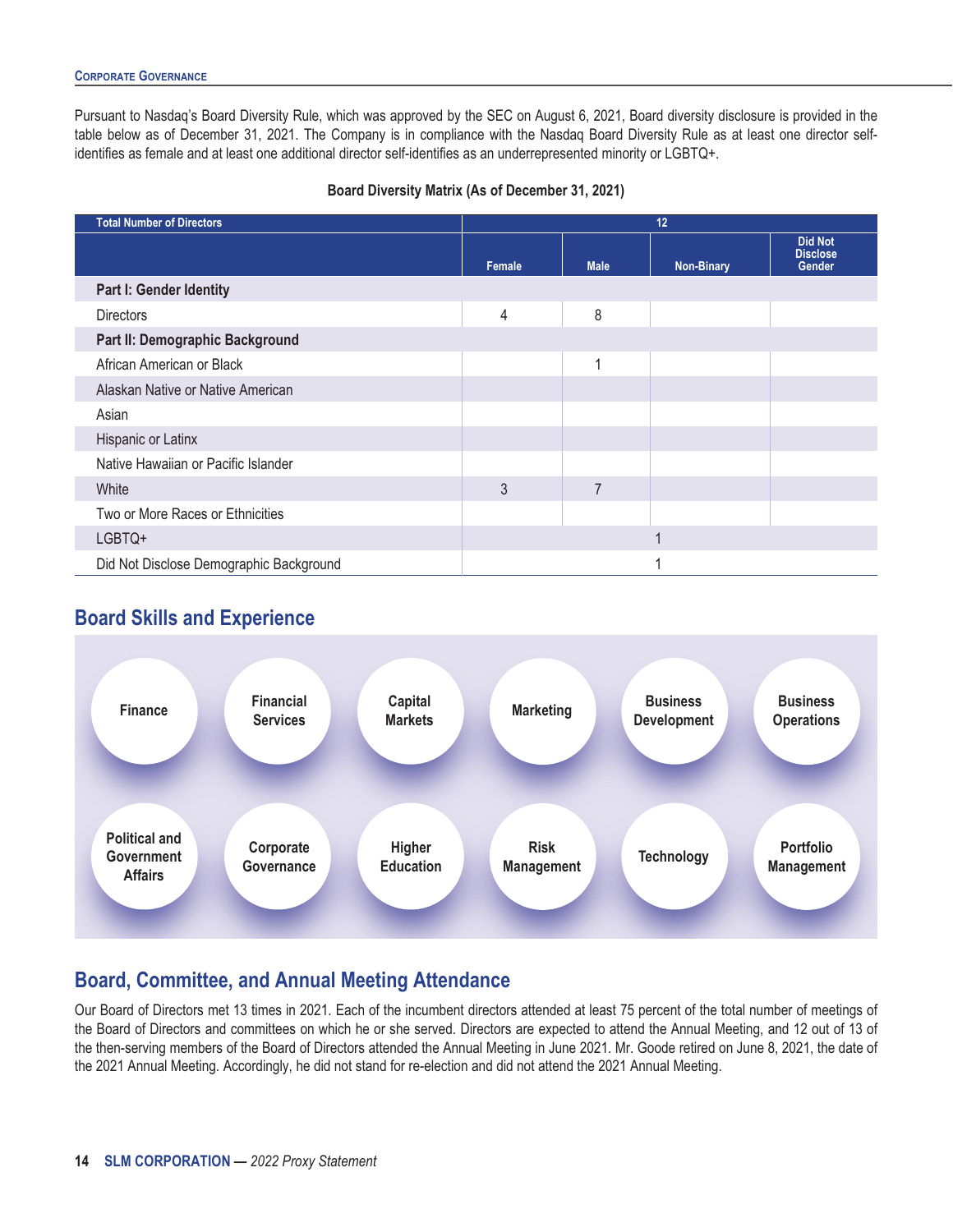### <span id="page-20-0"></span>**Roles of the Board and Its Committees**

The Board of Directors has established the following standing committees to assist in its oversight responsibilities: Audit; Compensation; Nominations and Governance; Financial Risk; Operational and Compliance Risk; and Preferred Stock. On June 8, 2021, the Board of Directors separated the NGC Committee into two stand-alone committees, the Compensation Committee and the Nominations and Governance Committee. On September 15, 2021, the Board of Directors changed the name of the Risk Committee to the Financial Risk Committee and amended such committee's responsibilities, which previously included general oversight of all risks at the Company, to focus on oversight of financial risks at the Company. Additionally, on September 15, 2021, the Board of Directors changed the name of the Compliance Committee to the Operational and Compliance Risk Committee and amended such committee's responsibilities, which previously included general oversight of consumer compliance risk at the Bank, to focus more broadly on non-financial risk at the Company, including consumer compliance risk at the Bank. For ease of understanding, this proxy statement generally refers to the current name of each committee, even when referring to the committee prior to its name change. Each committee is governed by a Board-approved written charter, which is evaluated annually and sets forth the respective committee's functions, responsibilities, and delegated authority. Membership of each of the committees is established on an annual basis.

Committee charters are available at www.salliemae.com under "For Investors, Corporate Governance." Stockholders may obtain a written copy of any and all committee charters by contacting the Corporate Secretary at corporatesecretary@salliemae.com or SLM Corporation, 300 Continental Drive, Newark, Delaware 19713.

The following table sets forth the membership and number of meetings held for each committee of the Board of Directors as of December 31, 2021.

|                                         | Audit <sup>(1)</sup> | <b>Nominations</b><br>Governance<br>and Compensation <sup>(2)</sup> | <b>Nominations</b><br>and<br>Governance <sup>(2)</sup> | Compensation(2) | <b>Operational</b><br>and Compliance<br>$Risk^{(3)(5)}$ | <b>Financial</b><br>$Risk^{(4)(5)}$ | <b>Preferred Stock</b> |
|-----------------------------------------|----------------------|---------------------------------------------------------------------|--------------------------------------------------------|-----------------|---------------------------------------------------------|-------------------------------------|------------------------|
| Paul G. Child(1)(5)(1)                  | Chair                |                                                                     |                                                        |                 | $\star$                                                 |                                     |                        |
| Mary Carter Warren Franke(5) (I) (C)    | $\star$              | $\star$                                                             |                                                        | $\star$         |                                                         |                                     |                        |
| Earl A. Goode <sup>(6) (I)</sup>        |                      | $*(6)$                                                              |                                                        |                 |                                                         |                                     |                        |
| Marianne M. Keler <sup>(1) (l)</sup>    | $^\star$             |                                                                     | Chair                                                  |                 |                                                         |                                     | $\ast$                 |
| Mark L. Lavelle <sup>(5) (I)</sup>      |                      | $\star$                                                             |                                                        | Chair           |                                                         | $\star$                             |                        |
| Ted Manvitz <sup>(1)(I)</sup>           | $^\star$             |                                                                     |                                                        |                 |                                                         | $\star$                             |                        |
| Jim Matheson <sup>(I)</sup>             | $\star$              | $^\star$                                                            | $\star$                                                |                 |                                                         |                                     |                        |
| Frank C. Puleo(5) (8) (1)               |                      |                                                                     | $\star$                                                |                 |                                                         | $^\star$                            |                        |
| Samuel T. Ramsey <sup>(1)</sup> (5) (l) |                      |                                                                     |                                                        |                 |                                                         |                                     |                        |
| Vivian Schneck-Last (5) (I)             |                      |                                                                     | $\star$                                                |                 | Chair                                                   |                                     |                        |
| William N. Shiebler(7) (l)              |                      | Chain(7)                                                            |                                                        |                 |                                                         |                                     |                        |
| Robert S. Strong(1) (5) (I)             |                      |                                                                     |                                                        |                 | $^\star$                                                | Chair                               |                        |
| Jonathan W. Witter                      |                      |                                                                     |                                                        |                 |                                                         |                                     |                        |
| Kirsten O. Wolberg <sup>(5) (I)</sup>   |                      | $^\star$                                                            |                                                        | $\star$         | $^\star$                                                |                                     | Chair                  |
| Number of Meetings in 2021              | 12                   | 7                                                                   | $\overline{2}$                                         | 3               | $\overline{4}$                                          | 8                                   |                        |

Committee Member

(C) Board Chair

Independent Board Member

(1) The Board of Directors determined Mr. Child, Ms. Keler, Mr. Manvitz, Mr. Ramsey, and Mr. Strong each qualified as an "Audit Committee Financial Expert" as set forth in Item 407(d)(5) of Regulation S-K. During 2021, none of the Audit Committee members served on the Audit Committee of more than three public companies.

(2) The NGC Committee was separated into two stand-alone committees, the Nominations and Governance Committee and the Compensation Committee, on June 8, 2021.

(3) On September 15, 2021, the Compliance Committee was changed to the Operational and Compliance Risk Committee and became a committee of both the Company and the Bank boards of directors.

(4) On September 15, 2021, the Risk Committee was changed to the Financial Risk Committee.

(5) The Board of Directors determined Mr. Child, Ms. Franke, Mr. Lavelle, Mr. Puleo, Mr. Ramsey, Ms. Schneck-Last, Mr. Strong, and Ms. Wolberg each qualified as a "Risk Management Expert" as such term is defined by the Dodd-Frank Wall Street Reform and Consumer Protection Act ("Dodd-Frank") and the rules and regulations promulgated thereunder.

(6) Mr. Goode served on the NGC Committee and the Operational and Compliance Risk Committee through his date of retirement from the Board of Directors on June 8, 2021.

(7) Mr. Shiebler served as Chair of the NGC Committee through June 8, 2021, when the NGC Committee separated into two stand-alone committees. Mr. Shiebler served on the Nominations and Governance Committee, the Compensation Committee, and the Preferred Stock Committee through his date of retirement from the Board of Directors on November 13, 2021.

(8) On April 11, 2022, Mr. Puleo notified the Company he will not stand for re-election to the Company's Board of Directors at the Annual Meeting. Mr. Puleo will continue to serve as a director until such meeting.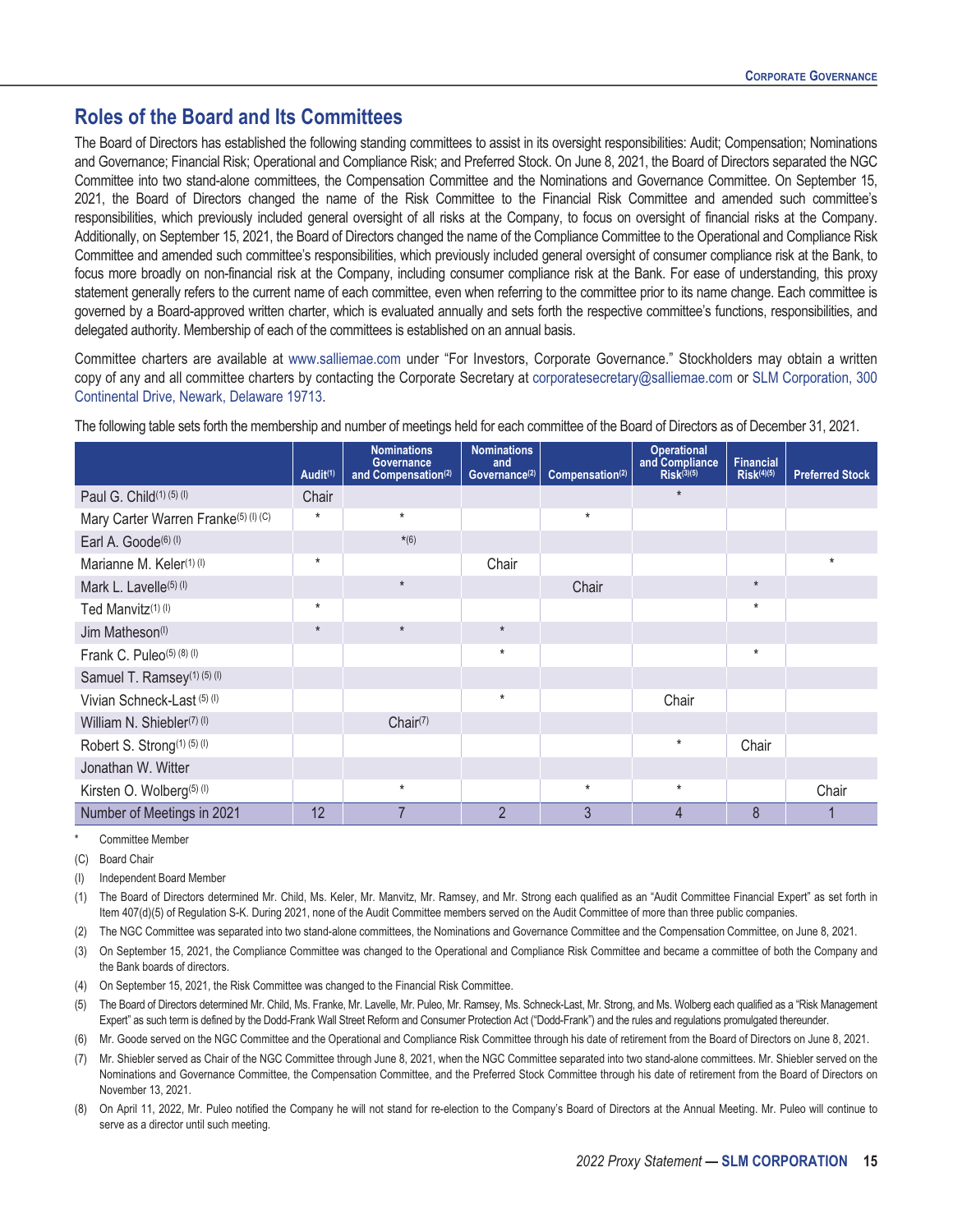### <span id="page-21-0"></span>**Risk Oversight**

The Board of Directors and its committees oversee Sallie Mae's overall strategic direction, including setting risk management philosophy, tolerance and parameters, and establishing procedures for assessing the risks of each business line as well as the risk management practices the management team develops and utilizes. Management escalates to the Board of Directors and/or its committees any significant departures from established tolerances and parameters and reviews new and emerging risks. Throughout the year, the Board of Directors and/or its committees dedicate a portion of their meetings to reviewing and discussing specific risk topics in greater detail with senior management, including risks related to cybersecurity. We believe that this risk oversight structure complements our current board leadership structure of separate Chair and CEO. The primary risk oversight responsibilities of each of the standing committees of the Board of Directors are as follows:

#### **Audit Committee**

- review of financial statements and periodic public reports;
- review reports prepared by management and/or external auditor setting forth significant financial reporting issues;
- review sufficiency of internal controls over financial reporting and disclosure controls;
- engage and communicate with our independent registered public accounting firm; and
- oversee operation of internal audit function, staffing, and work plan.

#### **Financial Risk Committee**

- monitor our major financial risks, including credit, market, and liquidity risks;
- review our risk management framework as it pertains to financial risks and supporting governance structure, roles, and responsibilities established by management;
- review our risk appetite framework and conduct regular reviews of key risk measures with respect to financial risks;
- review and approve loan securitization transactions, loan sales, or debt transactions of our Company or our affiliates; and
- oversee framework and strategies pertaining to liquidity and capital management and review capital and liquidity stress testing scenarios and key assumptions.

#### **Nominations and Governance**

- implement good governance policies and measures for Sallie Mae and our Board of Directors;
- recommend nominees for election to the Board of Directors;
- conduct assessments of the performance of the Board of Directors and its committees;
- review related party transactions; and
- oversee the environmental, social, and governance ("ESG") function of the Company.

#### **Compensation Committee**

- oversee all compensation and benefits for our CEO, executive officers, and independent directors;
- oversee equity-based compensation plans;
- review management's administration of employee benefit plans;
- review management succession planning; and
- confirm our incentive compensation practices properly balance risk and reward and do not encourage excessive risk-taking.

#### **Operational and Compliance Risk Committee**

- monitor our major non-financial risks, including operational and compliance risks;
- review our risk management framework as it pertains to non-financial risks and supporting governance structure, roles, and responsibilities established by management;
- review our risk appetite framework and conduct regular reviews of key risk measures with respect to non-financial risks
- monitor risk management capabilities related to third-party service providers, information and data security, privacy, crisis preparedness, business continuity and disaster recovery plans
- oversee the Bank's Community Reinvestment Act ("CRA") program and monitor its progress towards CRA performance goals. Through the Bank's CRA program, the Bank focuses on access to finance by fulfilling its CRA obligations through consumer and community development lending, qualified investments, including grants to community development organizations and education scholarships to low- and moderate-income persons, and community development service activity, focusing on underserved communities in the Bank's assessment area; and
- oversee model risk management framework.

#### **Preferred Stock Committee**

• monitor and evaluate our business activities in light of the rights of holders of the Company's preferred stock.

All members of the Board of Directors also serve as members of the board of directors of the Bank and its committees. Our Audit, Compensation, Nominations and Governance, Financial Risk, and Operational and Compliance Risk committees perform similar oversight roles for the Bank. On September 15, 2021, the Operational and Compliance Risk Committee became a committee of both the Company and the Bank boards of directors.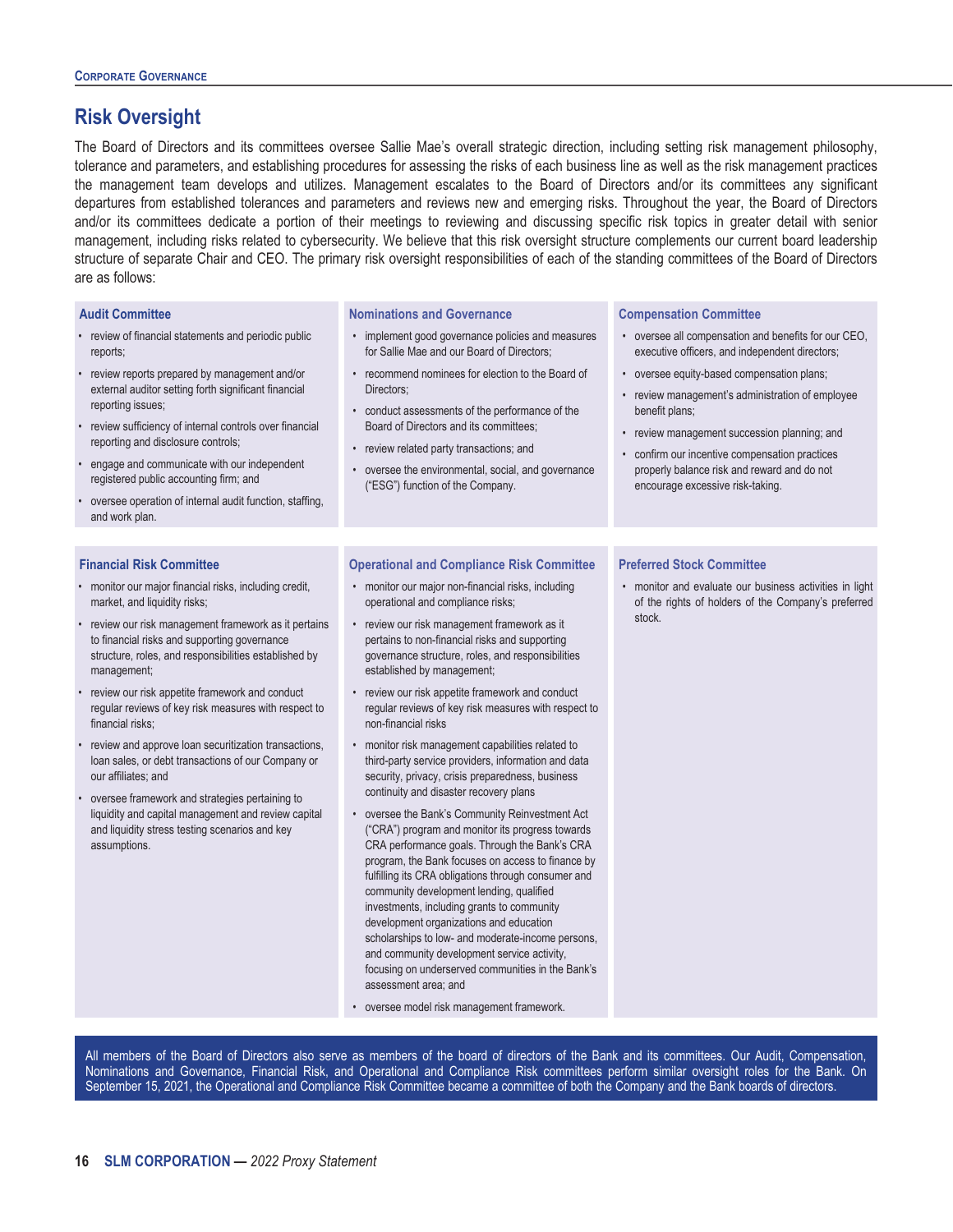#### <span id="page-22-0"></span>**Nominations Process**

The Nominations and Governance Committee considers for nomination to the Board of Directors candidates recommended by stockholders and members of the Board of Directors. The candidates are evaluated based on the needs of the Board of Directors and Sallie Mae at that time. The Board of Directors seeks representation across a range of professional experiences, and that reflects gender, race, ethnic, and geographic diversity. The minimum qualifications and attributes the Nominations and Governance Committee believes a director nominee must possess include:

- knowledge of the business of Sallie Mae;
- proven record of accomplishment;
- willingness to commit the time necessary for Board of Directors service;
- integrity and sound judgment in areas relevant to the business;
- impartiality in representing stockholders;
- ability to challenge and stimulate management; and
- independence.

To recommend a candidate, stockholders should send, in writing, the candidate's name, credentials, contact information, and his or her consent to be considered as a candidate to the Chair of the Nominations and Governance Committee at corporatesecretary@salliemae.com or c/o Corporate Secretary, SLM Corporation, 300 Continental Drive, Newark, Delaware 19713. The stockholder should also include his or her contact information and a statement of his or her share ownership. The nomination deadline for the 2022 Annual Meeting has now closed. A stockholder wishing to nominate a candidate for the 2023 Annual Meeting must comply with the notice and other requirements described under "Stockholder Proposals for the 2023 Annual Meeting" in this proxy statement.

### <span id="page-22-1"></span>**Related Party Transactions**

Sallie Mae has a written policy regarding review and approval of related party transactions. Transactions covered by the policy are transactions involving Sallie Mae in excess of \$120,000 in any year in which any director, nominee, executive officer, or greater-than-five percent beneficial owner of the Company, or any of their respective immediate family members, has or had a direct or indirect material interest, other than solely as a director and/or less-than-ten percent owner of an entity involved in the transaction ("Related Party Transactions"). Loans made in the ordinary course of Sallie Mae's business to executive officers, directors, and their family members are considered Related Party Transactions and are pre-approved. Moreover, the Bank has also adopted written policies to implement the requirements of Regulation O of the Board of Governors of the Federal Reserve System, which restricts the extension of credit to directors and executive officers and their family members and other related interests. Under these policies, extensions of credit that exceed regulatory thresholds must be, and are, approved by the board of directors of the Bank. The Company issued a credit card to Daniel P. Kennedy, Executive Vice President and Chief Operational Officer of the Company and President of the Bank. The credit card was issued in the ordinary course of business; is on substantially the same terms, including interest rates and collateral, as those prevailing at the time for comparable loans with persons not related to the Company; and does not involve more than the normal risk of collectability or present other features unfavorable to the Company. Since January 1, 2021, we have not had any other transactions with related persons required to be disclosed under Item 404(a) of Regulation S-K, and no such transactions are currently proposed.

Under the Related Party Transactions policy, the Chief Legal, Government Affairs and Communications Officer will notify the Chair of the Nominations and Governance Committee of any proposed Related Party Transaction, and the Chair of the Nominations and Governance Committee will determine if approval under the policy is required. If required, the Nominations and Governance Committee will then review the proposed Related Party Transaction and make a recommendation to the Board of Directors regarding whether to approve the transaction. In considering a transaction, the Nominations and Governance Committee takes into account whether a transaction would be on terms no less favorable than to an unaffiliated third party under the same or similar circumstances, among other factors.

### <span id="page-22-2"></span>**Environmental, Social and Governance Practices**

In conducting our business, we continually pursue practices that we believe will drive sustainable, long-term growth and profitability. Such "environmental, social, and governance" or "ESG" practices may mean different things to different investors and stakeholders and to the organizations that evaluate and rate ESG practices. Our ESG practices are shaped by our mission—to power confidence as students begin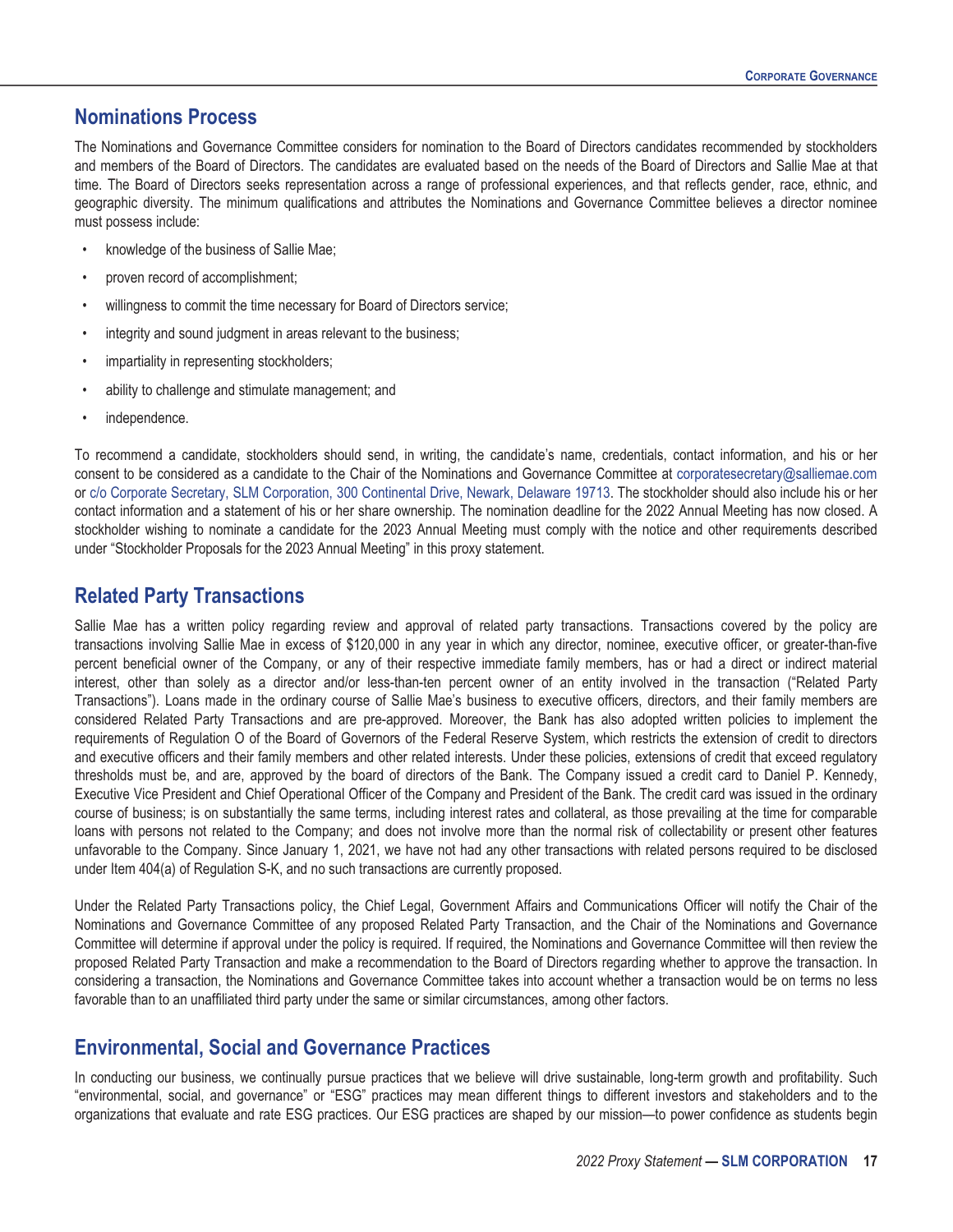their unique journeys. In April 2022, we released our third Corporate Social Responsibility report, discussing our commitment to ESG practices. For a full discussion, please read our Corporate Social Responsibility report at http://www.salliemae.com. Neither the report nor our website is incorporated by reference in this proxy statement.

#### **Human Capital Empowerment and Talent Development**

We believe in a just and inclusive, values-based, mission-led culture that inspires commitment and drives performance. Our human capital strategy is focused on the attraction, development, empowerment, recognition, and rewarding of team members as they bring our mission to life.

We create a diverse culture of inclusion and an environment that encourages and reinforces mutual trust, makes it safe to express thoughts, ideas and concerns, and connects and embraces diverse backgrounds and perspectives to power and fuel our mission. We believe that a diverse and inclusive workforce can lead to a more effective company.

We are focused on providing a total compensation package that enables us to attract, motivate, and retain our employees to help drive our business forward. Our benefits package includes company contributions to the 401(k), educational assistance to our team members and their dependents, flexible work arrangements, and other comprehensive health and welfare programs. We also believe in paying competitive market wages, which is why we established \$20/hour as our new starting rate for all positions in 2021.

As of December 31, 2021, we had approximately 1,450 team members, all located in the United States. We believe an engaged workforce leads to a more innovative, productive, and profitable company. For this reason, we measure employee engagement through culture surveys. These culture surveys provide insights we use to create an environment in which team members thrive and bring their full selves to work.

Ensuring the safety and well-being of our team members continues to be a priority during the COVID-19 pandemic. In March 2020, we enacted a robust business continuity plan, including remote working capabilities for all team members. We further adapted to the changing environment in 2021, and now offer remote, in-office, and hybrid options so our team may work in a manner best suited for them and their positions. We continue to provide team members with the tools and resources necessary to support their success and drive performance of the Company.

Our team members are involved in the communities in which they live and work through the Sallie Mae Employee Volunteer Program and the Sallie Mae Employee Matching Gift Program. In 2021, our team members donated 1,128 hours through our community engagement programs. We also provide matching gifts for team members to support the interests and needs of them and their communities.

#### **Corporate Governance**

Sallie Mae's Board of Directors, executive leaders, team members, and business partners are committed to operating under sound principles of corporate governance. We believe that maintaining high standards of accountability and transparency are fundamental for the long-term success of our business. Our corporate governance structure ensures robust Board and management responsibility, responsiveness to our stockholders, and responsible decision-making. Our overarching code of conduct, corporate governance policies, Board committee charters, certificate of incorporation, and By-Laws form the framework of governance at Sallie Mae. Since the formation of the Company, we have attracted and built a strong, qualified, and diverse Board of Directors whose members have expertise relevant to our business and are deeply committed to operating ethically and with integrity. Eleven members of the Board are independent directors, including Ms. Franke, the first female Board Chair in the Company's history.

#### <span id="page-23-0"></span>**Political Expenditures**

Our current policy on political activities is publicly available on our website at www.salliemae.com under "For Investors" and sets forth the principles regarding our stance on political activities. We comply with federal, state, and local lobbying registration and disclosure requirements. We work closely with the Nominations and Governance Committee to review and reconsider our existing policies, procedures, and decision-making approaches to government relations and political activities.

At this time, we have one long-term, experienced employee engaged in lobbying activities exclusively related to matters that directly or indirectly affect the Private Education Loan (as hereinafter defined) industry and our mission. The compensation of the employee, and other executives, for time attributed to lobbying activity is reported as lobbying expenditure. That employee manages external, bipartisan lobbying/ consulting firms that assist with the same objectives, and we report the lobbying-related expenditures made to external firms in our lobbying disclosures. Our involvement with industry associations is limited to those associations comprised of financial institutions with similar interests.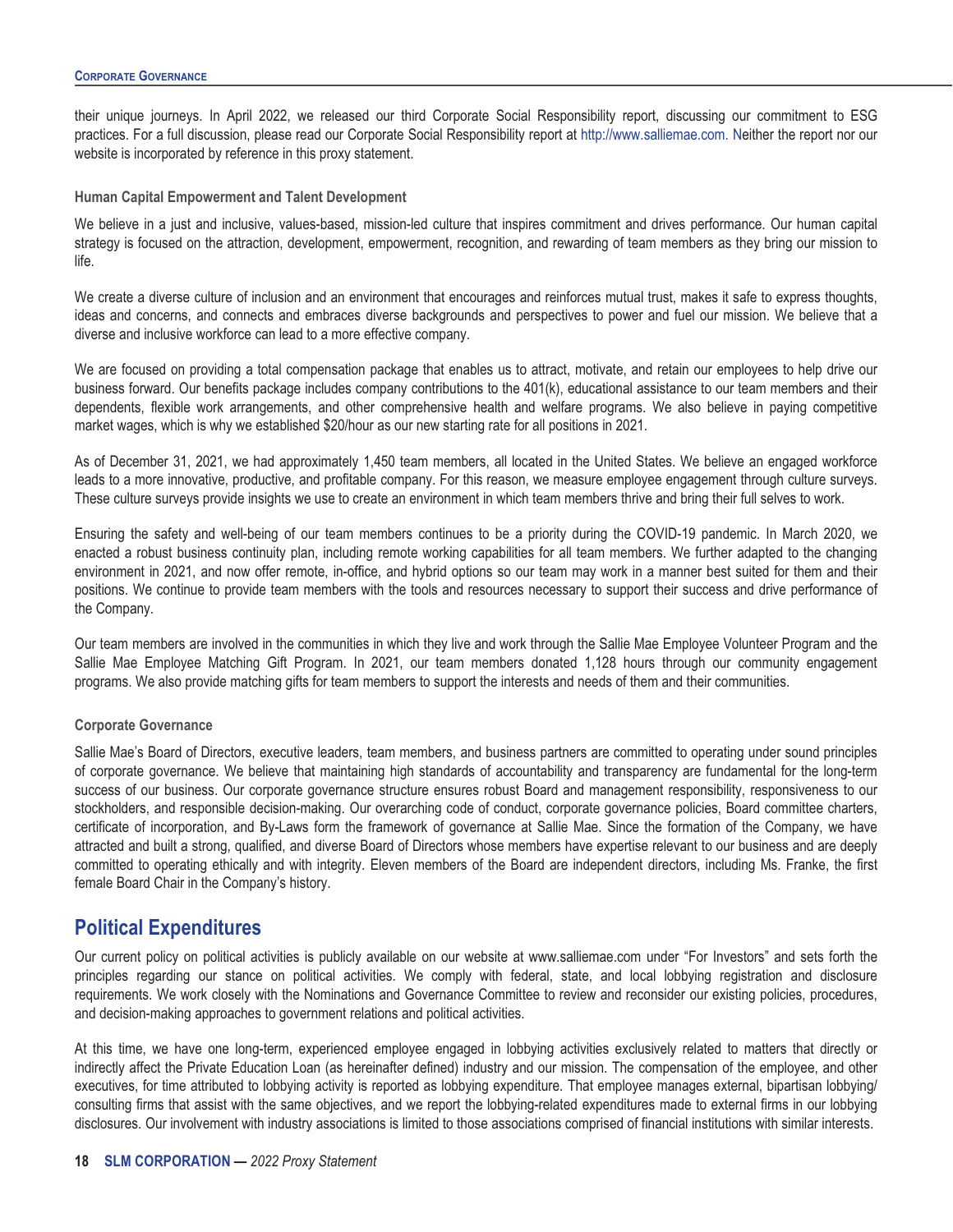Quarterly disclosures detailing our lobbying activities and expenditures, as required by the Lobbying Disclosure Act of 1995, are posted online by the Clerk of the U.S. House of Representatives and the Secretary of the U.S. Senate. Disclosures relating to contributions by our Political Action Committee are posted online by the Federal Election Commission ("FEC"). We will continue to comply with all applicable laws and regulations on disclosure of those activities.

#### <span id="page-24-0"></span>**The Sallie Mae Political Action Committee ("PAC")**

In June 2015, we formed the Sallie Mae PAC. Our PAC is governed by an Advisory Board comprised of six employees, who represent different divisions within the Sallie Mae organization. The PAC's Advisory Board reviews and approves all PAC contributions. The PAC's Advisory Board evaluates candidates, of any party, on factors that include their views on policy matters that impact Sallie Mae and our employees, their committee or leadership role, and representation of Sallie Mae facilities and employees.

Our PAC contributions are published on the FEC website.

#### <span id="page-24-1"></span>**Stockholder Communications with the Board**

Stockholders and other interested parties may submit communications to the Board of Directors, the non-management directors as a group, the Board Chair, or any other individual member of the Board of Directors by contacting the Corporate Secretary in writing at corporatesecretary@salliemae.com or c/o Corporate Secretary, SLM Corporation, 300 Continental Drive, Newark, Delaware 19713.

#### <span id="page-24-2"></span>**Code of Business Conduct**

We have a Code of Business Conduct that applies to Board of Directors members and all employees. The Code of Business Conduct is available on our website (www.salliemae.com under "For Investors") and a written copy is available from the Corporate Secretary. We intend to post amendments to or waivers of the Code of Business Conduct, if any (to the extent applicable to the Company's chief executive officer, principal financial officer, principal accounting officer, or any director), at this location on our website.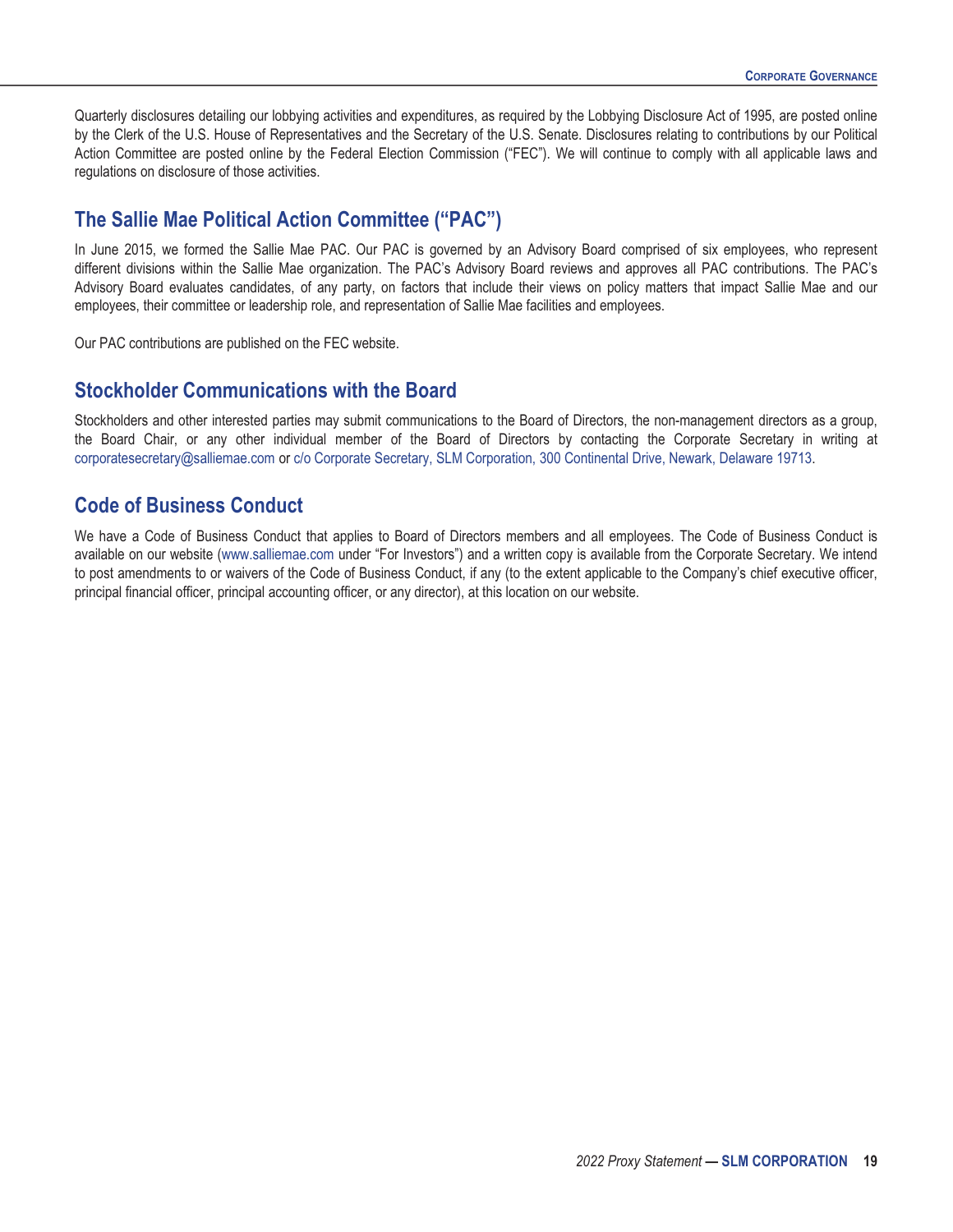# <span id="page-25-0"></span>**REPORT OF THE AUDIT COMMITTEE OF THE BOARD OF DIRECTORS**

The Audit Committee hereby reports as follows:

- 1. Management has the primary responsibility for the financial statements and the reporting process, including the system of internal accounting controls. The Audit Committee, in its oversight role, has reviewed and discussed the audited financial statements with the Company's management.
- 2. The Audit Committee has discussed with KPMG the matters required to be discussed by the applicable requirements of the Public Company Accounting Oversight Board ("PCAOB") and the Securities and Exchange Commission (the "Commission").
- 3. The Audit Committee has received the written disclosures and the letter from KPMG required by applicable requirements of the PCAOB, regarding KPMG's communications with the Audit Committee concerning independence, and has discussed with KPMG its independence.
- 4. The Audit Committee has an established charter outlining the practices it follows. The charter is available on the Company's website at www.salliemae.com under "For Investors."
- 5. The Audit Committee's charter requires the pre-approval by the Audit Committee of all fees paid to, and all services performed by, the Company's independent registered public accounting firm. At the beginning of each year, the Audit Committee approves the proposed services, including the nature, type and scope of service contemplated and the related fees, to be rendered by the firm during the year. In addition, engagements may arise during the course of the year that are outside the scope of the initial services and fees approved by the Audit Committee. Any such additional engagements are approved by the Audit Committee or by the Audit Committee Chair pursuant to authority delegated by the Audit Committee. For each category of proposed service, the independent registered public accounting firm is required to confirm that the provision of such services does not impair its independence. Pursuant to the Sarbanes-Oxley Act of 2002, the fees and services provided as noted in the table on the following page were authorized and approved by the Audit Committee in compliance with the pre-approval requirements described herein.
- 6. Based on the review and discussions referred to in paragraphs (1) through (5) above, the Audit Committee recommended to the Board of Directors of the Company, and the Board of Directors has approved, that the audited financial statements be included in the Company's Annual Report on Form 10-K for the fiscal year ended December 31, 2021 for filing with the Commission.

# **Audit Committee**

Paul G. Child, *Chair* Mary Carter Warren Franke Marianne M. Keler Ted Manvitz Jim Matheson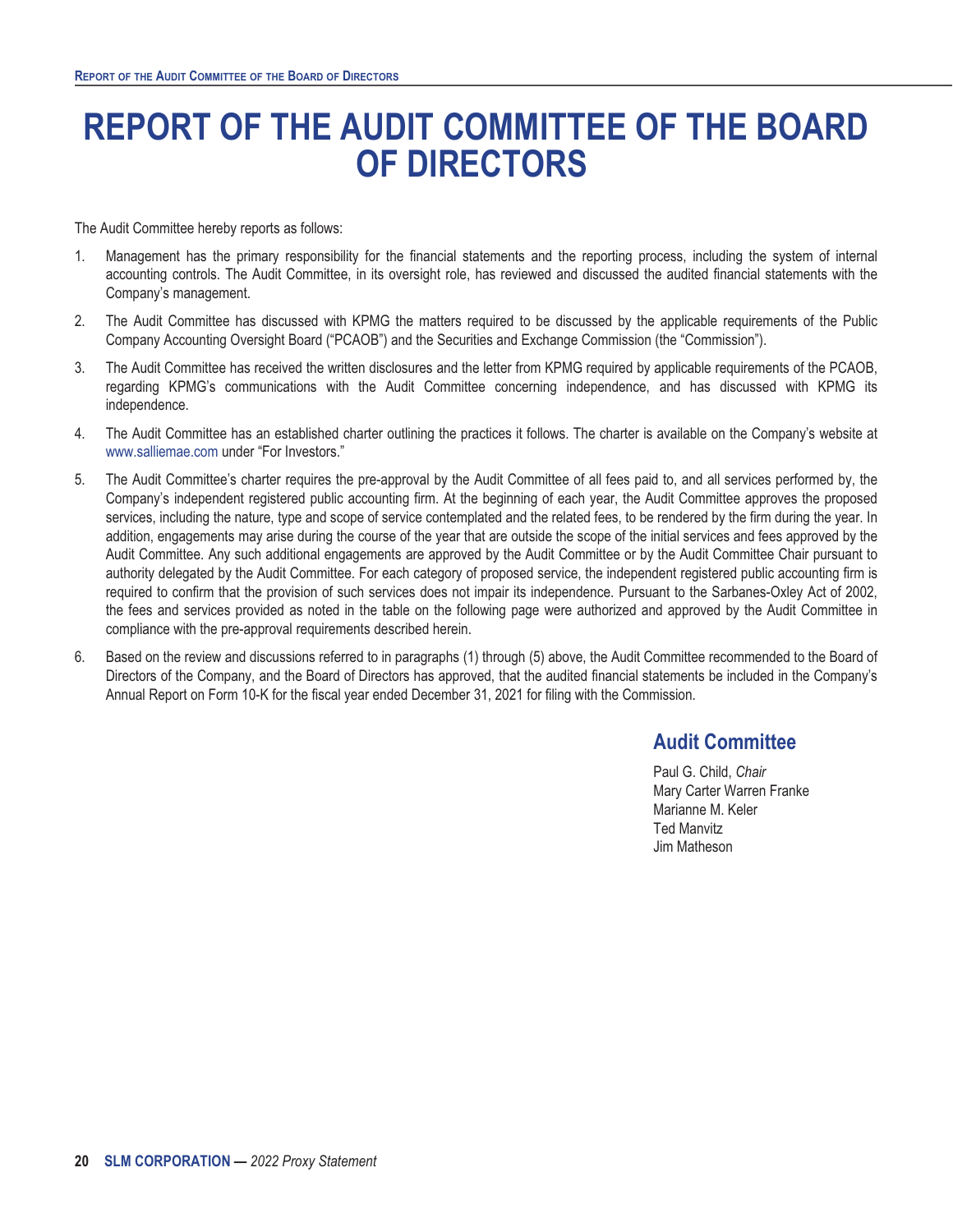# **INDEPENDENT REGISTERED PUBLIC ACCOUNTING FIRM**

# <span id="page-26-1"></span><span id="page-26-0"></span>**Independent Registered Public Accounting Firm Fees for 2021 and 2020**

Aggregate fees billed for services performed for Sallie Mae by its independent accountant, KPMG, for fiscal years ended December 31, 2021 and 2020, are set forth below.

|                           | 2021        | 2020        |
|---------------------------|-------------|-------------|
| <b>Audit Fees</b>         | \$1,877,570 | \$1,938,773 |
| <b>Audit Related Fees</b> | \$1,110,000 | 1,040,000   |
| <b>Tax Fees</b>           | 3,679       |             |
| All other fees            |             |             |
| Total                     | \$2,991,249 | \$2,978,773 |

*Audit Fees.* Audit fees include fees for professional services rendered for the audits of the consolidated financial statements of Sallie Mae and statutory and subsidiary audits, issuance of comfort letters, consents, income tax provision procedures, and assistance with review of documents filed with the SEC.

Audit-Related Fees. Audit-related fees include fees for assurance and other services related to service provider compliance reports, trust servicing and administration reports, internal control reviews, and attest services that are not required by statute or regulation.

*Tax Fees.* Tax fees include fees for federal and state tax compliance, and tax consultation services.

*All Other Fees.* All other fees for the fiscal year ended December 31, 2021 were \$0. All other fees for the fiscal year ended December 31, 2020 were \$0.

### <span id="page-26-2"></span>**Pre-Approval Requirements**

The Audit Committee's charter addresses the approval of audit and non-audit services to be provided by the independent registered public accounting firm to the Company. The Audit Committee's charter requires all services to be provided by our independent registered public accounting firm be pre-approved by the Audit Committee or its Chair. Each approval of the Audit Committee or the Chair of the Audit Committee must describe the services provided and set a dollar limit for the services. The Audit Committee, or its Chair, pre-approved all audit and non-audit services provided by KPMG during 2021. Reporting is provided to the Audit Committee regarding services the Chair of the Audit Committee pre-approved between committee meetings. The Audit Committee receives regular reports from management regarding the actual provision of all services by KPMG. No services provided by our independent registered public accounting firm were approved by the Audit Committee pursuant to the "*de minimis*" exception to the pre-approval requirement set forth in paragraph (c)(7)(i)(C) of Rule 2-01 of Regulation S-X.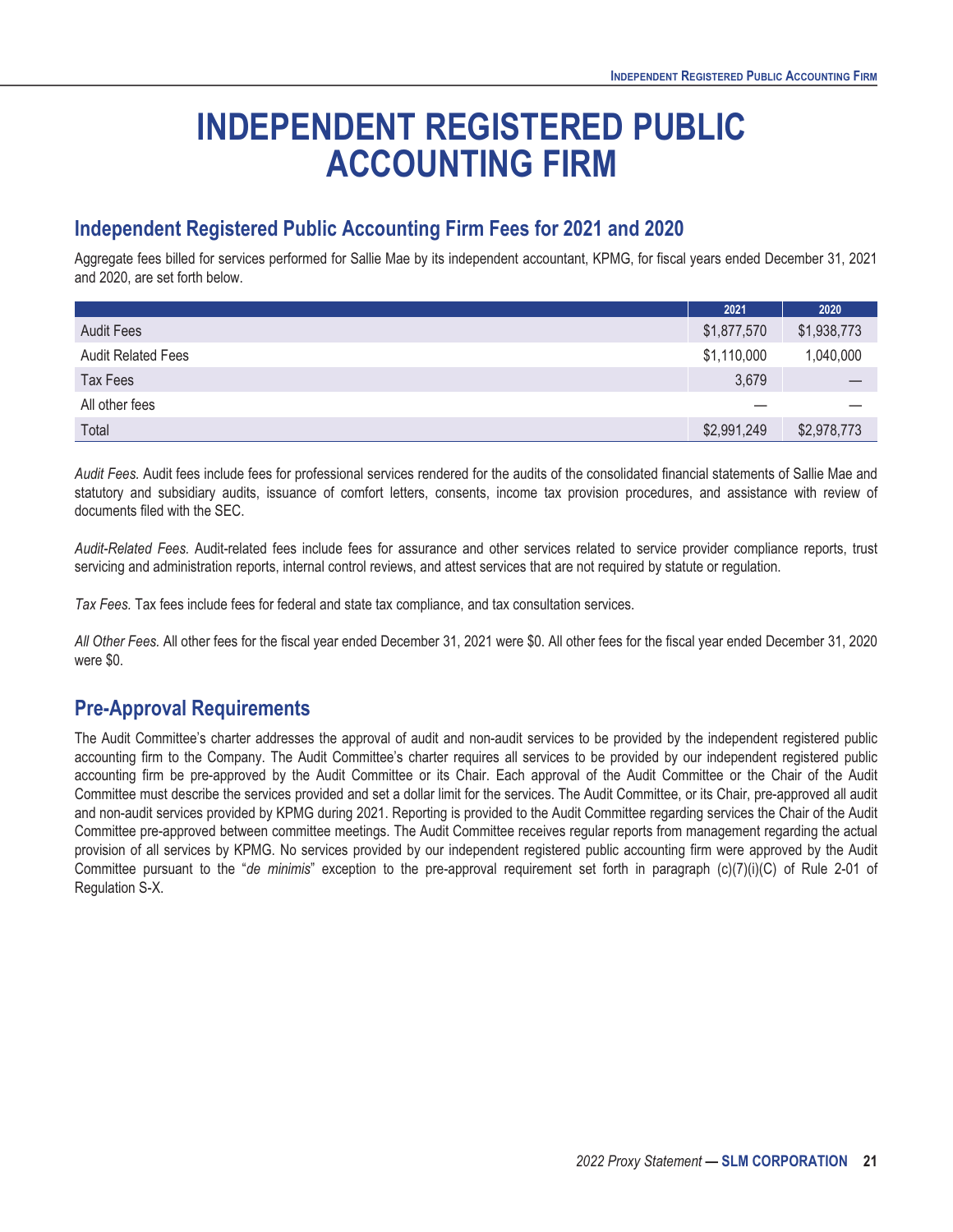# <span id="page-27-0"></span>**OWNERSHIP OF COMMON STOCK BY 5 PERCENT OR MORE HOLDERS**

The following table provides information about each stockholder known to Sallie Mae to beneficially own five percent or more of the outstanding shares of our Common Stock, based solely on the information filed by each such stockholder (i) in 2022 for the year ended December 31, 2021 on Schedule 13G or 13G/A, as applicable, under the Exchange Act or (ii) on Schedule 13D as most recently filed, as applicable, under the Exchange Act.

| Name and Address of Beneficial Owner                                                                                                          | Shares <sup>(1)</sup> | Percent <sup>(1)</sup> |
|-----------------------------------------------------------------------------------------------------------------------------------------------|-----------------------|------------------------|
| The Vanguard Group, Inc. <sup>(2)</sup><br>100 Vanguard Blvd.<br>Malvern, PA 19355                                                            | 33,855,794            | 11.55%                 |
| BlackRock, Inc. <sup>(3)</sup><br>55 East 52nd Street<br>New York, NY 10055                                                                   | 24,470,874            | 8.3%                   |
| Massachusetts Financial Services Company <sup>(4)</sup><br>111 Huntington Avenue<br>Boston, MA 02199                                          | 17,587,780            | 6.0%                   |
| Impactive Capital LP, Lauren Taylor Wolfe, and Christian Asmar <sup>(5)</sup><br>152 West 57th Street, 17th Floor<br>New York, New York 10019 | 15,485,159            | 5.5%                   |

(1) Based on information in the most recent Schedule 13G or 13G/A, or Schedule 13D, as the case may be, filed with the SEC pursuant to the Exchange Act with respect to holdings of the Company's Common Stock as of December 31, 2021 or as most recently filed, as applicable. Percentages are based on computations contained in the Schedule 13G or 13G/A, or Schedule 13D of the reporting entity.

- (2) Information is as of December 31, 2021 and is based upon a Schedule 13G/A, filed with the SEC on February 10, 2022, by The Vanguard Group, Inc., a Pennsylvania corporation. The reporting entity reported the sole power to vote or direct the voting for 0 shares of Common Stock, the shared power to vote or direct the voting for 150,674 shares of Common Stock, the sole power to dispose of or direct the disposition of 33,459,580 shares of Common Stock, and shared power to dispose of or direct the disposition of 396,214 shares of Common Stock.
- (3) Information is as of December 31, 2021 and is based upon a Schedule 13G/A, filed with the SEC on February 1, 2022, by BlackRock, Inc., a Delaware corporation. The reporting entity reported the sole power to vote or direct the voting for 23,154,985 shares of Common Stock and the sole power to dispose of or direct the disposition of 24,470,874 shares of Common Stock.
- Information is as of December 31, 2021 and is based upon a Schedule 13G, filed with the SEC on February 2, 2022, by Massachusetts Financial Services Company, a Delaware corporation. The reporting entity reported the sole power to vote or direct the voting for 17,116,241 shares of Common Stock and the sole power to dispose of or direct the disposition of 17,587,780 shares of Common Stock.
- (5) Information is as of March 10, 2022 and is based upon a Schedule 13D, filed with the SEC on March 10, 2022, by (i) Impactive Capital LP, a Delaware limited partnership and the investment manager of certain funds and/or accounts, (ii) Impactive Capital LLC, a Delaware limited liability company and the general partner of Impactive Capital LP, and (iii) Lauren Taylor Wolfe and Christian Asmar, each a Managing Member of Impactive Capital LLC. The reporting entities and persons each reported the shared power to vote or direct the voting for 15,485,159 shares of Common Stock and shared power to dispose of or direct the disposition of 15,485,159 shares of Common Stock.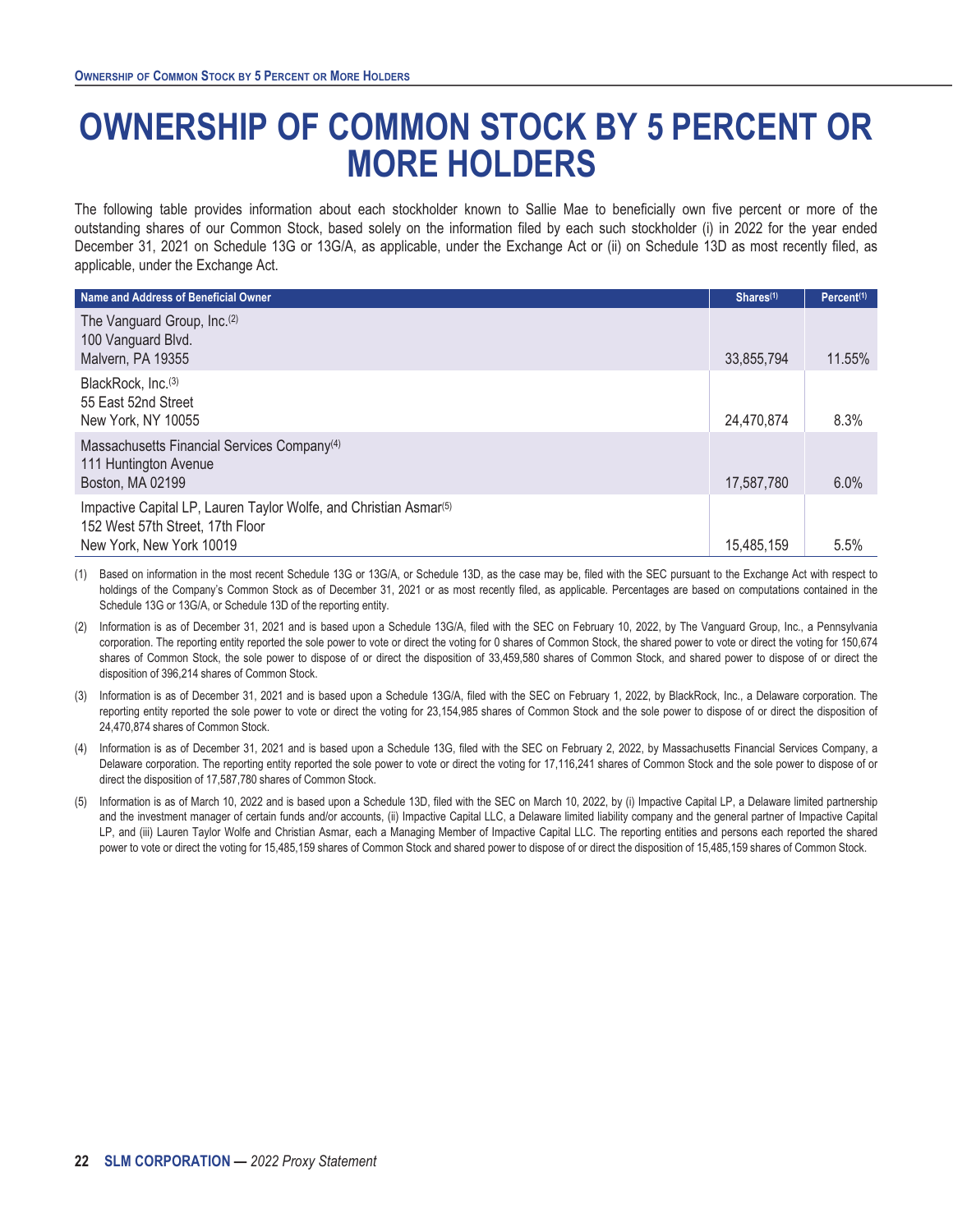# <span id="page-28-0"></span>**OWNERSHIP OF COMMON STOCK BY DIRECTORS AND EXECUTIVE OFFICERS**

The following table sets forth information concerning the beneficial ownership of Sallie Mae's Common Stock by: (i) our current directors and nominees; (ii) the Named Executive Officers listed in the Summary Compensation Table; and (iii) all of the Company's current directors and executive officers as a group. Under SEC rules, beneficial ownership for purposes of this table takes into account shares as to which the individual has or shares voting and/or investment power as well as shares that may be acquired within 60 days (such as by exercising vested stock options). Information is provided as of February 28, 2022, unless noted otherwise. As of February 28, 2022, the Company had 277,783,422 outstanding shares of Common Stock. The beneficial owners listed have sole voting and investment power with respect to shares beneficially owned, except as to the interests of spouses or as otherwise indicated.

|                                                                         | <b>Shares</b> | <b>Vested</b><br>Options <sup>(1)</sup> | <b>Total</b><br><b>Beneficial</b><br>Ownership | <b>Percent</b><br>of<br><b>Class</b> |
|-------------------------------------------------------------------------|---------------|-----------------------------------------|------------------------------------------------|--------------------------------------|
| <b>Directors and Director Nominees</b>                                  |               |                                         |                                                |                                      |
| Paul G. Child                                                           | 70,863        |                                         | 70,863                                         | $\star$                              |
| Mary Carter Warren Franke <sup>(2)</sup>                                | 76,006        |                                         | 76,006                                         | $^\star$                             |
| Marianne M. Keler <sup>(3)</sup>                                        | 105,613       |                                         | 105,613                                        | $\star$                              |
| Mark L. Lavelle                                                         | 30,932        |                                         | 30,932                                         | $\star$                              |
| <b>Ted Manvitz</b>                                                      | 6,847         |                                         | 6,847                                          | $^\star$                             |
| Jim Matheson                                                            | 66,336        |                                         | 66,336                                         | $\star$                              |
| Frank C. Puleo                                                          | 163,546       |                                         | 163,546                                        | $\star$                              |
| Samuel T. Ramsey                                                        |               |                                         |                                                | $\star$                              |
| Vivian C. Schneck-Last                                                  | 62,953        |                                         | 62,953                                         | $\star$                              |
| Robert S. Strong                                                        | 89,399        |                                         | 89,399                                         | $\star$                              |
| Jonathan W. Witter <sup>(4)</sup>                                       | 621,667       |                                         | 621,667                                        | $\star$                              |
| Kirsten O. Wolberg                                                      | 44,926        |                                         | 44,926                                         | $^\star$                             |
| <b>Named Executive Officers</b>                                         |               |                                         |                                                |                                      |
| Steven J. McGarry <sup>(5)</sup>                                        | 259,895       |                                         | 259,895                                        | $\star$                              |
| Kerri A. Palmer                                                         | 2,482         |                                         | 2,482                                          | $\star$                              |
| Daniel P. Kennedy                                                       | 188,795       |                                         | 188,795                                        | $\star$                              |
| Donna F. Vieira                                                         | 43,203        |                                         | 43,203                                         | $\star$                              |
| <b>Current Directors and Executive Officers as a Group (18 Persons)</b> | 1,986,848     |                                         | 1,986,848                                      | $\star$                              |

Represents beneficial ownership of less than 1 percent.

(1) Shares that may be acquired within 60 days of February 28, 2022, through exercise of vested net settled options. Net settled options are shown on a "spread basis" and if not in-the-money shown as 0.

(2) Includes 7,000 shares held by Ms. Franke's spouse in his IRA.

(3) Includes 76,574 shares held in trust.

(4) Includes 402,257 shares that vested on April 20, 2022.

(5) Includes 114 shares credited as phantom stock units due to a deferred compensation plan account.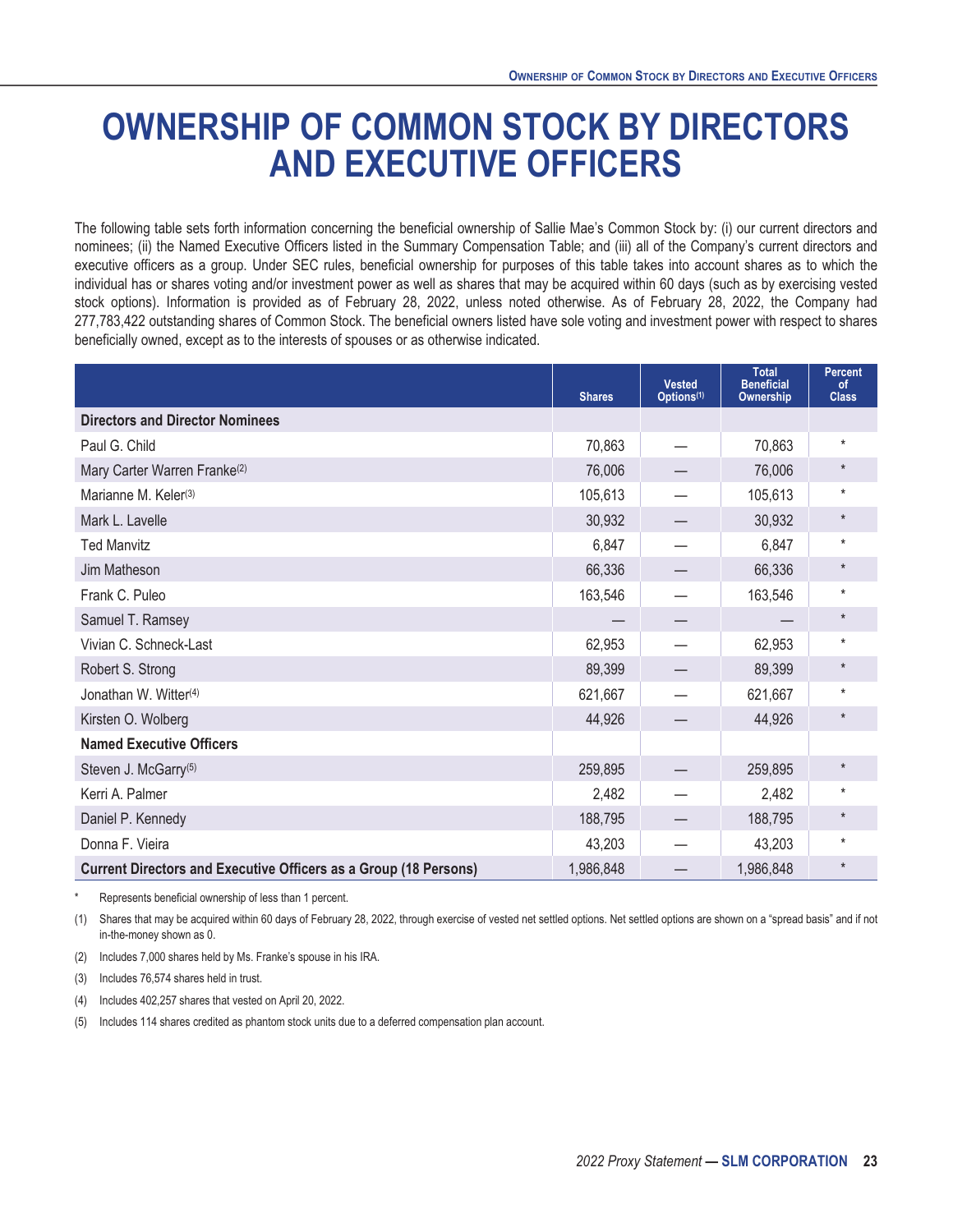# **EXECUTIVE OFFICERS**

<span id="page-29-0"></span>Our executive officers are appointed annually by the Board of Directors. The following sets forth biographical information concerning Sallie Mae's executive officers who are not directors. Biographical information for Mr. Witter is included in Proposal 1—Election of Directors.

| Name and Age                   | <b>Position and Business Experience</b>                                                                                                                                                                                                                                                                                                                                                                                                                                                                                                                                                                                                                                                                                                                                                                               |
|--------------------------------|-----------------------------------------------------------------------------------------------------------------------------------------------------------------------------------------------------------------------------------------------------------------------------------------------------------------------------------------------------------------------------------------------------------------------------------------------------------------------------------------------------------------------------------------------------------------------------------------------------------------------------------------------------------------------------------------------------------------------------------------------------------------------------------------------------------------------|
| Daniel P. Kennedy<br>55        | Executive Vice President and Chief Operational Officer, SLM Corporation and President,<br>$\bullet$<br>Sallie Mae Bank-January 2021 to present; Executive Vice President and Chief<br>Operational Officer, SLM Corporation-September 2020 to December 2020; Senior Vice<br>President and Chief Operational Officer, SLM Corporation-August 2020 to September<br>2020; Senior Vice President and Chief Information Officer-May 2014 to August 2020                                                                                                                                                                                                                                                                                                                                                                     |
| <b>Steven J. McGarry</b><br>64 | Executive Vice President and Chief Financial Officer, SLM Corporation-May 2014 to<br>$\bullet$<br>present; Senior Vice President-Corporate Finance and Investor Relations, SLM<br>Corporation-June 2013 to April 2014; Senior Vice President-Investor Relations, SLM<br>Corporation-June 2008 to June 2013                                                                                                                                                                                                                                                                                                                                                                                                                                                                                                            |
| Kerri A. Palmer<br>51          | Executive Vice President and Chief Risk Officer, SLM Corporation-April 2022 to present;<br>$\bullet$<br>Executive Vice President and Chief Risk and Compliance Officer, SLM Corporation-<br>January 2021 to April 2022<br>Senior Vice President, Risk Management, Capital One-2013 to January 2021; Managing<br>$\bullet$<br>Vice President and Business Chief Risk Officer, Auto Finance and Mortgage, Capital One<br>-2008 to 2013                                                                                                                                                                                                                                                                                                                                                                                  |
| Donna F. Vieira<br>57          | Executive Vice President and Chief Commercial Officer, SLM Corporation-August 2020 to<br>$\bullet$<br>present; Executive Vice President and Chief Marketing Officer, SLM Corporation-January<br>2019 to August 2020<br>Chief Marketing Officer, Consumer Banking and Wealth Management, JPMorgan Chase-<br>$\bullet$<br>May 2014 to October 2018; Chief Marketing Officer, Chase Business Banking, JPMorgan<br>Chase-April 2011 to May 2014<br>Senior Vice President, Relationship Manager, Dun & Bradstreet-March 2010 to April 2011<br>$\bullet$<br>Senior Vice President, General Manager Small Business Products, Dun & Bradstreet-July<br>$\bullet$<br>2008 to March 2010                                                                                                                                        |
| Jonathan R. Boyles<br>55       | Senior Vice President, Controller, SLM Corporation-May 2014 to present; Vice President,<br>$\bullet$<br>Corporate Financial Reporting and Accounting Policy, SLM Corporation-May 2010 to<br>April 2014                                                                                                                                                                                                                                                                                                                                                                                                                                                                                                                                                                                                                |
| Nicolas Jafarieh<br>47         | Executive Vice President and Chief Legal, Government Affairs & Communications Officer,<br>SLM Corporation-April 2022 to present; Senior Vice President and Chief Legal,<br>Government Affairs & Communications Officer, SLM Corporation-August 2020 to April<br>2022; Senior Vice President and General Counsel, SLM Corporation-March 2018 to<br>August 2020; Senior Vice President, Deputy General Counsel, and Assistant Corporate<br>Secretary, SLM Corporation-February 2017 to March 2018; Vice President, Associate<br>General Counsel, and Assistant Corporate Secretary, SLM Corporation-December 2013<br>to February 2017; Managing Director and Associate General Counsel, Sallie Mae, Inc.-<br>February 2010 to December 2013; Associate General Counsel, Sallie Mae, Inc.--June<br>2008 to February 2010 |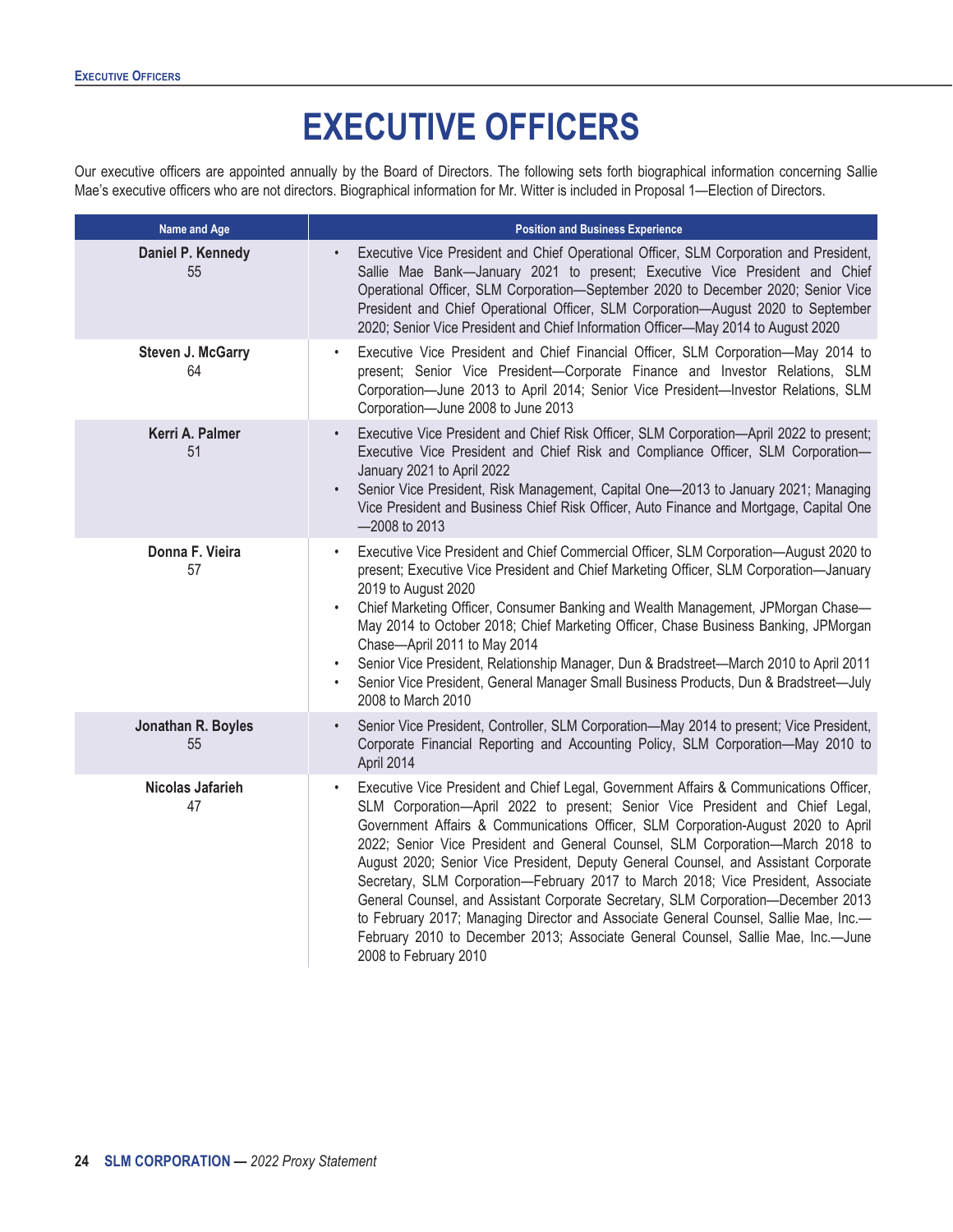# <span id="page-30-0"></span>**EXECUTIVE COMPENSATION COMPENSATION DISCUSSION AND ANALYSIS**

### <span id="page-30-2"></span><span id="page-30-1"></span>**CD&A Roadmap**

| <b>Compensation Discussion and Analysis</b>                                                      | 25 |
|--------------------------------------------------------------------------------------------------|----|
| CD&A Roadmap                                                                                     | 25 |
| <b>Executive Summary</b>                                                                         | 25 |
| <b>Compensation Philosophy</b>                                                                   | 26 |
| Named Executive Officers                                                                         | 26 |
| <b>Compensation Practices Summary</b>                                                            | 27 |
| Stockholder Engagement & Say-on-Pay Results                                                      | 28 |
| Stock Performance                                                                                | 29 |
| <b>Highlights of Company Performance</b>                                                         | 29 |
| Allocation of Compensation                                                                       | 30 |
| <b>Elements of Compensation</b>                                                                  | 31 |
| How Our Compensation Decisions Are Made                                                          | 32 |
| 2021 Annual Incentive Plan for Named Executive Officers                                          | 33 |
| 2021 AIP Funding and Payout Computation                                                          | 34 |
| 2021 NEO Long-Term Incentive Program                                                             | 35 |
| <b>NEO Achievements</b>                                                                          | 36 |
| Vesting of the 2019 PSU Grants                                                                   | 38 |
| Risk Assessments and Attestations of Compensation<br>Plans                                       | 39 |
| <b>Compensation Consultant</b>                                                                   | 39 |
| Compensation Committee Interlocks and Insider<br>Participation                                   | 40 |
| Peer Group Analysis                                                                              | 40 |
| Other Arrangements, Policies, and Practices Related to<br><b>Executive Compensation Programs</b> | 40 |
| <b>Compensation Committee Report</b>                                                             | 43 |

#### **Executive Summary**

In this Compensation Discussion and Analysis ("CD&A"), we describe our compensation practices and programs in the context of our NEOs. It is worth noting our compensation practices and programs applicable to our NEOs in many cases also apply to senior executive employees other than our NEOs.

Our primary business is to originate and service high-quality Private Education Loans. "Private Education Loans" are education loans for students or their families that are not made, insured, or guaranteed by any state or federal government. We also offer a range of deposit products insured by the Federal Deposit Insurance Corporation. In 2021, more than 397,000 families chose us as their Private Education Loan provider, more than any other private student loan lender. We originated \$5.4 billion of Private Education Loans, an increase of 2 percent from the year ended December 31, 2020. As of December 31, 2021, we had \$19.6 billion of Private Education Loans held for investment, net, outstanding.

Our performance-based compensation programs, including the 2021 Annual Incentive Plan, which consists of a short-term annual cash bonus (the "2021 AIP"), and the performance-based elements of the LTIP, consisting of a grant of (i) premium priced stock options, which have an exercise price 15 percent higher than the closing price of our Common Stock on the grant date; and (ii) PSUs that vest solely based on a relative total shareholder return ("TSR") measure that vests over a three-year period, focus our senior executives on goals that drive our financial performance while balancing risk and reward.

As discussed in more detail herein, our 2021 AIP encourages executives to focus on customer growth (through the Private Education Loan originations metric), while ensuring that such growth comes from high credit quality loans (through the net charge-offs metric). Our 2021 performance-based compensation programs also include the following financial metrics: adjusted core earnings per share, operating expenses, and relative TSR.

We believe this continued emphasis on performance-based compensation, as well as the continued focus on share value as a key metric for equity-based compensation, should further align our executives' compensation with the interests of our stockholders.

While the Company closely monitored the impact of the COVID-19 crisis on the economy and our business, it was ultimately determined that no changes should be made to our executive compensation programs, including the 2021 AIP, in response to COVID-19.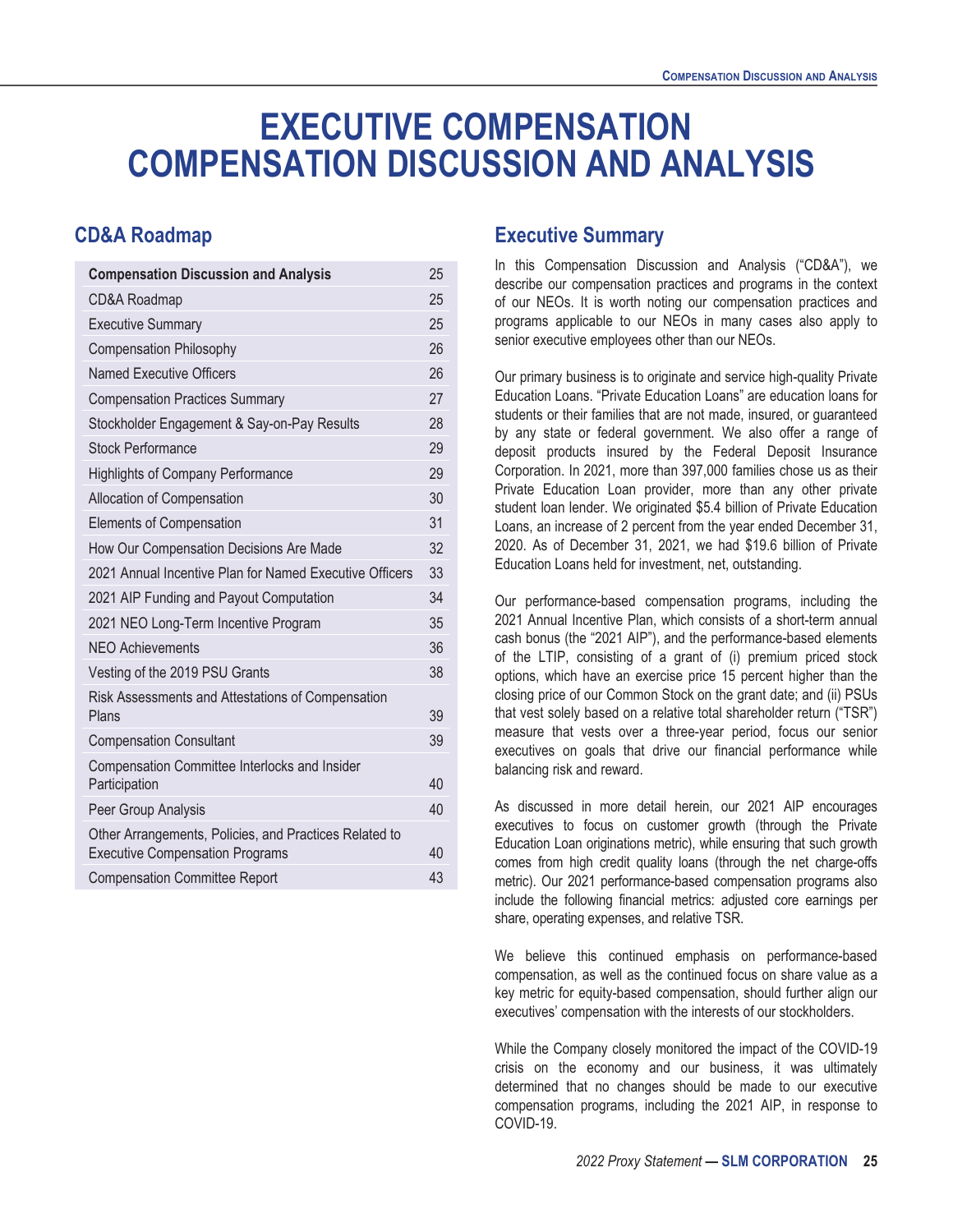# <span id="page-31-0"></span>**Compensation Philosophy**

The pay-for-performance philosophy underlying our executive compensation program provides a competitive total compensation program tied to both Company and individual performance and aligned with the interests of our stockholders as well as designed to attract and retain executives. For 2021, we used the following principles to implement our compensation philosophy and achieve our executive compensation program objectives:

- Tie a significant portion of the total compensation of our executives to the achievement of enterprise-wide goals that drive stockholder value.
- Focus executive compensation toward long-term equity-based incentives to reward long-term growth and focus management on sustained success and stockholder value creation.
- Do not consider amounts realized (or not) from prior annual incentive program or long-term incentive program compensation awards when setting any element of compensation payable to an executive officer.

# <span id="page-31-1"></span>**Named Executive Officers**

For the fiscal year ended December 31, 2021, our Named Executive Officers were:

**Jonathan W. Witter** *Chief Executive Officer*

**Steven J. McGarry** *Executive Vice President and Chief Financial Officer*

**Kerri A. Palmer(1)** *Executive Vice President and Chief Risk Officer*

**Daniel P. Kennedy(2)** *Executive Vice President and Chief Operational Officer and President of Sallie Mae Bank*

**Donna F. Vieira** *Executive Vice President and Chief Commercial Officer*

(1) On April 12, 2022, Ms. Palmer's title changed from Executive Vice President and Chief Risk and Compliance Officer to Executive Vice President and Chief Risk Officer.

(2) On January 1, 2021, Mr. Kennedy was also appointed President of Sallie Mae Bank.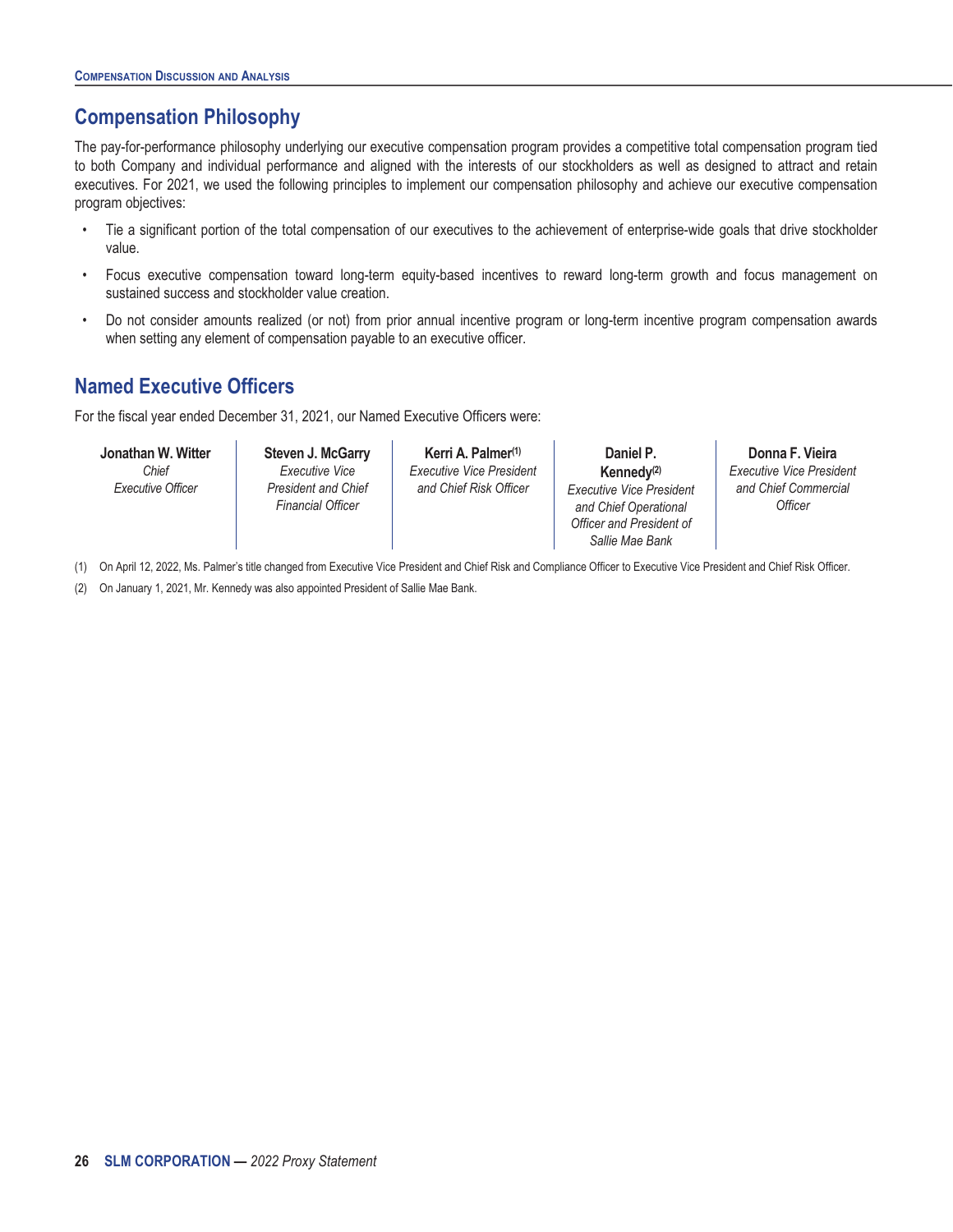# <span id="page-32-0"></span>**Compensation Practices Summary**

- $\checkmark$  Tie significant portions of compensation to Company performance
- $\vee$  Utilize the 2021 AIP containing a formulaic funding mechanism (based on quantitative metrics) for annual bonuses
- Utilize an LTIP with a significant weighting based on performance-based equity awards, including (i) PSUs that vest solely based on relative TSR, and (ii) premium priced stock options, which have an exercise price 15 percent higher than the closing price of our Common Stock on the grant date
- $\mathcal V$  Annually review and refine all compensation programs and policies based on feedback from stockholders, our independent compensation consultant, and market best practices
- $\boldsymbol{\checkmark}$  Mitigate risk-taking by utilizing equity awards vesting over a three-year period, while placing caps on potential payments and maintaining equity (as well as cash bonus) clawback provisions, and utilizing a one-year holding period following the vesting of PSUs granted in 2021 and 2022
- $\triangleright$  Require significant share ownership by the CEO, Executive Vice Presidents, and Senior Vice Presidents
- Compensation Committee, comprised only of independent directors, determines achievement of the funding metrics and individual performance of our NEOs pertaining to the cash payouts under the 2021 AIP, as well as all aspects of their compensation and incentives
- $\triangleright$  Annually assess risk of significant employee incentive compensation plans
- $\triangleright$  Retain an independent compensation consultant to advise on market practices and specific compensation programs

#### **What We Do What We Don't Do**

- ✘ Since 2014, no individual employment agreements have been entered into with any executive officer
- ✘ No individual change-in-control agreements
- ✘ No "single-trigger" change-in-control agreements
- ✘ No excise tax gross-ups
- ✘ No hedging or pledging of Common Stock
- ✘ No single-trigger accelerated settlement of equity awards
- $\times$  No above-market returns on deferred compensation plans
- ✘ No pension benefits provided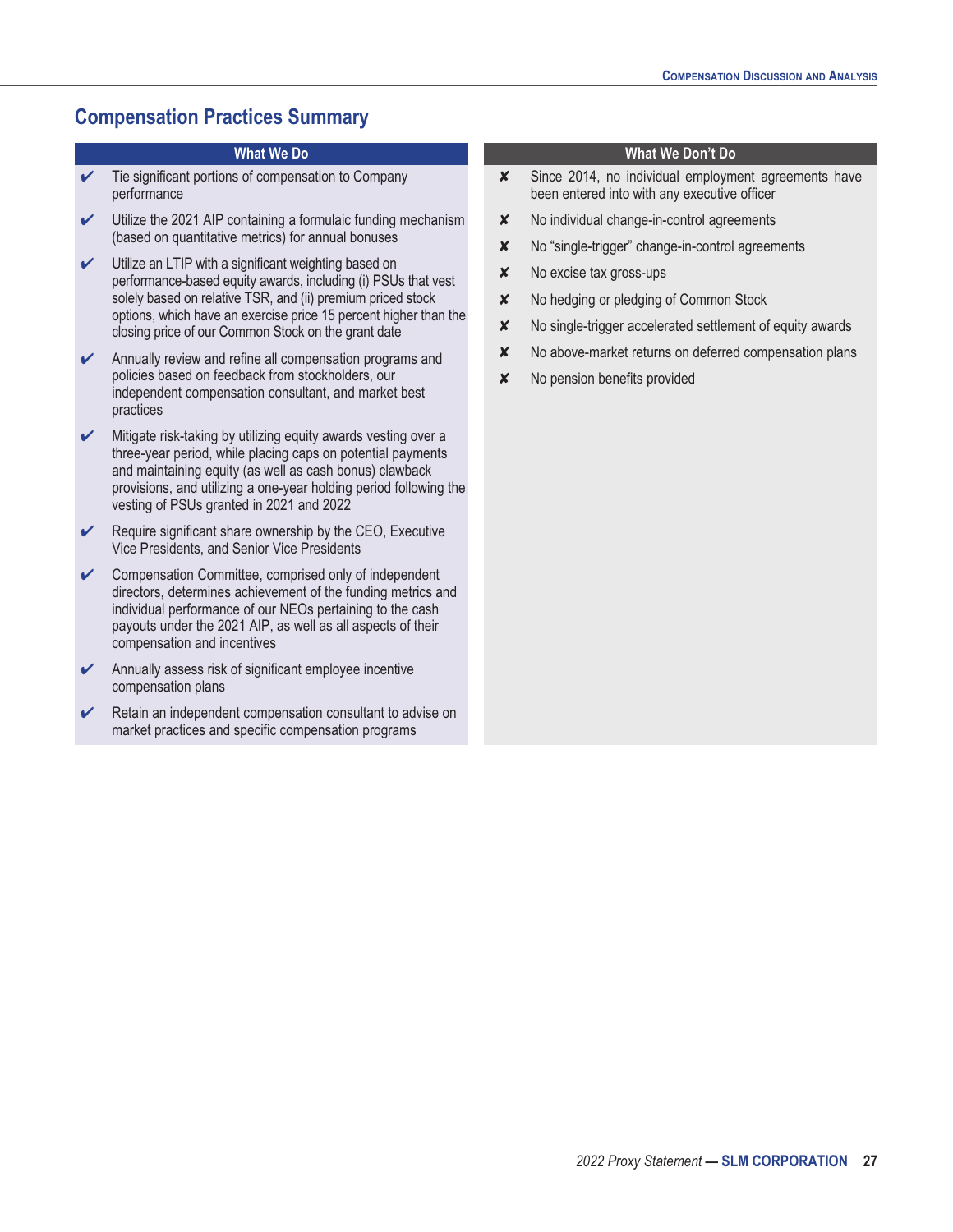# <span id="page-33-0"></span>**Stockholder Engagement & Say-on-Pay Results**

#### **STOCKHOLDER ENGAGEMENT**

| Spring                                                                                                                                                                 | Summer                                                                                                                                                                                                                                                    | Fall                                                             | Winter                                                                                                                      |
|------------------------------------------------------------------------------------------------------------------------------------------------------------------------|-----------------------------------------------------------------------------------------------------------------------------------------------------------------------------------------------------------------------------------------------------------|------------------------------------------------------------------|-----------------------------------------------------------------------------------------------------------------------------|
| • Active outreach, if necessary,<br>with institutional holders to<br>discuss important governance<br>items to be considered at<br><b>Annual Meeting</b>                | • Conduct Annual Meeting<br>Review results and feedback<br>from Annual Meeting with<br>institutional holders                                                                                                                                              | Active outreach to identify<br>priorities for the coming<br>year | • Perform peer group<br>compensation analysis to<br>ensure compensation is<br>appropriate based on<br>financial performance |
| • Publish annual communications<br>to stockholders including the<br>proxy statement and Form 10-K<br>• Publish annual Corporate Social<br><b>Responsibility Report</b> | Share investor feedback with<br>the Board of Directors<br>Active outreach, if necessary,<br>$\bullet$<br>with institutional holders to<br>discuss vote and follow up<br><b>issues</b><br>Conduct annual Board of<br>Directors assessment of<br>governance |                                                                  | comparisons<br>Review governance<br>practices and trends,<br>regulatory developments,<br>and our governance<br>framework    |

We engage with our stockholders and proxy advisory firms throughout the year and provide stockholders with an annual opportunity to cast an advisory say-on-pay vote. At our 2021 annual meeting of stockholders, approximately 89 percent of the votes present voted in favor of our say-on-pay proposal. Additionally, in 2021 management reached out to investors owning a majority of the outstanding shares and discussed our executive compensation program and other compensation-related matters with a number of them. Through our stockholder engagement and strong say-on-pay vote, we gathered important information on how our compensation policies could continue to improve and continued practices that encourage sustainable long-term growth. We continue to focus on performance-based compensation for our NEOs as we (i) tie a significant portion of total NEO compensation to the achievement of performance metrics and goals pursuant to the AIP and (ii) award a significant percentage, set at 75 percent, of each NEO's LTIP in the form of PSUs and premium priced stock options. Stockholder engagement and the outcome of the say-on-pay vote results will continue to inform future compensation decisions. Over the last five years, stockholders have strongly supported our executive compensation program, with 89% or more of the votes cast in support of the program each year.

#### **Historical Say-on-Pay Vote**

| <b>Annual Meeting Year</b> | 2017  | 2018  | 2019  | 2020  | 2021  |
|----------------------------|-------|-------|-------|-------|-------|
| For Say-on-Pay Vote        | 89.6% | 92.2% | 96.0% | 94.4% | 89.3% |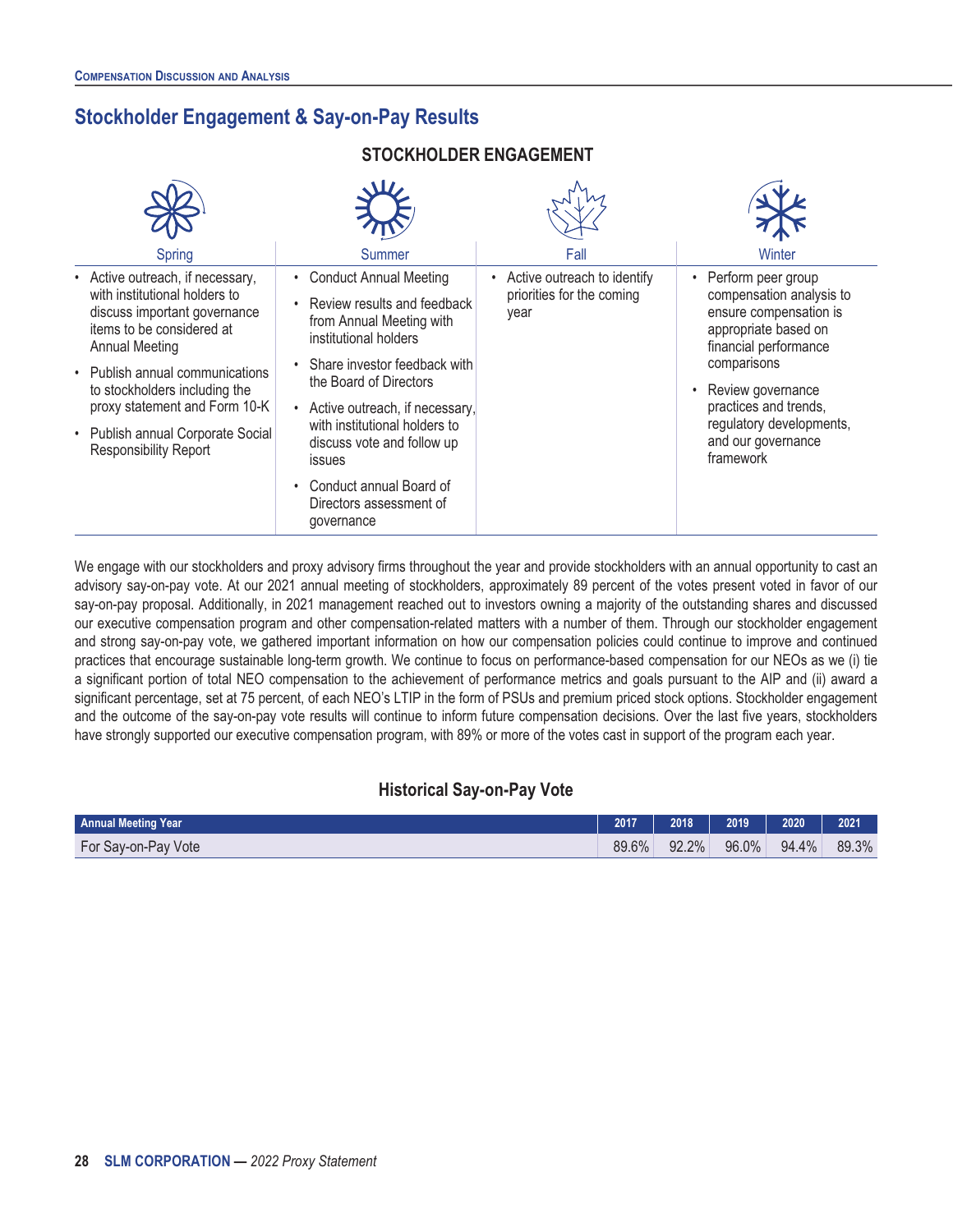### <span id="page-34-0"></span>**Stock Performance**

Our stock generated a three-year total return for stockholders of 145.6 percent from 2018 through 2021, compared to 71.8 percent for our peer group of companies, 85.9 percent for the S&P Supercomposite Consumer Finance Sub Industry Index, and 61.3 percent for the S&P 400 Regional Bank Sub-Industry Index. As of December 31, 2021, we ranked in the 70<sup>th</sup> percentile of total returns for the three-year period of our peer group.



**Total Shareholder Return 12/31/18-12/31/21**

For the full roster of members of our peer group, please refer to the section below on page 40 entitled "Peer Group Analysis."

Over the last three years, we have also increased Total Assets by 10 percent and GAAP Diluted Earnings Per Common Share by 237 percent.

### <span id="page-34-1"></span>**Highlights of Company Performance**

- 2021 Net Income Attributable to Common Stock (calculated in accordance with Generally Accepted Accounting Principles ("GAAP")) of \$1,156 million, as compared to \$871 million in the prior year.
- \$3.61 GAAP Diluted Earnings Per Common Share for 2021, as compared to \$2.25 for the prior year.
- Private Education Loan Originations of \$5.4 billion in 2021, as compared to \$5.3 billion in 2020, a 2 percent increase year-over-year.
- Private Education Loan held for investment portfolio, net, totaled \$19.6 billion as of December 31, 2021, as compared to \$18.4 billion as of December 31, 2020, a 6.4 percent increase year-over-year.\*
- Total Assets of \$29.2 billion as of December 31, 2021, as compared to \$30.8 billion as of December 31, 2020.\*\*
- \* The increase in the Private Education Loan portfolio is primarily related to an increase in loan originations during the year and a decrease in the allowance for loan losses, as a result of improved economic forecasts and faster prepayment speeds.
- \*\* The decrease in Total Assets from 2020 to 2021 was primarily due to additional loan sales in 2021 (approximately \$1 billion more in loan sales in 2021).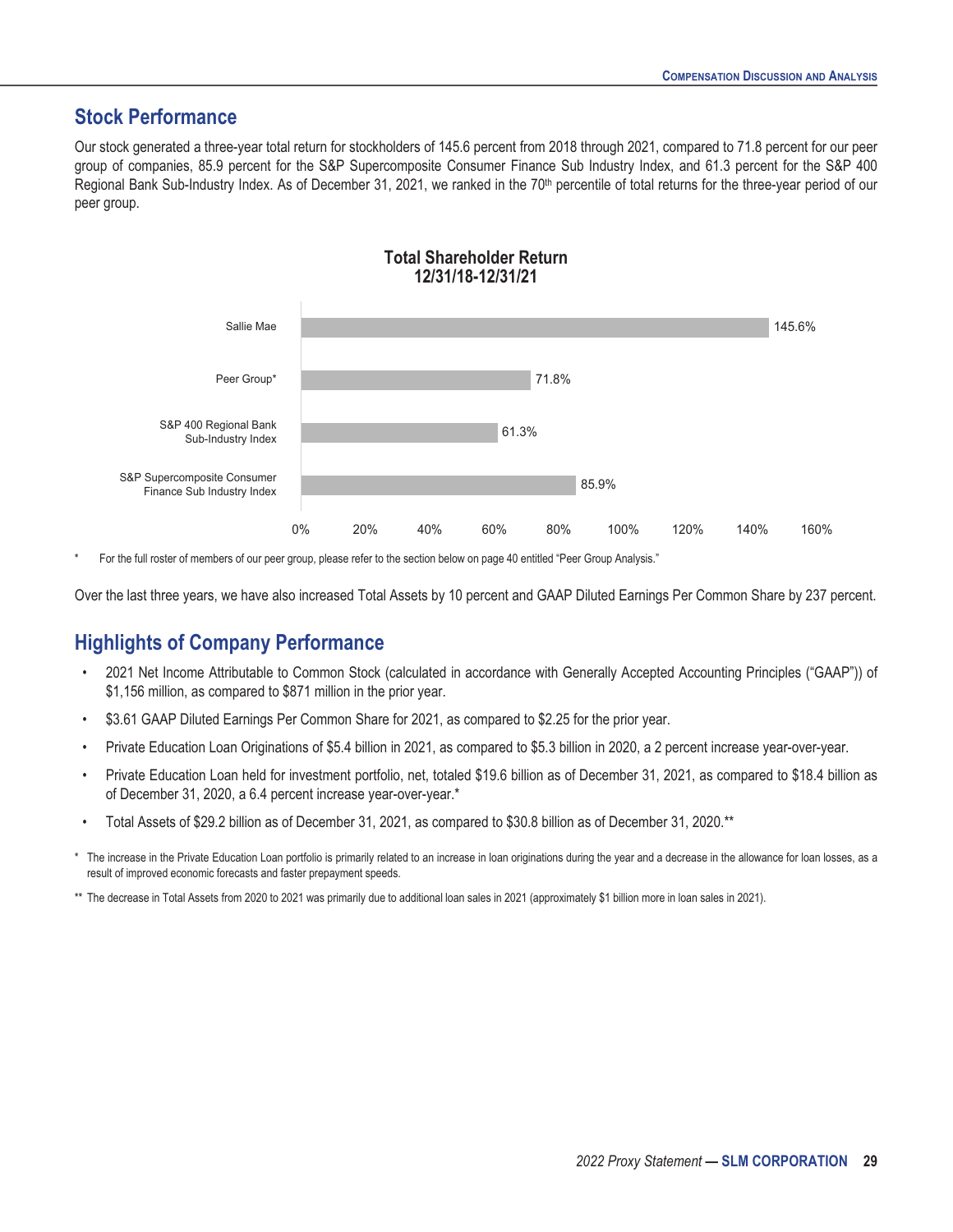# <span id="page-35-0"></span>**Allocation of Compensation**

The charts below illustrate, for our CEO and separately for the other NEOs in aggregate, the percentage of 2021 compensation that consisted of base salaries, target annual bonuses (determined and paid in cash in early 2022), and LTIP awards of RSUs, premium priced stock options, and PSUs granted in early 2021.

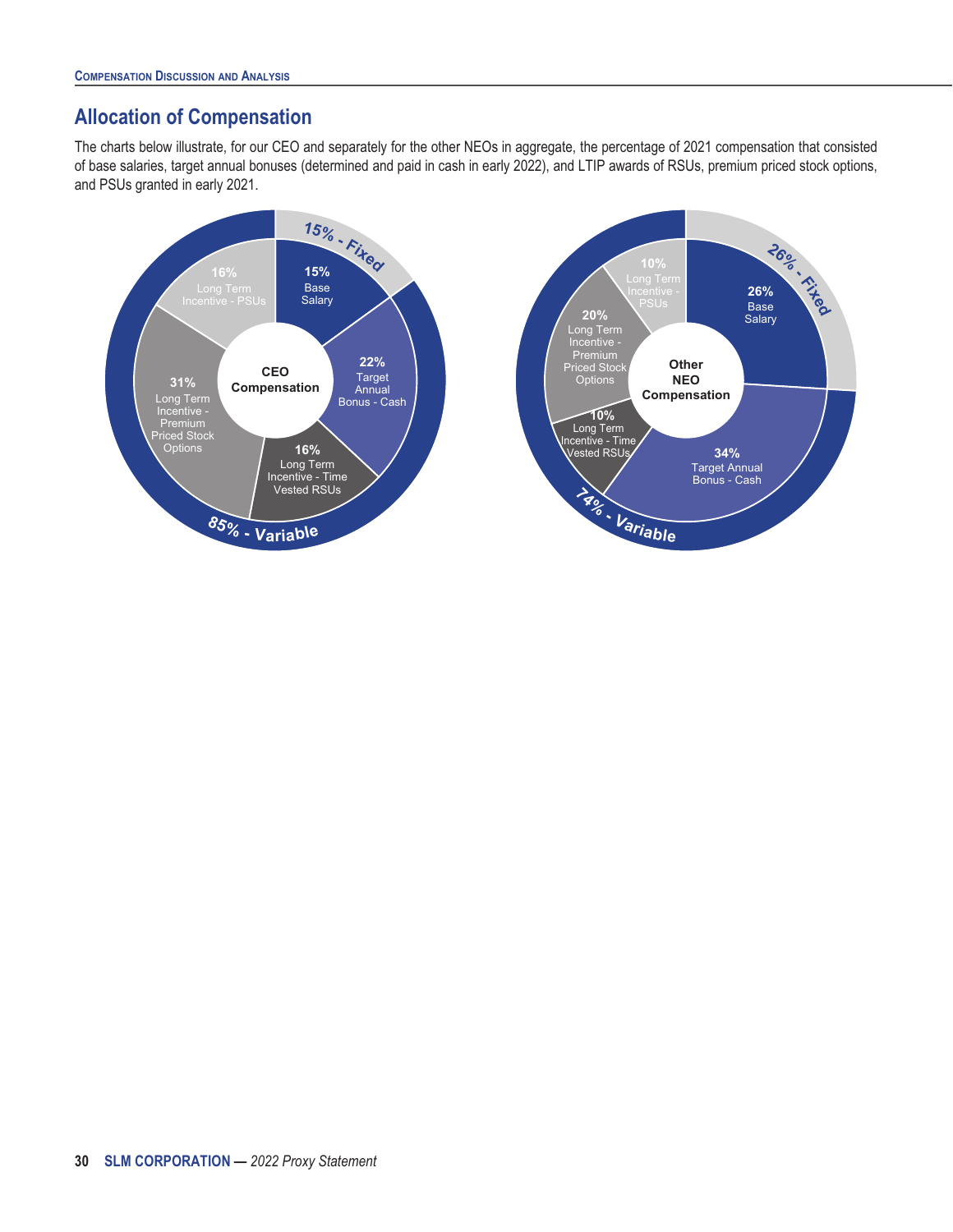# <span id="page-36-0"></span>**Elements of Compensation**

The compensation program in 2021 for our NEOs consisted of seven elements. These elements, as well as the reasons why each was chosen and the ways in which each achieves our compensation objectives, are described below:

| <b>Compensation Element</b>                           |                                                                                     | <b>Description</b>                                                                                                                                                                                                                                                                                                                                                                                                                                                                                                                                                                                                                                                                                                                                                                        | <b>Objective</b>                                                                                                                                                                                                            |  |  |
|-------------------------------------------------------|-------------------------------------------------------------------------------------|-------------------------------------------------------------------------------------------------------------------------------------------------------------------------------------------------------------------------------------------------------------------------------------------------------------------------------------------------------------------------------------------------------------------------------------------------------------------------------------------------------------------------------------------------------------------------------------------------------------------------------------------------------------------------------------------------------------------------------------------------------------------------------------------|-----------------------------------------------------------------------------------------------------------------------------------------------------------------------------------------------------------------------------|--|--|
| <b>Base Salary</b>                                    |                                                                                     | Fixed cash compensation. Reviewed annually and adjusted<br>as appropriate.                                                                                                                                                                                                                                                                                                                                                                                                                                                                                                                                                                                                                                                                                                                | To provide a base level of cash compensation<br>for senior executives based on level and<br>responsibility.                                                                                                                 |  |  |
| <b>Annual Incentive Bonus</b>                         |                                                                                     | Variable compensation. Annual bonus amounts for 2021<br>have been determined based on corporate and individual<br>performance. Corporate funding metrics were derived from<br>management's 2021 objectives identified in our annual<br>business plan. Bonuses are payable in cash based on<br>individual performance goals.                                                                                                                                                                                                                                                                                                                                                                                                                                                               | To encourage and reward senior executives<br>for achieving annual corporate performance<br>and individual goals.                                                                                                            |  |  |
| Long-Term<br><b>Equity-Based</b><br><b>Incentives</b> | RSUs, PSUs, and<br><b>Premium Priced Stock</b><br><b>Options (2021 Design)</b>      | Multi-year variable compensation. Generally granted<br>annually. In 2021, the long-term equity-based incentive plan<br>for the NEOs was further revised to increase the proportion<br>of performance-based compensation from 50 percent to<br>75 percent. The long-term equity-based incentive plan for<br>the NEOs in 2021 consists of (i) 25 percent RSUs that vest<br>in one-third increments over a three-year period; (ii)<br>25 percent PSUs that cliff vest in three years based on<br>relative TSR with a one-year holding period after vesting;<br>and (iii) 50 percent premium priced stock options that cliff<br>vest in three years with an exercise price set at a 15 percent<br>premium above the closing price of the Common Stock on<br>the date of grant of the options. | To motivate and retain senior executives by<br>aligning their<br>interests with that of<br>stockholders through sustained performance<br>and growth.                                                                        |  |  |
|                                                       | Health, welfare, and<br>retirement benefits                                         | Benefits programs that are provided to executives in the<br>same manner as to all our benefits-eligible employees.                                                                                                                                                                                                                                                                                                                                                                                                                                                                                                                                                                                                                                                                        | To promote employee health and protect<br>financial security.                                                                                                                                                               |  |  |
| <b>Other</b>                                          | <b>Deferred Compensation</b><br><b>Plan and Supplemental</b><br>401(k) Savings Plan | Retirement benefit. The Sallie Mae Deferred Compensation<br>Plan and the Supplemental 401(k) Savings Plan provide our<br>highly compensated executives with a vehicle into which<br>they can opt to defer a portion of their compensation for<br>retirement. These opportunities are provided in lieu of any<br>pension benefit plans.                                                                                                                                                                                                                                                                                                                                                                                                                                                    | To provide retirement planning opportunities.                                                                                                                                                                               |  |  |
|                                                       | <b>Severance benefits</b>                                                           | Fixed cash compensation-based severance payments.<br>Equity awards generally continue to vest on their terms after<br>changes of control, involuntary terminations other than for<br>cause, or if the grantee voluntarily ceases employment and<br>meets our retirement eligibility requirements. For more<br>information, see "Arrangements with Named Executive<br>Officers" below on page 52.                                                                                                                                                                                                                                                                                                                                                                                          | To maintain continuity of management in light<br>of major restructurings or after a change of<br>control and provide temporary income<br>following<br>terminations<br>involuntary<br>of<br>employment other than for cause. |  |  |
|                                                       | <b>Perquisites</b>                                                                  | Fixed compensation. Consists primarily of executive<br>physical examinations and, in limited instances, housing<br>relocation expenses, as well as directed charitable giving<br>made by an affiliate, The Sallie Mae Fund, upon request of<br>our employees.                                                                                                                                                                                                                                                                                                                                                                                                                                                                                                                             | To provide business-related benefits to assist<br>in attracting and retaining key executives.                                                                                                                               |  |  |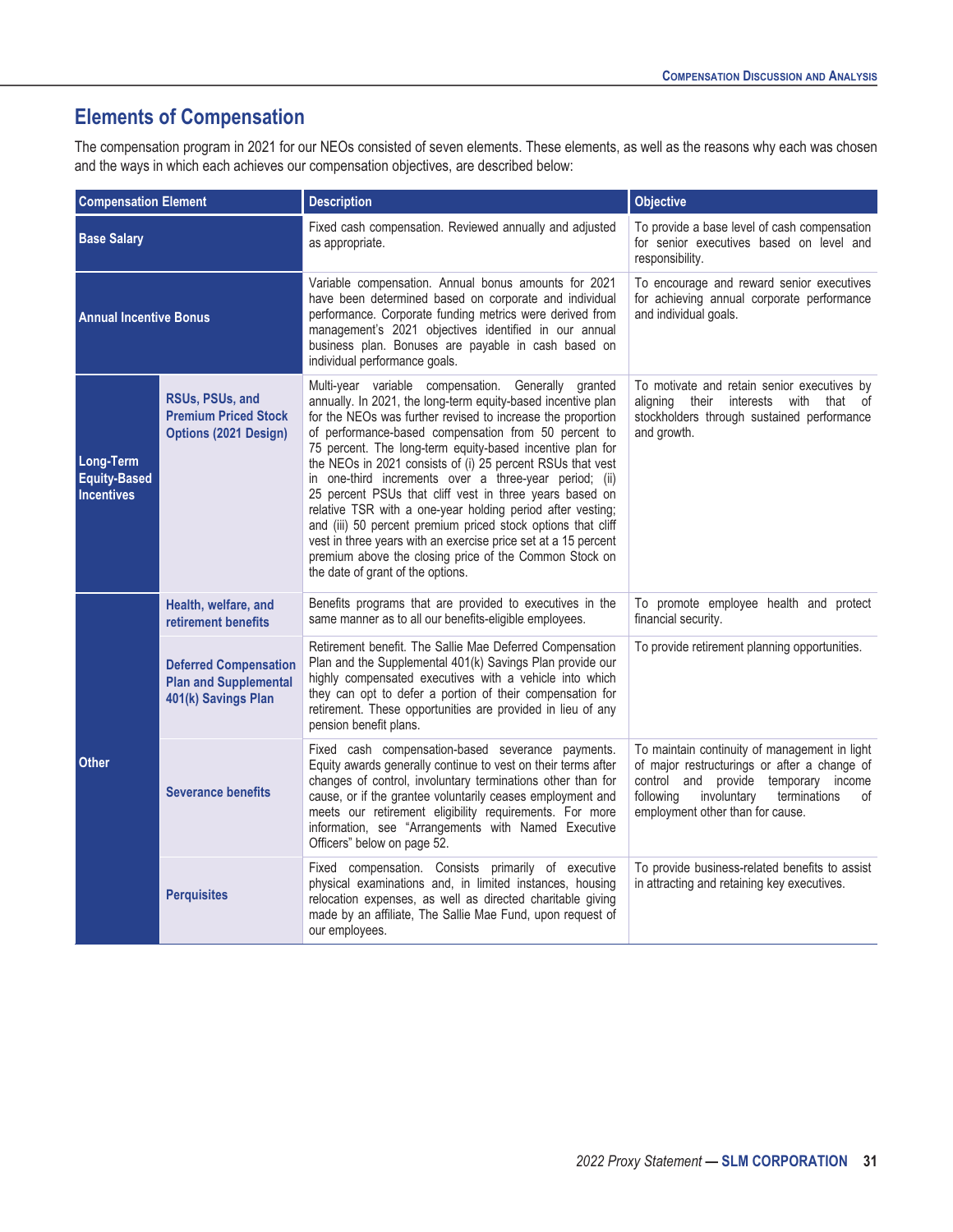# <span id="page-37-0"></span>**How Our Compensation Decisions Are Made**

| Participant                         | <b>Roles</b>                                                                                                                                                                                                                                                                                                                                                                                                   |  |  |  |  |  |
|-------------------------------------|----------------------------------------------------------------------------------------------------------------------------------------------------------------------------------------------------------------------------------------------------------------------------------------------------------------------------------------------------------------------------------------------------------------|--|--|--|--|--|
| <b>Board of Directors</b>           | Independent members establish CEO's compensation based on findings<br>$\bullet$<br>and<br>recommendations of Compensation Committee and Independent Board Chair.                                                                                                                                                                                                                                               |  |  |  |  |  |
|                                     | Receives report from Compensation Committee with respect to annual AIP target<br>$\bullet$<br>achievements, bonus pool funding, and PSU progress.                                                                                                                                                                                                                                                              |  |  |  |  |  |
| <b>Compensation Committee</b>       | Sets AIP and PSU targets and approves NEO individual performance goals at the beginning<br>$\bullet$<br>of each year.                                                                                                                                                                                                                                                                                          |  |  |  |  |  |
|                                     | Establishes annual long-term, equity-based incentive plan awards for senior executives,<br>including NEOs, and establishes related performance-based metrics.                                                                                                                                                                                                                                                  |  |  |  |  |  |
|                                     | Retains independent compensation consultant on annual basis.<br>$\bullet$                                                                                                                                                                                                                                                                                                                                      |  |  |  |  |  |
|                                     | Establishes peer group for comparative compensation data purposes.<br>$\bullet$                                                                                                                                                                                                                                                                                                                                |  |  |  |  |  |
|                                     | Participates with Independent Board Chair in the annual performance and compensation<br>$\bullet$<br>review of CEO and recommendation to the Board of Directors.                                                                                                                                                                                                                                               |  |  |  |  |  |
|                                     | Reviews and approves all aspects of NEO compensation, excluding the CEO.<br>$\bullet$                                                                                                                                                                                                                                                                                                                          |  |  |  |  |  |
|                                     | Reviews and recommends CEO compensation to the Board of Directors for approval.                                                                                                                                                                                                                                                                                                                                |  |  |  |  |  |
|                                     | Approves and/or certifies annual achievement of AIP targets, PSU targets, aggregate AIP<br>bonus pool, and NEO individual performance goals.                                                                                                                                                                                                                                                                   |  |  |  |  |  |
| Independent Board Chair             | Participates in development and delivery of CEO's performance and compensation review.<br>$\bullet$                                                                                                                                                                                                                                                                                                            |  |  |  |  |  |
| <b>Compensation Committee Chair</b> | Participates in development and delivery of CEO's performance and compensation review.                                                                                                                                                                                                                                                                                                                         |  |  |  |  |  |
|                                     | Participates with CEO in final review and approval of all individual AIP and LTIP awards to all<br>$\bullet$<br>eligible senior executives other than NEOs.                                                                                                                                                                                                                                                    |  |  |  |  |  |
| <b>Chief Executive Officer</b>      | Reviews performance of all other NEOs with Compensation Committee and makes<br>$\bullet$<br>recommendations with regard to their salaries, bonuses, and LTIP awards.                                                                                                                                                                                                                                           |  |  |  |  |  |
|                                     | Participates with Compensation Committee Chair in final review and approval of all individual<br>$\bullet$<br>AIP and LTIP awards to all eligible senior executives other than NEOs.                                                                                                                                                                                                                           |  |  |  |  |  |
| <b>Compensation Consultant</b>      | Assists the Compensation Committee in the review and oversight of all aspects of our<br>executive compensation programs, particularly as they relate to the development and<br>interpretation of peer group membership, compensation data, and the design and<br>implementation of executive compensation programs in light of prevailing regulatory and<br>market practices.                                  |  |  |  |  |  |
| <b>Chief Risk Officer</b>           | Conducts a risk assessment prior to the adoption of employee incentive compensation plans<br>to ascertain potential material risks that may be created by such plans. Also conducts a<br>backward-looking review and attestation of the achievement of metrics associated with<br>incentive compensation plans and the method by which the results were achieved, prior to<br>payment pursuant to those plans. |  |  |  |  |  |

In establishing compensation levels and structures, policies, and performance for 2021, the Compensation Committee also considered the results of the annual "say-on-pay" advisory vote of stockholders, which received the approval of approximately 89.3 percent of the shares present in person or represented by proxy and entitled to vote at our 2021 annual meeting of stockholders, and recommendations from stockholders as part of our stockholder outreach. Given the results of the stockholder advisory vote, the Compensation Committee's ongoing review of our compensation programs, and feedback from our stockholders, the Compensation Committee believes that our existing executive compensation programs effectively align the interests of our NEOs with our short-term and long-term goals.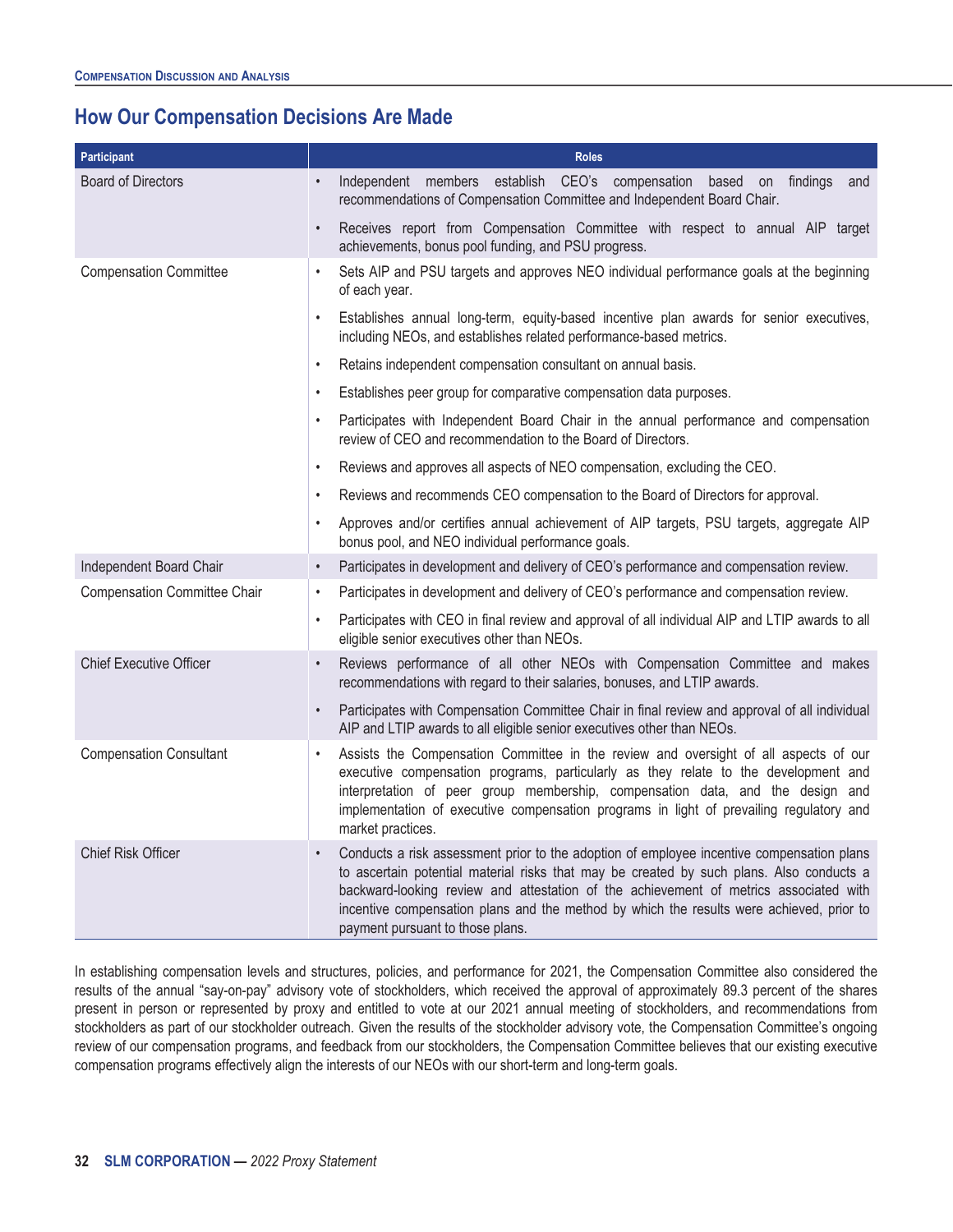### <span id="page-38-0"></span>**2021 Annual Incentive Plan for Named Executive Officers**

The following are highlights of the 2021 AIP:

- The following four funding metrics were utilized under the 2021 AIP at the following weightings:
	- Adjusted Core Earnings Per Share\* (40 percent)
	- Private Education Loan Originations (25 percent)
	- Operating Expenses (25 percent)
	- Net Charge-Offs (10 percent)
- Each NEO in the 2021 AIP had an established target bonus opportunity, with no guaranteed minimum (i.e., the actual bonus could be 0 percent of target).
- Included a clawback and risk adjustment provision.
- Chief Risk Officer completed a risk assessment and attestation of the 2021 AIP.
- Under the 2021 AIP, the NEOs' annual bonuses were paid 100 percent in cash.
- See "Appendix A Reconciliation of Non-GAAP Financial Measures" for a more detailed explanation of "Adjusted Core Earnings Per Share" and a reconciliation to GAAP diluted earnings per share.

#### **Annual Incentive Plan Goal Setting**

Each year, management develops a rigorous business plan that reflects the Company's strategy for achieving operating and financial results to enhance franchise value while prudently growing our business. The Company's business plan was the source of the performance goals approved by the Compensation Committee for purposes of setting our 2021 AIP targets and funding metrics. These performance goals were carefully analyzed and subject to considerable review by the Compensation Committee, with the advice of its independent compensation consultant.

Since establishing Sallie Mae as a stand-alone consumer bank in April 2014, we generally have been able to consistently enhance franchise value by growing assets and earnings, maintaining conservative credit standards, and providing excellent customer service. As a financial institution, our funding metrics for the 2021 AIP were designed to balance asset growth, credit quality, operating expenses, and risk management by utilizing a mix of financial metrics (adjusted core earnings per share and operating expenses), a customer growth metric (private education loan originations), and a credit quality metric (net charge-offs).

In selecting objective performance metrics and establishing challenging target, threshold, and maximum levels, the Compensation Committee considered the upcoming year's business objectives and outlook in light of the unique dynamics of the consumer-banking sector at that point in time. Rather than only examining and relying upon the prior year's targets and actual results—which may not reflect the current year's changes to our strategic business plan—and challenges affecting our industry, the Compensation Committee's goal setting considers particular and timely market trends that are likely to impact our business based on current activity, as well as our Company's projected growth and other factors specific to our business.

Four corporate metrics were established by the Compensation Committee to determine the funding of the 2021 AIP.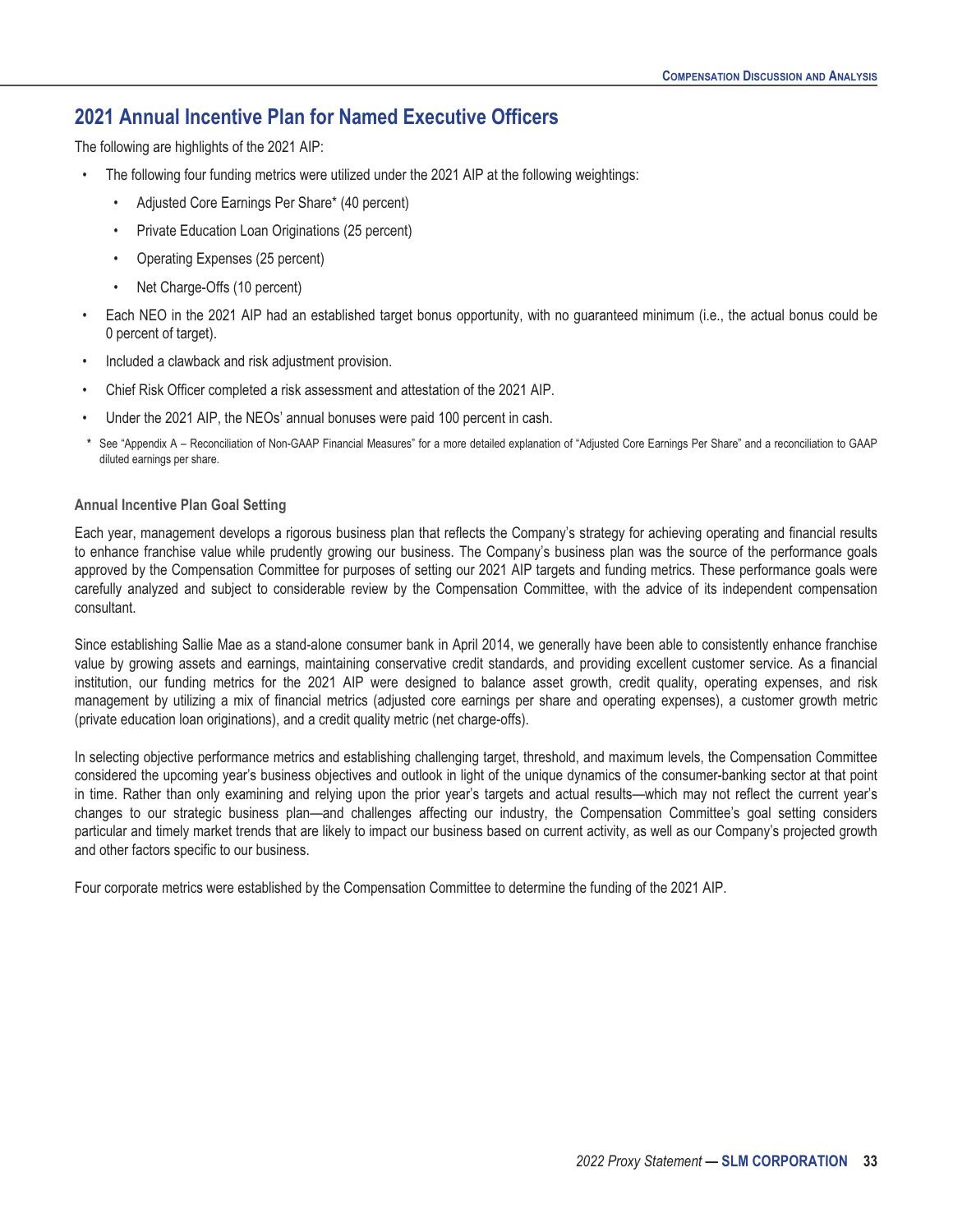As discussed above, these four metrics were derived from management's 2021 objectives identified in our annual business plan. These metrics, their rationale, and the weightings at which they were set are discussed in the table below:

| <b>METRIC</b>                       | <b>WEIGHTING</b> | <b>RATIONALE FOR USING EACH METRIC</b>                                                                                                                                                                                                                                                                                                                                                                                                                                                                                                                                                                                                                                                                                                                              |
|-------------------------------------|------------------|---------------------------------------------------------------------------------------------------------------------------------------------------------------------------------------------------------------------------------------------------------------------------------------------------------------------------------------------------------------------------------------------------------------------------------------------------------------------------------------------------------------------------------------------------------------------------------------------------------------------------------------------------------------------------------------------------------------------------------------------------------------------|
| Adjusted Core Earnings Per Share    | 40%              | This is the primary metric used by management to measure internally the<br>Company's performance for the year.                                                                                                                                                                                                                                                                                                                                                                                                                                                                                                                                                                                                                                                      |
|                                     |                  | Adjusted Core Earnings Per Share is a non-GAAP measure. The<br>determination of Adjusted Core Earnings Per Share for 2021 starts with<br>GAAP diluted earnings per common share for 2021, increases that amount<br>by (i) the impact of derivative accounting <sup>(1)</sup> per common share for 2021 and<br>(ii) the impact of the GAAP provision for credit losses per common share<br>for 2021, and then decreases the resulting amount by the net charge-offs<br>per common share for 2021, net of the tax impact of those adjustments.<br>See Appendix A - Reconciliation of Non-GAAP Financial Measures for a<br>more detailed explanation of Non-GAAP "Adjusted Core Earnings Per<br>Share" and a reconciliation to GAAP diluted earnings per common share. |
|                                     |                  | For 2021, the Compensation Committee approved a target of \$2.59 for<br>Adjusted Core Earnings Per Share. The 2021 target was set using, among<br>other items, the gain expected to be recognized by the Company on the<br>potential sale of certain Private Education Loans in 2021 and the expected<br>impact of potential share repurchases in 2021.                                                                                                                                                                                                                                                                                                                                                                                                             |
| Private Education Loan Originations | 25%              | This measurement serves as a key indicator of the trajectory of our<br>business, including our future earnings and asset growth.                                                                                                                                                                                                                                                                                                                                                                                                                                                                                                                                                                                                                                    |
|                                     |                  | For 2021, the Compensation Committee approved a target of \$5.7 billion<br>for Private Education Loan Originations, a 5.4 percent decrease from the<br>\$6.028 billion target in 2020, due to the impacts of COVID-19.                                                                                                                                                                                                                                                                                                                                                                                                                                                                                                                                              |
| <b>Operating Expenses</b>           | 25%              | This is a key measurement to evaluate the expense discipline of the<br>Company regarding costs attributable to running our business.                                                                                                                                                                                                                                                                                                                                                                                                                                                                                                                                                                                                                                |
|                                     |                  | For 2021, the Compensation Committee approved a target of \$530 million<br>for Operating Expenses, a 9 percent improvement from the \$583 million<br>target in 2020, due to reorganization cost reductions in 2020 and a focus<br>on efficiencies.                                                                                                                                                                                                                                                                                                                                                                                                                                                                                                                  |
| Net Charge-Offs                     | 10%              | This metric is used to measure the credit performance of our loan portfolio,<br>a significant indicator of the health of our business.                                                                                                                                                                                                                                                                                                                                                                                                                                                                                                                                                                                                                              |
|                                     |                  | For 2021, the Compensation Committee, approved a target of \$270 million<br>for Net Charge-Offs, which was forecasted using historical roll rate<br>performance applied to expected Private Education Loan repayment<br>balances.                                                                                                                                                                                                                                                                                                                                                                                                                                                                                                                                   |

(1) Derivative Accounting: Non-GAAP "Adjusted Core Earnings" exclude periodic unrealized gains and losses caused by the mark-to-market valuations on derivatives that do not qualify for hedge accounting treatment under GAAP, but include current period accruals on the derivative instruments. Under GAAP, for our derivatives held to maturity, the cumulative net unrealized gain or loss over the life of the contract will equal \$0.

Minimum, target, and maximum achievement levels were set for each performance metric and a weight assigned to each performance metric based on its relative importance to our overall operating plan. Our NEOs were each eligible to receive bonuses up to a stated maximum percentage of their base salary, not to exceed \$5 million, assuming the initial funding threshold is achieved.

### <span id="page-39-0"></span>**2021 AIP Funding and Payout Computation**

In May 2021, the Compensation Committee established the bonus pool funding metrics. In February 2022, the Compensation Committee, including the independent Board Chair, reviewed our relative achievement of the previously established bonus pool funding metrics, and after discussions with our CEO, determined that for the year ended December 31, 2021 the bonus pool should be funded at 127 percent based on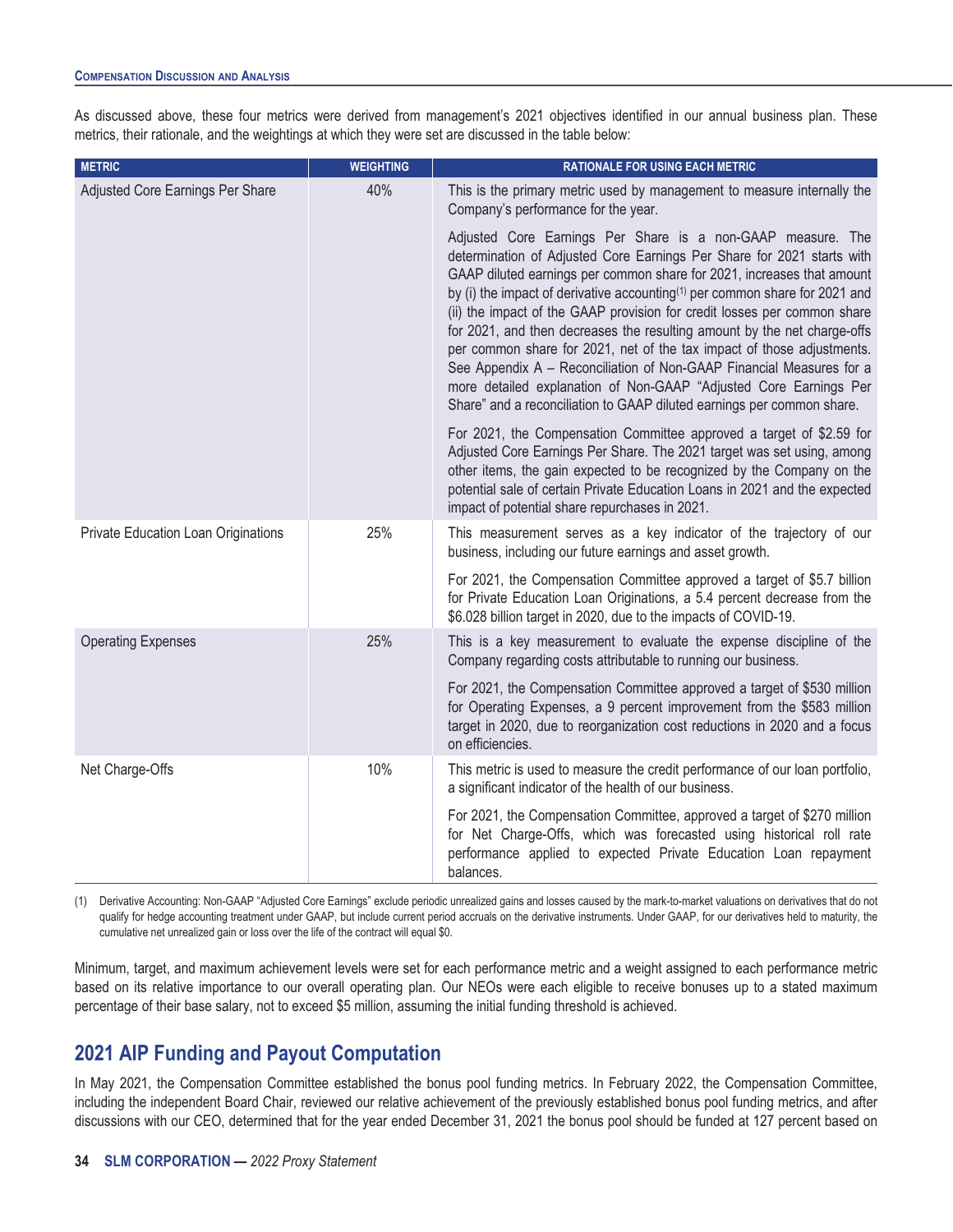the achievement of the four funding metrics as summarized in the table below. It is important to note that the Compensation Committee monitored the impact of the COVID-19 pandemic on the Company's business throughout the year and determined no changes or adjustments to the 2021 AIP were necessary as a result of the pandemic.

Application of the 2021 AIP funding score, based on the four funding metrics approved in May 2021, resulted in the following:

| <b>Funding Metric</b>                              | <b>Min</b> | <b>Target</b>         | <b>Max</b>            | <b>Actual</b><br><b>Performance</b> | Award<br>Factor | Weighting | <b>Funding</b><br><b>Metric</b><br><b>Score</b> |
|----------------------------------------------------|------------|-----------------------|-----------------------|-------------------------------------|-----------------|-----------|-------------------------------------------------|
| <b>Adjusted Core Earnings Per Share</b>            | \$2.34     | \$2.59                | \$3.09                | \$3.11                              | 200%            | 40%       | 80.0%                                           |
| Private Education Loan Originations <sup>(1)</sup> | \$5,450    | \$5,700               | \$6,200               | \$5,423                             | $0\%$           | 25%       | 0.0%                                            |
| <b>Operating Expenses</b>                          | 580<br>\$  | 530<br>$\mathbb{S}^-$ | \$430                 | \$519                               | 111%            | 25%       | 27.8%                                           |
| Net Charge-Offs                                    | 295<br>S.  | \$<br>270             | 220<br>$\mathbb{S}^-$ | \$201                               | 200%            | 10%       | 20.0%                                           |
| Total                                              |            |                       |                       |                                     |                 |           | 127.8%                                          |

#### **(Dollars in Millions, except per share amounts)**

(1) The Company did not achieve the Private Education Loan originations target as a result of a COVID-19 driven demand (application) shortfall.

With a 2021 AIP funding score of 127.8 percent, the Compensation Committee assessed each NEO's individual performance against outcome-based goals as further detailed in the section titled "NEO Achievements" below. Each NEO's respective individual performance was assessed on the following three areas: (i) delivering against investor expectations; (ii) executing our strategic imperatives; and (iii) enhancing the general strength of the organization. With respect to the 2021 AIP, as in prior years, the Compensation Committee had discretion to increase or reduce any bonus amount, including down to zero, that would otherwise be earned or payable to any participant and to take into account assessment of any other additional factors. The annual bonus payment to each NEO under the 2021 AIP is set forth below.

| Named Executive Officer | <b>Target Bonus</b><br>as a % of<br><b>Base Salary</b> | 2021<br><b>Target Bonus</b><br>\$ Amount | <b>2021 AIP</b><br>Payout |
|-------------------------|--------------------------------------------------------|------------------------------------------|---------------------------|
| Jonathan W. Witter      | 150%                                                   | \$1,425,000                              | \$1,809,750               |
| Steven J. McGarry       | 150%                                                   | \$750,000                                | 900,000<br>S              |
| Kerri A. Palmer         | 125%                                                   | \$687,500                                | 800,000<br>S              |
| Daniel P. Kennedy       | 125%                                                   | \$593,750                                | 700,000<br>S              |
| Donna F. Vieira         | 125%                                                   | 593,750<br>S.                            | 655,000<br>S              |

### <span id="page-40-0"></span>**2021 NEO Long-Term Incentive Program**

In connection with our 2021 NEO LTIP awards, the Compensation Committee utilized a combination of (i) 25 percent RSUs vesting in one-third increments over each anniversary of the grant date, (ii) 25 percent PSUs vesting in 2024 upon certification by the Compensation Committee as to the achievement of the relative TSR performance metric with a one-year holding period after vesting as described in more detail below, and (iii) 50 percent premium priced stock options that cliff vest in three years with an exercise price set at a 15 percent premium above the closing price of the Common Stock on the date of grant of the options. Our 2021 LTIP grants are intended to provide long-term incentive and performance-based compensation to our NEOs in order to retain and attract highly qualified executives and tie their performance to the performance of our Company, thus aligning their interests with the interests of our stockholders.

| 2021 PSUs for NEO Long-Term<br><b>Incentive Awards</b> | For the NEOs including Mr. Witter, we granted PSUs that:                                                                |
|--------------------------------------------------------|-------------------------------------------------------------------------------------------------------------------------|
|                                                        | vest between 0 percent and 200 percent in 2024 based on the Company's relative<br>February 5, 2021 to February 5, 2024; |
|                                                        | vest upon the Compensation Committee's determination of actual performance r<br>pre-established targets; and            |
|                                                        | require a one-year holding period immediately following the vesting date of the PSUs.                                   |

relative TSR from

mance relative to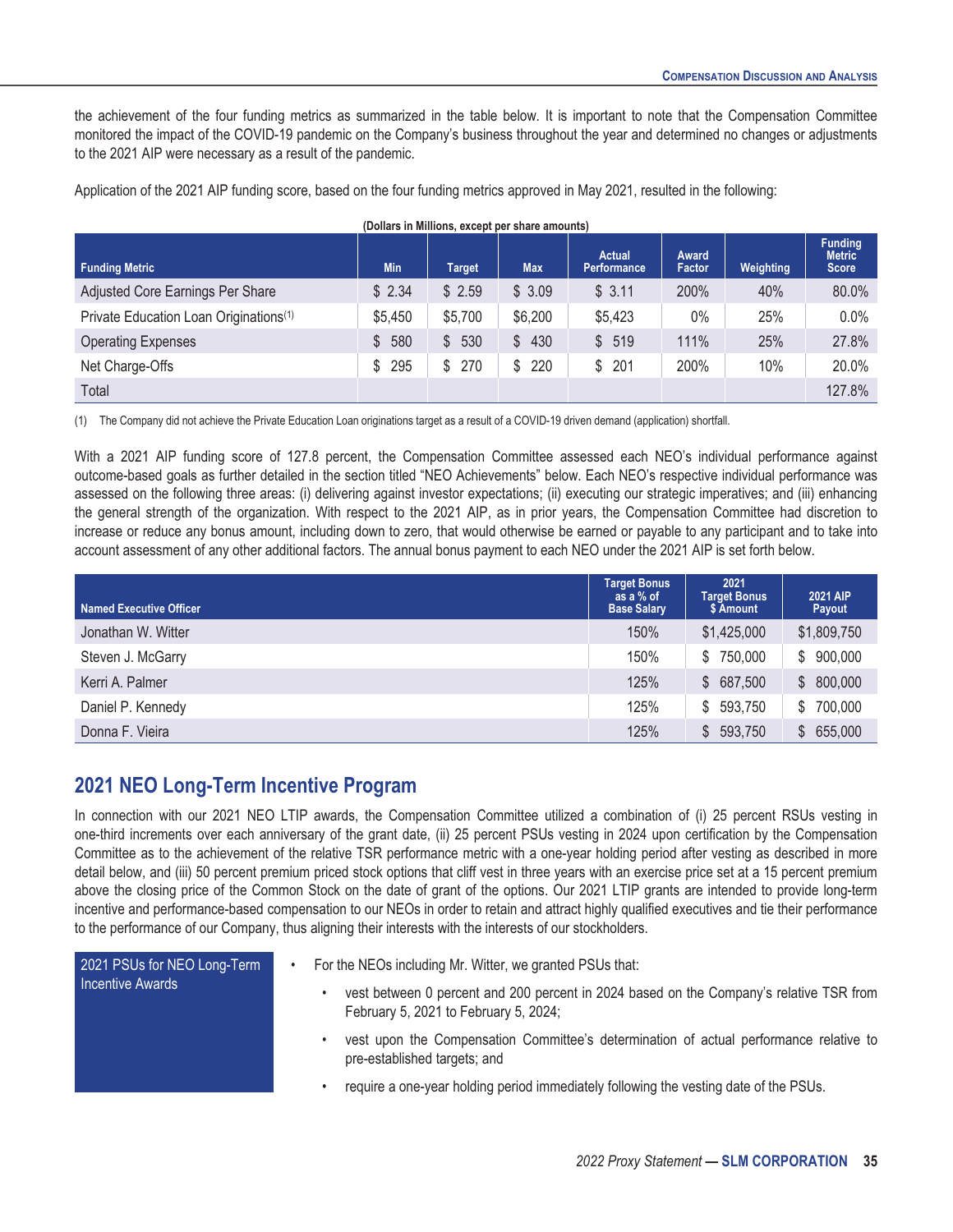#### **Relative TSR**

We believe relative TSR, the sole PSU performance metric, is important because it aligns the interests of our management with those of our stockholders. Our relative TSR will be evaluated by comparing the Company's stock price performance to a defined set of comparable companies based on size, volatility, stock price correlation, and industry.

We annually review the metrics (and related target levels) used in our long-term incentive programs to ensure they remain aligned with our strategic plan and the interest of our stockholders. The PSU goal is derived from a rigorous process that involved input and discussions among the Compensation Committee, our CEO, human resources, finance personnel, risk management, legal, and the Compensation Committee's independent compensation consultant.

The table below sets forth the value of LTIP awards granted in February 2021**(1):**

| Named Executive Officer | <b>2021 LTIP</b><br><b>RSUs</b><br>$($ \$) | <b>2021 LTIP</b><br>PSUs <sup>(2)</sup><br>$($ \$) | <b>2021 LTIP</b><br>Options <sup>(3)</sup><br>$($ \$) | <b>2021 LTIP</b><br><b>Total</b><br>$($ \$) |
|-------------------------|--------------------------------------------|----------------------------------------------------|-------------------------------------------------------|---------------------------------------------|
| Jonathan W. Witter      | \$1,000,000                                | \$1,000,000                                        | \$2,000,000                                           | \$4,000,000                                 |
| Steven J. McGarry       | 225,000<br>s.                              | \$225,000                                          | \$450,000                                             | \$900,000                                   |
| Kerri A. Palmer         | 175,000<br>$\mathbb{S}$                    | \$175,000                                          | \$350,000                                             | \$700,000                                   |
| Daniel P. Kennedy       | 175,000<br>\$                              | 175,000<br>S.                                      | 350,000<br>S.                                         | \$700,000                                   |
| Donna F. Vieira         | 175,000<br>S                               | 175,000                                            | 350,000<br><sup>S</sup>                               | \$700,000                                   |

(1) The dollar value amounts of the respective LTIP awards granted to each of the NEOs in 2021 as shown in this table differ from the Summary Compensation Table and the 2021 Grants of Plan-Based Awards Table disclosure due to differences in the accounting valuation of the equity awards on the grant date.

(2) PSUs granted in 2021 to NEOs are disclosed in this column at the target level. PSUs will vest between 0 percent to 200 percent in 2024 based on relative TSR from February 5, 2021 to February 5, 2024, with a one-year holding period after vesting.

(3) Premium priced stock options cliff vest in three years with an exercise price set at a 15 percent premium above the closing price of the Common Stock on the date of grant of the options.

### <span id="page-41-0"></span>**NEO Achievements**

Material factors considered in the Committee's assessment of individual performance for 2021 include:

| <b>NEO</b>                                                         | <b>ACHIEVEMENTS</b>                                                                                                                                                                                                                                                                                                                                                                                                      |
|--------------------------------------------------------------------|--------------------------------------------------------------------------------------------------------------------------------------------------------------------------------------------------------------------------------------------------------------------------------------------------------------------------------------------------------------------------------------------------------------------------|
| Jonathan W. Witter,<br><b>Director and Chief Executive Officer</b> | Maximized the risk adjusted profitability and growth of the Company's core<br>$\bullet$<br>business;                                                                                                                                                                                                                                                                                                                     |
|                                                                    | Expanded the value of the Company's brand and its customer base;<br>$\bullet$                                                                                                                                                                                                                                                                                                                                            |
|                                                                    | Maintained a rigorous capital allocation and return program; and<br>$\bullet$                                                                                                                                                                                                                                                                                                                                            |
|                                                                    | Continued to develop the general strength of the Company by (i) enhancing and<br>$\bullet$<br>risk management, compliance, assurance, and regulatory<br>improving<br>performance; (ii) enhancing communication with and engagement of the Board of<br>Directors; (iii) continuing to strengthen employee talent; and (iv) effectively<br>monitoring the workplace environment to ensure safety and security of the team. |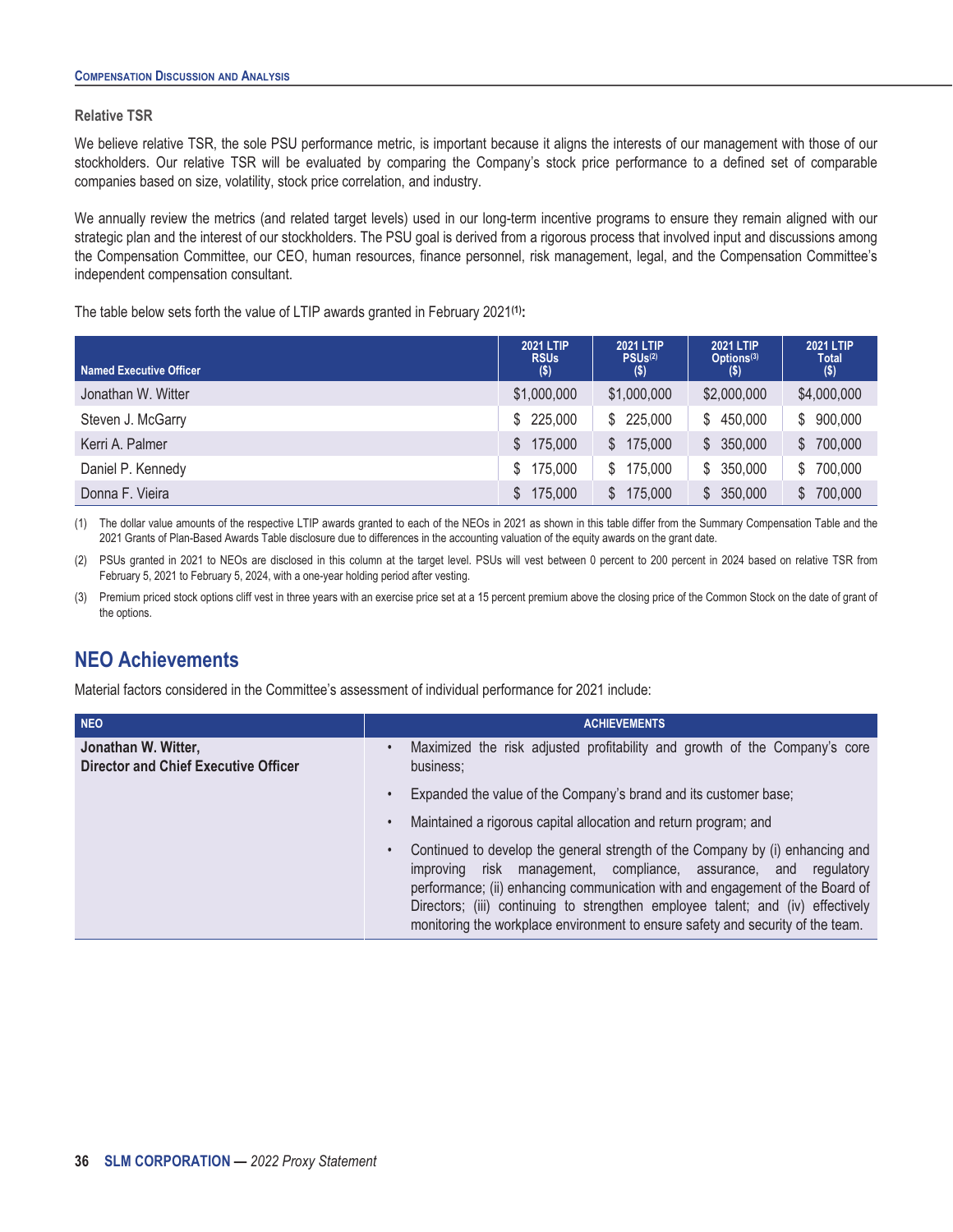| <b>NEO</b>                                                                                  | <b>ACHIEVEMENTS</b>                                                                                                                                                                                                                                                                                  |
|---------------------------------------------------------------------------------------------|------------------------------------------------------------------------------------------------------------------------------------------------------------------------------------------------------------------------------------------------------------------------------------------------------|
| Steven J. McGarry,<br><b>Executive Vice President and</b><br><b>Chief Financial Officer</b> | Led the Company's efforts to maintain a rigorous and predictable capital<br>allocation and return program to create shareholder value by successfully<br>managing (i) a Common Stock tender offer, (ii) repurchases of common stock,<br>(iii) various loan sales, and (iv) unsecured debt issuances; |
|                                                                                             | Oversaw the Company's maintenance of appropriate levels of capital to support<br>$\bullet$<br>the Bank;                                                                                                                                                                                              |
|                                                                                             | Supported the Company's efforts to maximize the profitability of the core student<br>loan business through the appropriate management of the Bank's exposure to<br>interest rate risk; and                                                                                                           |
|                                                                                             | Supported the Company's relentless focus on improving its efficiency by<br>$\bullet$<br>overseeing a rigorous budgeting process.                                                                                                                                                                     |
| Kerri A. Palmer,<br><b>Executive Vice President and Chief Risk</b><br><b>Officer</b>        | Led the cultural and programmatic integration of the Risk and Compliance<br>$\bullet$<br>functions and introduced new governance routines;                                                                                                                                                           |
|                                                                                             | Drove effectiveness of risk reporting to the Board of Directors by strengthening<br>$\bullet$<br>reporting processes and content quality;                                                                                                                                                            |
|                                                                                             | Led the efforts to formalize the focus on building next generation risk<br>$\bullet$<br>management capabilities; and                                                                                                                                                                                 |
|                                                                                             | Strengthened relationships with regulatory agencies.<br>$\bullet$                                                                                                                                                                                                                                    |
| Daniel P. Kennedy,<br><b>Executive Vice President and Chief</b>                             | Appointed as President of the Bank and assumed leadership responsibility for<br>$\bullet$<br>relationships with banking regulators;                                                                                                                                                                  |
| <b>Operational Officer and President of Sallie</b><br><b>Mae Bank</b>                       | Led the delivery of a series of enhancements to the Company's credit<br>$\bullet$<br>administration practices;                                                                                                                                                                                       |
|                                                                                             | Oversaw the Company's ongoing response to the COVID-19 pandemic to enable<br>$\bullet$<br>employees to work in an effective and safe environment; and                                                                                                                                                |
|                                                                                             | Continued to focus on operating efficiency by reducing the Company's cost to<br>$\bullet$<br>service its loan portfolio.                                                                                                                                                                             |
| Donna F. Vieira,<br><b>Executive Vice President and Chief</b><br><b>Commercial Officer</b>  | Despite a contracted market, led the Company's origination of \$5.4 billion of<br>$\bullet$<br>Private Education Loans in 2021, a 2 percent increase compared to the prior<br>year, while continuing to gain market share each quarter in 2021;                                                      |
|                                                                                             | Drove year-over-year efficiency gains in unit cost to acquire new loans while<br>$\bullet$<br>continuing to unlock value of new market technology investments; and                                                                                                                                   |
|                                                                                             | Launched new tools and resources to help students along their higher education<br>$\bullet$<br>journey that have resulted in increased engagement, positive sentiment, and<br>correlated customer experience improvements.                                                                           |

The following table summarizes performance-year 2021 compensation for the NEOs as approved by the Compensation Committee:

| <b>Name</b>        | <b>Base Salary</b> | <b>Annual Incentive Plan</b> | Long Term Incentive Plan* |
|--------------------|--------------------|------------------------------|---------------------------|
| Jonathan W. Witter | \$950,000          | \$1,809,750                  | \$4,000,000               |
| Steven J. McGarry  | \$500,000          | \$900,000                    | \$900,000                 |
| Kerri A. Palmer    | \$550,000          | \$800,000                    | \$700,000                 |
| Daniel P. Kennedy  | \$475,000          | \$ 700,000                   | \$700,000                 |
| Donna F. Vieira    | \$475,000          | \$655,000                    | \$700,000                 |

The total LTIP dollar values as shown in this table differ from the Summary Compensation Table and the 2021 Grants of Plan-Based Awards Table disclosure due to differences in the accounting valuation of the equity awards on the grant date.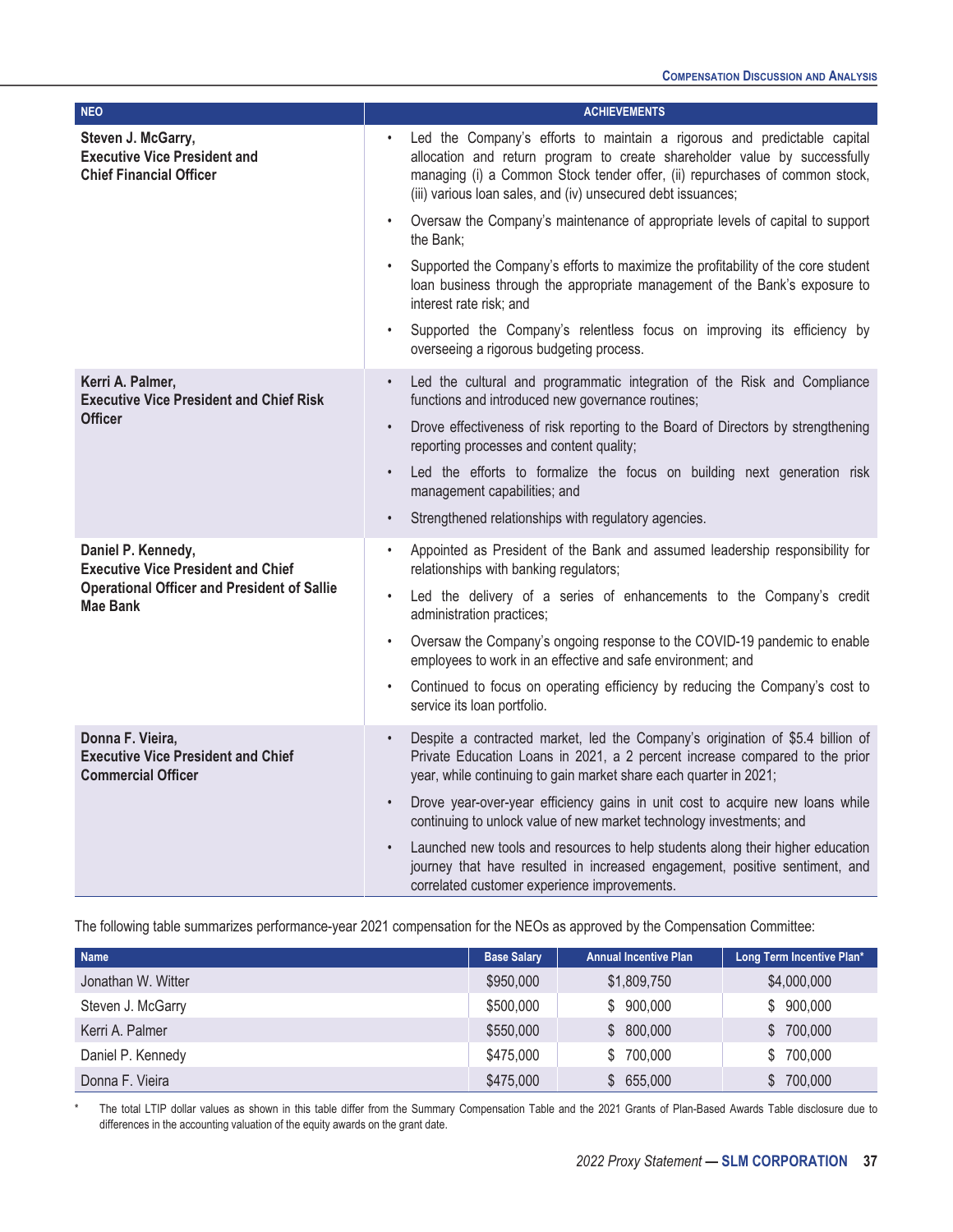# <span id="page-43-0"></span>**Vesting of the 2019 PSU Grants**

In 2019, 50 percent of the LTIP award granted to Mr. McGarry consisted of PSUs that vested in March 2022 at 179 percent of target based on (i) cumulative charge-offs of 3.3 percent from 2019 — 2021 of the cohort of Private Education Loans first entering full principal and interest repayment status during the fourth quarter of 2018 as detailed in the table below (150 percent of the metric's target); (ii) pre-tax, pre-provision income of \$1,517,607,997 as detailed in the table below (136.39 percent of the metric's target); and (iii) a relative TSR modifier in the 88<sup>th</sup> percentile as detailed in the table below (125 percent of modifier to PSU award):

#### **Cumulative Charge-offs Performance Chart (50% weight) for 2019 PSU Grant**

#### **Based on Performance Period from January 1, 2019 through December 31, 2021:**

| <b>Cumulative Charge-offs</b> | Percentage of Target Award -<br>PSU Payout (50% weight) |
|-------------------------------|---------------------------------------------------------|
| $\leq 4.0\%$                  | 150%                                                    |
| 4.25%                         | 125%                                                    |
| 4.75%                         | 100%                                                    |
| 5.25%                         | 75%                                                     |
| 5.5%                          | 50%                                                     |
| 5.75%                         | 25%                                                     |
| >5.75%                        | $0\%$                                                   |

#### **Pre-tax, Pre-provision Income December 31, 2021 Performance Chart (50% weight) for 2019 PSU Grant**

| Pre-tax, pre-provision December 31, 2021 Income | <b>Percentage of Target Award -</b><br>PSU Payout (50% WEIGHT) |
|-------------------------------------------------|----------------------------------------------------------------|
| > \$1,553,000,000                               | 150%                                                           |
| \$1,553,000,000                                 | 150%                                                           |
| \$1,164,000,000 to \$1,423,000,000              | 100%                                                           |
| \$1,035,000,000                                 | 50%                                                            |
| $<$ \$1,035,000,000                             | $0\%$                                                          |

#### **TSR Modifier based on the performance period from January 1, 2019 to December 31, 2021**

| TSR of the Corporation relative to TSR of the Peer Group | <b>Percentage of Modifier to</b><br><b>Final Award of PSUs</b> |
|----------------------------------------------------------|----------------------------------------------------------------|
| $<$ 25%                                                  | $-25%$                                                         |
| >75%                                                     | $+25%$                                                         |

Pursuant to the terms of the 2019 PSU awards, in March 2022, the Compensation Committee approved and certified the actual performance of (i) the cumulative charge-offs performance goal for the performance period from January 1, 2019 through December 31, 2021 relative to pre-established targets; (ii) the pre-tax, pre-provision income performance goal as of December 31, 2021 relative to pre-established targets; and (iii) the TSR modifier based on the performance period from January 1, 2019 through December 31, 2021**.** It is important to note that the Compensation Committee monitored the impact of the COVID-19 pandemic on the Company's business throughout the year and determined no changes or adjustments to the 2019 PSUs should be made notwithstanding the pandemic.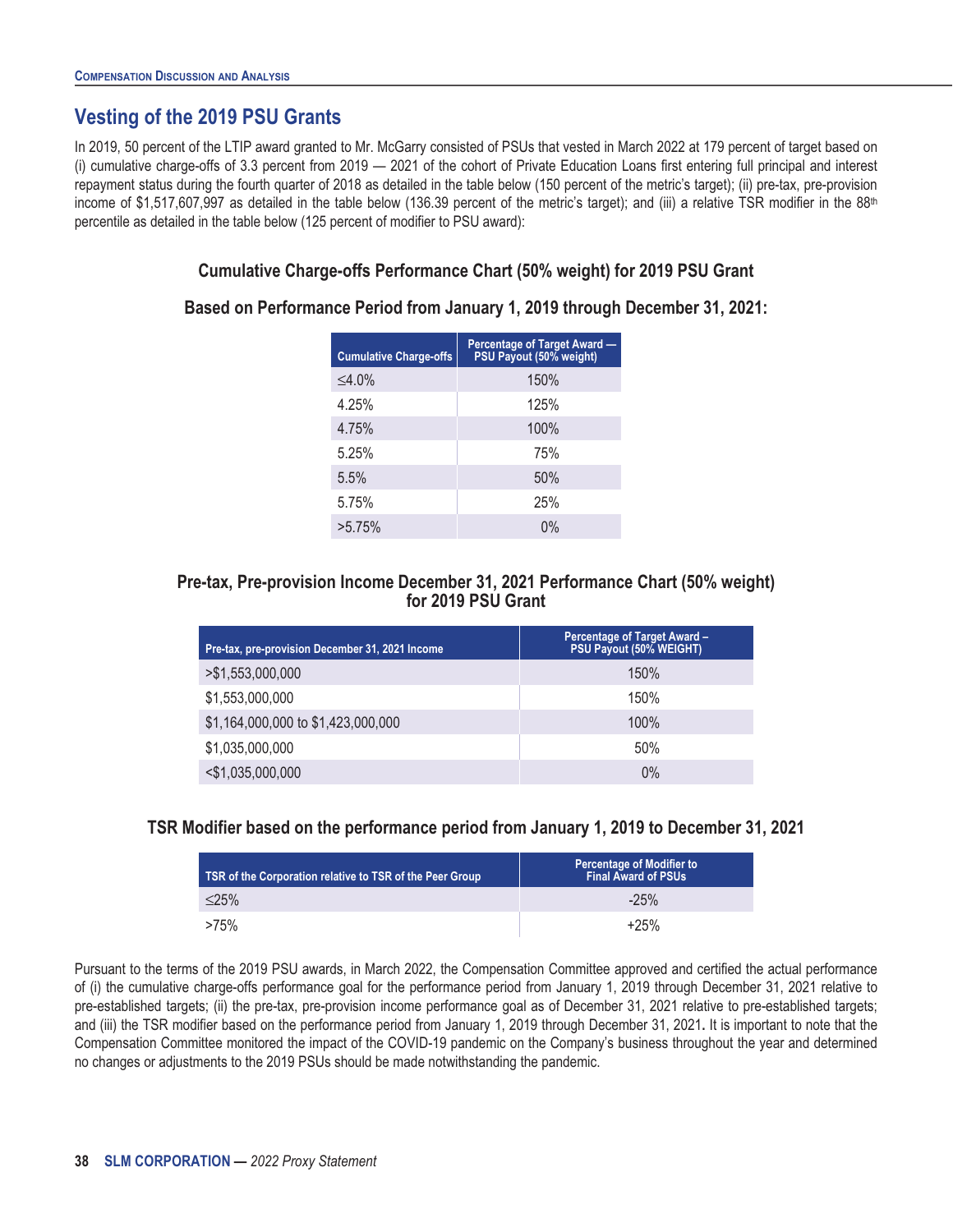Accordingly, because the 2019 PSUs vested at 179 percent of target, in March 2022, Mr. McGarry received the following number of shares of Common Stock pursuant to the vesting of his 2019 PSU grants:

| <b>Name</b>       | <b>Target Number of</b><br><b>Shares of Common Stock</b><br>Pursuant to the 2019 PSU Award | <b>Actual Shares Number of</b><br><b>Shares of Common Stock b</b><br>Pursuant to the 2019 PSU Award <sup>(1)</sup> |  |  |  |
|-------------------|--------------------------------------------------------------------------------------------|--------------------------------------------------------------------------------------------------------------------|--|--|--|
| Steven J. McGarry | 31.077                                                                                     | 55.628                                                                                                             |  |  |  |

(1) Includes Dividend Equivalent Units.

Mr. Witter, Ms. Palmer, Mr. Kennedy, and Ms. Vieira did not receive PSUs in 2019, and thus did not have any PSU grants that vested in March 2022.

#### <span id="page-44-0"></span>**Risk Assessments and Attestations of Compensation Plans**

The Chief Risk Officer ("CRO") coordinates forward-looking risk assessments, backward-looking attestations, and ongoing oversight of Sallie Mae's incentive compensation plans with a cross-functional team of Sallie Mae's senior officers from the risk, human resources, internal audit, compliance, and legal departments. The CRO's responsibilities include: oversight of the annual forward-looking risk assessments and backward-looking attestations of our incentive compensation plans to help ensure our employees are not incentivized to take inappropriate risks that could impact our financial position and controls, reputation, and operations; and developing policies and procedures to help ensure our incentive compensation plans are designed to achieve their business goals within acceptable risk parameters. The CRO periodically reports to the Compensation Committee on the results of the reviews of our incentive compensation plans.

As part of the annual forward-looking risk assessment in 2021, the CRO presented conclusions to the Compensation Committee, and the Compensation Committee agreed, that with respect to our 2021 AIP and LTIP, the risks embedded in those plans were within our ability to effectively monitor and manage, properly balance risk and reward, and were not likely to promote excessive risk-taking. In addition, as part of the annual backward-looking attestation of incentive compensation plans, in the first quarter of 2022, the CRO presented a review and conclusions to the Compensation Committee, that confirmed our incentive compensation plans, including the 2021 AIP and LTIP, are sufficiently risk sensitive, do not encourage excessive risk-taking, and are consistent with the safety and soundness of Sallie Mae and are otherwise consistent with applicable law and the applicable regulatory rules and guidance.

### <span id="page-44-1"></span>**Compensation Consultant**

The Compensation Committee retains an independent compensation consultant to advise on relevant market practices and specific compensation programs. A representative of the compensation consultant attended meetings of the Compensation Committee, as requested, and communicated with the Chair of the Compensation Committee. Frederic W. Cook & Co., Inc. served as the Compensation Committee's compensation consultant from May 2015 to September 2021. Commencing September 2021, Aon's Human Capital Solutions practice, a division of Aon PLC (otherwise known as McLagan), has served as the Compensation Committee's compensation consultant. The compensation consultants have provided the following services, among other things:

- assisting in developing a peer group of companies for benchmarking director and executive compensation;
- providing market-relevant information as to the composition of director and executive compensation;
- providing views on the reasonableness of amounts and forms of director and executive compensation;
- assisting the Compensation Committee with incentive plan design decisions;
- providing guidance on regulatory changes; and
- reviewing drafts and commenting on the Compensation Discussion and Analysis and related compensation tables for the proxy statement.

From time to time, but no less than annually, the Compensation Committee considers the independence of the Compensation Consultant in light of SEC rules and NASDAQ listing standards. At this time, the Compensation Committee has concluded there is no conflict of interest with regard to either of the compensation consultants.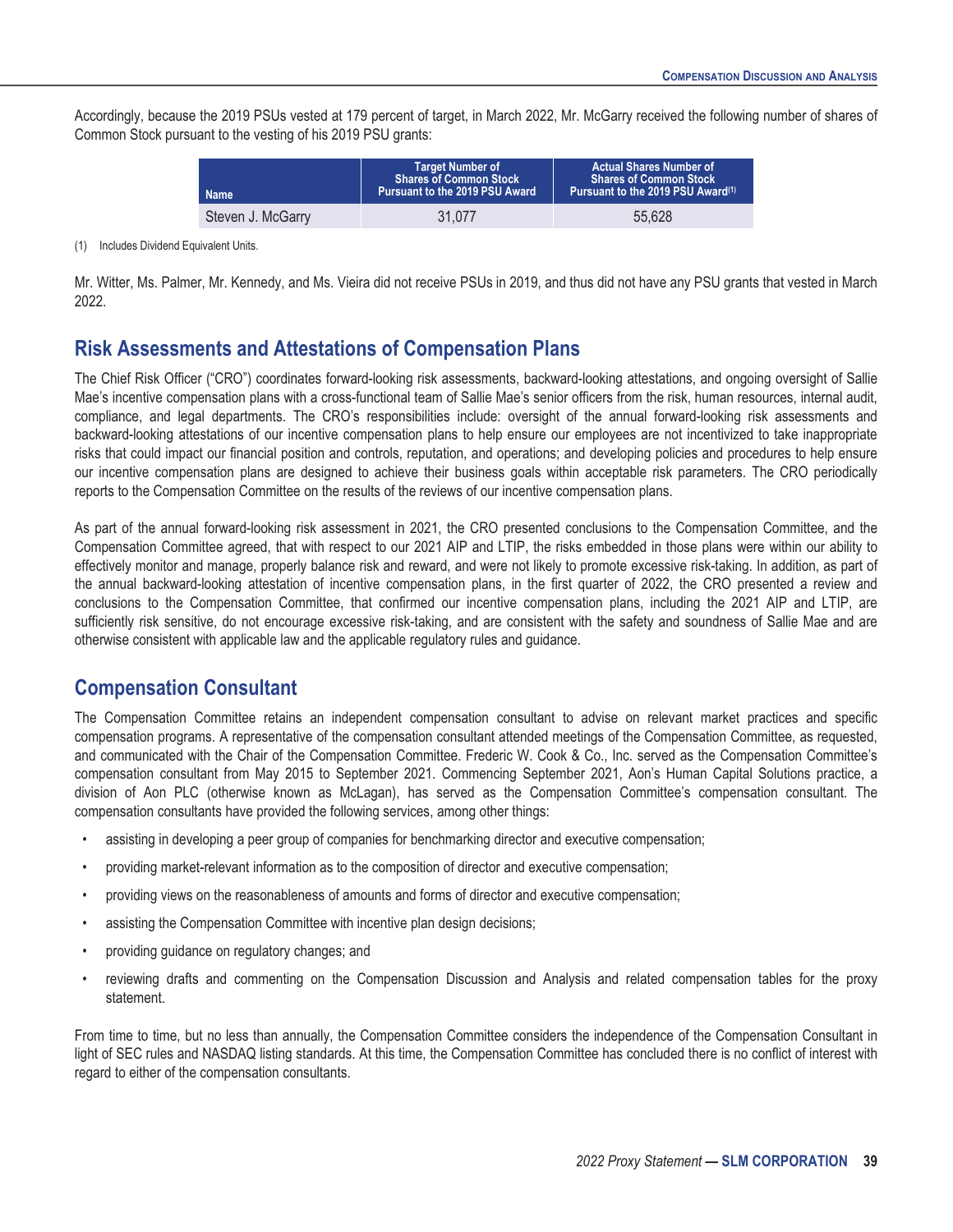## <span id="page-45-0"></span>**Compensation Committee Interlocks and Insider Participation**

All members of the Compensation Committee are independent directors, and no current member is or has been an employee of Sallie Mae. During 2021, none of our executive officers served on a compensation committee (or its equivalent) or board of directors of another entity whose executive officer served on the Compensation Committee.

# <span id="page-45-1"></span>**Peer Group Analysis**

Recognizing that the Company has a limited number of direct peer companies, the Compensation Committee works with the compensation consultant to select a peer group for purposes of considering market compensation data in determining the compensation of our CEO and other NEOs. The peer group, which is periodically reviewed and updated by the Compensation Committee, consists of companies that are similar in size (revenue and market capitalization) and in generally similar industries as the Company and with whom the Company may compete for executive talent. The following changes were made to the peer group in 2021: (i) removing the following ten traditional bank peers that have relatively limited consumer lending portfolios: Bank OZK, First Republic Bank/CA, Hancock Whitney Company, PacWest Bancorp, Signature Bank, SVB Financial Group, Texas Capital Bancshares, Inc., Valley National Bancorp, Webster Financial Corp., and Western Alliance Bancorporation; and (ii) adding the following eight new specialty lenders / fintech firms focusing on consumer-based lending and/or financial education and wellbeing: Ally Financial Inc., Axos Financial Inc., Credit Acceptance Corp., Enova International Inc., Lending Club Corp., LendingTree Inc., OneMain Holdings Inc., and Upstart Holdings Inc.

The peer group utilized for purposes of setting NEO compensation components is as follows:

| <b>Peer Group</b>        |                             |  |  |  |  |
|--------------------------|-----------------------------|--|--|--|--|
| Ally Financial Inc.      | LendingClub Corp.           |  |  |  |  |
| Axos Financial Inc.      | LendingTree Inc.            |  |  |  |  |
| BankUnited Inc.          | OneMain Holdings Inc.       |  |  |  |  |
| Commerce Bancshares Inc. | Prosperity Bancshares, Inc. |  |  |  |  |
| Credit Acceptance Corp.  | Synovus Financial Corp.     |  |  |  |  |
| Enova International Inc. | Upstart Holdings Inc.       |  |  |  |  |
| F.N.B. Corp.             |                             |  |  |  |  |

The Compensation Committee believes it is appropriate to continuously monitor relative compensation amounts with respect to the same peer group used by management and the Board of Directors for financial performance comparisons.

### <span id="page-45-2"></span>**Other Arrangements, Policies, and Practices Related to Executive Compensation Programs**

#### **Share Ownership Guidelines**

As of December 31, 2021, the guidelines for beneficial ownership of our Common Stock, which are expected to be achieved over a five-year period from date of hire or appointment, were as follows:

- CEO (Mr. Witter)—lesser of 1 million shares or \$5 million in value;
- Executive Vice President (including Mr. McGarry, Ms. Palmer, Mr. Kennedy, and Ms. Vieira)—lesser of 200,000 shares or \$1 million in value; and
- Senior Vice President**—**lesser of 70,000 shares or \$350,000 in value.

The guidelines encourage continued beneficial ownership of a significant amount of our Common Stock acquired through equity awards and help align the interests of senior executives with the interests of our stockholders. Executives generally must hold all Common Stock acquired through equity grants until the applicable thresholds are met, and an executive will not be eligible to receive further equity grants for the year if he or she sells the stock and such sale would result in a decrease below the established thresholds.

All current NEOs were in compliance with the share ownership guidelines as of December 31, 2021 or are expected to achieve compliance within the applicable five-year period.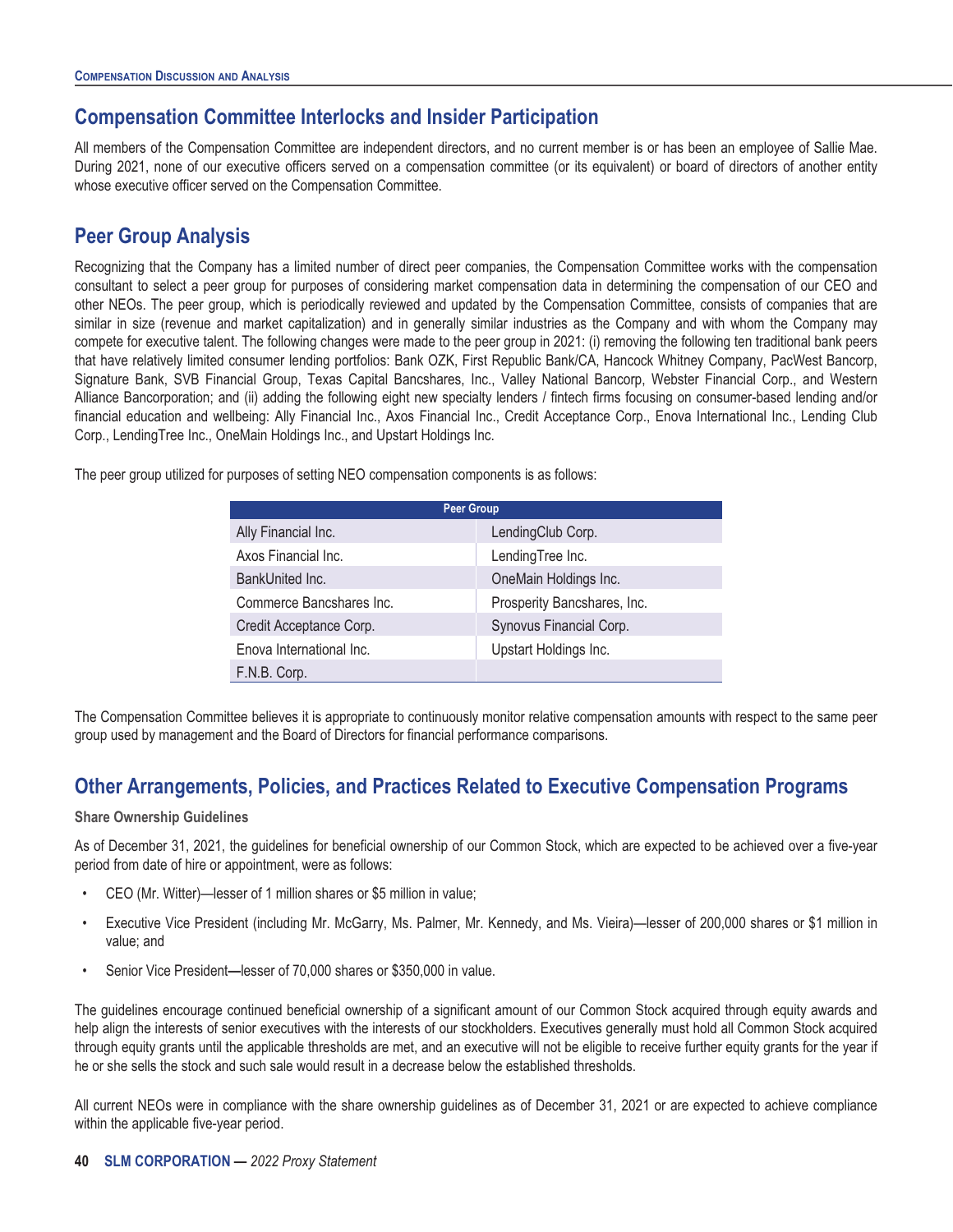In January 2022 the Compensation Committee approved changes to the share ownership guidelines in order to continue to align the interests of our executives with our stockholders. As of April 1, 2022 (the effective date of the updated guidelines), the share ownership guidelines are as follows:

- CEO (Mr. Witter)—six times the CEO's annual base salary;
- Executive Vice President (including Mr. McGarry, Ms. Palmer, Mr. Kennedy, and Ms. Vieira)—three times the Executive Vice President's annual base salary; and
- Senior Vice President**—**1.5 times the Senior Vice President's annual base salary.

In addition, the updated guidelines remove the time limit to achieve such minimum beneficial ownership of our Common Stock and provide for a percentage of net shares that can be sold before the individual achieves such guidelines.

#### **Hedging and Pledging Prohibition**

Pursuant to the Company's Stock Trading Window Policy, we prohibit directors, executive officers, and senior management from selling Common Stock short, buying or selling call or put options or other derivatives, or entering into other transactions that have the effect of hedging the economic value of any of their beneficial ownership of our shares.

Pursuant to the Company's Stock Trading Window Policy, we also prohibit directors, executive officers, and senior management from purchasing Common Stock on margin or otherwise pledging Common Stock as collateral for a loan.

We prohibit hedging and pledging by our directors, executive officers, and senior management because they have the greatest ability to influence the direction of the Company and have a proportionally higher equity ownership than other employees generally. Accordingly, we expect our directors, executive officers, and senior management to bear the risks and rewards of stock ownership. We believe that prohibiting hedging and pledging of Company securities by our directors, executive officers, and senior management is an important governance matter because it promotes alignment with our stockholders.

#### **Clawback**

Equity and cash bonus awards made to executives, including our NEOs, under the SLM Corporation 2021 Omnibus Incentive Plan (the "2021 Plan") as well as the SLM Corporation 2012 Omnibus Incentive Plan (the "Predecessor Plan") contain clawback provisions in the event of a material misstatement of our financial results and certain other events. In addition, in November 2021, the Compensation Committee approved a new Incentive Compensation Adjustment Policy outlining the Compensation Committee's authority and responsibilities to review and potentially adjust employee incentive compensation, including reducing or eliminating incentive compensation, and/or clawing back previously paid compensation.

#### **Section 16(a) Beneficial Ownership Reporting Compliance**

Section 16 of the Exchange Act requires Sallie Mae's executive officers and directors, as well as persons who beneficially own more than 10 percent of the Common Stock, to file reports on their holdings of and transactions in our Common Stock. Based solely on a review of the copies of such forms in our possession and on written representations from reporting persons, we believe that during the fiscal year 2021 all required reports were filed in a timely manner.

#### **Tax Information: Section 162(m) of the Internal Revenue Code**

Section 162(m) of the Internal Revenue Code limits the tax deductibility of compensation for certain executive officers that is more than \$1 million. The Compensation Committee continues to have the flexibility to pay non-deductible compensation if it believes it is in the best interests of the Company.

#### **Compensation Committee—Delegation of Authority**

Pursuant to the Compensation Committee Charter and to the extent permitted by applicable law, rules, or regulations, the Compensation Committee may form and delegate all or a portion of its authority to subcommittees composed of one or more members of the Compensation Committee or to members of the Company's management. Each subcommittee has the full power and authority of the Compensation Committee as it relates to matters delegated to the subcommittee.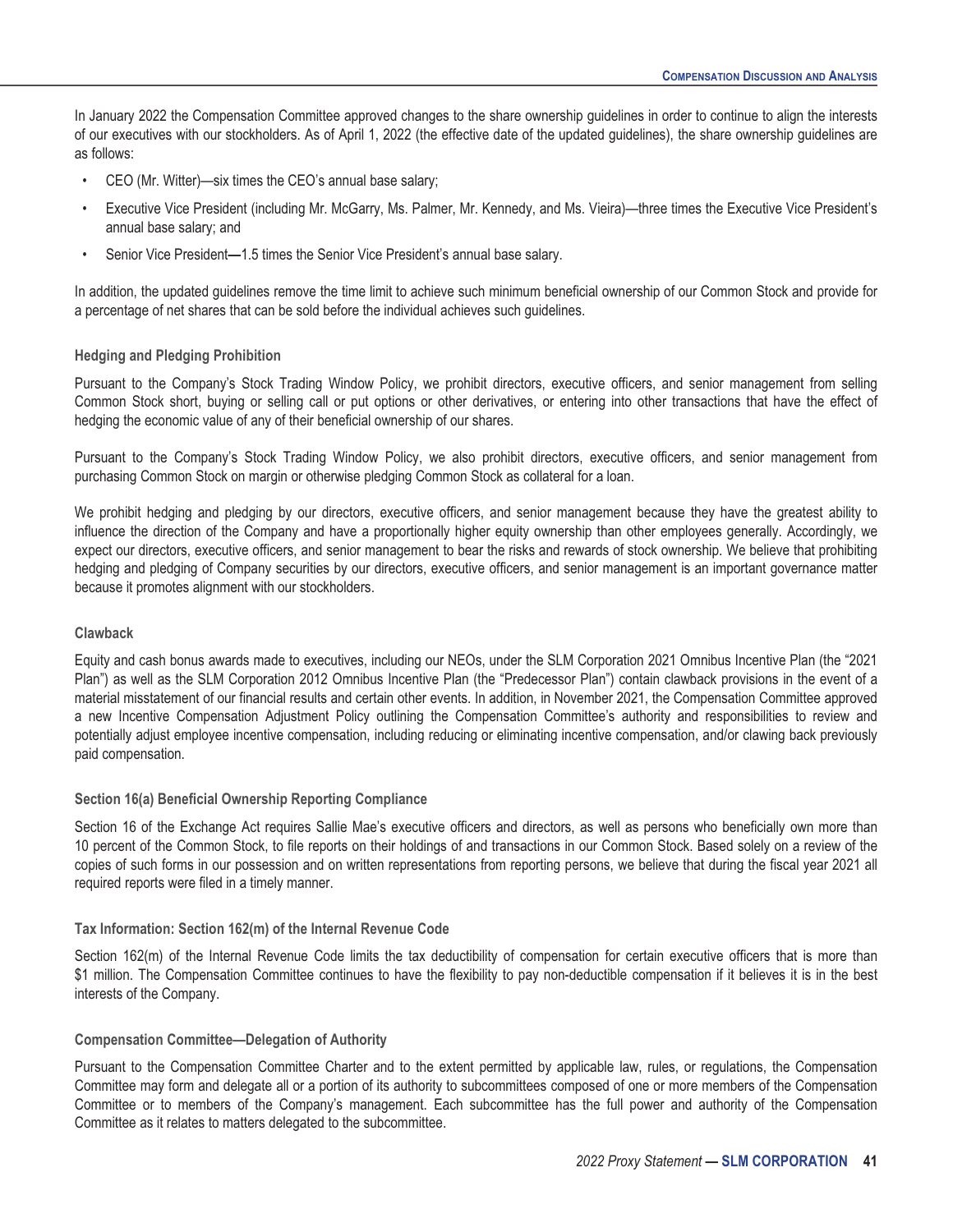In addition, pursuant to the 2021 Plan, the Compensation Committee has delegated limited authority to a subcommittee consisting of our CEO (who is a director) and the Chair of the Compensation Committee to approve bonuses, including RSUs, paid to non-NEO employees. The Compensation Committee has also delegated limited authority to our CEO (who is a director) to make grants to new hires as well as promotional and/or special one-time, grants to employees who are not subject to Section 16(b) of the Exchange Act. Neither subcommittee is permitted to make grants to our NEOs or persons subject to Section 16(b) of the Exchange Act.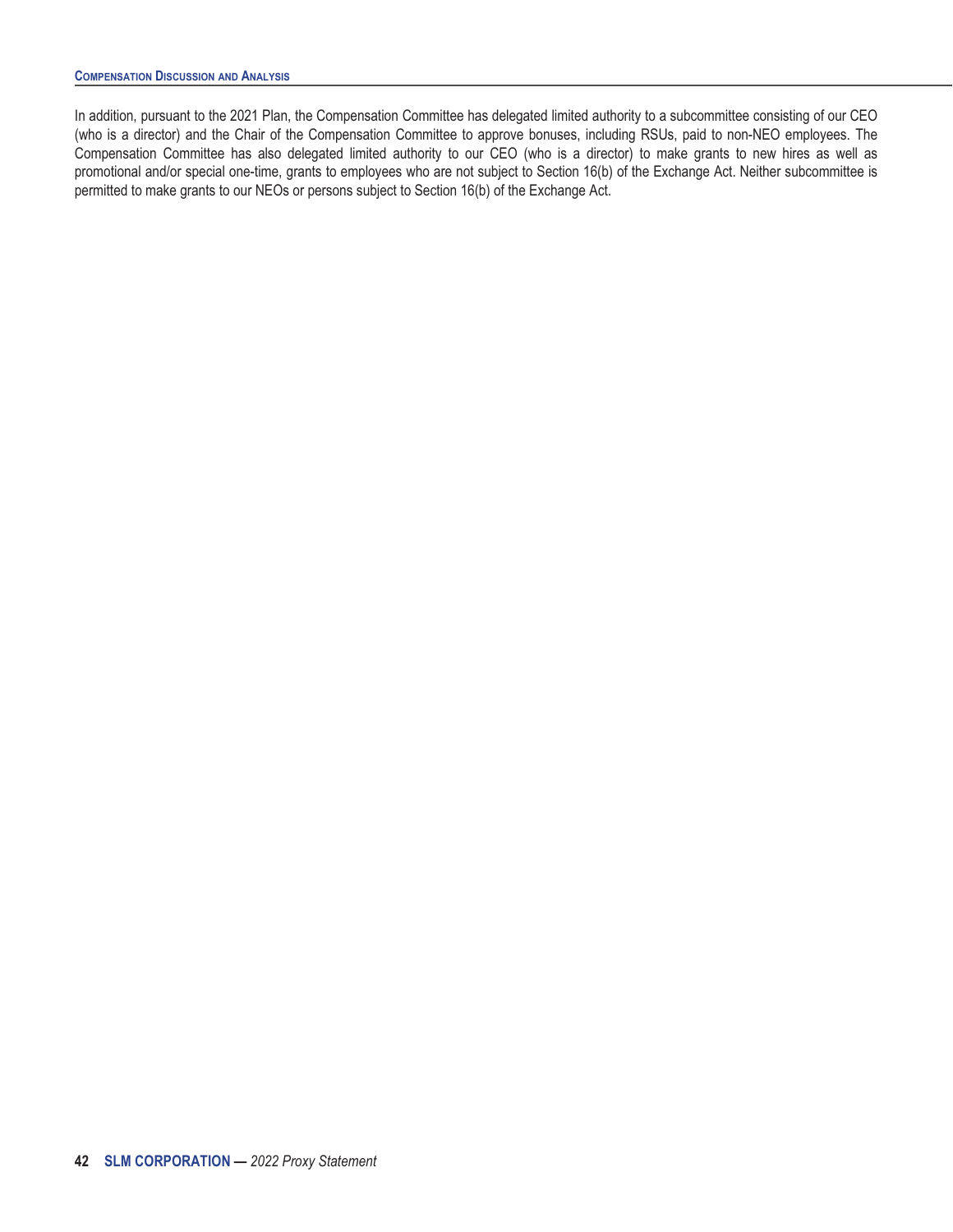# **COMPENSATION COMMITTEE REPORT**

<span id="page-48-0"></span>The components of our compensation program are in place to promote prudent management decision-making and to profitably drive the evolution of our consumer banking business, all while ensuring we motivate, reward, and retain employees. Accordingly, we have reviewed and discussed with management the Compensation Discussion and Analysis contained in this proxy statement. Based on this review and discussion, we have recommended to the Board of Directors its inclusion herein and its incorporation by reference in the Company's Annual Report on Form 10-K for the year ending December 31, 2021.

#### **Compensation Committee**

Mark Lavelle, Chair Mary Carter Warren Franke Kirsten O. Wolberg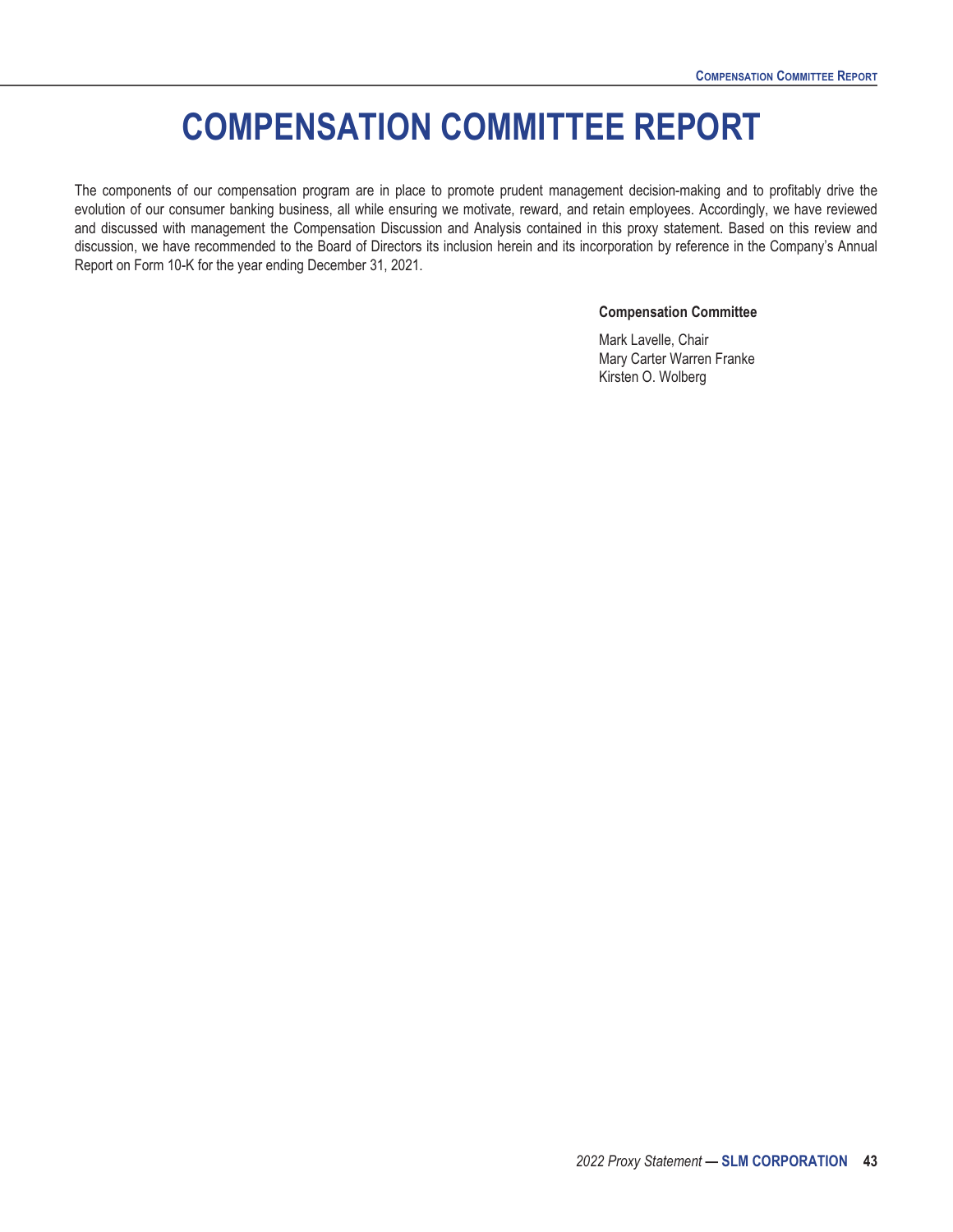# **SUMMARY COMPENSATION TABLE**

<span id="page-49-0"></span>The table below summarizes compensation paid or awarded to or earned by each of the NEOs for the fiscal years ended December 31, 2021, December 31, 2020, and December 31, 2019.

| <b>Name and Principal Position</b>                                                                                    | Year | <b>Salary</b><br>$(\$)$ | <b>Bonus</b><br>$($ \$) $(1)$ | <b>Stock</b><br><b>Awards</b><br>(S)(2) | <b>Option</b><br><b>Awards</b><br>$($ \$)(3) | <b>Non-Equity</b><br><b>Incentive Plan</b><br><b>Compensation</b><br>$($ \$) <sup>(4)</sup> | Change in<br><b>Pension</b><br><b>Value and</b><br><b>Nonqualified</b><br><b>Deferred</b><br><b>Compensation</b><br><b>Earnings</b><br>$($ \$) <sup>(5)</sup> | <b>All Other</b><br><b>Compensation</b><br>$($ \$)(6) | <b>Total</b><br>$($ \$) |
|-----------------------------------------------------------------------------------------------------------------------|------|-------------------------|-------------------------------|-----------------------------------------|----------------------------------------------|---------------------------------------------------------------------------------------------|---------------------------------------------------------------------------------------------------------------------------------------------------------------|-------------------------------------------------------|-------------------------|
| Jonathan W. Witter <sup>(7)</sup>                                                                                     | 2021 | 950,000                 |                               | 2,223,345                               | 2,000,000                                    | 1,809,750                                                                                   |                                                                                                                                                               | 63,967                                                | 7,047,062               |
| <b>Chief Executive Officer</b>                                                                                        | 2020 | 657,692                 |                               | 8,824,635                               |                                              | 1,623,930                                                                                   |                                                                                                                                                               |                                                       | 11,106,257              |
| <b>Steven J. McGarry</b>                                                                                              | 2021 | 500,000                 | $\overbrace{\phantom{13333}}$ | 500,241                                 | 449,997                                      | 900,000                                                                                     |                                                                                                                                                               | 29,450                                                | 2,379,688               |
| <b>Executive Vice President and Chief</b><br><b>Financial Officer</b>                                                 | 2020 | 519,231                 | $\overline{\phantom{0}}$      | 697,510                                 |                                              | 811,188                                                                                     |                                                                                                                                                               | 43,700                                                | 2,071,629               |
|                                                                                                                       | 2019 | 500,000                 |                               | 680,817                                 |                                              | 732,000                                                                                     |                                                                                                                                                               | 43,450                                                | 1,956,267               |
| Kerri A. Palmer <sup>(8)</sup><br><b>Executive Vice President and Chief</b><br><b>Risk Officer</b>                    | 2021 | 516,154                 |                               | 389,074                                 | 349,997                                      | 800,000                                                                                     |                                                                                                                                                               | 4,450                                                 | 2,059,675               |
| Daniel P. Kennedy <sup>(9)</sup><br><b>Executive Vice President and Chief</b><br>Operational Officer and President of | 2021 | 472,116                 |                               | 389,074                                 | 349,997                                      | 700,000                                                                                     |                                                                                                                                                               | 27,177                                                | 1,938,364               |
| Sallie Mae Bank                                                                                                       | 2020 | 417,308                 |                               | 399,993                                 |                                              | 621,212                                                                                     |                                                                                                                                                               | 39,250                                                | 1,477,763               |
| Donna F. Vieira(10)<br><b>Executive Vice President and Chief</b><br><b>Commercial Officer</b>                         | 2021 | 472,116                 |                               | 389,074                                 | 349,997                                      | 655,000                                                                                     |                                                                                                                                                               | 25,000                                                | 1,891,187               |
|                                                                                                                       | 2020 | 467,308                 |                               | 590,206                                 |                                              | 621,212                                                                                     |                                                                                                                                                               | 39,250                                                | 1,717,976               |
|                                                                                                                       | 2019 | 415,385                 | 550,000                       | 449,995                                 |                                              | 554,625                                                                                     |                                                                                                                                                               | 152,065                                               | 2,122,070               |

(1) Consists of a sign-on cash bonus provided to Ms. Vieira upon her commencement of employment in January 2019.

(2) Consists of (i) the PSUs granted to NEOs in 2021, 2020, and 2019; (ii) the NEOs' 2021, 2020, and 2019 long-term incentive awards of RSUs; (iii) in Mr. Witter's case for 2020, the RSUs granted pursuant to his make-whole sign-on equity grant upon his commencement of employment in April 2020; (iv) in Ms. Vieira's case for 2019, the RSUs granted pursuant to her commencement of employment as Chief Marketing Officer; and (v) in Ms. Palmer's case for 2021, the RSUs and PSUs granted pursuant to her commencement of employment as Chief Risk and Compliance Officer. The amounts shown are the grant date fair values of the RSUs and the PSUs and in each case are computed in accordance with the Financial Accounting Standards Board's ("FASB") Accounting Standards Codification ("ASC") Topic 718. Additional details on accounting for stock-based compensation can be found in "Note 2—Significant Accounting Policies" and "Note 15—Stock-Based Compensation Plans and Arrangements" to the audited consolidated financial statements included in the Company's 2021 Form 10-K.

(3) Represents premium priced stock options that were granted at a 15 percent premium over the closing Sallie Mae stock price on the date of the grant.

(4) Represents the cash portions of the AIP (formerly the Management Incentive Plan (the "MIP")) awards paid to the NEOs with respect to performance in 2021, 2020, and 2019. For 2021, 2020, and 2019, all AIP or MIP awards, as applicable, for the NEOs were paid 100 percent in cash.

(5) The Company terminated its tax-qualified pension plan and nonqualified supplemental pension plan in 2011. The Company does not pay any above-market earnings on nonqualified deferred compensation plans.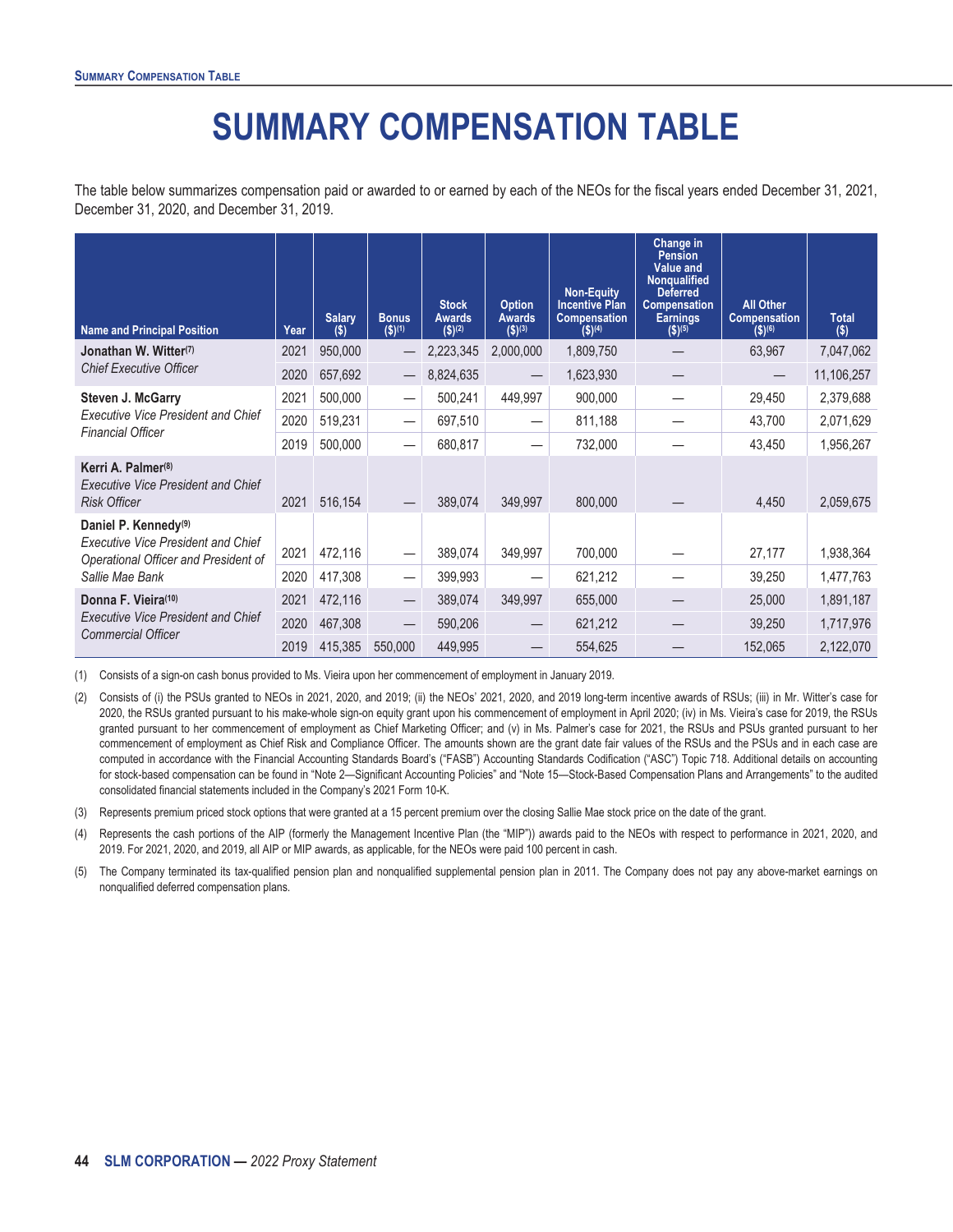(6) For 2021, the components of "All Other Compensation" are as follows:

| <b>Name</b>        | <b>Employer</b><br><b>Contributions to</b><br><b>Defined Contribution Plans</b><br>\$)(a) | <b>Relocation</b><br>$($ \$) | <b>Executive</b><br><b>Physical</b><br>(\$) | <b>Total</b><br>$($ \$) |
|--------------------|-------------------------------------------------------------------------------------------|------------------------------|---------------------------------------------|-------------------------|
| Jonathan W. Witter | 25,000                                                                                    | 37,533                       | 1.434                                       | 63,967                  |
| Steven J. McGarry  | 25,000                                                                                    |                              | 4.450                                       | 29,450                  |
| Kerri A. Palmer    | $\theta$                                                                                  | —                            | 4.450                                       | 4,450                   |
| Daniel P. Kennedy  | 25,000                                                                                    |                              | 2.177                                       | 27,177                  |
| Donna F. Vieira    | 25,000                                                                                    |                              |                                             | 25,000                  |

(a) Amounts credited to the Company's tax-qualified and nonqualified defined contribution plans. The combination of both plans provides participants with an employer contribution of up to five percent of the sum of base salary plus annual performance bonus up to \$790,000 of total eligible plan compensation. For information regarding amounts credited in respect of nonqualified defined contribution plans, see "Nonqualified Deferred Compensation for Fiscal Year 2021—Supplemental 401(k) Savings Plan" on page 51.

- (7) Mr. Witter commenced his employment with the Company as Chief Executive Officer on April 20, 2020. Accordingly, no information is displayed for 2019.
- (8) Ms. Palmer commenced her employment with the Company as Executive Vice President and Chief Risk and Compliance Officer on January 19, 2021. Accordingly, no information is displayed for 2019 or 2020.
- (9) Mr. Kennedy was appointed Chief Operational Officer on August 25, 2020 and President of Sallie Mae Bank on January 1, 2021, and was not an NEO prior to 2020. Accordingly, no information is displayed for 2019.
- (10) Ms. Vieira commenced her employment with the Company as Executive Vice President and Chief Marketing Officer on January 14, 2019.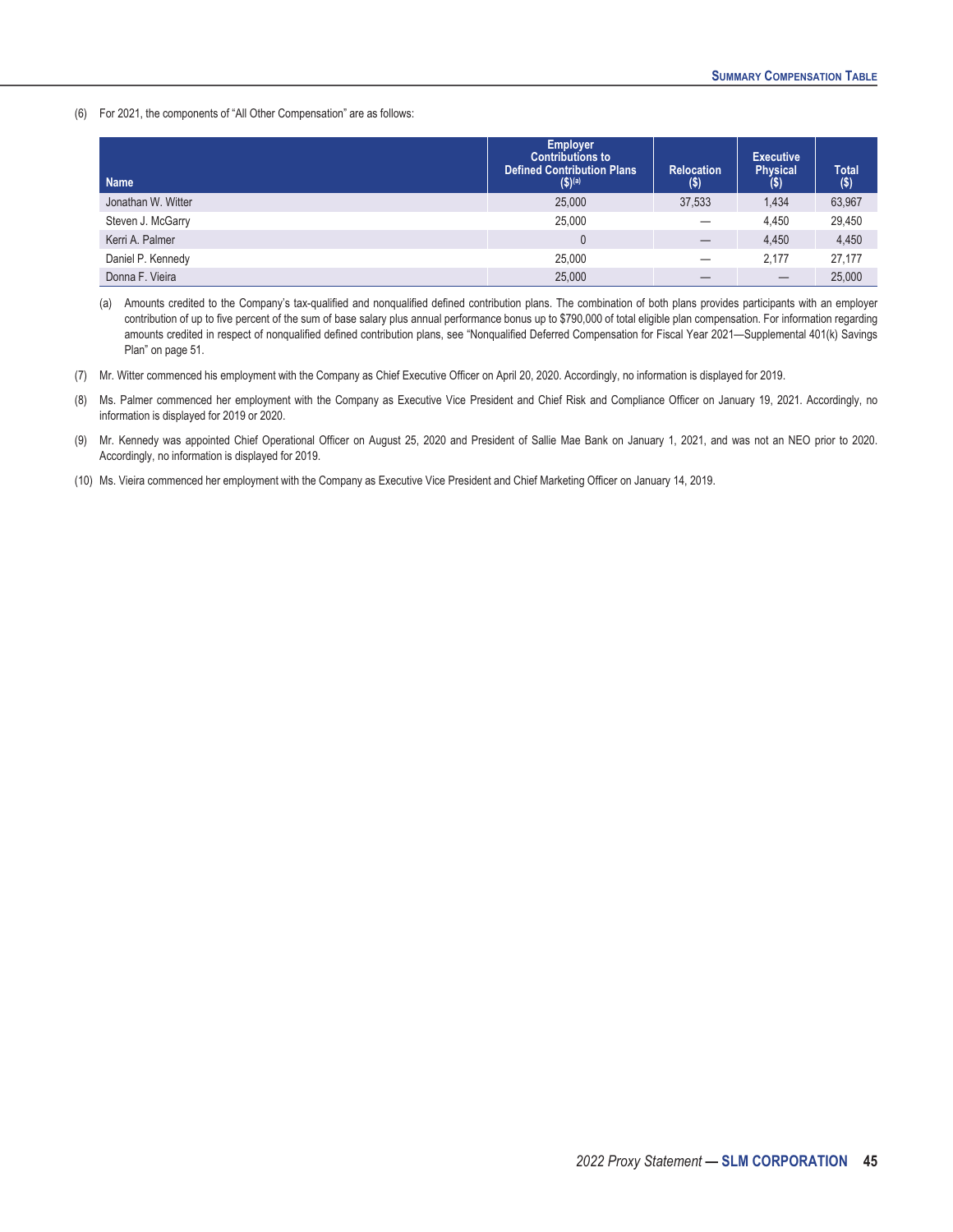# <span id="page-51-0"></span>**2021 GRANTS OF PLAN-BASED AWARDS TABLE**

The following table provides information regarding all plan-based awards attributable to 2021 performance, including all annual performance bonuses under the 2021 AIP (which were determined and paid in early 2022), and with respect to the 2021 LTIP awards granted on February 5, 2021: (i) three-year, annual time-vesting RSU awards; (ii) three-year PSUs that cliff vest based on relative TSR, with a one-year holding period following the vesting date; and (iii) three-year premium priced stock options that cliff vest (denoted by "NQ" as provided in the table below). The awards listed in this table were granted under the Predecessor Plan and are described in more detail under "Compensation Discussion and Analysis."

|             |                             |                      | Date of<br><b>Board</b><br>or          |         | <b>Estimated Future</b><br><b>Payouts Under</b><br><b>Non-Equity Incentive</b><br><b>Plan Awards</b> |                           | <b>Estimated Future</b><br><b>Payouts Under</b><br><b>Equity Incentive</b><br><b>Plan Awards</b> |                      | <b>All Other</b><br><b>Stock</b><br>Awards:<br><b>Number of</b><br><b>Shares</b><br>of Stock |                 | All<br>Other<br>Option<br>Awards:<br>Number of<br><b>Securities</b><br><b>Underlying</b> | <b>Exercise</b><br><b>or</b><br><b>Base</b><br>Price of<br><b>Option</b><br><b>Awards</b> | <b>Grant Date</b><br><b>Fair Value</b><br>of Stock<br>and<br>Option |
|-------------|-----------------------------|----------------------|----------------------------------------|---------|------------------------------------------------------------------------------------------------------|---------------------------|--------------------------------------------------------------------------------------------------|----------------------|----------------------------------------------------------------------------------------------|-----------------|------------------------------------------------------------------------------------------|-------------------------------------------------------------------------------------------|---------------------------------------------------------------------|
| <b>Name</b> | Award Type <sup>(1)</sup>   | Grant<br><b>Date</b> | Committee   Threshold<br><b>Action</b> | $($ \$) | <b>Target</b><br>$(\overline{\$})$                                                                   | <b>Maximum</b><br>$($ \$) | <b>Threshold</b><br>(# )                                                                         | <b>Target</b><br>(#) | <b>Maximum</b><br>(#)                                                                        | or Units<br>(#) | <b>Options</b><br>(#)                                                                    | (S)<br>Share)                                                                             | <b>Awards</b><br>$(S)^{(2)}$                                        |
| Jonathan W. | 2021 LTIP RSU               | 2/5/21               | 1/25/21                                |         |                                                                                                      |                           |                                                                                                  |                      |                                                                                              | 65,189          |                                                                                          |                                                                                           | 999,999                                                             |
| Witter      | 2021 LTIP PSU               | 2/5/21               | 1/25/21                                |         |                                                                                                      |                           |                                                                                                  |                      | 72,992 109,488                                                                               |                 |                                                                                          |                                                                                           | 1,223,346                                                           |
|             | <b>2021 LTIP NQ</b>         | 2/5/21               | 1/25/21                                |         |                                                                                                      |                           |                                                                                                  |                      |                                                                                              |                 | 441.501                                                                                  | 17.65                                                                                     | 2,000,000                                                           |
|             | 2021 AIP(3) 5/27/21         |                      | 5/27/21                                |         |                                                                                                      | 1,425,000 2,850,000       |                                                                                                  |                      |                                                                                              |                 |                                                                                          |                                                                                           |                                                                     |
| Steven J.   | 2021 LTIP RSU               | 2/5/21               | 1/25/21                                |         |                                                                                                      |                           |                                                                                                  |                      |                                                                                              | 14,667          |                                                                                          |                                                                                           | 224,992                                                             |
| McGarry     | 2021 LTIP PSU               | 2/5/21               | 1/25/21                                |         |                                                                                                      |                           |                                                                                                  | 16,423               | 24,635                                                                                       |                 |                                                                                          |                                                                                           | 275,249                                                             |
|             | 2021 LTIP NQ                | 2/5/21               | 1/25/21                                |         |                                                                                                      |                           |                                                                                                  |                      |                                                                                              |                 | 99,337                                                                                   | 17.65                                                                                     | 449,997                                                             |
|             | 2021 AIP(3)                 | 5/27/21              | 5/27/21                                |         |                                                                                                      | 750,000 1,500,000         |                                                                                                  |                      |                                                                                              |                 |                                                                                          |                                                                                           |                                                                     |
| Kerri A.    | 2021 LTIP RSU               | 2/5/21               | 1/25/21                                |         |                                                                                                      |                           |                                                                                                  |                      |                                                                                              | 11,408          |                                                                                          |                                                                                           | 174,999                                                             |
| Palmer      | 2021 LTIP PSU               | 2/5/21               | 1/25/21                                |         |                                                                                                      |                           |                                                                                                  | 12.773               | 19.160                                                                                       |                 |                                                                                          |                                                                                           | 214,075                                                             |
|             | 2021 LTIP NQ                | 2/5/21               | 1/25/21                                |         |                                                                                                      |                           |                                                                                                  |                      |                                                                                              |                 | 77,262                                                                                   | 17.65                                                                                     | 349,997                                                             |
|             | 2021 AIP(3) 5/27/21         |                      | 5/27/21                                |         |                                                                                                      | 687,500 1,375,000         |                                                                                                  |                      |                                                                                              |                 |                                                                                          |                                                                                           |                                                                     |
| Daniel P.   | 2021 LTIP RSU               | 2/5/21               | 1/25/21                                |         |                                                                                                      |                           |                                                                                                  |                      |                                                                                              | 11,408          |                                                                                          |                                                                                           | 174,999                                                             |
| Kennedy     | 2021 LTIP PSU               | 2/5/21               | 1/25/21                                |         |                                                                                                      |                           |                                                                                                  | 12,773               | 19,160                                                                                       |                 |                                                                                          |                                                                                           | 214,075                                                             |
|             | <b>2021 LTIP NQ</b>         | 2/5/21               | 1/25/21                                |         |                                                                                                      |                           |                                                                                                  |                      |                                                                                              |                 | 77.262                                                                                   | 17.65                                                                                     | 349,997                                                             |
|             | 2021 AIP(3) 5/27/21         |                      | 5/27/21                                |         |                                                                                                      | 593,750 1,187,500         |                                                                                                  |                      |                                                                                              |                 |                                                                                          |                                                                                           |                                                                     |
| Donna F.    | 2021 LTIP RSU               | 2/5/21               | 1/25/21                                |         |                                                                                                      |                           |                                                                                                  |                      |                                                                                              | 11,408          |                                                                                          |                                                                                           | 174,999                                                             |
| Vieira      | 2021 LTIP PSU               | 2/5/21               | 1/25/21                                |         |                                                                                                      |                           |                                                                                                  | 12,773               | 19,160                                                                                       |                 |                                                                                          |                                                                                           | 214,075                                                             |
|             | <b>2021 LTIP NQ</b>         | 2/5/21               | 1/25/21                                |         |                                                                                                      |                           |                                                                                                  |                      |                                                                                              |                 | 77,262                                                                                   | 17.65                                                                                     | 349,997                                                             |
|             | 2021 AIP(3) 5/27/21 5/27/21 |                      |                                        |         |                                                                                                      | 593,750 1,187,500         |                                                                                                  |                      |                                                                                              |                 |                                                                                          |                                                                                           |                                                                     |

(1) RSU and PSU awards are eligible to accrue dividends as Dividend Equivalent Units ("DEUs"), which vest on the same schedule as the underlying grant. "2021 LTIP NQ" refers to premium priced stock options.

(2) The grant date fair value of the RSU awards is determined by multiplying the original number of RSUs granted by the closing price of the Company's Common Stock on the grant date. The Company did not issue fractional RSUs to account for the number between the grant date fair value and the amount approved by the Compensation Committee. No discounts have been applied to reflect the delayed vesting of these awards. The PSU fair value is determined by using a 20 day trading average leading up to the grant date to determine a target number of awards granted, multiplied by the fair value as determined under ASC Topic 718. The premium option fair value is determined by the fair value on the grant date as determined under ASC Topic 718 using a Monte Carlo simulation (a strike price at a 15 percent premium, a 10 year term, an expected volatility of 34.97 percent, a risk-free rate of 1.19 percent, and a dividend yield of 0.78 percent).

(3) For Mr. Witter, Mr. McGarry, Ms. Palmer, Mr. Kennedy, and Ms. Vieira, the "Target" and "Maximum" amounts set forth in this row in the "Estimated Future Payouts under Non-Equity Incentive Plan Awards" column constitute each NEO's target bonus and maximum bonus, respectively, potentially payable in cash under the 2021 AIP. 2021 AIP amounts were awarded in cash on February 25, 2022, and the actual amounts awarded are reported in the "Non-Equity Incentive Plan Compensation" column of the 2021 Summary Compensation Table.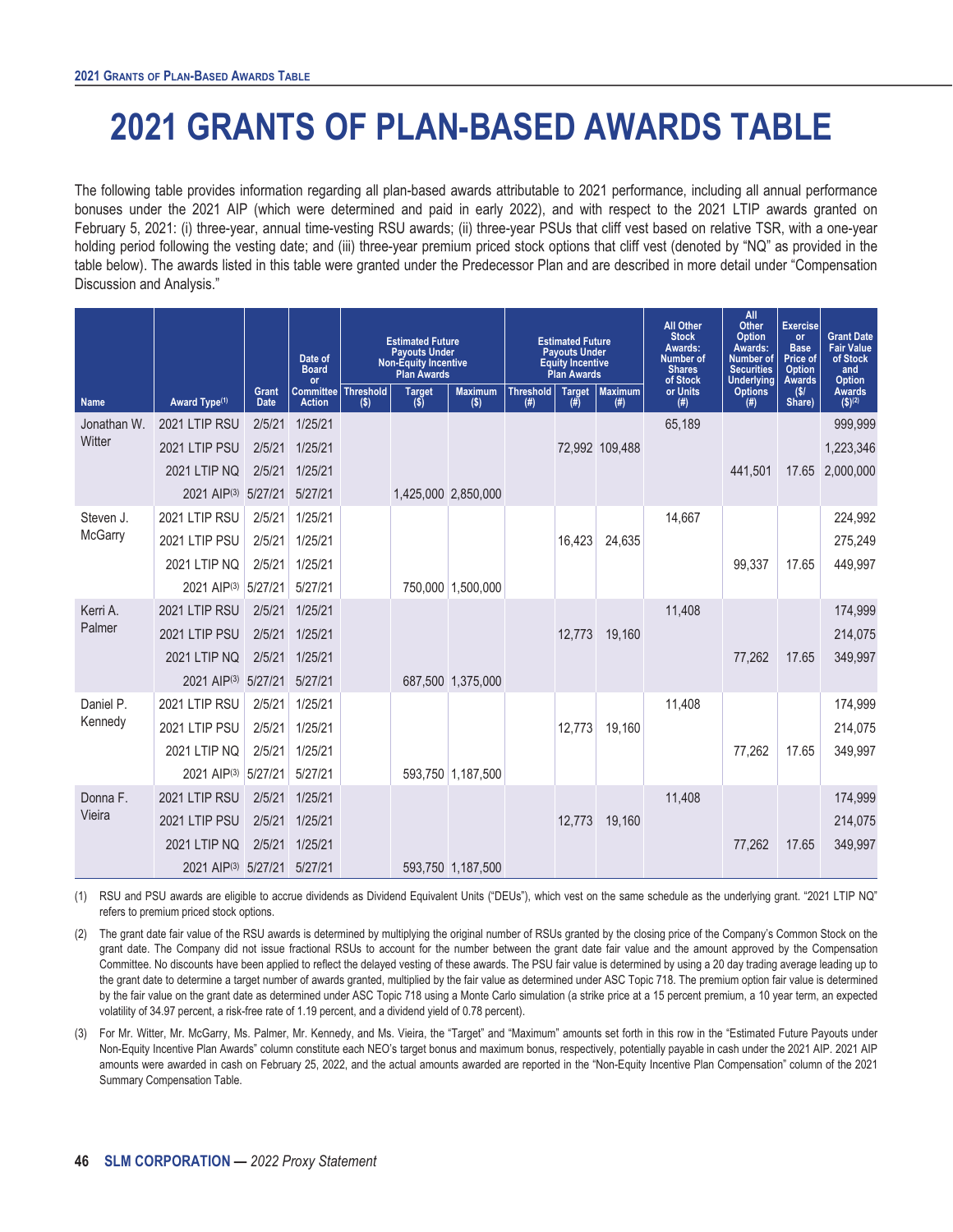# <span id="page-52-0"></span>**OUTSTANDING EQUITY AWARDS AT 2021 FISCAL YEAR-END TABLE**

The table below sets forth information regarding Company options and stock awards of the NEOs that were outstanding as of December 31, 2021.

|                                   |                                                                                                                                 | <b>Option Awards</b>                                                                                                                      | <b>Stock Awards</b>                               |                                         |                                                                                                              |                                                                                                                              |
|-----------------------------------|---------------------------------------------------------------------------------------------------------------------------------|-------------------------------------------------------------------------------------------------------------------------------------------|---------------------------------------------------|-----------------------------------------|--------------------------------------------------------------------------------------------------------------|------------------------------------------------------------------------------------------------------------------------------|
| <b>Name</b>                       | <b>Number of</b><br><b>Securities</b><br><b>Underlying</b><br><b>Unexercised</b><br><b>Options</b><br><b>Exercisable</b><br>(#) | <b>Number of</b><br><b>Securities</b><br><b>Underlying</b><br><b>Unexercised</b><br><b>Options</b><br><b>Unexercisable</b><br>$(#)^{(5)}$ | <b>Option Exercise</b><br><b>Price</b><br>$($ \$) | <b>Option</b><br><b>Expiration Date</b> | Number of<br><b>Shares or</b><br><b>Units of Stock</b><br><b>That Have Not</b><br><b>Vested</b><br>(#)(1)(2) | <b>Market Value of</b><br><b>Shares or Units of</b><br><b>Stock That Have</b><br><b>Not Vested</b><br>$($ \$) <sup>(3)</sup> |
| Jonathan W. Witter <sup>(4)</sup> |                                                                                                                                 | 441,501                                                                                                                                   | 17.6500                                           | 2/5/31                                  |                                                                                                              |                                                                                                                              |
|                                   |                                                                                                                                 |                                                                                                                                           |                                                   |                                         | 1,022,786                                                                                                    | 20,118,207                                                                                                                   |
| Steven J. McGarry                 |                                                                                                                                 | 99,337                                                                                                                                    | 17.6500                                           | 2/5/31                                  |                                                                                                              |                                                                                                                              |
|                                   |                                                                                                                                 |                                                                                                                                           |                                                   |                                         | 121,425                                                                                                      | 2,388,447                                                                                                                    |
| Kerri A. Palmer                   |                                                                                                                                 | 77,262                                                                                                                                    | 17.6500                                           | 2/5/31                                  |                                                                                                              |                                                                                                                              |
|                                   |                                                                                                                                 |                                                                                                                                           |                                                   |                                         | 24,443                                                                                                       | 480,793                                                                                                                      |
| Daniel P. Kennedy                 |                                                                                                                                 | 77,262                                                                                                                                    | 17.6500                                           | 2/5/31                                  |                                                                                                              |                                                                                                                              |
|                                   |                                                                                                                                 |                                                                                                                                           |                                                   |                                         | 62,829                                                                                                       | 1,235,852                                                                                                                    |
| Donna F. Vieira                   |                                                                                                                                 | 77,262                                                                                                                                    | 17.6500                                           | 2/5/31                                  |                                                                                                              |                                                                                                                              |
|                                   |                                                                                                                                 |                                                                                                                                           |                                                   |                                         | 81,480                                                                                                       | 1,602,706                                                                                                                    |

(1) The vesting dates of the NEOs' unvested RSU awards and any underlying DEUs that were outstanding as of December 31, 2021 are:

| <b>Name</b>                       | <b>Grant Date</b> | # of RSUs<br><b>Underlying</b><br>Award | # of RSUs<br>Vesting -<br><b>Vesting Date</b><br>2022 | # of RSUs<br>Vesting -<br><b>Vesting Date</b><br>2023 | # of RSUs<br>Vesting -<br><b>Vesting Date</b><br>2024 |
|-----------------------------------|-------------------|-----------------------------------------|-------------------------------------------------------|-------------------------------------------------------|-------------------------------------------------------|
| Jonathan W. Witter <sup>(4)</sup> | 04/20/2020        | 640,191                                 | 399,800 - 4/20                                        | 240,391 - 4/20                                        |                                                       |
|                                   | 02/05/2021        | 65,895                                  | $21,964 - 2/5$                                        | $21,965 - 2/5$                                        | $21,966 - 2/5$                                        |
| Steven J. McGarry                 | 01/28/2019        | 9,928                                   | $9,928 - 1/28$                                        |                                                       |                                                       |
|                                   | 01/30/2020        | 19,341                                  | $9,671 - 1/30$                                        | $9,670 - 1/30$                                        |                                                       |
|                                   | 02/05/2021        | 14,207                                  | $4,735 - 2/5$                                         | $4,736 - 2/5$                                         | $4,736 - 2/5$                                         |
| Kerri A. Palmer                   | 02/05/2021        | 11,532                                  | $3,843 - 2/5$                                         | $3,844 - 2/5$                                         | $3,845 - 2/5$                                         |
| Daniel P. Kennedy                 | 01/28/2019        | 13,547                                  | 13,547 - 1/28                                         |                                                       |                                                       |
|                                   | 01/30/2020        | 24,839                                  | 12,419 - 1/30                                         | 12,420 - 1/30                                         |                                                       |
|                                   | 02/05/2021        | 11,532                                  | $3,843 - 2/5$                                         | $3,844 - 2/5$                                         | $3,845 - 2/5$                                         |
| Donna F. Vieira                   | 01/28/2019        | 14,345                                  | 14,345 - 1/28                                         |                                                       |                                                       |
|                                   | 01/30/2020        | 17,078                                  | $8,538 - 1/30$                                        | $8,540 - 1/30$                                        |                                                       |
|                                   | 02/05/2021        | 11,532                                  | $3,843 - 2/5$                                         | $3.844 - 2/5$                                         | $3.845 - 2/5$                                         |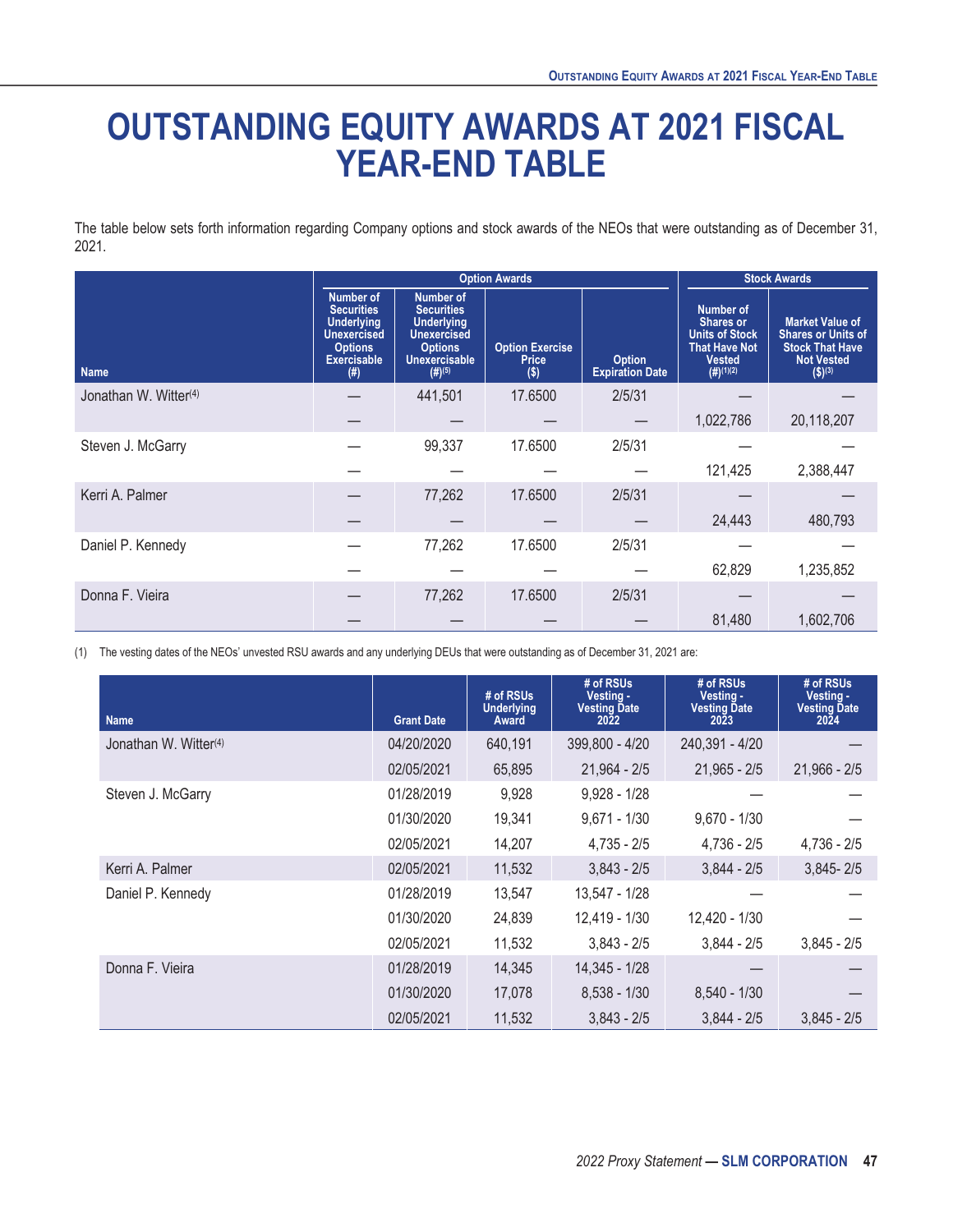#### **OUTSTANDING EQUITY AWARDS AT 2021 FISCAL YEAR-END TABLE**

(2) The vesting dates of the NEOs' unvested PSU awards and any underlying DEUs that were outstanding as of December 31, 2021 contingent upon the achievement of the performance goals at target are:

| <b>Name</b>                       | <b>Grant Date</b> | # of Performance<br><b>Underlying</b><br>Award | # of PSUs<br>Vesting -<br><b>Vesting Date</b><br>2022 | # of PSUs<br>Vesting -<br><b>Vesting Date</b><br>2023 | # of PSUs<br>Vesting -<br><b>Vesting Date</b><br>2024 |
|-----------------------------------|-------------------|------------------------------------------------|-------------------------------------------------------|-------------------------------------------------------|-------------------------------------------------------|
| Jonathan W. Witter <sup>(4)</sup> | 04/20/2020        | 242,918                                        |                                                       | 242,918 - 1/30                                        |                                                       |
|                                   | 02/05/2021        | 73,783                                         |                                                       |                                                       | $73,783 - 2/5$                                        |
| Steven J. McGarry                 | 01/28/2019        | 31,077                                         | $31,077 - 1/28$                                       |                                                       |                                                       |
|                                   | 01/30/2020        | 30,271                                         |                                                       | $30,271 - 1/30$                                       |                                                       |
|                                   | 02/05/2021        | 16,601                                         |                                                       |                                                       | $16,601 - 2/5$                                        |
| Kerri A. Palmer                   | 02/05/2021        | 12,911                                         |                                                       |                                                       | $12,911 - 2/5$                                        |
| Daniel P. Kennedy                 | 02/05/2021        | 12,911                                         |                                                       |                                                       | $12,911 - 2/5$                                        |
| Donna F. Vieira                   | 01/30/2020        | 25,614                                         |                                                       | $25,614 - 1/30$                                       |                                                       |
|                                   | 02/05/2021        | 12,911                                         |                                                       |                                                       | $12,911 - 2/5$                                        |

(3) Market value of shares or units is calculated based on the closing price of the Company's Common Stock on December 31, 2021 of \$19.67.

(4) Mr. Witter's commencement of employment as the Chief Executive Officer occurred on April 20, 2020, resulting in a combination of awards consisting of: (i) RSUs that vest in one-third increments over a three-year period; (ii) RSUs that vest over a three-year period in increments of 40 percent/40 percent/20 percent; and (iii) PSUs that vest in January 2023.

(5) The vesting dates of the NEOs' unvested premium priced stock options with an exercise price set at a 15 percent premium above the closing price of the Company's Common Stock on the date of grant that were outstanding as of December 31, 2021 are:

| <b>Name</b>        | <b>Grant Date</b> | Number of<br><b>Securities</b><br><b>Underlying</b><br><b>Unexercised</b><br><b>Options</b><br>Unexercisable<br>(# ) | # of Options<br>Vesting -<br><b>Vesting Date</b><br>2022 | # of Options<br>Vesting -<br><b>Vesting Date</b><br>2023 | # of Options<br>Vesting -<br><b>Vesting Date</b><br>2024 |
|--------------------|-------------------|----------------------------------------------------------------------------------------------------------------------|----------------------------------------------------------|----------------------------------------------------------|----------------------------------------------------------|
| Jonathan W. Witter | 02/05/2021        | 441,501                                                                                                              |                                                          |                                                          | 441,501 - 2/5                                            |
| Steven J. McGarry  | 02/05/2021        | 99,337                                                                                                               |                                                          |                                                          | $99,337 - 2/5$                                           |
| Kerri A. Palmer    | 02/05/2021        | 77,262                                                                                                               |                                                          |                                                          | $77,262 - 2/5$                                           |
| Daniel P. Kennedy  | 02/05/2021        | 77,262                                                                                                               |                                                          |                                                          | 77,262 - 2/5                                             |
| Donna F. Vieira    | 02/05/2021        | 77,262                                                                                                               |                                                          |                                                          | $77,262 - 2/5$                                           |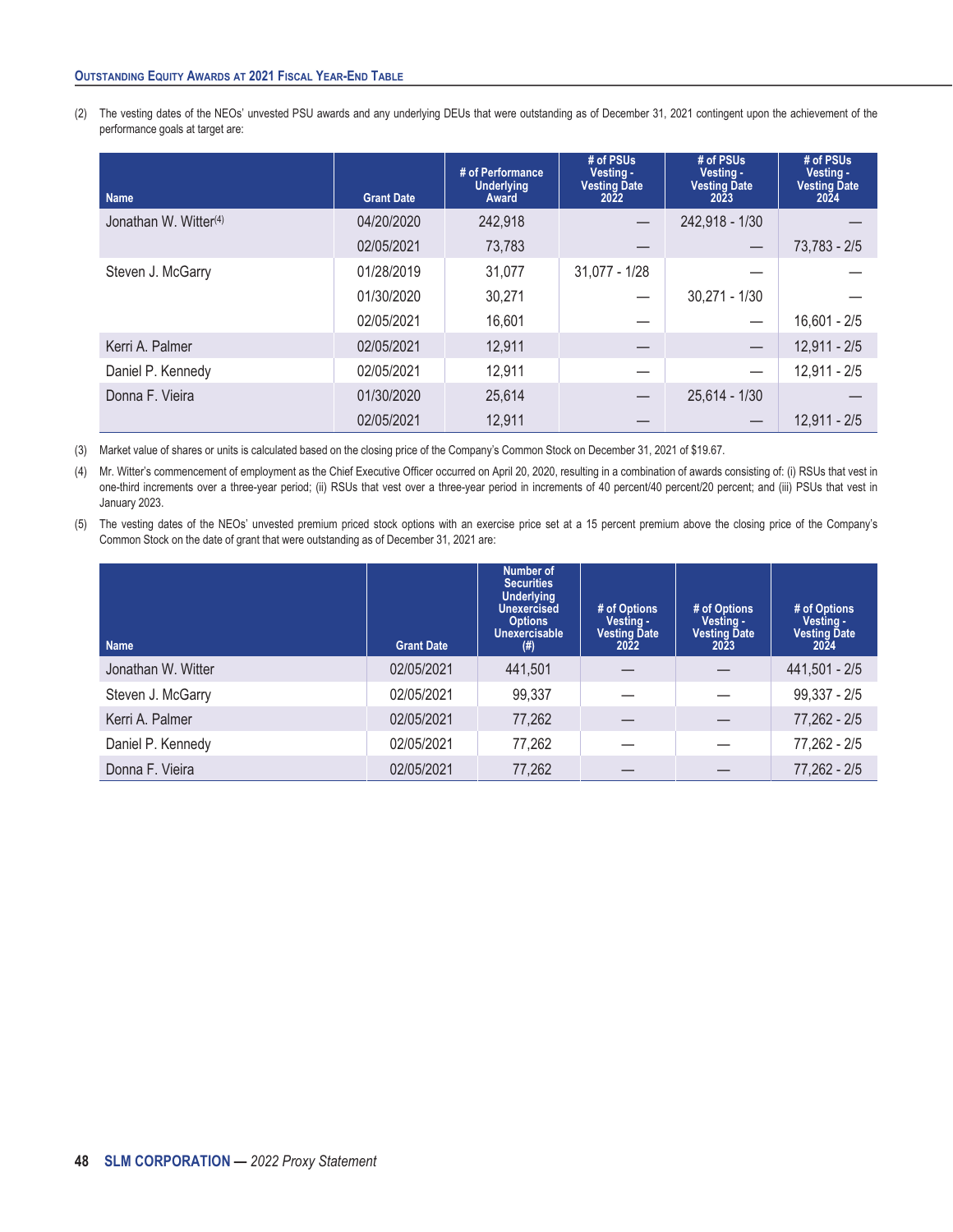# <span id="page-54-0"></span>**OPTION EXERCISES AND STOCK VESTED IN 2021**

|                    | <b>Option Awards</b>                                         |                                               | <b>Stock Awards</b>                                         |                                                               |  |
|--------------------|--------------------------------------------------------------|-----------------------------------------------|-------------------------------------------------------------|---------------------------------------------------------------|--|
| <b>Name</b>        | Number of<br><b>Shares Acquired</b><br>on Exercise<br>$(\#)$ | <b>Value Realized</b><br>on Exercise<br>$($)$ | Number of<br><b>Shares Acquired</b><br>on Vesting<br>$(\#)$ | <b>Value Realized</b><br>on Vesting<br>$($ \$) <sup>(1)</sup> |  |
| Jonathan W. Witter |                                                              |                                               | 396,217                                                     | 7,444,745                                                     |  |
| Steven J. McGarry  |                                                              |                                               | 55,314                                                      | 740,903                                                       |  |
| Kerri A. Palmer    |                                                              |                                               |                                                             |                                                               |  |
| Daniel P. Kennedy  |                                                              |                                               | 37,918                                                      | 516,942                                                       |  |
| Donna F. Vieira    |                                                              |                                               | 22,634                                                      | 314,869                                                       |  |

(1) The value realized on vesting is the number of shares vested, including any accrued DEUs where applicable, multiplied by the closing market price of the Company's Common Stock on the vesting date.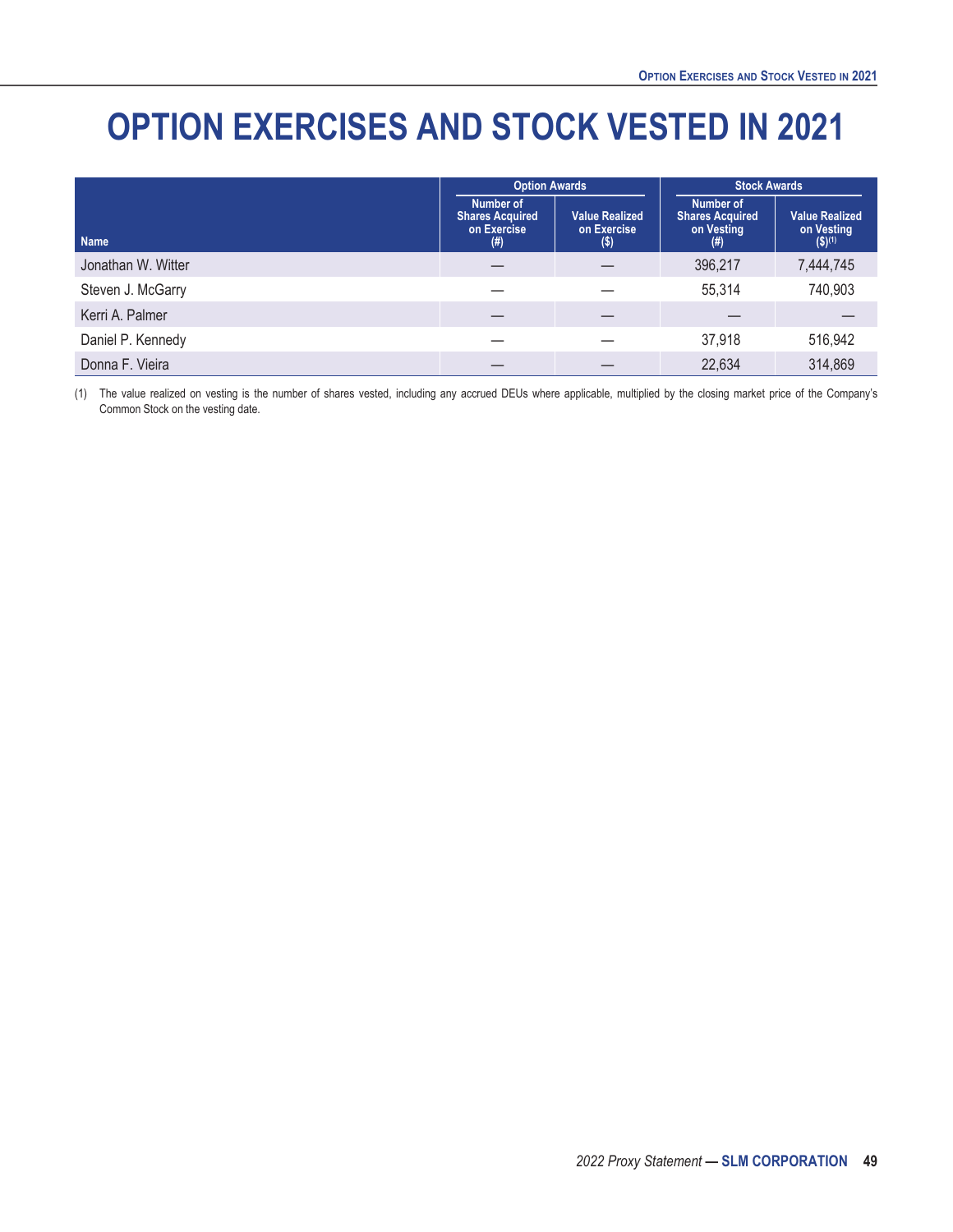# **EQUITY COMPENSATION PLAN INFORMATION**

<span id="page-55-0"></span>The following table summarizes information as of December 31, 2021 relating to equity compensation plans or arrangements pursuant to which options, restricted stock, RSUs, PSUs, stock units, or other rights to acquire shares may be granted from time to time.

| <b>Name</b>                                                       | <b>Number of</b><br>securities to be<br>issued upon exercise<br>of outstanding<br>options and rights | <b>Weighted average</b><br>exercise price of<br>outstanding<br>options and rights | Average<br>remaining life<br>(years) of<br>options<br>outstanding | <b>Number of</b><br>securities remaining<br>available for future<br>issuance under<br>equity<br>compensation<br>plans | <b>Types of awards</b><br>issuable <sup>(1)</sup> |
|-------------------------------------------------------------------|------------------------------------------------------------------------------------------------------|-----------------------------------------------------------------------------------|-------------------------------------------------------------------|-----------------------------------------------------------------------------------------------------------------------|---------------------------------------------------|
| Equity compensation<br>plans approved by<br>security holders:     |                                                                                                      |                                                                                   |                                                                   |                                                                                                                       | NQ, ISO, PSU, SAR, RES, RSU, ST                   |
| SLM Corporation 2021<br>Omnibus Incentive<br>Plan                 |                                                                                                      |                                                                                   |                                                                   |                                                                                                                       |                                                   |
| <b>Traditional options</b>                                        |                                                                                                      | \$                                                                                |                                                                   |                                                                                                                       |                                                   |
| Net-settled options                                               |                                                                                                      |                                                                                   |                                                                   |                                                                                                                       |                                                   |
| RSUs/RES/PSUs                                                     | 51,903                                                                                               |                                                                                   |                                                                   |                                                                                                                       |                                                   |
| Total                                                             | 51,903                                                                                               |                                                                                   |                                                                   | 20,642,011                                                                                                            | NQ, ISO, PSU, SAR, RES, RSU, ST                   |
| <b>Employee Stock</b><br>Purchase Plan(2)                         |                                                                                                      |                                                                                   |                                                                   | 14,149,397                                                                                                            | Common Stock purchase right                       |
| <b>Expired Plans</b>                                              |                                                                                                      |                                                                                   |                                                                   |                                                                                                                       | NQ, ISO, PSU, SAR, RES, RSU, ST                   |
| <b>Traditional options</b>                                        | 998,891                                                                                              | \$17.65                                                                           | 2.0                                                               |                                                                                                                       |                                                   |
| Net-settled options                                               |                                                                                                      |                                                                                   |                                                                   |                                                                                                                       |                                                   |
| RSUs/RES/PSUs                                                     | 5,305,773                                                                                            |                                                                                   |                                                                   |                                                                                                                       |                                                   |
| Total                                                             | 6,304,664                                                                                            | 17.65                                                                             | 2.0                                                               |                                                                                                                       |                                                   |
| Total approved by<br>security holders                             | 6,356,567                                                                                            | 17.65                                                                             | 2.0                                                               | 34,791,408                                                                                                            |                                                   |
| Equity compensation<br>plans not approved by<br>security holders: |                                                                                                      |                                                                                   |                                                                   |                                                                                                                       |                                                   |
| Compensation<br>arrangements                                      |                                                                                                      |                                                                                   |                                                                   |                                                                                                                       |                                                   |
| Total not approved by<br>security holders                         |                                                                                                      |                                                                                   |                                                                   |                                                                                                                       |                                                   |
| Total                                                             | 6,356,567                                                                                            | \$17.65                                                                           | 2.0                                                               | 34,791,408                                                                                                            |                                                   |

(1) NQ (Non-Qualified Stock Option), ISO (Incentive Stock Option), PSU (Performance Stock Unit), SAR (Stock Appreciation Rights), RES (Restricted/Performance Stock), RSU (Restricted Stock Unit), ST (Stock Awards), and Common Stock purchase right.

(2) Number of shares available for issuance under the Employee Stock Purchase Plan (ESPP) as of December 31, 2021. The ESPP was amended and restated on June 25, 2014, and amended on June 25, 2015.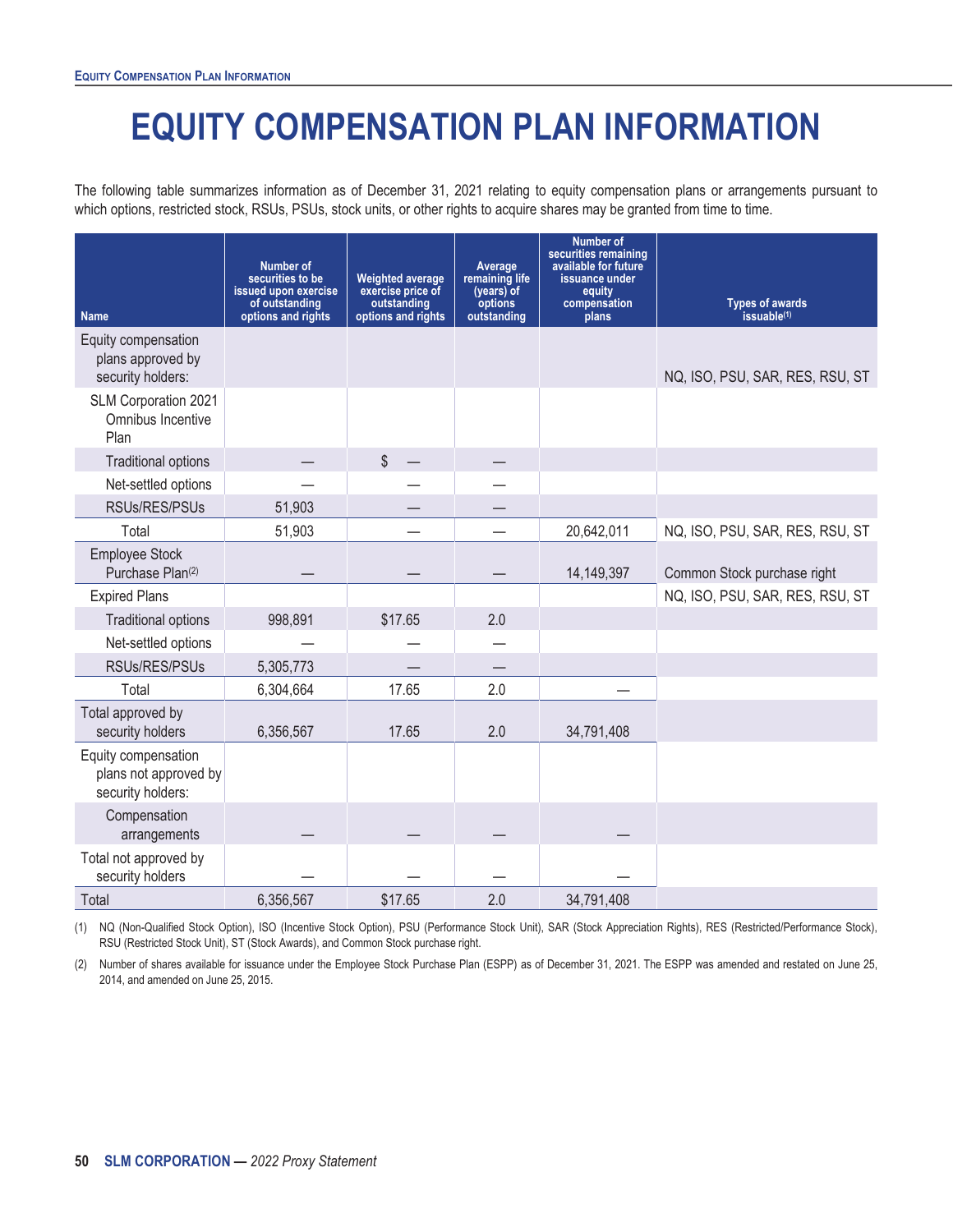# <span id="page-56-0"></span>**NONQUALIFIED DEFERRED COMPENSATION FOR FISCAL YEAR 2021**

### <span id="page-56-1"></span>**Deferred Compensation Plan for Key Employees**

The table below provides information about the nonqualified deferred compensation of the NEOs in 2021. Under the Sallie Mae Deferred Compensation Plan for Key Employees ("DC Plan"), eligible employees may elect to defer up to 100 percent of their annual cash performance bonus and up to 85 percent of their base salary. Amounts deferred by plan participants are credited to record-keeping accounts, and participants are general creditors of the Company with regard to their accounts.

We make contributions to the DC Plan only if, and to the extent that, a participant's deferral under this plan reduces the contribution that would have been made under our tax-qualified defined contribution plan. No such contributions under the DC Plan were made for any NEO for 2021. Participants' accounts are credited with earnings based on the investment performance of underlying investment funds, as selected by participants. Our stock previously served as one of the available investment options under the DC Plan, but has since been removed as an option. Earnings credited do not constitute "above-market" earnings as defined by the SEC. Earnings are credited daily.

Participants elect the time and form of payment of their accounts. Accounts may be distributed either in a lump sum, annual installments, or a formula acceptable to us. Accounts may also be paid while a participant is "in service" on a pre-specified date, provided that the distribution date is at least two years after the date of the last deferral.

### <span id="page-56-2"></span>**Supplemental 401(k) Savings Plan**

Under the Sallie Mae Supplemental 401(k) Savings Plan ("Supplemental 401(k)"), eligible employees may elect to defer five percent of their base salary and annual bonus or up to \$790,000 of total eligible pay.

We may also make matching contributions to a participant's account. We will match a participant's contribution after the participant completes 12 months of service. Participants are fully vested in our matching contributions at all times. Participants may elect to have their plan accounts deemed invested in the core investment funds offered under our tax-qualified 401(k) plan, and earnings are credited to participants' Supplemental 401(k) accounts when such amounts would have been credited under our tax-qualified 401(k) plan. Earnings credited to the participants' accounts do not constitute "above-market" earnings as defined by the SEC.

Participants elect the time and form of payment from their accounts. Accounts are paid in cash in a lump sum or by annual installments over 10 years. A participant may request an early distribution if the participant experiences a substantial, unforeseen financial hardship (as defined in the plan).

| <b>Name</b>        | <b>Plan Name</b>    | <b>Executive</b><br><b>Contributions</b><br>in Last FY<br>(\$) | Company<br><b>Contributions</b><br>in Last $FY^{(1)}$<br>(\$) | Aggregate<br><b>Earnings</b><br>in Last FY<br>$($ \$) | Aggregate<br>Withdrawals/<br><b>Distributions</b><br>$\left( \text{\$}\right)$ | Aggregate<br><b>Balance at</b><br><b>Last FYE</b><br>$($ \$) |
|--------------------|---------------------|----------------------------------------------------------------|---------------------------------------------------------------|-------------------------------------------------------|--------------------------------------------------------------------------------|--------------------------------------------------------------|
| Jonathan W. Witter | Supplemental 401(k) | 25,000                                                         | 25,000                                                        | 12,098                                                |                                                                                | 62,098                                                       |
|                    |                     |                                                                |                                                               |                                                       |                                                                                |                                                              |
| Steven J. McGarry  | Supplemental 401(k) | 25,000                                                         | 25,000                                                        | 133,330                                               |                                                                                | 754,225                                                      |
|                    | DC Plan             |                                                                |                                                               | 7,887                                                 |                                                                                | 34,125                                                       |
| Kerri A. Palmer    |                     |                                                                |                                                               |                                                       |                                                                                |                                                              |
| Daniel P. Kennedy  | Supplemental 401(k) | 25,000                                                         | 25,000                                                        | 66.635                                                |                                                                                | 488,514                                                      |
| Donna F. Vieira    | Supplemental 401(k) | 25,000                                                         | 25,000                                                        | 10,575                                                |                                                                                | 119,955                                                      |

(1) Company Contributions listed here are included under the heading "Employer Contributions to Defined Contribution Plans" in Footnote 6 to the Summary Compensation Table.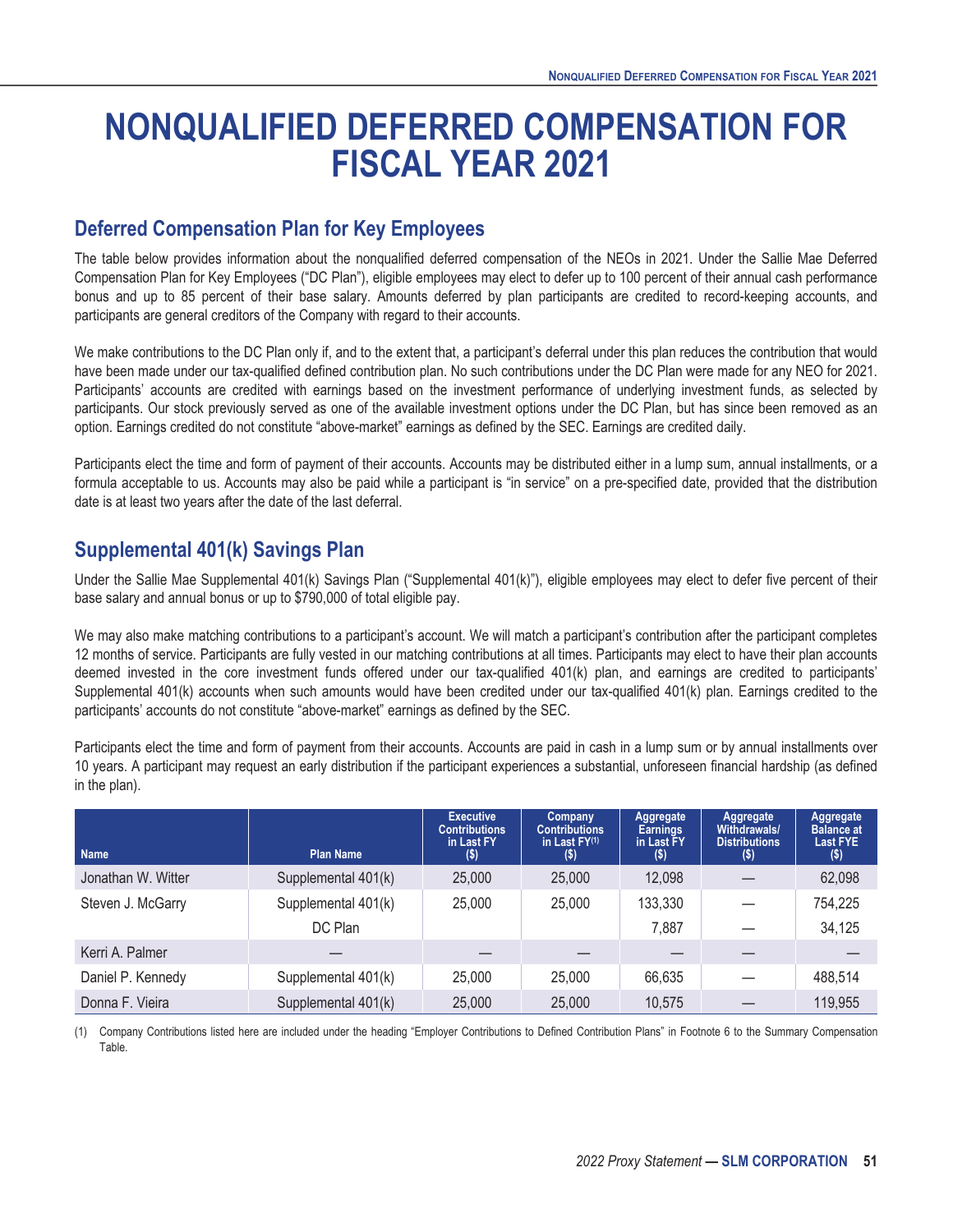# **ARRANGEMENTS WITH NAMED EXECUTIVE OFFICERS**

### <span id="page-57-1"></span><span id="page-57-0"></span>**Executive Severance Plan**

Under our long-standing Executive Severance Plan for Senior Officers (the "Severance Plan"), eligible officers who do not have an individually negotiated severance arrangement will receive a lump sum cash payment equal to: (1) a multiple of base salary and an average of the last 24 months of bonus compensation; plus (2) prorated target bonus for the year of termination, upon the following events: (a) resignation from employment for good reason (as defined in the plan); (b) our decision to terminate an eligible officer's employment for any reason other than for cause (as defined in the plan); (c) death or disability; or (d) upon mutual agreement of the Company and the eligible officer. The multiplier for each eligible officer position is as follows: CEO (x 2.0); Higher than Executive Vice President (x 1.5); Executive or Senior Vice President (x 1.0). Under the Severance Plan, in no event will a severance payment exceed a multiple of three times an officer's base salary and incentive bonus.

In addition to the cash severance payment, eligible officers will receive subsidized medical benefits and outplacement services for 18 months (24 months for the CEO). Treatment of equity upon severance is governed by the terms of the applicable equity agreement and not the Severance Plan. All payments and benefits provided under the Severance Plan are conditioned on the participant's continuing compliance with the terms of the Severance Plan and the participant's execution of a release of claims, covenant not to sue, and noncompetition and nonsolicitation agreements.

### <span id="page-57-2"></span>**Change in Control Severance Plan**

Under our long-standing Change in Control Severance Plan for Senior Officers (the "Change in Control Severance Plan"), if a termination of employment for reasons defined in the plan occurs within 24 months following a change in control of the Company, the participant is entitled to receive a lump sum cash payment equal to two times the sum of his or her base salary and average annual performance bonus (based on the prior two years). A participant will also be entitled to receive a prorated portion of his or her target annual performance bonus for the year in which the termination occurs, as well as continuation of medical insurance benefits for a two-year period. Under the Change in Control Severance Plan, equity awards become vested and non-forfeitable in connection with a change in control only if the participant's employment is terminated or if the acquiring or surviving entity does not assume the awards. The Change in Control Severance Plan does not allow for gross-ups. All payments and benefits provided under the Change in Control Severance Plan are conditioned on the participant's continuing compliance with the Change in Control Severance Plan and the participant's execution of a release of claims, covenant not to sue, and noncompetition and nonsolicitation agreements.

### <span id="page-57-3"></span>**Offer Letter with Ms. Palmer**

On January 7, 2021, the Company and Ms. Palmer entered into a letter agreement (the "Palmer Offer Letter") pursuant to her commencement of employment as the Company's Chief Risk and Compliance Officer on January 19, 2021. Pursuant to the Palmer Offer Letter, Ms. Palmer's annual base salary was established at \$550,000 and she was eligible to receive a target annual bonus set at 125 percent of her base salary and participate in the Company's compensation and benefit plans. In addition, Ms. Palmer received a \$700,000 equity grant in February 2021, subject to the terms and vesting conditions of the Company's 2021 LTIP. Also, starting in 2022, Ms. Palmer was eligible to receive an equity grant based on the full year target level reward for her position, which was \$550,000.

### <span id="page-57-4"></span>**Offer Letter with Mr. Witter**

On March 4, 2020, the Company and Mr. Witter entered into a letter agreement (the "Witter Offer Letter") regarding Mr. Witter's commencement as the Company's Chief Executive Officer. Pursuant to the Witter Offer Letter, Mr. Witter had an annual base salary of \$950,000 and participated in the Company's compensation and benefit plans. Pursuant to the Company's 2020 LTIP, Mr. Witter received an equity grant on his start date based on the full-year target level award for his position, which for 2020 was \$3,250,000, with the same terms and conditions as such grants made to the Company's other executive officers in 2020. In addition, Mr. Witter received a sign-on equity grant equal to the value of his existing equity awards from his prior employer that were outstanding, unvested, and subject to forfeiture (excluding any awards he received from his prior employer in 2020), with such value based on the average closing price of his prior employer's common stock for the 20-day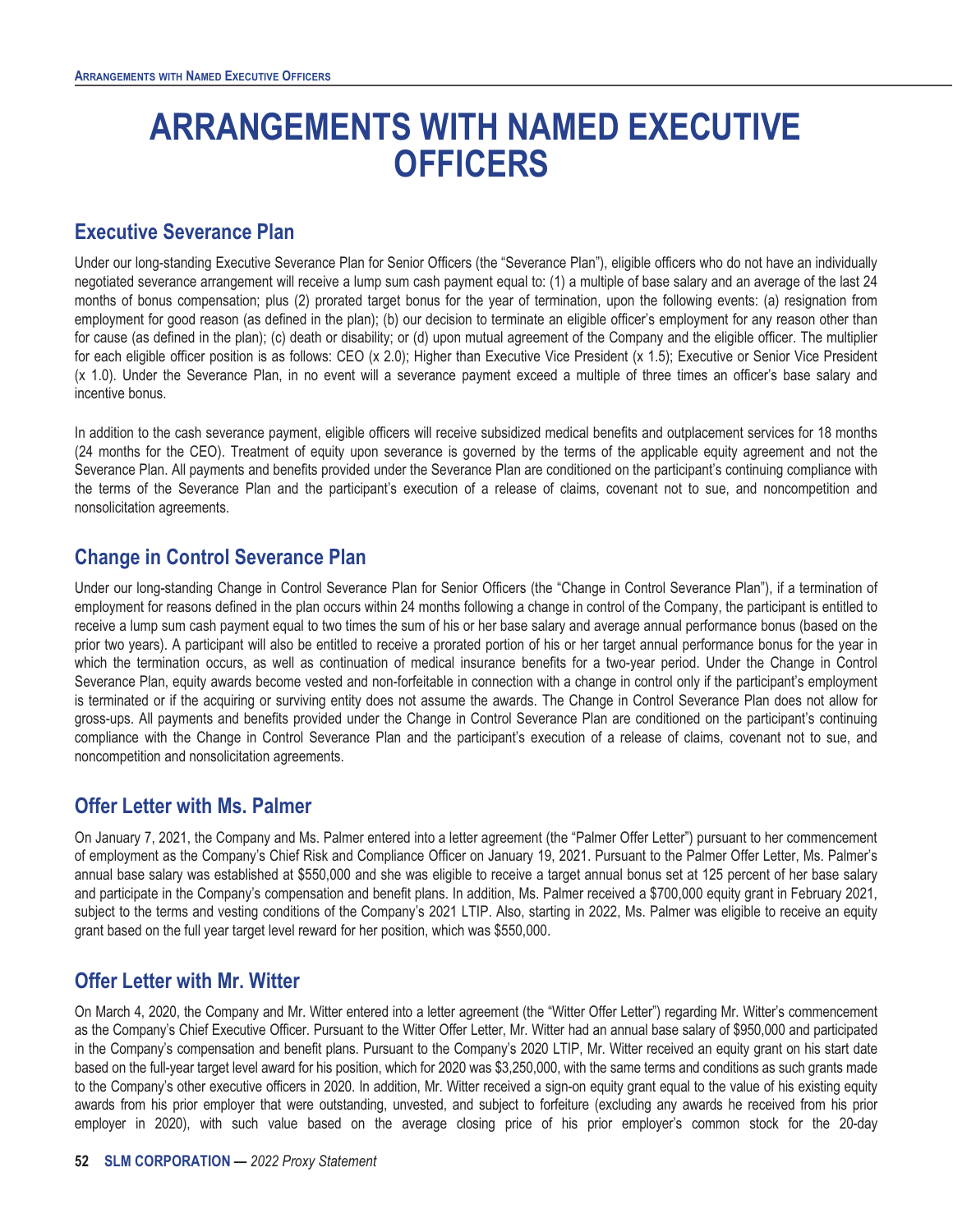trailing period ending on March 4, 2020, and the number of the Company's shares underlying the RSUs based on the average closing price of the Company's Common Stock for the 20-day trailing period ending on April 20, 2020. To the extent any such outstanding equity awards from his prior employer were not forfeited, Mr. Witter would forfeit the number of the Company's RSUs that hold an equivalent value to the equity awards that were permitted to vest.

#### <span id="page-58-0"></span>**Offer Letter with Ms. Vieira**

On September 13, 2018, the Company and Ms. Vieira entered into a letter agreement (the "Vieira Offer Letter") pursuant to her commencement of employment as the Company's Chief Marketing Officer on January 14, 2019. Pursuant to the Vieira Offer Letter, Ms. Vieira's annual base salary was established at \$450,000, and she was eligible to receive a target annual bonus set at 125 percent of her base salary and participate in the Company's compensation and benefit plans. In addition, pursuant to her commencement of employment with the Company, Ms. Vieira received a one-time cash sign-on bonus of \$550,000 and an equity grant of \$450,000 in the form of RSUs that fully vested on January 28, 2022. Also, starting in 2020, Ms. Vieira became eligible to receive an equity grant based on the full-year target level reward for her position, which was \$450,000 at that time.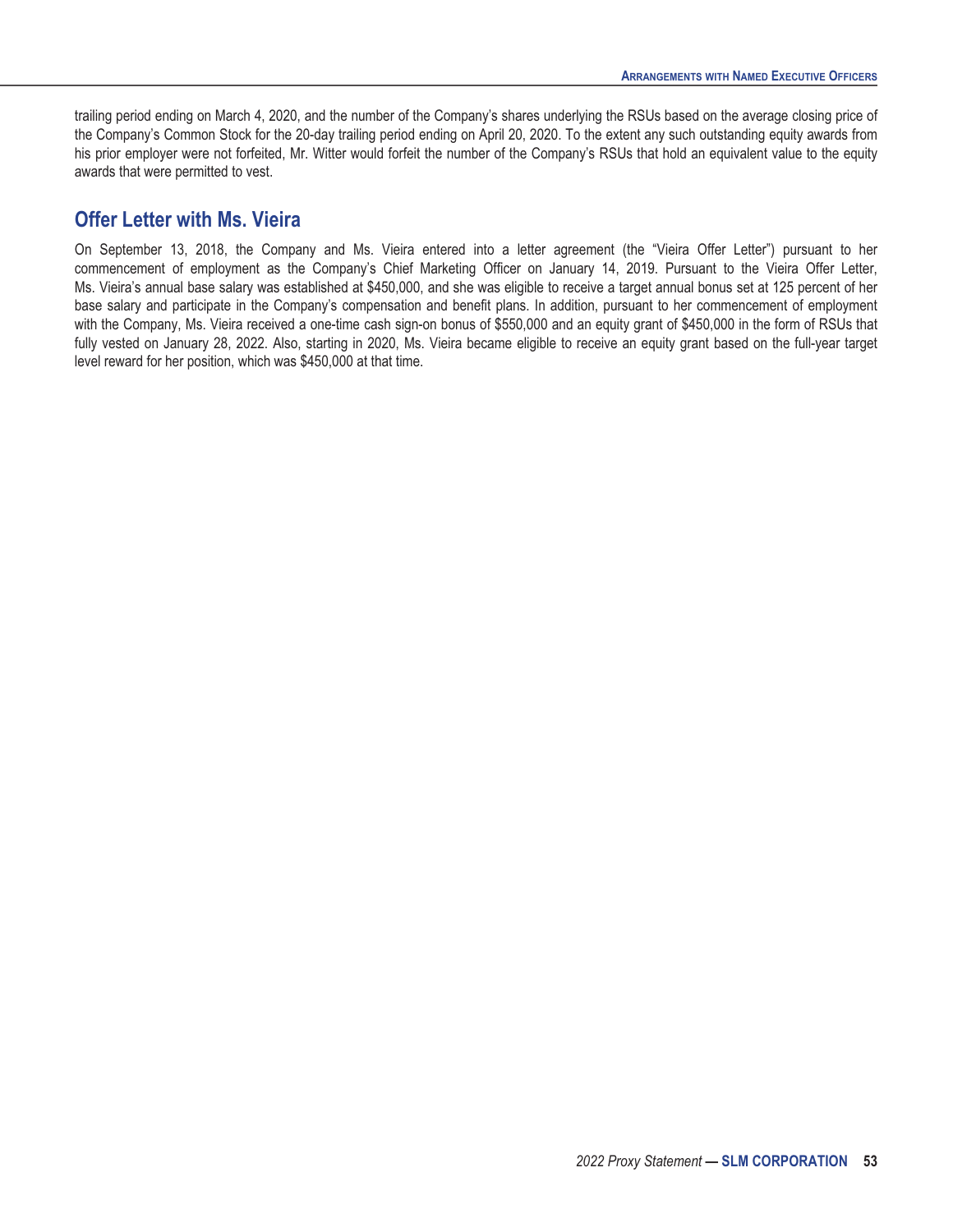# <span id="page-59-0"></span>**POTENTIAL PAYMENTS UPON TERMINATION OR CHANGE IN CONTROL**

The table below reflects the amount of compensation that would have been payable to Mr. Witter, Mr. McGarry, Ms. Palmer, Mr. Kennedy, and Ms. Vieira on December 31, 2021, if such individual's employment had terminated on that date, given the individual's compensation and service levels as of December 31, 2021. The values reported in the table below with respect to equity vesting are based on the Company's closing stock price on December 31, 2021 of \$19.67 per share.

The following severance arrangements were effective for Mr. Witter, Mr. McGarry, Ms. Palmer, Mr. Kennedy, and Ms. Vieira on December 31, 2021: (i) the Severance Plan; (ii) the Change in Control Severance Plan; and (iii) equity acceleration and settlement provisions contained in awards issued pursuant to the 2021 Plan and predecessor equity plans.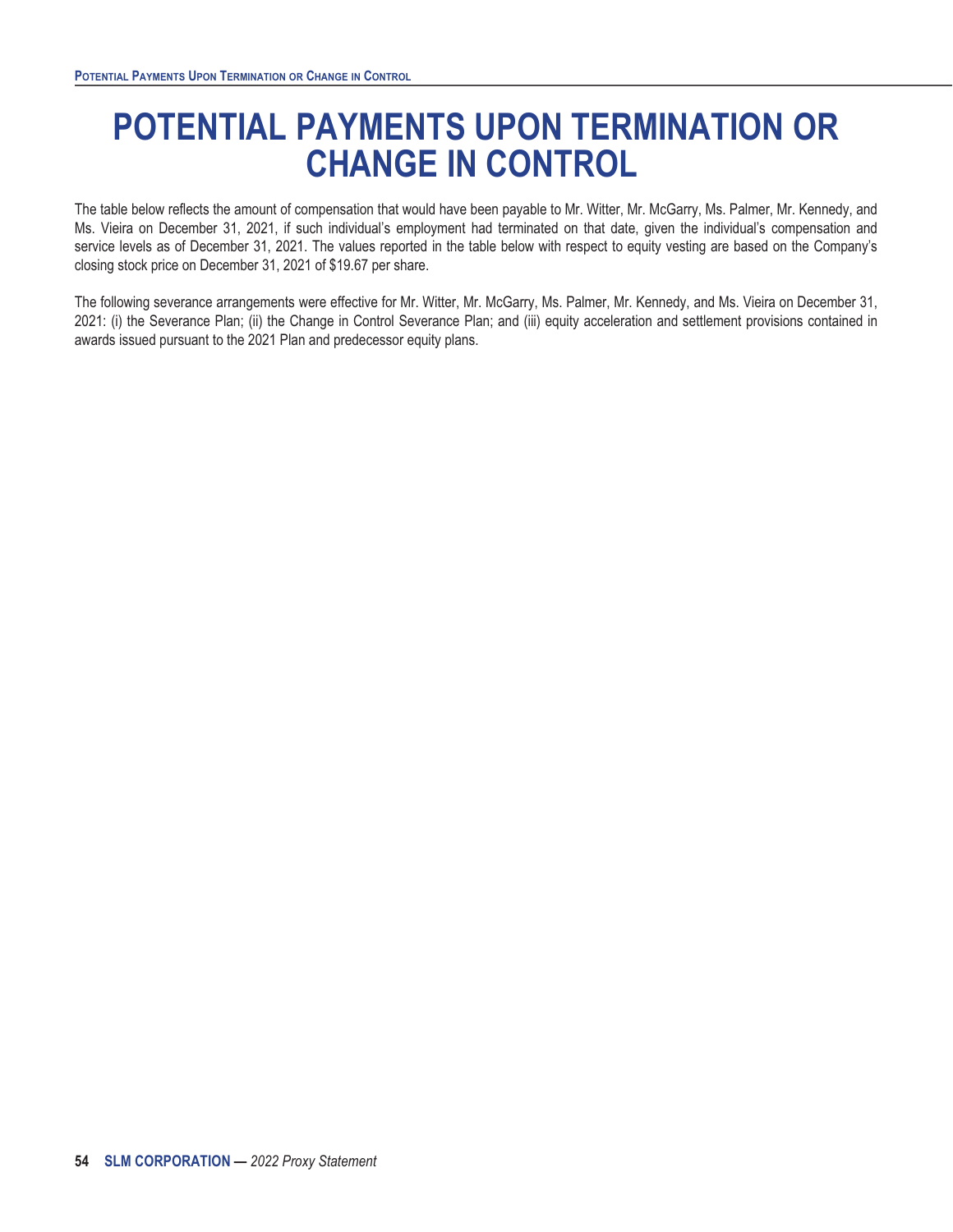# **POTENTIAL PAYMENTS UPON TERMINATION OR CHANGE IN CONTROL TABLE**

|                                | Change in<br><b>Control</b><br>without<br>Termination(1)<br>$($ \$) | <b>Change in</b><br><b>Control</b><br>with<br><b>Termination</b><br>without<br><b>Cause or</b><br>for Good<br>Reason <sup>(2)</sup><br>$($ \$) | <b>Termination</b><br>by the<br>Company<br>without<br>Cause or by<br>the<br><b>Executive</b><br>for Good<br>Reason(3)<br>$($ \$) | <b>Termination</b><br>by the<br>Company<br>with<br>Cause <sup>(4)</sup><br>$($ \$) | <b>Termination</b><br>by the<br><b>Executive</b><br>upon<br>Retirement <sup>(5)</sup><br>(s) | <b>Termination</b><br>by Death or<br>Disability <sup>(6)</sup><br>(S) |
|--------------------------------|---------------------------------------------------------------------|------------------------------------------------------------------------------------------------------------------------------------------------|----------------------------------------------------------------------------------------------------------------------------------|------------------------------------------------------------------------------------|----------------------------------------------------------------------------------------------|-----------------------------------------------------------------------|
| Jonathan W. Witter             |                                                                     |                                                                                                                                                |                                                                                                                                  |                                                                                    |                                                                                              |                                                                       |
| Equity                         |                                                                     | 21,010,039                                                                                                                                     | 21,010,039                                                                                                                       |                                                                                    |                                                                                              | 21,010,039                                                            |
| Cash Severance                 |                                                                     | 7,419,500                                                                                                                                      | 5,333,680                                                                                                                        |                                                                                    |                                                                                              | 5,333,680                                                             |
| Medical Insurance/Outplacement |                                                                     | 32,528                                                                                                                                         | 47,528                                                                                                                           |                                                                                    |                                                                                              | 47,528                                                                |
| Total                          |                                                                     | 28,462,067                                                                                                                                     | 26,391,247                                                                                                                       |                                                                                    |                                                                                              | 26,391,247                                                            |
| Steven J. McGarry              |                                                                     |                                                                                                                                                |                                                                                                                                  |                                                                                    |                                                                                              |                                                                       |
| Equity                         |                                                                     | 2,733,431                                                                                                                                      | 2,733,431                                                                                                                        |                                                                                    | 2,733,431                                                                                    | 2,733,431                                                             |
| Cash Severance                 |                                                                     | 3,800,000                                                                                                                                      | 1,355,594                                                                                                                        |                                                                                    |                                                                                              | 1,355,594                                                             |
| Medical Insurance/Outplacement |                                                                     | 31,940                                                                                                                                         | 38,955                                                                                                                           |                                                                                    |                                                                                              | 38,955                                                                |
| Total                          |                                                                     | 6,565,371                                                                                                                                      | 4,127,980                                                                                                                        |                                                                                    | 2,733,431                                                                                    | 4,127,980                                                             |
| Kerri A. Palmer                |                                                                     |                                                                                                                                                |                                                                                                                                  |                                                                                    |                                                                                              |                                                                       |
| Equity                         |                                                                     | 636,862                                                                                                                                        | 636,862                                                                                                                          |                                                                                    |                                                                                              | 636,862                                                               |
| Cash Severance                 |                                                                     | 3,525,001                                                                                                                                      | 1,293,750                                                                                                                        |                                                                                    |                                                                                              | 1,293,750                                                             |
| Medical Insurance/Outplacement |                                                                     | 23,858                                                                                                                                         | 32,893                                                                                                                           |                                                                                    |                                                                                              | 32,893                                                                |
| Total                          |                                                                     | 4,185,721                                                                                                                                      | 1,963,505                                                                                                                        |                                                                                    |                                                                                              | 1,963,505                                                             |
| Daniel P. Kennedy              |                                                                     |                                                                                                                                                |                                                                                                                                  |                                                                                    |                                                                                              |                                                                       |
| Equity                         |                                                                     | 1,391,921                                                                                                                                      | 1,391,921                                                                                                                        |                                                                                    |                                                                                              | 1,391,921                                                             |
| Cash Severance                 |                                                                     | 3,062,501                                                                                                                                      | 1,135,606                                                                                                                        |                                                                                    |                                                                                              | 1,135,606                                                             |
| Medical Insurance/Outplacement |                                                                     | 31,940                                                                                                                                         | 38,955                                                                                                                           |                                                                                    |                                                                                              | 38,955                                                                |
| Total                          |                                                                     | 4,486,362                                                                                                                                      | 2,566,482                                                                                                                        |                                                                                    |                                                                                              | 2,566,482                                                             |
| Donna F. Vieira                |                                                                     |                                                                                                                                                |                                                                                                                                  |                                                                                    |                                                                                              |                                                                       |
| Equity                         |                                                                     | 1,758,775                                                                                                                                      | 1,758,775                                                                                                                        |                                                                                    |                                                                                              | 1,758,775                                                             |
| Cash Severance                 |                                                                     | 2,972,501                                                                                                                                      | 1,113,106                                                                                                                        |                                                                                    |                                                                                              | 1,113,106                                                             |
| Medical Insurance/Outplacement |                                                                     | 32,528                                                                                                                                         | 39,396                                                                                                                           |                                                                                    |                                                                                              | 39,396                                                                |
| Total                          |                                                                     | 4,763,804                                                                                                                                      | 2,911,277                                                                                                                        |                                                                                    |                                                                                              | 2,911,277                                                             |

(1) For Equity Vesting—Assumes all equity awards are assumed by the surviving/acquiring company in a change in control.

(2) For Equity Vesting—Amounts shown are the value of RSU awards (including all DEUs) plus the spread value of net stock options that would vest for each individual on December 31, 2021, based on the closing market price of the Company's Common Stock on that date of \$19.67. Assumes RSUs and stock options are not assumed by the acquiring or surviving entity in a change of control. For medical Insurance/Outplacement—Consists of the Company's estimated portion of the cost of health care benefits for 24 months.

(3) For Equity Vesting—Upon termination, these awards generally continue to vest based on their original vesting terms. For Medical Insurance/Outplacement—Consists of the Company's estimated portion of the cost of health care benefits for 18 months (24 months in Mr. Witter's case), plus \$15,000 of outplacement services.

(4) For Equity Vesting—Vested and unvested equity awards forfeit upon a termination for cause (as defined in the Predecessor Plan and the 2021 Plan).

(5) For Equity Vesting—Employees are considered retirement eligible at age 55 or more, with 70 or more years of combined age and years of service with the Company or its subsidiaries. Upon eligible retirement, these awards generally continue to vest based on their original terms. On December 31, 2021, Mr. McGarry was retirement eligible.

(6) For Equity Vesting—Unvested equity awards accelerate upon termination by death or disability (as defined in the 2021 Plan or the Predecessor Plan, as applicable). Amounts shown are the value of RSU awards plus the spread value of net stock options that would vest for each individual on December 31, 2021, based on the closing market price of the Company's Common Stock on that date of \$19.67.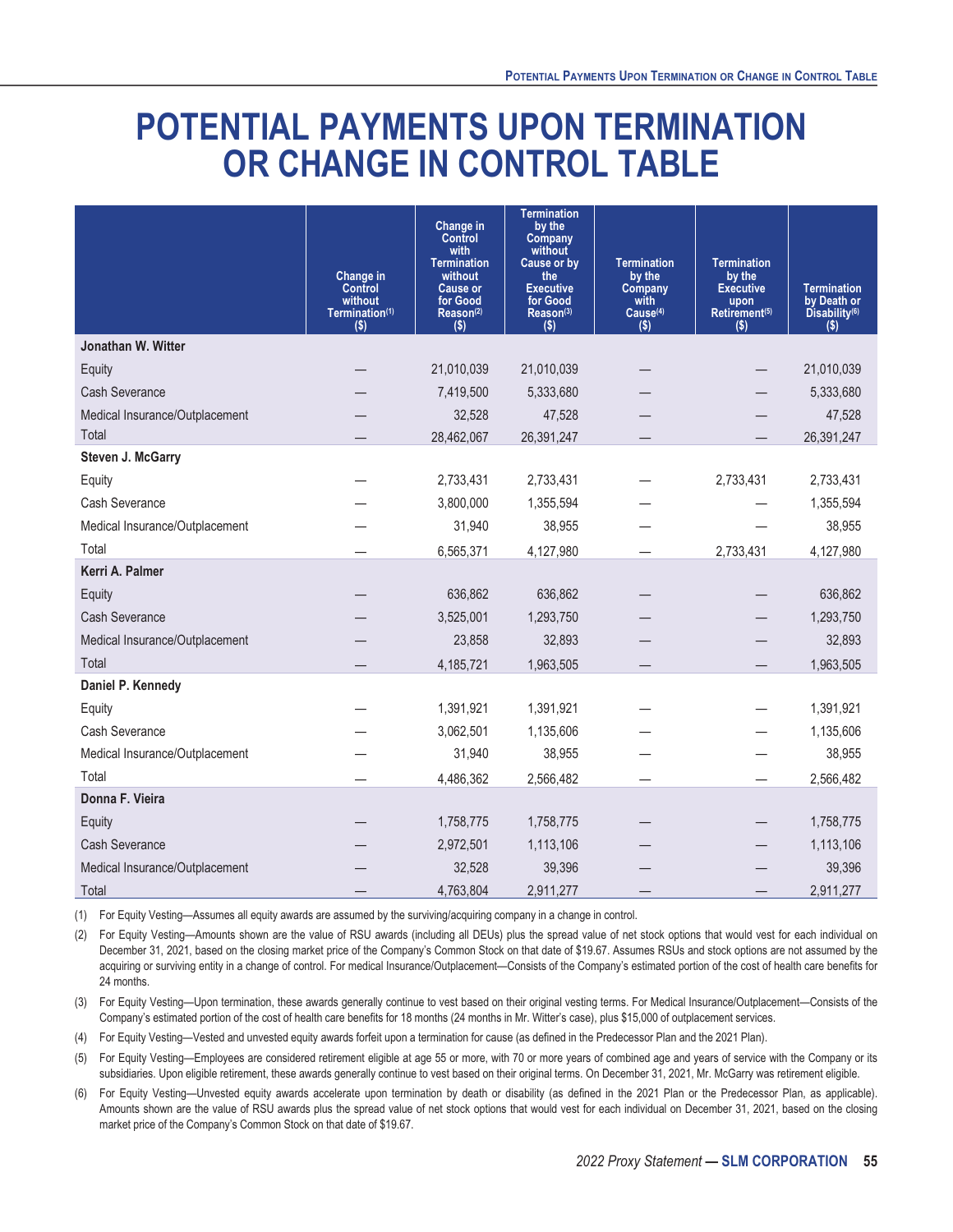# **2021 PAY RATIO DISCLOSURE**

## <span id="page-61-1"></span><span id="page-61-0"></span>**Pay Ratio**

In accordance with the requirements of Section 953(b) of Dodd-Frank and Item 402(u) of Regulation S-K (which we collectively refer to as the "Pay Ratio Rule"), we are providing the following estimated information for 2021:

- the median of the annual total compensation of all our employees (except our CEO) was \$88,566;
- the annual total compensation of our CEO was \$7,047,062; and
- the ratio of these two amounts was 80 to 1. We believe that this ratio is a reasonable estimate calculated in a manner consistent with the requirements of the Pay Ratio Rule.

SEC rules for identifying the median employee and calculating the pay ratio allow companies to apply various methodologies and assumptions and, as a result, the pay ratio reported by us may not be comparable to the pay ratio reported by other companies.

## <span id="page-61-2"></span>**Methodology for Identifying our "Median Employee"**

Pursuant to the SEC Rules, a company must identify its "median employee" once every three years, unless there has been a change in its employee population or employee compensation arrangements such that the company reasonably believes the change would result in a significant change in the CEO pay ratio. After a detailed review, we determined that it is appropriate to use the same median employee identified last year at December 31, 2020 because there have not been changes to our employee population or employee compensation arrangements that we reasonably believe would result in a significant change in the CEO pay ratio. For your reference, we have provided the methodology below that was used last year to identify our "median employee."

#### **Employee Population**

To identify the median of the annual total compensation of all of our employees (other than our CEO), we first identified our total employee population from which we determined our "median employee." We determined that, as of December 31, 2020, our employee population consisted of approximately 1,600 individuals (as reported in Item 1, *Business*, in our 2020 Form 10-K). Our employee population consisted of our workforce of full-time, part-time, seasonal, and temporary employees.

We selected December 31, 2020, which is within the last three months of 2020, as the date upon which we would identify the "median employee" because we wanted to measure the median employee's compensation on the same date our CEO's pay is calculated.

#### **Determining our Median Employee**

To identify our "median employee" from our total employee population, we compared the amount of base pay and bonus (base pay included all wages paid during the year, plus any equivalent paid time off, including leave pay, military pay, volunteer pay and holiday pay, and the bonus calculation included any performance-based incentive payment). We identified our "median employee" using this compensation measure, which was consistently applied to all our employees included in the calculation. We did not make any cost-of-living adjustments in identifying our "median employee."

#### **Our Median Employee**

Using the methodologies described above, we determined that our "median employee" was a full-time, salaried employee located in the United States who provides support in our operations business.

### <span id="page-61-3"></span>**Determination of Annual Total Compensation of our "Median Employee" and our CEO**

Once we identified our "median employee," we then calculated such employee's annual total compensation for 2021 using the same methodology we used for purposes of determining the annual total compensation of our NEOs for 2021 (as set forth in the 2021 Summary Compensation Table on page 44 of this proxy statement), adjusted to include the cost to the Company in 2021 of specified employee benefits that are provided on a nondiscriminatory basis, including employee assistance benefits (including tuition reimbursements and participation in a medical and wellness assistance program).

Our CEO's annual total compensation for 2021 for purposes of the CEO Pay Ratio Rule is equal to the amount reported in the "Total" column in the 2021 Summary Compensation Table, adjusted, to the extent applicable, in a similar manner as the annual total compensation of our "median employee."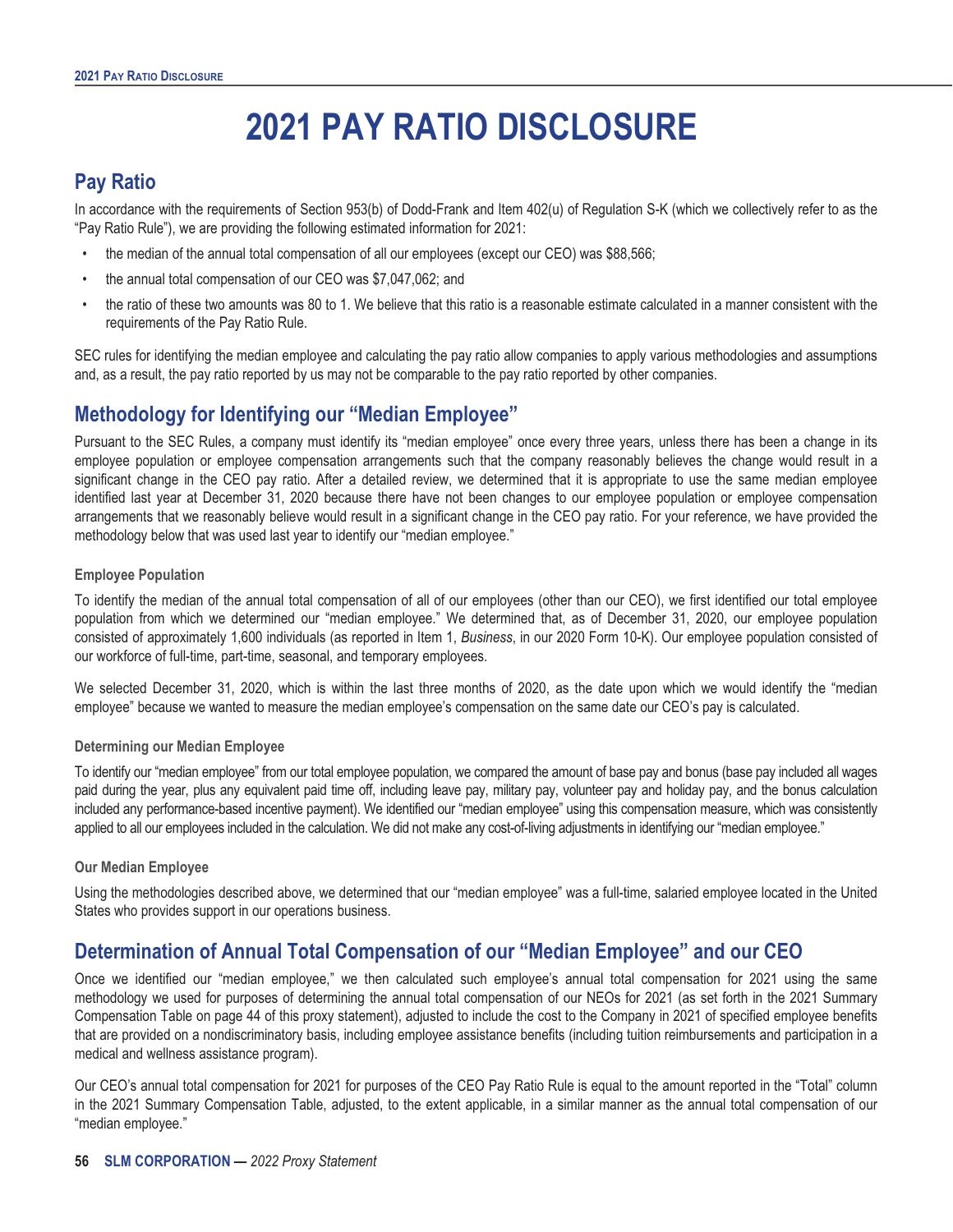# **DIRECTOR COMPENSATION**

<span id="page-62-1"></span><span id="page-62-0"></span>Our directors' compensation program is designed to reasonably compensate our non-employee directors for work required for a company of our size and to align the directors' interests with that of our stockholders. The Compensation Committee reviews the compensation level of our non-employee directors on an annual basis and makes recommendations to the Board of Directors.

# **2021 DIRECTOR COMPENSATION TABLE**

The following table provides summary information for the year ended December 31, 2021, relating to compensation paid to or accrued by us on behalf of our non-employee directors who served in this capacity during 2021.

| <b>Name</b>               | <b>Fees</b><br><b>Earned</b><br>or Paid<br>in Cash<br>$($ \$) $(1)$ | <b>Stock</b><br><b>Awards</b><br>$($ \$)(2)(3) | <b>Option</b><br>Awards<br>$({\$})^{(4)}$ | <b>All Other</b><br><b>Compensation</b><br>$($ \$) <sup>(5)</sup> | $Total(\$)$ |
|---------------------------|---------------------------------------------------------------------|------------------------------------------------|-------------------------------------------|-------------------------------------------------------------------|-------------|
| Paul G. Child             | 107,500                                                             | 99,983                                         |                                           | 21                                                                | 207,504     |
| Mary Carter Warren Franke | 192,500                                                             | 99,983                                         |                                           | 21                                                                | 292,504     |
| Earl A. Goode             | 75,000                                                              | $\overline{0}$                                 |                                           | 50,011(6)                                                         | 125,011     |
| Marianne M. Keler         | 97,500                                                              | 99,983                                         |                                           | 21                                                                | 197,504     |
| Mark L. Lavelle           | 60,000                                                              | 134,955                                        |                                           | 21                                                                | 194,976     |
| <b>Ted Manvitz</b>        | 30,000                                                              | 134,955                                        |                                           | 16                                                                | 164,971     |
| Jim Matheson              | 57,500                                                              | 134,955                                        |                                           | 21                                                                | 192,476     |
| Frank C. Puleo            | 60,000                                                              | 134,955                                        |                                           | 21                                                                | 194,976     |
| Samuel T. Ramsey          | 11,667                                                              | $\mathbf{0}$                                   |                                           | $\overline{2}$                                                    | 11,669      |
| Vivian C. Schneck-Last    | 95,000                                                              | 99,983                                         |                                           | 21                                                                | 195,004     |
| William N. Shiebler       | 58,333                                                              | 117,470                                        |                                           | 19                                                                | 175,822     |
| Robert S. Strong          | 65,000                                                              | 134,955                                        |                                           | 21                                                                | 199,976     |
| Kirsten O. Wolberg        | 90,000                                                              | 99,983                                         |                                           | 21                                                                | 190,004     |

(1) Director fees are paid quarterly in arrears.

(2) The non-employee directors elected to our Board of Directors at the 2021 Annual Meeting each received a restricted stock award on June 8, 2021, which vests in full upon the 2022 Annual Meeting. The grant date fair market value for each share of restricted stock granted on June 8, 2021 to directors is based on the closing market price of our stock on June 8, 2021, which was \$20.33. Additional details on accounting for stock-based compensation can be found in Note 2, "Significant Accounting Policies," and Note 15, "Stock-Based Compensation Plans and Arrangements," of Sallie Mae's Consolidated Financial Statements contained in the Company's 2021 Form 10-K. Each director received a total of 4,918 shares of restricted Common Stock as a result of the aforementioned awards that will vest upon the Company's 2022 Annual Meeting if the director is still incumbent at that time. After the Company's 2021 Annual Meeting, non-employee directors were given the option to receive shares of Common Stock in lieu of cash pertaining to the Board of Directors cash retainer. Messrs. Lavelle, Manvitz, Matheson, Puleo, and Strong each elected this option. In addition, Mr. Shiebler elected this option until his retirement from the Board of Directors on November 13, 2021. Such grants of Common Stock in lieu of cash were awarded on September 23, 2021 and December 23, 2021 based on the respective closing market price of the Company's Common Stock on those particular days, \$17.88 and \$19.11.

Stock Awards outstanding as of December 31, 2021 for each director consisted of Restricted Stock Awards (including DEUs), as follows: Paul G. Child – 4,955; Mary Carter Warren Franke - 4,955; Earl A. Goode - 0; Marianne M. Keler - 4,955; Mark L. Lavelle - 4,955; Ted Manvitz - 4,955; Jim Matheson - 4,955; Frank C. Puleo - 4,955; Samuel T. Ramsey – 0; Vivian C. Schneck-Last – 4,955; William N. Shiebler – 0; Robert S. Strong – 4,955; Kirsten O. Wolberg – 4,955.

(4) We did not grant any stock options to the non-employee directors during 2021. The non-employee directors' vested and outstanding stock options are reported in the Ownership of Common Stock by Directors and Executive Officers section in this proxy statement.

Includes annual premiums paid by us to provide a life insurance benefit of \$50,000.

(6) In connection with Mr. Goode's retirement from the Board of Directors on June 8, 2021, The Sallie Mae Fund, an affiliate of the Company, made a charitable donation in the amount of \$50,000 on his behalf.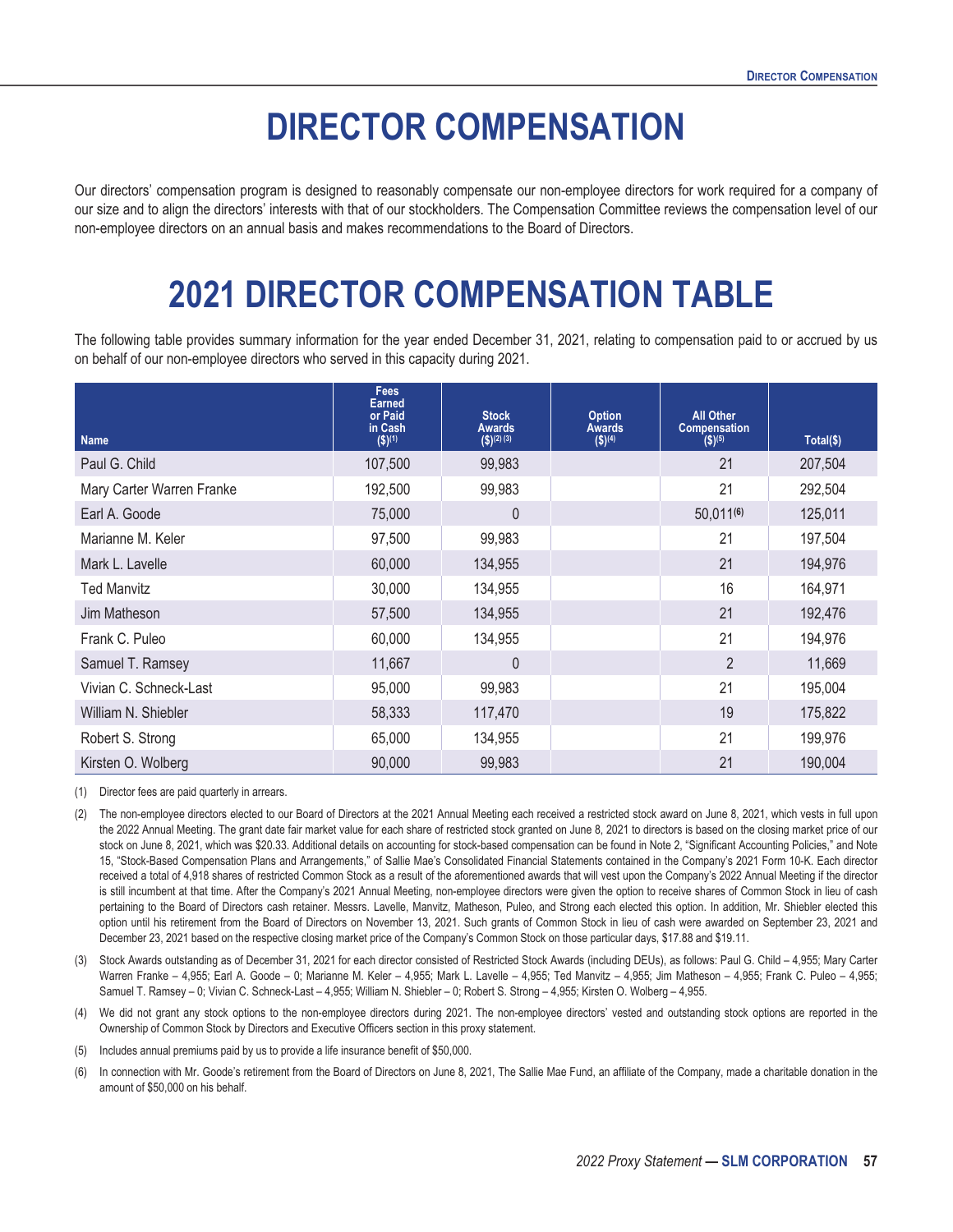## <span id="page-63-0"></span>**Director Compensation Elements**

The following table highlights the material elements of our 2021 director compensation program:

| <b>Membership/Retainer</b>                                                                                                                                                                                                                 | <b>Annual Cash Retainer</b>                              |
|--------------------------------------------------------------------------------------------------------------------------------------------------------------------------------------------------------------------------------------------|----------------------------------------------------------|
| Board of Directors Retainer*                                                                                                                                                                                                               | \$70,000                                                 |
| <b>Board Chair Retainer</b>                                                                                                                                                                                                                | \$125,000                                                |
| Committee Chair Retainer<br><b>Audit Committee</b><br>Nominations and Governance Committee<br>$\bullet$<br><b>Compensation Committee</b><br>۰<br><b>Financial Risk Committee</b><br>Operational and Compliance Risk Committee<br>$\bullet$ | \$30,000<br>\$20,000<br>\$20,000<br>\$20,000<br>\$20,000 |
| Committee Membership Retainer<br><b>Audit Committee</b><br>٠<br>Nominations and Governance Committee<br>٠<br><b>Compensation Committee</b><br><b>Financial Risk Committee</b><br>٠<br>Operational and Compliance Risk Committee            | \$15,000<br>\$10,000<br>\$10,000<br>\$10,000<br>\$10,000 |

Certain directors elected to receive shares of Common Stock in lieu of cash pertaining to the Board of Director's quarterly cash retainer.

In addition to the committees above, some of our non-employee directors are also members of our Preferred Stock Committee. No fees were paid in 2021 in connection with this committee.

In addition to the cash retainers set forth above, our non-employee directors each received \$100,000 in restricted stock awards, which resulted in a grant date fair value of \$99,983. These restricted stock awards will vest and become transferable upon the Company's 2022 Annual Meeting. These awards will be forfeited if the grantee ceases to be a member of the Board of Directors prior to the vesting event for any reason other than death, disability, or change of control.

We reimburse directors for any out-of-pocket expenses incurred in connection with service as a director.

Directors' compensation is determined by the Board of Directors, and the Compensation Committee makes recommendations to the Board of Directors based on periodic benchmarking assessments and advice received from the Compensation Committee's independent compensation consultant. In making recommendations to the Board of Directors, the Compensation Committee considers the competitive positioning of the aggregate and individual components of compensation, as well as the mix of pay and structure versus both direct competitors and other comparable companies. The Compensation Committee also considers the unique skill set required to serve on our Board of Directors and the time commitment associated with preparation for and attendance at meetings of the Board of Directors and its committees as well as external commitments, such as engagement with our stockholders and regulators.

### <span id="page-63-1"></span>**Stock Ownership Guidelines**

We maintain stock ownership guidelines for our non-employee directors. Under our stock ownership guidelines, each director is expected, within five years of initial election to the Board of Directors, to own Common Stock with a value equivalent to four times his or her annual cash retainer for serving on our Board of Directors. As of December 31, 2021, all then-current directors were in compliance with our stock ownership guidelines or are expected to achieve compliance within the applicable five-year period.

### <span id="page-63-2"></span>**Other Compensation**

We provide non-employee directors with Company-paid business travel accident insurance, as well as annual premiums paid by us to provide a life insurance benefit.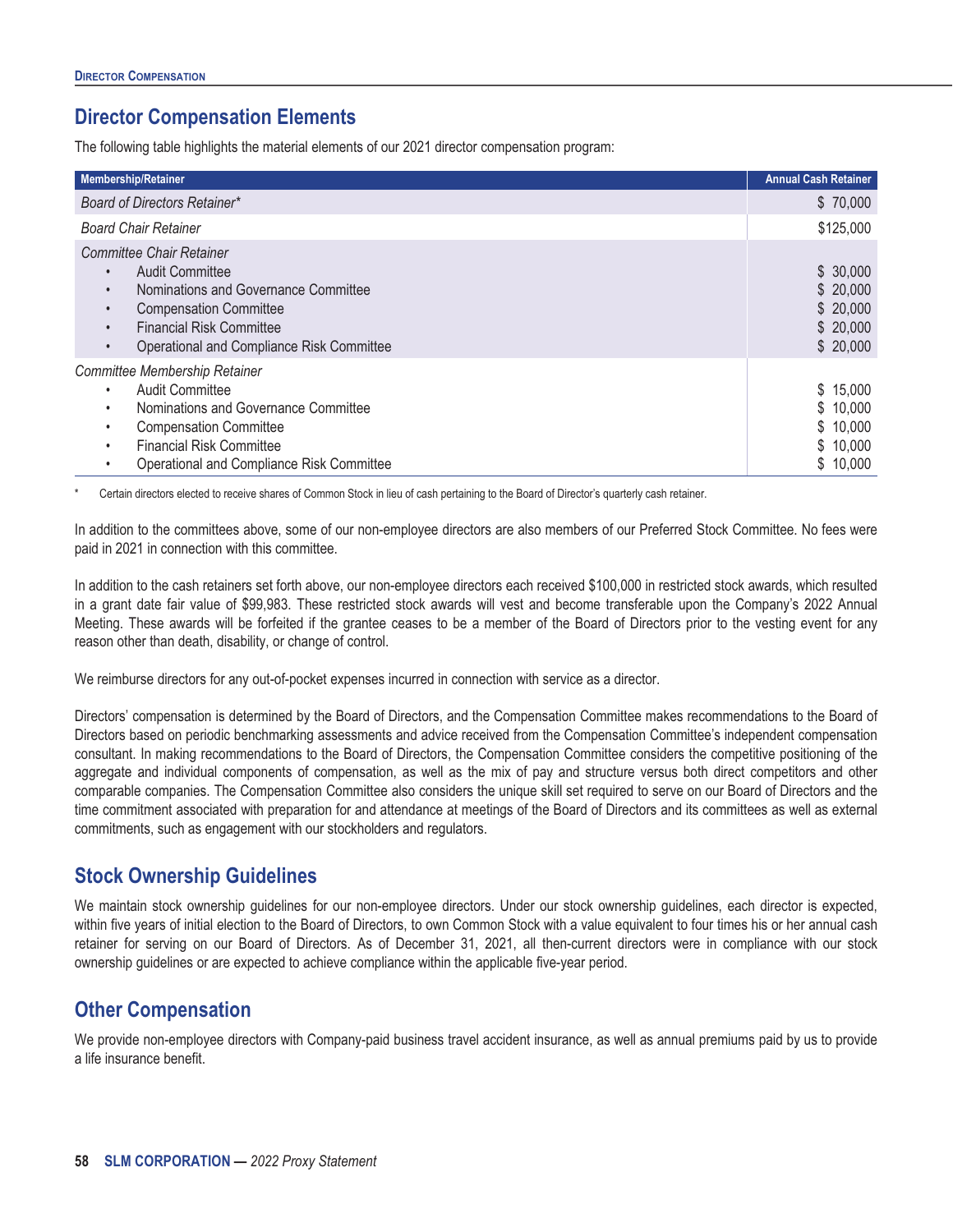### <span id="page-64-0"></span>**Deferred Compensation Plan**

Under our Deferred Compensation Plan for Directors ("Director Deferral Plan"), non-employee directors may elect annually to defer receipt of all or a percentage of their annual retainer. Deferrals are credited with earnings based on the performance of certain investment funds selected by the participant. Deferrals are fully vested at all times and are payable in cash (in lump sum or in installments at the election of the director) or Company stock upon termination of the director's service on the Board of Directors (except for hardship withdrawals in limited circumstances). During 2021, none of the non-employee directors actively participated in the Director Deferral Plan.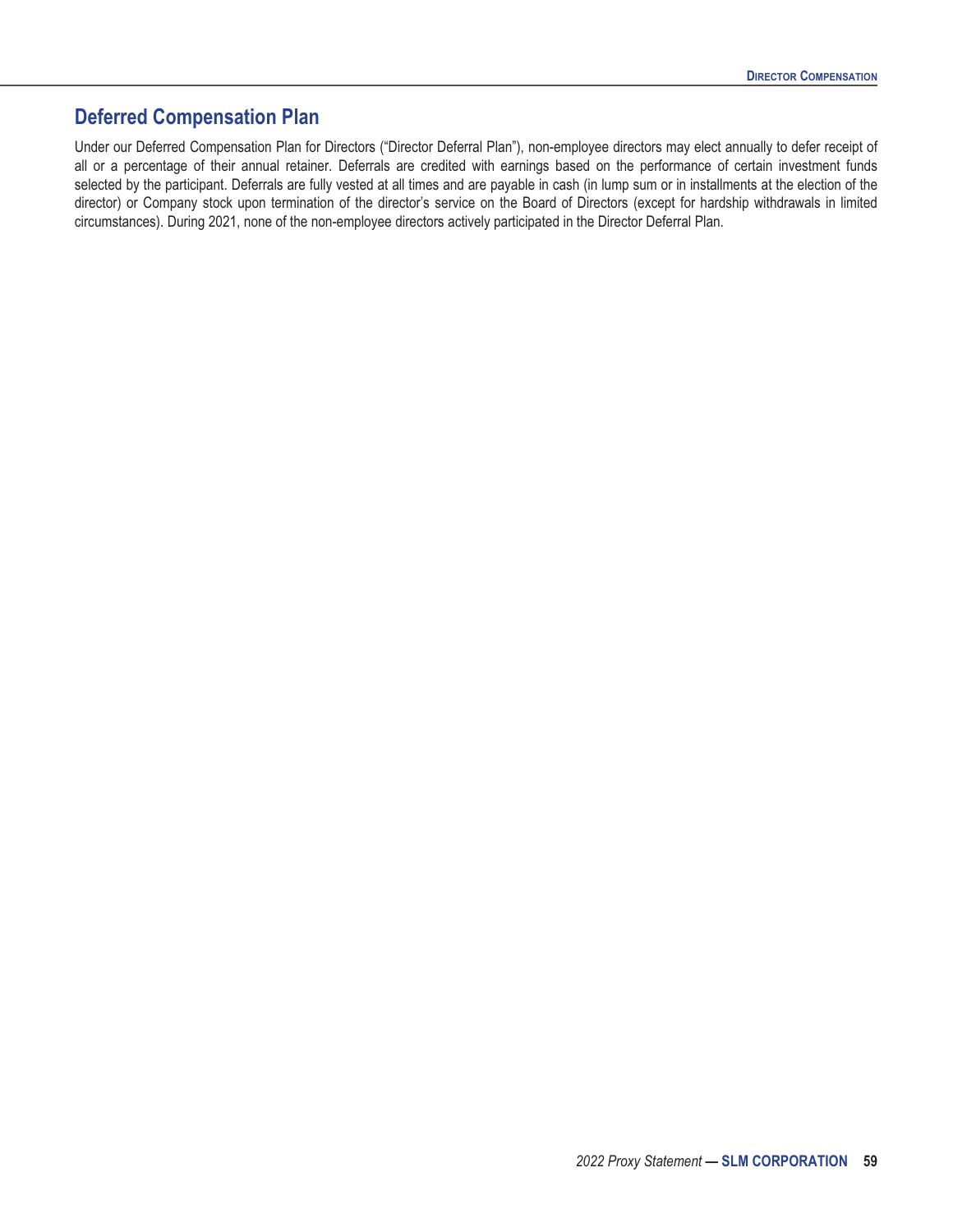# **OTHER MATTERS**

### <span id="page-65-1"></span><span id="page-65-0"></span>**Other Matters for the 2022 Annual Meeting**

As of the date of this proxy statement, there are no matters the Board of Directors intends to present for a vote at the Annual Meeting other than the business items discussed in this proxy statement. In addition, Sallie Mae has not been notified of any other business proposed to be presented at the Annual Meeting. If other matters now unknown to the Board of Directors come before the Annual Meeting, the proxy given by a stockholder electronically, telephonically, or on a proxy card gives discretionary authority to the persons named by Sallie Mae to serve as proxies to vote such stockholder's shares on any such matters in accordance with their best judgment.

### <span id="page-65-2"></span>**Stockholder Proposals for the 2023 Annual Meeting**

A stockholder who intends to introduce a proposal for consideration at Sallie Mae's 2023 annual meeting may seek to have that proposal and a statement in support of the proposal included in the Company's 2023 proxy statement if the proposal relates to a subject that is permitted under Rule 14a-8 of the Exchange Act ("Rule 14a-8"). To be considered for inclusion, the proposal and supporting statement must be received by the Company no later than January 5, 2023, and must satisfy the other requirements of Rule 14a-8. The submission of a stockholder proposal does not guarantee it will be included in Sallie Mae's 2023 proxy statement.

Sallie Mae's By-Laws provide that a stockholder may otherwise propose business for consideration or nominate persons for election to the Board of Directors, in compliance with federal proxy rules, applicable state law and other legal requirements and without seeking to have the proposal included in our proxy statement pursuant to Rule 14a-8. Sallie Mae's By-Laws provide that any such proposals or nominations for our 2023 annual meeting must be received by it not earlier than the close of business on February 21, 2023, nor later than the close of business on March 23, 2023. Any such notice must satisfy the other requirements in Sallie Mae's By-Laws applicable to such proposals and nominations. If a stockholder fails to meet these deadlines or fails to comply with the requirements of Rule 14a-4(c) under the Exchange Act, Sallie Mae may exercise discretionary voting authority under proxies it solicits to vote on any such proposal.

### <span id="page-65-3"></span>**Solicitation Costs**

All expenses in connection with the solicitation of proxies for the Annual Meeting will be paid by us. In addition, officers, directors, regular employees, or other agents of Sallie Mae may solicit proxies by telephone, telefax, personal calls, or other electronic means. We will request banks, brokers, custodians, and other nominees in whose names shares are registered to furnish to the beneficial owners of Sallie Mae's Common Stock Notices of Availability of the materials related to the Annual Meeting, and including, if so requested by the beneficial owners, paper copies of the 2021 Form 10-K, this proxy statement, and the proxy card and, upon request, we will reimburse such registered holders for their out-of-pocket and reasonable expenses in connection therewith.

# <span id="page-65-4"></span>**Householding**

To reduce the expense of delivering duplicate proxy materials to stockholders who may have more than one account holding stock but sharing the same address, we have adopted a procedure approved by the SEC called "householding." Under this procedure, certain registered stockholders who have the same address and last name, and who do not participate in electronic delivery of proxy materials, will receive one copy of the Notice of Availability and, as applicable, any additional proxy materials that are delivered until such time as one or more of these stockholders notifies us that they want to receive separate copies. We hereby undertake to deliver promptly, upon written or oral request, a separate copy of the Notice of Availability or proxy materials, as the case may be, to a stockholder at a shared address to which a single copy of the document(s) was delivered. Stockholders who participate in householding will continue to have access to and utilize separate proxy voting instructions.

If you are a registered stockholder and would like to have separate copies of the Notice of Availability or proxy materials mailed to you in the future, or you would like to have a single copy of the Notice of Availability or proxy materials mailed to you in the future, you must submit a request in writing to Broadridge Financial Solutions, Inc., Householding Department, 51 Mercedes Way, Edgewood, New York 11717 or by calling 1-866-540-7095. If you are a beneficial stockholder, please contact your bank or broker to opt in or out of householding.

However, please note that if you want to receive a separate proxy card or vote instruction form or other proxy materials for purposes of this year's Annual Meeting, you should follow the instructions included in the Notice of Availability that was sent to you and we will deliver, promptly upon written or oral request, separate copies of the proxy materials for this year's Annual Meeting.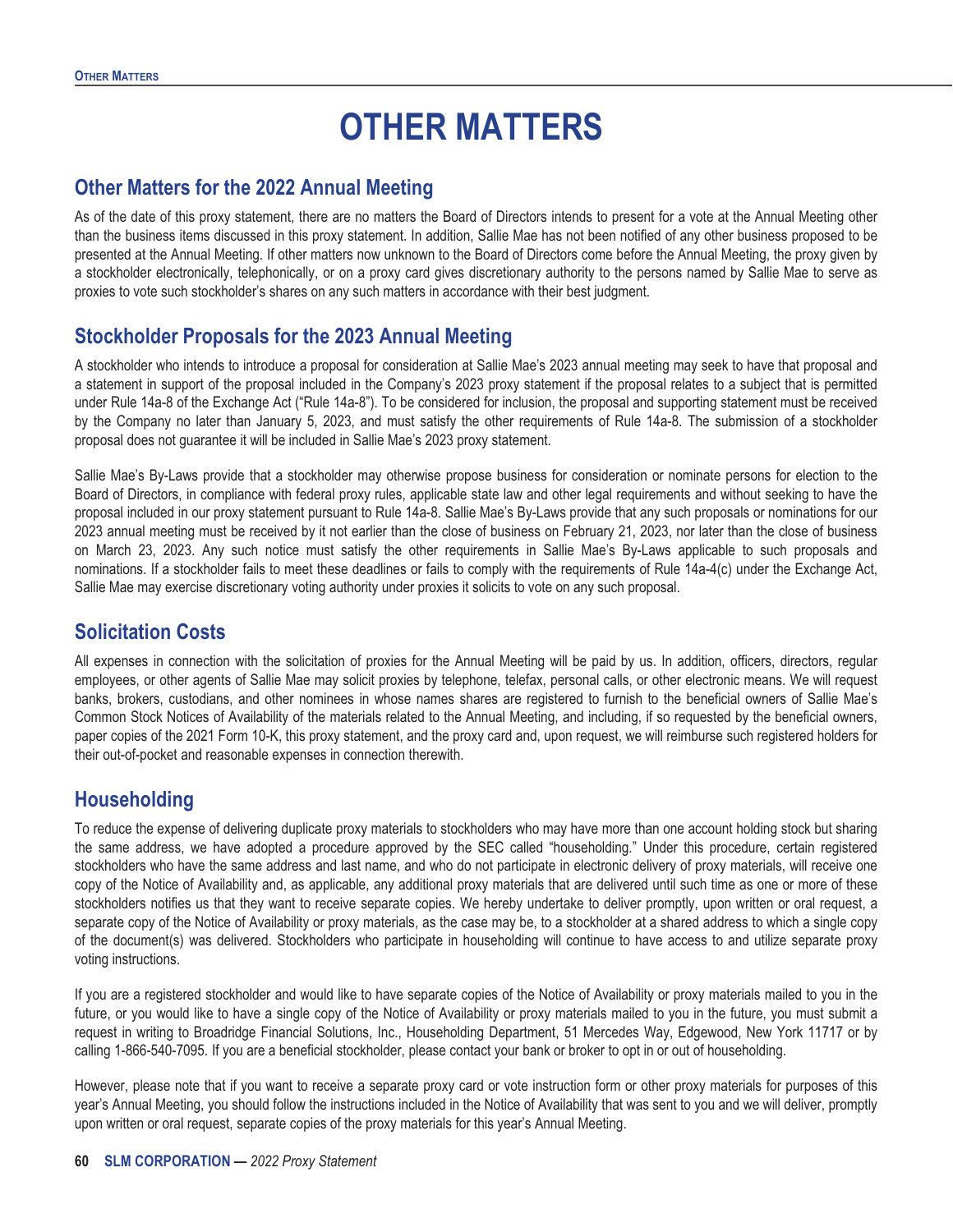# <span id="page-66-0"></span>**QUESTIONS AND ANSWERS ABOUT THE ANNUAL MEETING AND VOTING**

**Who may vote?** Only stockholders who owned shares of our Common Stock, par value \$.20 per share, at the close of business on April 22, 2022, the record date for the Annual Meeting, are entitled to notice of, and to vote at, the Annual Meeting. Sallie Mae's Common Stock is listed on the NASDAQ under the symbol "SLM." On April 22, 2022, 269,214,100 shares of Common Stock were outstanding and eligible to be voted.

**Why did I receive a "Notice Regarding the Availability of Proxy Materials"?** We are furnishing proxy materials to our stockholders primarily via the Internet, instead of mailing printed copies of those materials to each stockholder. By doing so, we save costs and reduce the environmental impact of the Annual Meeting. On or about May 5, 2022, we mail a Notice Regarding the Availability of Proxy Materials ("Notice of Availability") to the Company's stockholders. The Notice of Availability contains instructions on how to access our proxy materials and vote online or vote by telephone. The Notice of Availability also contains a 16-digit control number that you will need to vote your shares. If you previously chose to receive our proxy materials electronically, you will continue to receive access to these materials via an email that will provide electronic links to these documents unless you elect otherwise.

**How do I request paper copies of the proxy materials?** You may request paper copies of the proxy materials for the Annual Meeting by following the instructions listed in the Notice of Availability, at www.proxyvote.com, by telephoning 1-800-579-1639, or by sending an email to sendmaterial@proxyvote.com.

**What is the difference between holding shares as a beneficial owner in street name and as a stockholder of record?** If your shares are held in street name through a broker, bank, trustee, or other nominee, you are considered the beneficial owner of shares held in street name. As the beneficial owner, you have the right to direct your broker, bank, trustee, or other nominee how to vote your shares. Without your voting instructions, your broker, bank, trustee, or other nominee may only vote your shares on routine matters. Routine matters **DO NOT** include Proposals 1 and 2 but do include Proposal 3 (relating to the ratification of the appointment of the independent registered public accounting firm). For non-routine matters, your shares will not be voted without your specific voting instructions. Accordingly, Sallie Mae encourages you to vote your shares.

If your shares are registered directly in your name with our transfer agent, Computershare, you are considered to be a stockholder of record with respect to those shares. As a stockholder of record, you have the right to grant your voting proxy directly to Sallie Mae or to a third party, or to vote at the Annual Meeting.

**How do I vote?** We encourage stockholders to vote in advance of the Annual Meeting, even if you plan to attend the Annual Meeting. You may vote in one of the following ways:

- *By Internet prior to the meeting.* You may vote electronically via the Internet at www.proxyvote.com. Votes submitted via the Internet must be received by 11:59 p.m., Eastern Daylight Time, on June 20, 2022. Please have your Notice of Availability or proxy card available when you log on.
- *By Telephone*. If you wish to vote by telephone, you may call the toll-free telephone number on the Notice of Availability or your proxy card, which is available 24-hours a day, and follow the prerecorded instructions. Please have your Notice of Availability or proxy card available when you call. If you hold your shares in street name, your broker, bank, trustee, or other nominee may provide you additional instructions regarding voting your shares by telephone. Votes submitted telephonically must be received by 11:59 p.m., Eastern Daylight Time, on June 20, 2022.
- *By Internet during the meeting.* You may vote electronically via the Internet at www.virtualshareholdermeeting.com/SLM2022.
- *By Mail*. If you receive a paper copy of the proxy materials, you will need to mark, sign, and date the proxy card or the voting instruction form and return it in the prepaid return envelope provided. Your proxy card or voting instruction form must be received no later than the date indicated on the proxy card or voting instruction form.

**What if I hold my shares in street name and I do not provide my broker, bank, trustee, or other nominee with instructions about how to vote my shares?** You may instruct your broker, bank, trustee, or other nominee about how to vote your shares using the methods described above. If you do not provide voting instructions to the firm that holds your shares prior to the Annual Meeting, the firm has discretion to vote your shares with respect to Proposal 3 on the proxy card (relating to the ratification of the appointment of the independent registered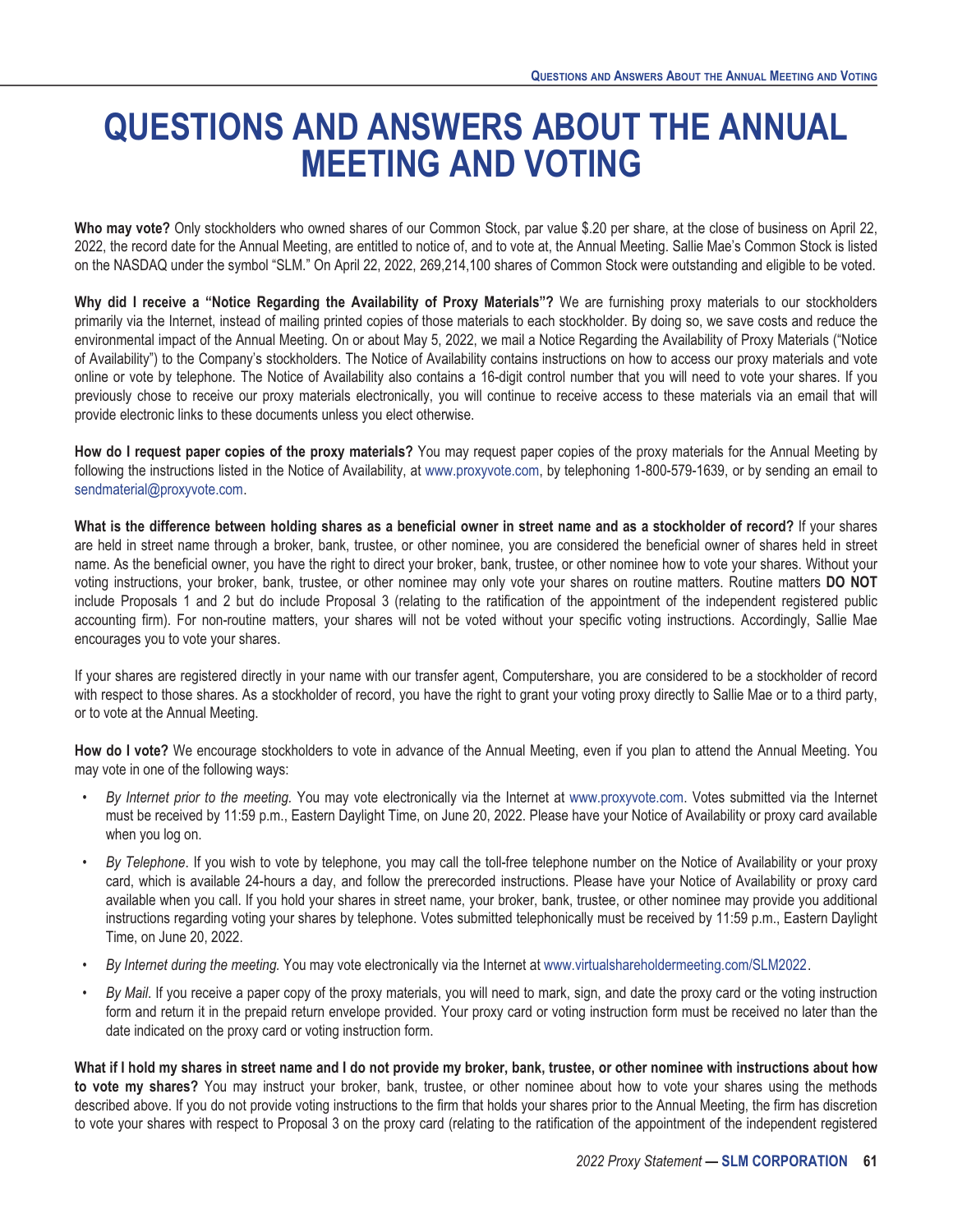public accounting firm), which is considered a routine matter. However, the firm will not have discretion to vote your shares with respect to Proposals 1 and 2 on the proxy card, as these are each considered to be a non-routine matter. You are encouraged to participate in the election of directors and vote on all of the proposals by returning your voting instructions to your broker, bank, trustee, or other nominee.

**How do proxies work?** The Board of Directors is requesting your proxy. Giving your proxy means you authorize the persons named as proxies therein to vote your shares at the Annual Meeting in the manner you specify in your proxy (or to exercise their discretion as described herein). If you hold your shares as a record holder and sign and return a proxy card but do not specify how to vote on a proposal, the persons named as proxies will vote your shares in accordance with the Board of Directors' recommendations. The Board of Directors has recommended that stockholders vote:

- "**FOR**" the election of each of the director nominees named in Proposal 1;
- "**FOR**" advisory approval of Sallie Mae's executive compensation set forth in Proposal 2; and
- "**FOR**" ratification of the appointment of Sallie Mae's independent registered public accounting firm set forth in Proposal 3.

In the absence of voting instructions to the contrary, shares of Common Stock represented by validly executed proxies will be voted in accordance with the foregoing recommendations. Sallie Mae does not know of any other matters to be presented at the Annual Meeting as of the date of this proxy statement.

**Can I change my vote?** Yes. If you hold your shares as a record holder, you may revoke your proxy or change your vote at any time prior to the final tallying of votes by:

- Delivering a written notice of revocation to Sallie Mae's Corporate Secretary at the Office of the Corporate Secretary, 300 Continental Drive, Newark, Delaware 19713;
- Submitting another timely vote via the Internet, by telephone, or by mailing a new proxy (following the instructions listed under the "*How do I vote?*" section); or
- Voting at the Annual Meeting live via the Internet at www.virtualshareholdermeeting.com/SLM2022.

If your shares are held in street name, contact your broker, bank, trustee, or nominee for instructions on how to revoke or change your voting instructions.

**What constitutes a quorum?** A quorum is necessary to transact business at the Annual Meeting. A quorum exists if the holders of a majority in voting power of the Common Stock and entitled to vote at the Annual Meeting are present in person or represented by proxy, including proxies on which abstentions (withholding authority to vote) are indicated. Abstentions and broker non-votes will be counted in determining whether a quorum exists. Virtual attendance at the Annual Meeting constitutes presence for purposes of a quorum.

**Who will count the vote?** Votes will be tabulated by our Chief Legal, Government Affairs & Communications Officer, who will act as the Inspector of Elections at the Annual Meeting.

**Who can attend the Annual Meeting?** Only holders of Common Stock as of the record date, April 22, 2022, or duly appointed proxies, may attend. No one who is not a stockholder will be allowed to attend the Annual Meeting.

**What do I need to attend the Annual Meeting?** You may attend the Annual Meeting live via the Internet at www.virtualshareholdermeeting.com/SLM2022. Stockholders will need the 16-digit control number provided on their proxy card, voting instruction form, or notice. We suggest you log in at least 15 minutes before the start of the meeting.

**Can I ask questions at the Annual Meeting?** Stockholders as of our record date will have an opportunity to submit questions live via the Internet during the meeting.

| How to Participate in<br>the Annual Meeting | Online:<br>1. Visit www.virtualshareholdermeeting.com/SLM2022 and<br>2. Enter the 16-digit control number included on your Notice Regarding the Availability of Proxy Materials on your<br>proxy card (if you received a printed copy of the proxy materials), or on the instructions that accompanied your<br>proxy materials. |
|---------------------------------------------|---------------------------------------------------------------------------------------------------------------------------------------------------------------------------------------------------------------------------------------------------------------------------------------------------------------------------------|
|                                             | The meeting will begin promptly at 1:00 p.m., Eastern Daylight Time, on June 21, 2022. We suggest you log in to<br>the meeting platform at least 15 minutes before the start of the meeting.                                                                                                                                    |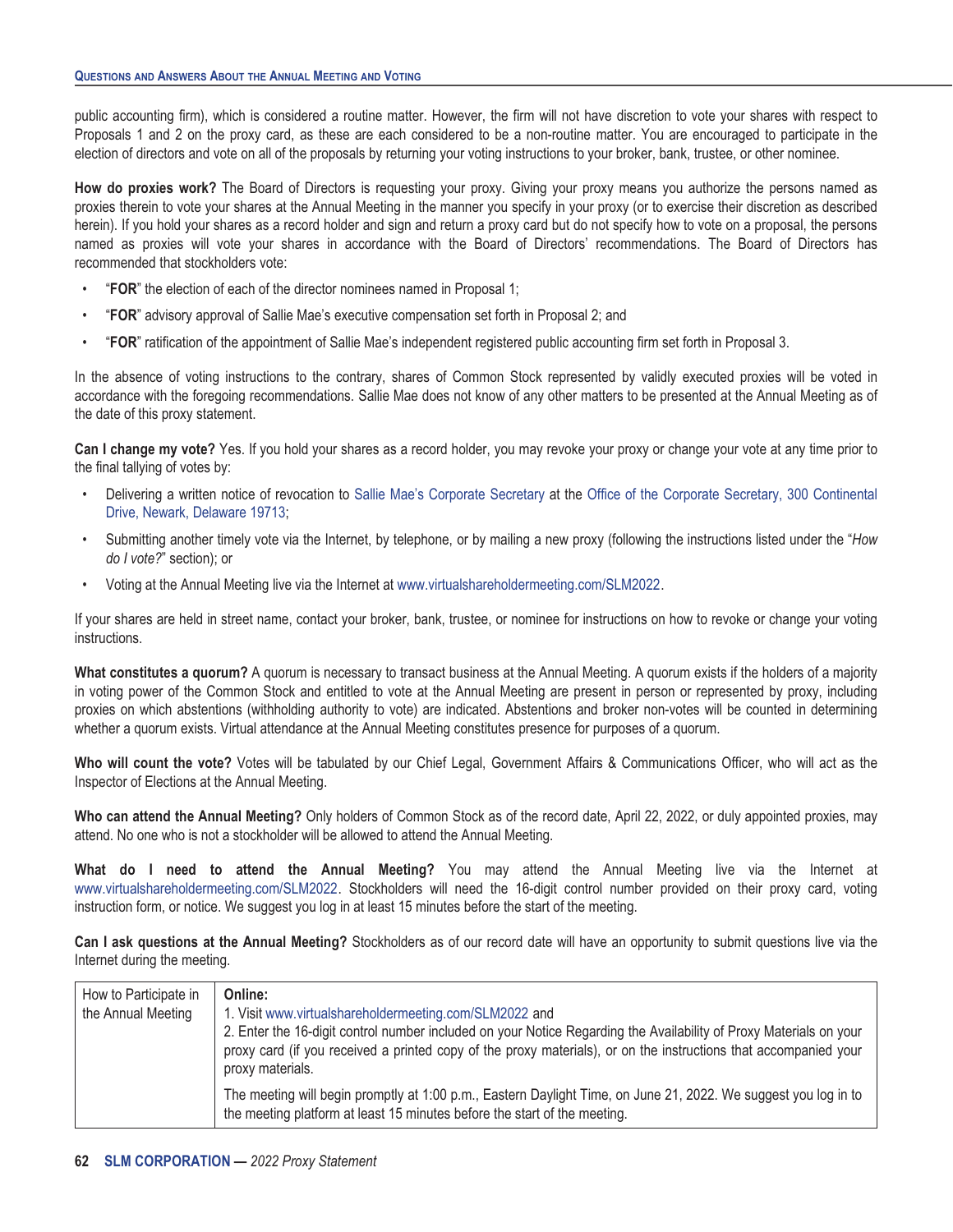# **APPENDIX A**

#### **Reconciliation of Non-GAAP Financial Measures**

<span id="page-68-0"></span>

|                                                                                | <b>Year Ended</b><br>December 31, |
|--------------------------------------------------------------------------------|-----------------------------------|
| (Dollars in thousands, except per share amounts)                               | 2021                              |
| Non-GAAP "Adjusted Core Earnings" adjustments to GAAP:                         |                                   |
| GAAP net income                                                                | \$1,160,513                       |
| Preferred stock dividends                                                      | 4,736                             |
| GAAP net income attributable to SLM Corporation common stock                   | \$1,155,777                       |
| Non-GAAP "Adjusted Core Earnings" adjustments to GAAP:                         |                                   |
| Net impact of derivative accounting <sup>(1)</sup>                             | 23,216                            |
| Add provisions for credit losses                                               | (32, 957)                         |
| Less: net charge-offs                                                          | (200, 762)                        |
| Net tax benefit $(2)$                                                          | (50, 907)                         |
| Total Non-GAAP "Adjusted Core Earnings" adjustments to GAAP                    | (159, 596)                        |
| Non-GAAP "Adjusted Core Earnings" attributable to SLM Corporation common stock | \$996,181                         |
| GAAP diluted earnings per common share                                         | \$<br>3.61                        |
| Total adjustments, net of tax                                                  | (0.50)                            |
| Non-GAAP "Adjusted Core Earnings" diluted earnings per common share            | \$<br>3.11                        |

(1) Derivative Accounting: Non-GAAP "Adjusted Core Earnings" exclude periodic unrealized gains and losses caused by the mark-to-fair value valuations on derivatives that do not qualify for hedge accounting treatment under GAAP, but include current period accruals on the derivative instruments. Under GAAP, for our derivatives held to maturity, the cumulative net unrealized gain or loss over the life of the contract will equal \$0.

(2) Non-GAAP "Adjusted Core Earnings" tax rate is based on the effective tax rate at the Bank, where the derivative instruments are held.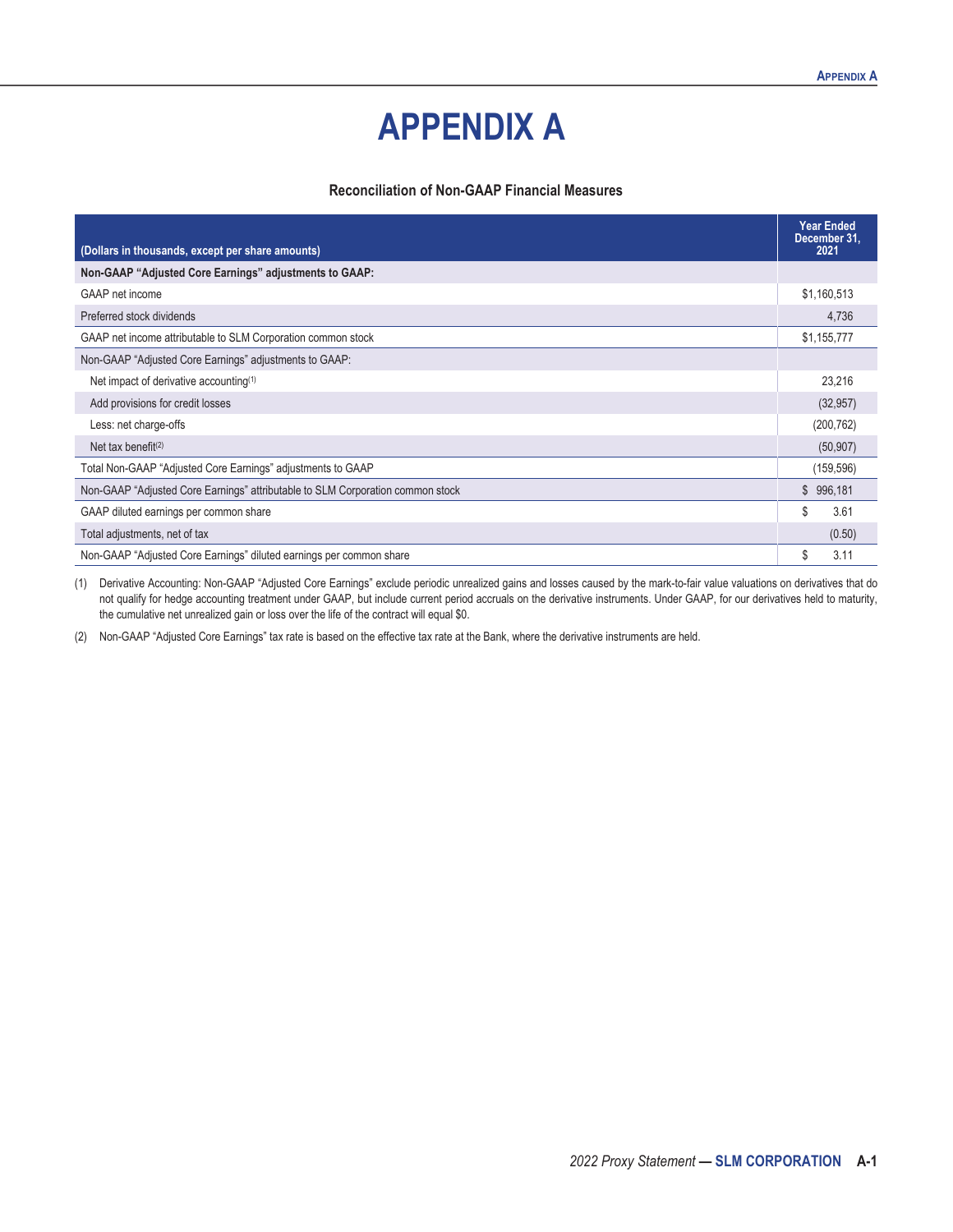

*SLM CORPORATION 300 CONTINENTAL DRIVE NEWARK, DE 19713 NEWARK, DE 19713*

#### **SCAN TO VIEW MATERIALS & VOTE [ QR Barcode ]**

**VOTE BY INTERNET**<br>*Before The Meeting*—Go to <u>www.proxyvote.com</u> or scan the QR Barcode above<br>Use the Internet to transmit your voting instructions and for electronic delivery of information. Vote by<br>11:59 p.m., Eastern D to create an electronic voting instruction form.

**During The Meeting—Go to www.virtualshareholdermeeting.com/SLM2022**<br>You may attend the meeting via the Internet and vote during the meeting. Have the information that is<br>printed in the box marked by the arrow available an

#### **VOTE BY PHONE—1-800-690-6903**

Use any touch-tone telephone to transmit your voting instructions. Vote by 11:59 p.m., Eastern Daylight<br>Time, the day before the meeting date for shares held directly. Have your proxy card in hand when you<br>call and then fo

#### **VOTE BY MAIL**

Mark, sign, and date your proxy card and return it in the postage-paid envelope we have provided or return it to Vote Processing, c/o Broadridge, 51 Mercedes Way, Edgewood, NY 11717.

#### TO VOTE, MARK BLOCKS BELOW IN BLUE OR BLACK INK AS FOLLOWS:

| DETACH AND RETURN THIS PORTION ONLY<br>THIS PROXY CARD IS VALID ONLY WHEN SIGNED AND DATED. |                                                                            |        |                     |        |                                                                                                                                                                                                                                                                                                                                                                                                                                                            |        |        |                     |  |  |  |  |
|---------------------------------------------------------------------------------------------|----------------------------------------------------------------------------|--------|---------------------|--------|------------------------------------------------------------------------------------------------------------------------------------------------------------------------------------------------------------------------------------------------------------------------------------------------------------------------------------------------------------------------------------------------------------------------------------------------------------|--------|--------|---------------------|--|--|--|--|
|                                                                                             | <b>SLM CORPORATION</b>                                                     |        |                     |        |                                                                                                                                                                                                                                                                                                                                                                                                                                                            |        |        |                     |  |  |  |  |
|                                                                                             | The Board of Directors recommends you vote<br>FOR the following proposals: |        |                     |        |                                                                                                                                                                                                                                                                                                                                                                                                                                                            |        |        |                     |  |  |  |  |
|                                                                                             | 1. Election of Directors                                                   |        |                     |        |                                                                                                                                                                                                                                                                                                                                                                                                                                                            |        |        |                     |  |  |  |  |
|                                                                                             | Nominees:                                                                  |        | For Against Abstain |        |                                                                                                                                                                                                                                                                                                                                                                                                                                                            |        |        | For Against Abstain |  |  |  |  |
| 1a.                                                                                         | Paul G. Child                                                              | $\Box$ | $\Box$              | $\Box$ | 1j. Jonathan W. Witter                                                                                                                                                                                                                                                                                                                                                                                                                                     | □      | $\Box$ | ◻                   |  |  |  |  |
| 1b.                                                                                         | Mary Carter Warren Franke                                                  | $\Box$ | $\Box$              | $\Box$ | 1k. Kirsten O. Wolberg                                                                                                                                                                                                                                                                                                                                                                                                                                     | □      | $\Box$ | $\Box$              |  |  |  |  |
| 1c.                                                                                         | Marianne M. Keler                                                          | $\Box$ | $\Box$              | $\Box$ | Advisory approval of SLM Corporation's executive<br>2.                                                                                                                                                                                                                                                                                                                                                                                                     | $\Box$ | $\Box$ | $\Box$              |  |  |  |  |
| $1d$ .                                                                                      | Mark L. Lavelle                                                            | $\Box$ | $\Box$              | $\Box$ | compensation.                                                                                                                                                                                                                                                                                                                                                                                                                                              |        |        |                     |  |  |  |  |
| le.                                                                                         | <b>Ted Manvitz</b>                                                         | $\Box$ | $\Box$              | $\Box$ | Ratification of the appointment of KPMG LLP as SLM<br>3.                                                                                                                                                                                                                                                                                                                                                                                                   | $\Box$ | $\Box$ | $\Box$              |  |  |  |  |
| $1f$ .                                                                                      | Jim Matheson                                                               | $\Box$ | $\Box$              | $\Box$ | Corporation's independent registered public accounting<br>$firm$ for 2022.                                                                                                                                                                                                                                                                                                                                                                                 |        |        |                     |  |  |  |  |
| lg.                                                                                         | Samuel T. Ramsey                                                           | $\Box$ | $\Box$              | $\Box$ |                                                                                                                                                                                                                                                                                                                                                                                                                                                            |        |        |                     |  |  |  |  |
| 1h.                                                                                         | Vivian C. Schneck-Last                                                     | $\Box$ | $\Box$              | $\Box$ |                                                                                                                                                                                                                                                                                                                                                                                                                                                            |        |        |                     |  |  |  |  |
| Robert S. Strong<br>1i.                                                                     |                                                                            | $\Box$ | $\Box$              | $\Box$ | NOTE: This proxy is revocable and the shares represented by<br>this proxy, when properly executed, will be voted in the<br>manner directed herein by the undersigned stockholder. If no<br>direction is made, the proxy will be voted as the Board of<br>Directors recommends. If any other matters properly come<br>before the meeting or any adjournments or postponements<br>thereof, the persons named in this proxy will vote in their<br>discretion. |        |        |                     |  |  |  |  |